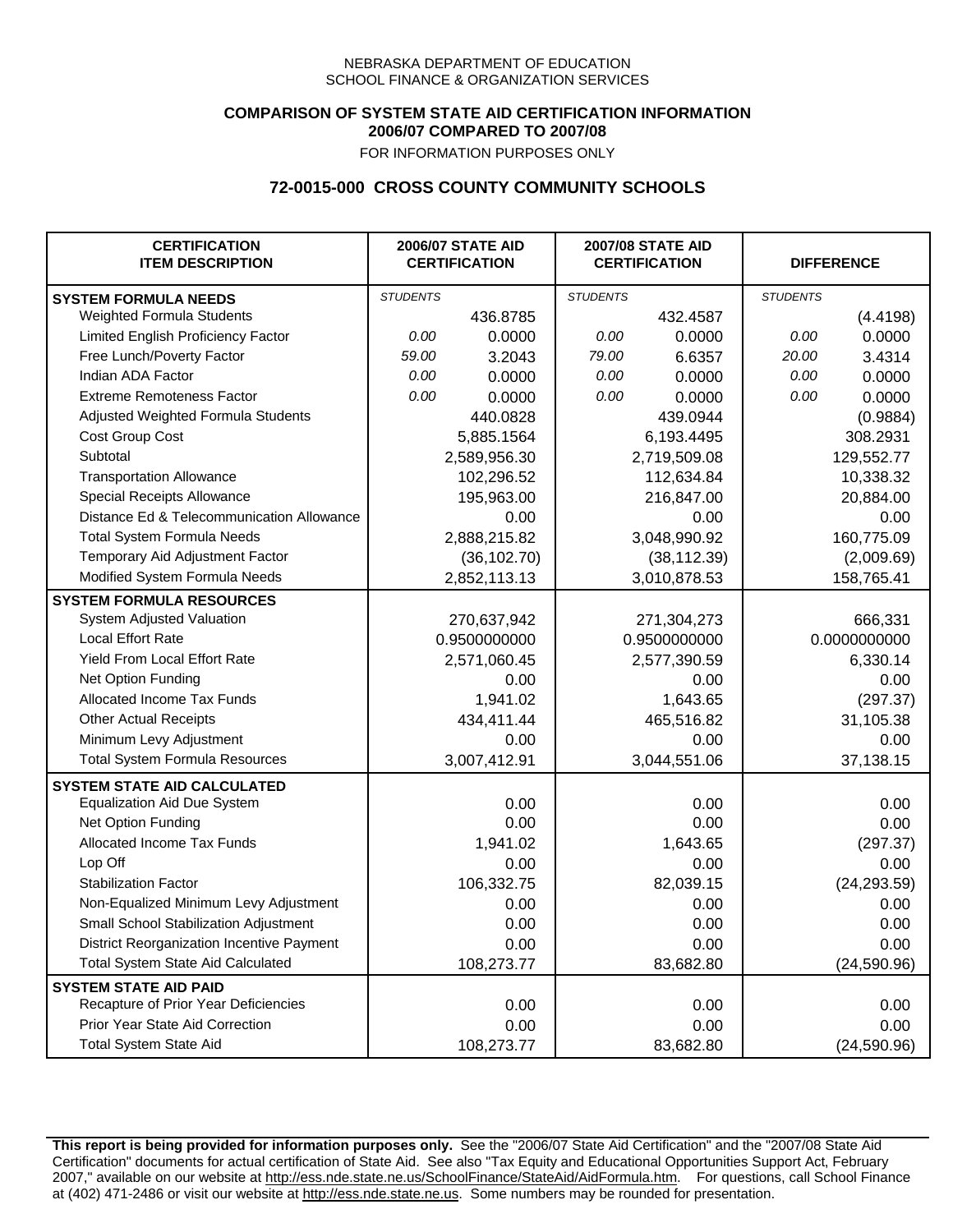### **COMPARISON OF SYSTEM STATE AID CERTIFICATION INFORMATION 2006/07 COMPARED TO 2007/08**

FOR INFORMATION PURPOSES ONLY

## **72-0019-000 OSCEOLA PUBLIC SCHOOLS**

| <b>CERTIFICATION</b><br><b>ITEM DESCRIPTION</b> |                 | <b>2006/07 STATE AID</b><br><b>CERTIFICATION</b> | <b>2007/08 STATE AID</b><br><b>CERTIFICATION</b> |              |                 | <b>DIFFERENCE</b> |
|-------------------------------------------------|-----------------|--------------------------------------------------|--------------------------------------------------|--------------|-----------------|-------------------|
| <b>SYSTEM FORMULA NEEDS</b>                     | <b>STUDENTS</b> |                                                  | <b>STUDENTS</b>                                  |              | <b>STUDENTS</b> |                   |
| Weighted Formula Students                       |                 | 327.9574                                         |                                                  | 339.7074     |                 | 11.7500           |
| Limited English Proficiency Factor              | 0.00            | 0.0000                                           | 0.00                                             | 0.0000       | 0.00            | 0.0000            |
| Free Lunch/Poverty Factor                       | 58.00           | 4.6021                                           | 56.00                                            | 4.0636       | (2.00)          | (0.5385)          |
| Indian ADA Factor                               | 0.00            | 0.0000                                           | 0.00                                             | 0.0000       | 0.00            | 0.0000            |
| <b>Extreme Remoteness Factor</b>                | 0.00            | 0.0000                                           | 0.00                                             | 0.0000       | 0.00            | 0.0000            |
| Adjusted Weighted Formula Students              |                 | 332.5595                                         |                                                  | 343.7710     |                 | 11.2115           |
| Cost Group Cost                                 |                 | 5,885.1564                                       |                                                  | 6,193.4495   |                 | 308.2931          |
| Subtotal                                        |                 | 1,957,164.89                                     |                                                  | 2,129,128.37 |                 | 171,963.49        |
| <b>Transportation Allowance</b>                 |                 | 53,777.14                                        |                                                  | 65,389.27    |                 | 11,612.13         |
| Special Receipts Allowance                      |                 | 107,772.00                                       |                                                  | 119,355.00   |                 | 11,583.00         |
| Distance Ed & Telecommunication Allowance       |                 | 0.00                                             |                                                  | 0.00         |                 | 0.00              |
| <b>Total System Formula Needs</b>               |                 | 2,118,714.03                                     |                                                  | 2,313,872.64 | 195,158.62      |                   |
| Temporary Aid Adjustment Factor                 |                 | (26, 483.93)                                     | (28, 923.41)                                     |              | (2,439.48)      |                   |
| Modified System Formula Needs                   |                 | 2,092,230.10                                     |                                                  | 2,284,949.24 |                 | 192,719.13        |
| <b>SYSTEM FORMULA RESOURCES</b>                 |                 |                                                  |                                                  |              |                 |                   |
| System Adjusted Valuation                       |                 | 171,865,201                                      |                                                  | 178,471,294  |                 | 6,606,093         |
| <b>Local Effort Rate</b>                        |                 | 0.9500000000                                     |                                                  | 0.9500000000 |                 | 0.0000000000      |
| Yield From Local Effort Rate                    |                 | 1,632,719.41                                     |                                                  | 1,695,477.29 |                 | 62,757.88         |
| Net Option Funding                              |                 | 0.00                                             | 0.00                                             |              | 0.00            |                   |
| Allocated Income Tax Funds                      |                 | 7,412.22                                         | 975.21                                           |              | (6,437.01)      |                   |
| <b>Other Actual Receipts</b>                    |                 | 346,404.83                                       | 390,268.59                                       |              | 43,863.76       |                   |
| Minimum Levy Adjustment                         |                 | 0.00                                             |                                                  | 0.00         |                 | 0.00              |
| <b>Total System Formula Resources</b>           |                 | 1,986,536.46                                     |                                                  | 2,086,721.10 |                 | 100,184.63        |
| <b>SYSTEM STATE AID CALCULATED</b>              |                 |                                                  |                                                  |              |                 |                   |
| <b>Equalization Aid Due System</b>              |                 | 105,693.64                                       |                                                  | 198,228.14   |                 | 92,534.50         |
| Net Option Funding                              |                 | 0.00                                             |                                                  | 0.00         |                 | 0.00              |
| Allocated Income Tax Funds                      |                 | 7,412.22                                         |                                                  | 975.21       |                 | (6,437.01)        |
| Lop Off                                         |                 | 0.00                                             |                                                  | 0.00         |                 | 0.00              |
| <b>Stabilization Factor</b>                     |                 | 0.00                                             |                                                  | 0.00         |                 | 0.00              |
| Non-Equalized Minimum Levy Adjustment           |                 | 0.00                                             |                                                  | 0.00         |                 | 0.00              |
| Small School Stabilization Adjustment           |                 | 0.00                                             |                                                  | 0.00         |                 | 0.00              |
| District Reorganization Incentive Payment       |                 | 0.00                                             |                                                  | 0.00         |                 | 0.00              |
| <b>Total System State Aid Calculated</b>        |                 | 113,105.86                                       |                                                  | 199,203.35   |                 | 86,097.49         |
| <b>SYSTEM STATE AID PAID</b>                    |                 |                                                  |                                                  |              |                 |                   |
| Recapture of Prior Year Deficiencies            |                 | 0.00                                             |                                                  | 0.00         |                 | 0.00              |
| Prior Year State Aid Correction                 |                 | (23, 425.86)                                     |                                                  | 25,248.13    |                 | 48,673.98         |
| <b>Total System State Aid</b>                   |                 | 89,680.01                                        |                                                  | 224,451.48   |                 | 134,771.47        |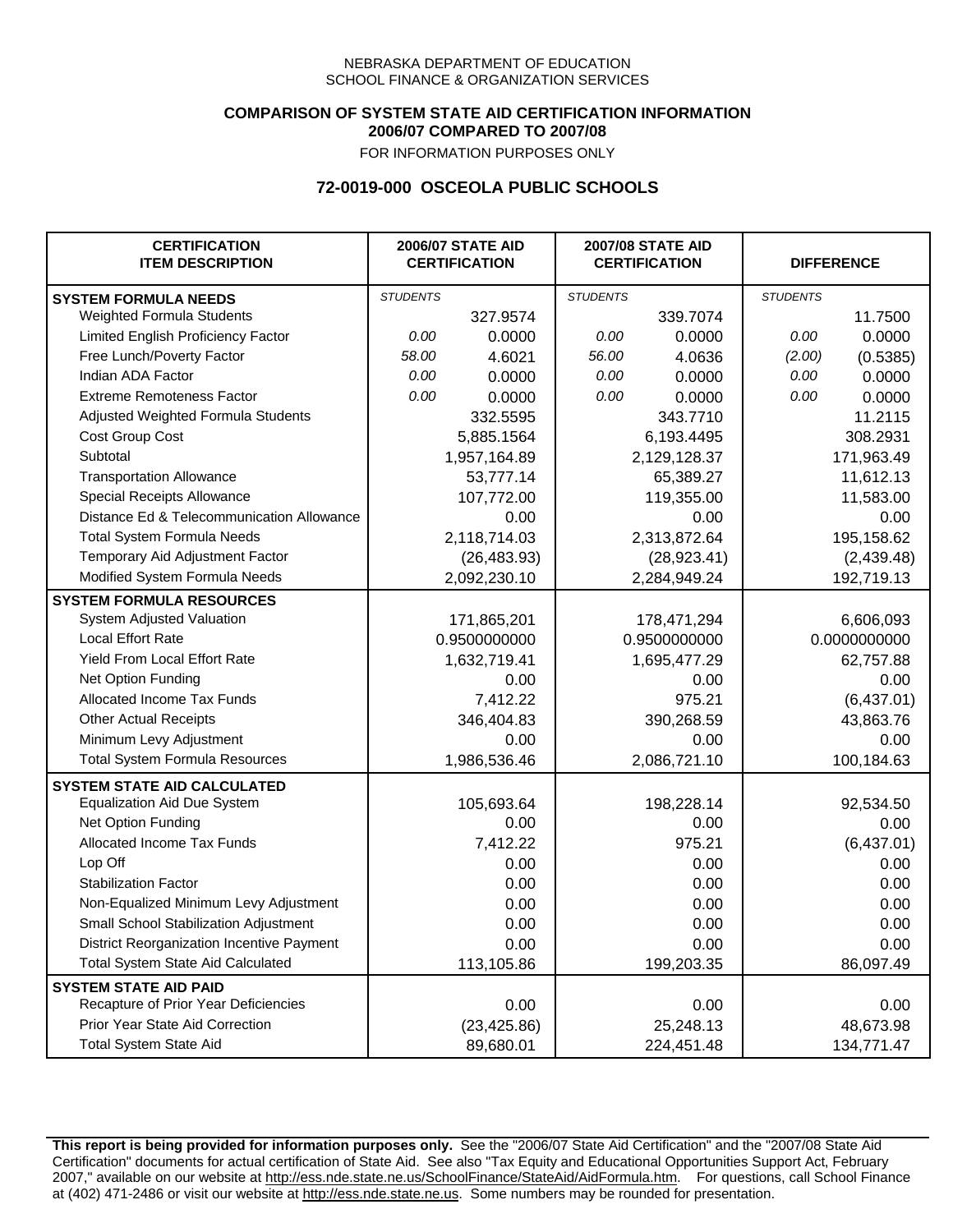### **COMPARISON OF SYSTEM STATE AID CERTIFICATION INFORMATION 2006/07 COMPARED TO 2007/08**

FOR INFORMATION PURPOSES ONLY

## **72-0032-000 SHELBY PUBLIC SCHOOLS**

| <b>CERTIFICATION</b><br><b>ITEM DESCRIPTION</b> |                 | <b>2006/07 STATE AID</b><br><b>CERTIFICATION</b> | <b>2007/08 STATE AID</b><br><b>CERTIFICATION</b> |              | <b>DIFFERENCE</b> |              |
|-------------------------------------------------|-----------------|--------------------------------------------------|--------------------------------------------------|--------------|-------------------|--------------|
| <b>SYSTEM FORMULA NEEDS</b>                     | <b>STUDENTS</b> |                                                  | <b>STUDENTS</b>                                  |              | <b>STUDENTS</b>   |              |
| Weighted Formula Students                       |                 | 330.0909                                         |                                                  | 336.5723     |                   | 6.4813       |
| Limited English Proficiency Factor              | 9.00            | 2.2500                                           | 16.00                                            | 4.0000       | 7.00              | 1.7500       |
| Free Lunch/Poverty Factor                       | 71.00           | 7.0739                                           | 66.00                                            | 5.9165       | (5.00)            | (1.1574)     |
| Indian ADA Factor                               | 0.00            | 0.0000                                           | 0.00                                             | 0.0000       | 0.00              | 0.0000       |
| <b>Extreme Remoteness Factor</b>                | 0.00            | 0.0000                                           | 0.00                                             | 0.0000       | 0.00              | 0.0000       |
| Adjusted Weighted Formula Students              |                 | 339.4149                                         |                                                  | 346.4888     |                   | 7.0739       |
| Cost Group Cost                                 |                 | 5,885.1564                                       |                                                  | 6,193.4495   |                   | 308.2931     |
| Subtotal                                        |                 | 1,997,509.73                                     |                                                  | 2,145,960.85 |                   | 148,451.12   |
| <b>Transportation Allowance</b>                 |                 | 97,327.98                                        |                                                  | 105,071.62   |                   | 7,743.64     |
| Special Receipts Allowance                      |                 | 137,692.00                                       |                                                  | 129,257.00   |                   | (8,435.00)   |
| Distance Ed & Telecommunication Allowance       |                 | 0.00                                             |                                                  | 0.00         |                   | 0.00         |
| <b>Total System Formula Needs</b>               |                 | 2,232,529.71                                     | 2,380,289.47                                     |              | 147,759.76        |              |
| Temporary Aid Adjustment Factor                 |                 | (27,906.62)                                      | (29, 753.62)                                     |              | (1,847.00)        |              |
| Modified System Formula Needs                   |                 | 2,204,623.08                                     |                                                  | 2,350,535.85 |                   | 145,912.77   |
| <b>SYSTEM FORMULA RESOURCES</b>                 |                 |                                                  |                                                  |              |                   |              |
| System Adjusted Valuation                       |                 | 170,526,942                                      |                                                  | 177,547,439  |                   | 7,020,497    |
| <b>Local Effort Rate</b>                        |                 | 0.9500000000                                     |                                                  | 0.9500000000 |                   | 0.0000000000 |
| Yield From Local Effort Rate                    |                 | 1,620,005.95                                     |                                                  | 1,686,700.67 |                   | 66,694.72    |
| Net Option Funding                              |                 | 147,456.55                                       | 201,880.60                                       |              | 54,424.05         |              |
| Allocated Income Tax Funds                      |                 | 26,818.67                                        | 26,952.06                                        |              | 133.39            |              |
| <b>Other Actual Receipts</b>                    |                 | 350,212.52                                       | 352,940.36                                       |              | 2,727.84          |              |
| Minimum Levy Adjustment                         |                 | 0.00                                             |                                                  | 0.00         |                   | 0.00         |
| <b>Total System Formula Resources</b>           |                 | 2,144,493.69                                     |                                                  | 2,268,473.69 |                   | 123,980.00   |
| <b>SYSTEM STATE AID CALCULATED</b>              |                 |                                                  |                                                  |              |                   |              |
| <b>Equalization Aid Due System</b>              |                 | 60,129.39                                        |                                                  | 82,062.16    |                   | 21,932.77    |
| Net Option Funding                              |                 | 147,456.55                                       |                                                  | 201,880.60   |                   | 54,424.05    |
| Allocated Income Tax Funds                      |                 | 26,818.67                                        |                                                  | 26,952.06    |                   | 133.39       |
| Lop Off                                         |                 | 0.00                                             |                                                  | 0.00         |                   | 0.00         |
| <b>Stabilization Factor</b>                     |                 | 0.00                                             |                                                  | 0.00         |                   | 0.00         |
| Non-Equalized Minimum Levy Adjustment           |                 | 0.00                                             |                                                  | 0.00         |                   | 0.00         |
| Small School Stabilization Adjustment           |                 | 0.00                                             |                                                  | 0.00         |                   | 0.00         |
| District Reorganization Incentive Payment       |                 | 0.00                                             |                                                  | 0.00         |                   | 0.00         |
| <b>Total System State Aid Calculated</b>        |                 | 234,404.61                                       |                                                  | 310,894.82   |                   | 76,490.21    |
| <b>SYSTEM STATE AID PAID</b>                    |                 |                                                  |                                                  |              |                   |              |
| Recapture of Prior Year Deficiencies            |                 | 0.00                                             |                                                  | 0.00         |                   | 0.00         |
| Prior Year State Aid Correction                 |                 | 411.74                                           |                                                  | (8,881.63)   |                   | (9, 293.37)  |
| <b>Total System State Aid</b>                   |                 | 234,816.36                                       |                                                  | 302,013.19   |                   | 67,196.84    |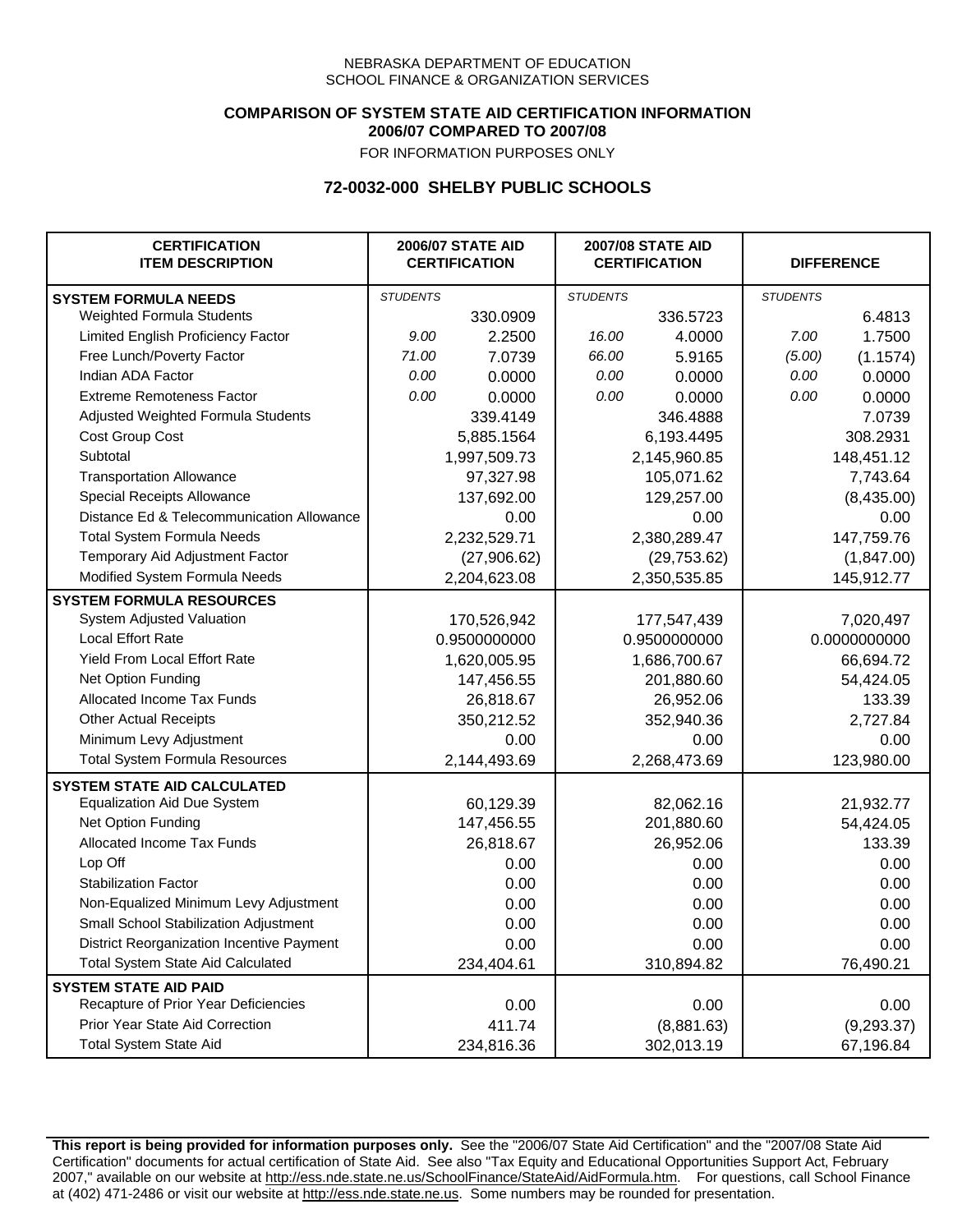## **COMPARISON OF SYSTEM STATE AID CERTIFICATION INFORMATION 2006/07 COMPARED TO 2007/08**

FOR INFORMATION PURPOSES ONLY

## **72-0075-000 HIGH PLAINS COMMUNITY SCHOOLS**

| <b>CERTIFICATION</b><br><b>ITEM DESCRIPTION</b> |                 | <b>2006/07 STATE AID</b><br><b>CERTIFICATION</b> | <b>2007/08 STATE AID</b><br><b>CERTIFICATION</b> |              |                 | <b>DIFFERENCE</b> |  |
|-------------------------------------------------|-----------------|--------------------------------------------------|--------------------------------------------------|--------------|-----------------|-------------------|--|
| <b>SYSTEM FORMULA NEEDS</b>                     | <b>STUDENTS</b> |                                                  | <b>STUDENTS</b>                                  |              | <b>STUDENTS</b> |                   |  |
| Weighted Formula Students                       |                 | 364.9443                                         |                                                  | 360.2085     |                 | (4.7358)          |  |
| Limited English Proficiency Factor              | 0.00            | 0.0000                                           | 0.00                                             | 0.0000       | 0.00            | 0.0000            |  |
| Free Lunch/Poverty Factor                       | 92.00           | 11.4719                                          | 77.00                                            | 7.8444       | (15.00)         | (3.6275)          |  |
| Indian ADA Factor                               | 0.00            | 0.0000                                           | 0.00                                             | 0.0000       | 0.00            | 0.0000            |  |
| <b>Extreme Remoteness Factor</b>                | 0.00            | 0.0000                                           | 0.00                                             | 0.0000       | 0.00            | 0.0000            |  |
| Adjusted Weighted Formula Students              |                 | 376.4162                                         |                                                  | 368.0529     |                 | (8.3633)          |  |
| Cost Group Cost                                 |                 | 5,885.1564                                       |                                                  | 6,193.4495   |                 | 308.2931          |  |
| Subtotal                                        |                 | 2,215,268.38                                     |                                                  | 2,279,516.95 |                 | 64,248.56         |  |
| <b>Transportation Allowance</b>                 |                 | 167,314.97                                       |                                                  | 156,022.84   |                 | (11, 292.13)      |  |
| Special Receipts Allowance                      |                 | 151,917.00                                       |                                                  | 161,661.00   |                 | 9,744.00          |  |
| Distance Ed & Telecommunication Allowance       |                 | 0.00                                             |                                                  | 0.00         |                 | 0.00              |  |
| <b>Total System Formula Needs</b>               |                 | 2,534,500.35                                     |                                                  | 2,597,200.79 |                 | 62,700.43         |  |
| Temporary Aid Adjustment Factor                 |                 | (31,681.25)                                      |                                                  | (32, 465.01) |                 | (783.76)          |  |
| Modified System Formula Needs                   |                 | 2,502,819.10                                     |                                                  | 2,564,735.78 |                 | 61,916.68         |  |
| <b>SYSTEM FORMULA RESOURCES</b>                 |                 |                                                  |                                                  |              |                 |                   |  |
| <b>System Adjusted Valuation</b>                |                 | 283,595,656                                      |                                                  | 286,686,751  |                 | 3,091,095         |  |
| <b>Local Effort Rate</b>                        |                 | 0.9500000000                                     |                                                  | 0.9500000000 |                 | 0.0000000000      |  |
| Yield From Local Effort Rate                    |                 | 2,694,158.73                                     |                                                  | 2,723,524.13 |                 | 29,365.40         |  |
| Net Option Funding                              |                 | 0.00                                             |                                                  | 0.00         |                 | 0.00              |  |
| Allocated Income Tax Funds                      |                 | 7,029.66                                         |                                                  | 0.00         |                 | (7,029.66)        |  |
| <b>Other Actual Receipts</b>                    |                 | 386,309.65                                       |                                                  | 413,132.48   | 26,822.83       |                   |  |
| Minimum Levy Adjustment                         |                 | 0.00                                             |                                                  | 0.00         |                 | 0.00              |  |
| <b>Total System Formula Resources</b>           |                 | 3,087,498.05                                     |                                                  | 3,136,656.61 |                 | 49,158.57         |  |
| <b>SYSTEM STATE AID CALCULATED</b>              |                 |                                                  |                                                  |              |                 |                   |  |
| <b>Equalization Aid Due System</b>              |                 | 0.00                                             |                                                  | 0.00         |                 | 0.00              |  |
| Net Option Funding                              |                 | 0.00                                             |                                                  | 0.00         |                 | 0.00              |  |
| Allocated Income Tax Funds                      |                 | 7,029.66                                         |                                                  | 0.00         |                 | (7,029.66)        |  |
| Lop Off                                         |                 | 0.00                                             |                                                  | 0.00         |                 | 0.00              |  |
| <b>Stabilization Factor</b>                     |                 | 8,043.51                                         |                                                  | 0.00         |                 | (8,043.51)        |  |
| Non-Equalized Minimum Levy Adjustment           |                 | 0.00                                             |                                                  | 0.00         |                 | 0.00              |  |
| Small School Stabilization Adjustment           |                 | 0.00                                             |                                                  | 0.00         |                 | 0.00              |  |
| District Reorganization Incentive Payment       |                 | 0.00                                             |                                                  | 0.00         |                 | 0.00              |  |
| <b>Total System State Aid Calculated</b>        |                 | 15,073.18                                        |                                                  | 0.00         |                 | (15,073.18)       |  |
| <b>SYSTEM STATE AID PAID</b>                    |                 |                                                  |                                                  |              |                 |                   |  |
| Recapture of Prior Year Deficiencies            |                 | 0.00                                             |                                                  | 0.00         |                 | 0.00              |  |
| Prior Year State Aid Correction                 |                 | 0.00                                             |                                                  | 0.00         |                 | 0.00              |  |
| <b>Total System State Aid</b>                   |                 | 15,073.18                                        |                                                  | 0.00         |                 | (15,073.18)       |  |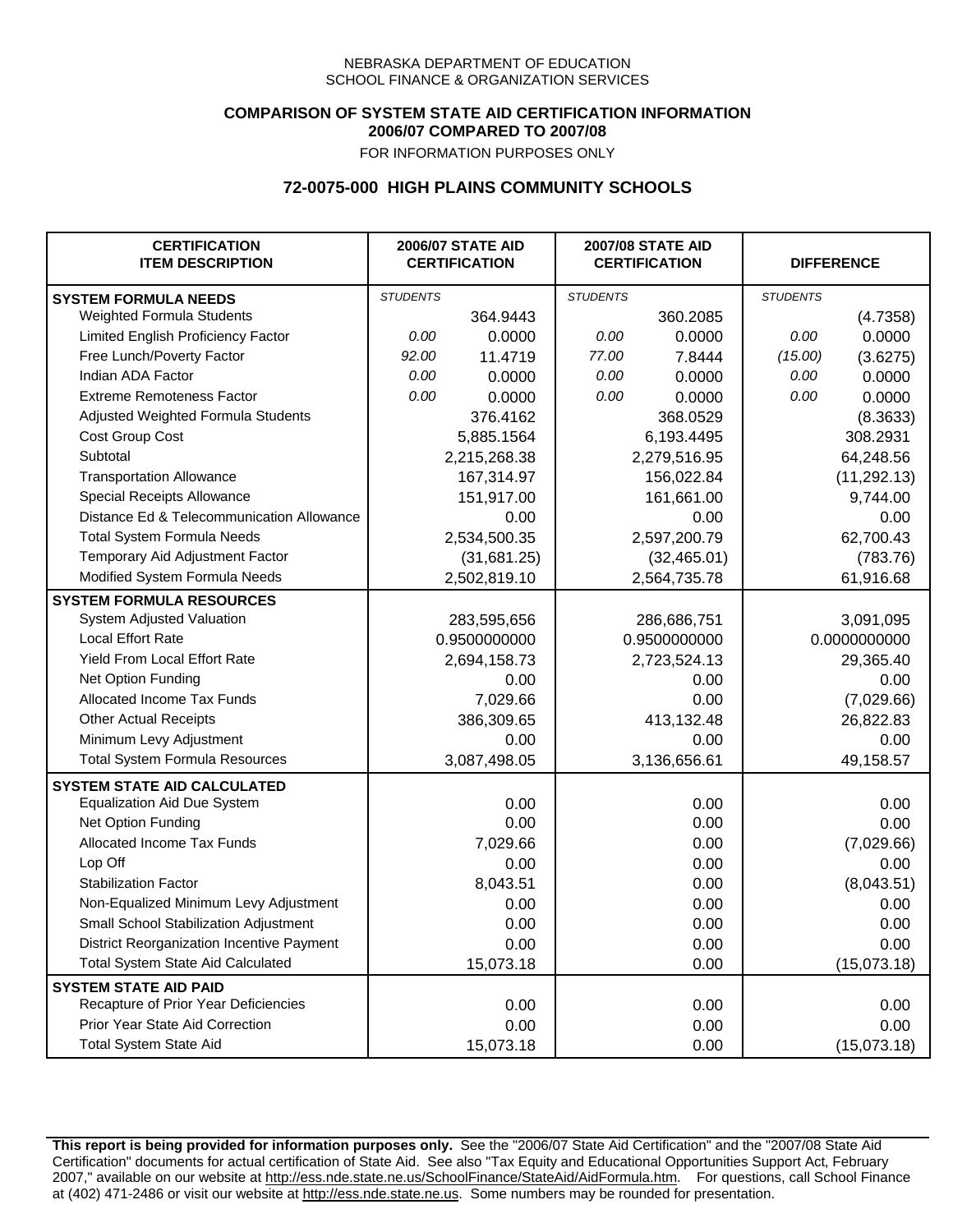### **COMPARISON OF SYSTEM STATE AID CERTIFICATION INFORMATION 2006/07 COMPARED TO 2007/08**

FOR INFORMATION PURPOSES ONLY

## **73-0017-000 MC COOK PUBLIC SCHOOLS**

| <b>CERTIFICATION</b><br><b>ITEM DESCRIPTION</b> |                 | <b>2006/07 STATE AID</b><br><b>CERTIFICATION</b> | <b>2007/08 STATE AID</b><br><b>CERTIFICATION</b> |               |                 | <b>DIFFERENCE</b> |
|-------------------------------------------------|-----------------|--------------------------------------------------|--------------------------------------------------|---------------|-----------------|-------------------|
| <b>SYSTEM FORMULA NEEDS</b>                     | <b>STUDENTS</b> |                                                  | <b>STUDENTS</b>                                  |               | <b>STUDENTS</b> |                   |
| Weighted Formula Students                       |                 | 1,679.7785                                       |                                                  | 1,737.6777    |                 | 57.8992           |
| Limited English Proficiency Factor              | 22.00           | 5.5000                                           | 33.00                                            | 8.2500        | 11.00           | 2.7500            |
| Free Lunch/Poverty Factor                       | 338.00          | 31.7197                                          | 292.00                                           | 21.5660       | (46.00)         | (10.1537)         |
| Indian ADA Factor                               | 0.00            | 0.0000                                           | 0.00                                             | 0.0000        | 0.00            | 0.0000            |
| <b>Extreme Remoteness Factor</b>                | 0.00            | 0.0000                                           | 0.00                                             | 0.0000        | 0.00            | 0.0000            |
| Adjusted Weighted Formula Students              |                 | 1,716.9982                                       |                                                  | 1,767.4937    |                 | 50.4956           |
| Cost Group Cost                                 |                 | 5,885.1564                                       |                                                  | 6,193.4495    |                 | 308.2931          |
| Subtotal                                        |                 | 10,104,802.66                                    |                                                  | 10,946,882.99 |                 | 842,080.33        |
| <b>Transportation Allowance</b>                 |                 | 138,929.84                                       |                                                  | 128,447.14    |                 | (10, 482.70)      |
| Special Receipts Allowance                      |                 | 64,823.28                                        |                                                  | 68,490.55     |                 | 3,667.27          |
| Distance Ed & Telecommunication Allowance       |                 | 0.00                                             |                                                  | 0.00          |                 | 0.00              |
| <b>Total System Formula Needs</b>               |                 | 10,308,555.78                                    |                                                  | 11,143,820.68 | 835,264.90      |                   |
| Temporary Aid Adjustment Factor                 |                 | (128, 856.95)                                    | (139, 297.76)                                    |               | (10, 440.81)    |                   |
| Modified System Formula Needs                   | 10,179,698.83   |                                                  | 11,004,522.92                                    |               | 824,824.09      |                   |
| <b>SYSTEM FORMULA RESOURCES</b>                 |                 |                                                  |                                                  |               |                 |                   |
| System Adjusted Valuation                       |                 | 435,079,410                                      |                                                  | 434,185,620   |                 | (893,790)         |
| <b>Local Effort Rate</b>                        |                 | 0.9500000000                                     |                                                  | 0.9500000000  | 0.0000000000    |                   |
| <b>Yield From Local Effort Rate</b>             |                 | 4,133,254.40                                     | 4,124,763.39                                     |               | (8,491.01)      |                   |
| Net Option Funding                              |                 | 539,337.22                                       | 228,892.17                                       |               | (310, 445.04)   |                   |
| Allocated Income Tax Funds                      |                 | 168,964.55                                       | 175,182.95                                       |               | 6,218.40        |                   |
| <b>Other Actual Receipts</b>                    |                 | 1,212,542.18                                     | 1,262,636.79                                     |               | 50,094.62       |                   |
| Minimum Levy Adjustment                         |                 | 0.00                                             |                                                  | 0.00          |                 | 0.00              |
| <b>Total System Formula Resources</b>           |                 | 6,054,098.34                                     |                                                  | 5,791,475.31  |                 | (262, 623.03)     |
| <b>SYSTEM STATE AID CALCULATED</b>              |                 |                                                  |                                                  |               |                 |                   |
| <b>Equalization Aid Due System</b>              |                 | 4,125,600.49                                     |                                                  | 5,213,047.61  |                 | 1,087,447.12      |
| Net Option Funding                              |                 | 539,337.22                                       |                                                  | 228,892.17    |                 | (310, 445.04)     |
| Allocated Income Tax Funds                      |                 | 168,964.55                                       |                                                  | 175,182.95    |                 | 6,218.40          |
| Lop Off                                         |                 | 0.00                                             |                                                  | 0.00          |                 | 0.00              |
| <b>Stabilization Factor</b>                     |                 | 0.00                                             |                                                  | 0.00          |                 | 0.00              |
| Non-Equalized Minimum Levy Adjustment           |                 | 0.00                                             |                                                  | 0.00          |                 | 0.00              |
| Small School Stabilization Adjustment           |                 | 0.00                                             |                                                  | 0.00          |                 | 0.00              |
| District Reorganization Incentive Payment       |                 | 0.00                                             |                                                  | 0.00          |                 | 0.00              |
| <b>Total System State Aid Calculated</b>        |                 | 4,833,902.26                                     |                                                  | 5,617,122.74  |                 | 783,220.48        |
| <b>SYSTEM STATE AID PAID</b>                    |                 |                                                  |                                                  |               |                 |                   |
| Recapture of Prior Year Deficiencies            |                 | 0.00                                             |                                                  | 0.00          |                 | 0.00              |
| Prior Year State Aid Correction                 |                 | (16, 817.48)                                     |                                                  | (2,880.98)    |                 | 13,936.50         |
| <b>Total System State Aid</b>                   |                 | 4,817,084.78                                     |                                                  | 5,614,241.76  |                 | 797,156.98        |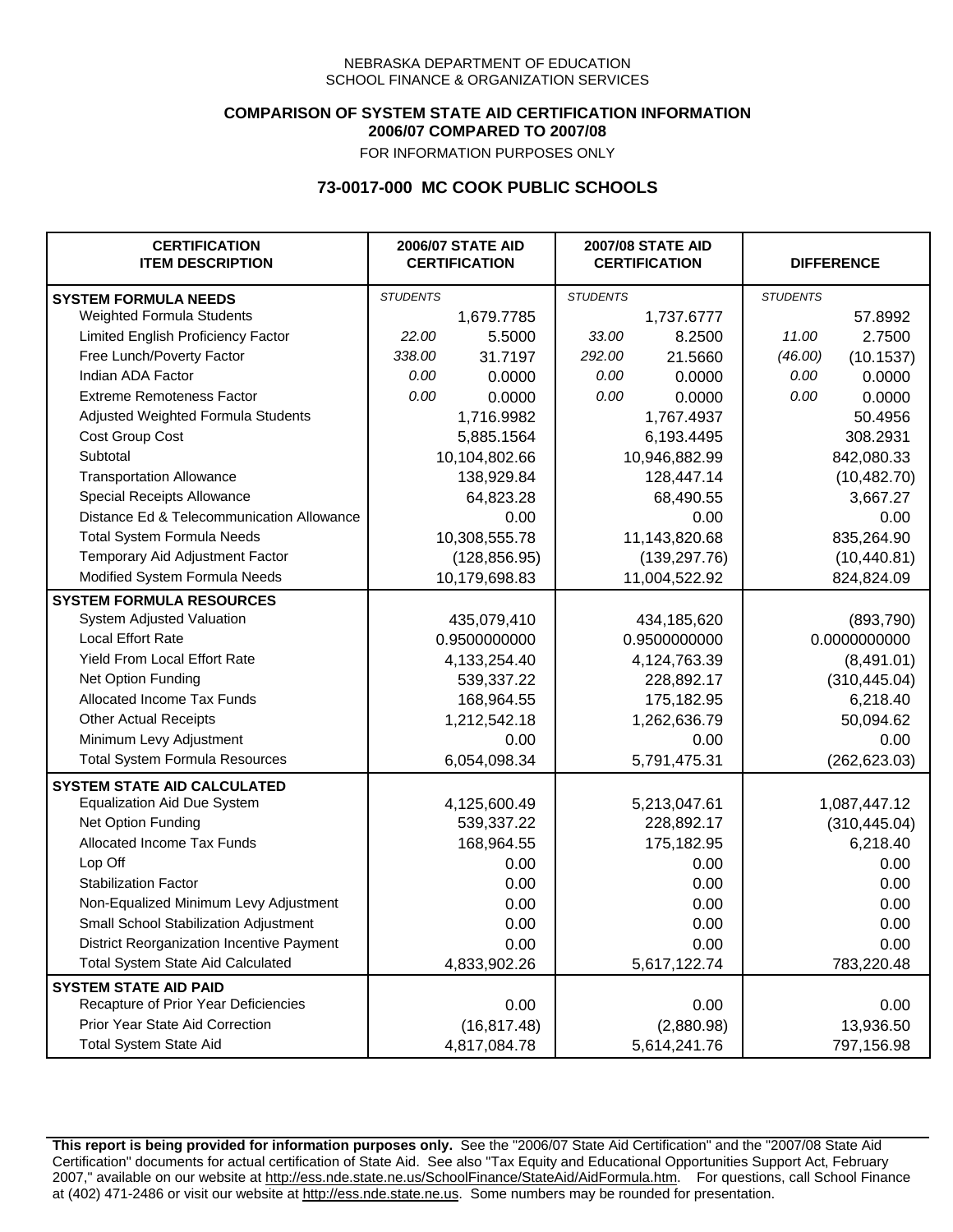### **COMPARISON OF SYSTEM STATE AID CERTIFICATION INFORMATION 2006/07 COMPARED TO 2007/08**

FOR INFORMATION PURPOSES ONLY

## **73-0179-000 SOUTHWEST PUBLIC SCHOOLS**

| <b>CERTIFICATION</b><br><b>ITEM DESCRIPTION</b> |                 | <b>2006/07 STATE AID</b><br><b>CERTIFICATION</b> | <b>2007/08 STATE AID</b><br><b>CERTIFICATION</b> |              |                 | <b>DIFFERENCE</b> |
|-------------------------------------------------|-----------------|--------------------------------------------------|--------------------------------------------------|--------------|-----------------|-------------------|
| <b>SYSTEM FORMULA NEEDS</b>                     | <b>STUDENTS</b> |                                                  | <b>STUDENTS</b>                                  |              | <b>STUDENTS</b> |                   |
| <b>Weighted Formula Students</b>                |                 | 446.5906                                         |                                                  | 469.3206     |                 | 22.7300           |
| Limited English Proficiency Factor              | 1.00            | 0.2500                                           | 0.00                                             | 0.0000       | (1.00)          | (0.2500)          |
| Free Lunch/Poverty Factor                       | 138.00          | 21.6777                                          | 108.00                                           | 12.0183      | (30.00)         | (9.6594)          |
| Indian ADA Factor                               | 0.00            | 0.0000                                           | 0.00                                             | 0.0000       | 0.00            | 0.0000            |
| <b>Extreme Remoteness Factor</b>                | 0.00            | 0.0000                                           | 0.00                                             | 0.0000       | 0.00            | 0.0000            |
| Adjusted Weighted Formula Students              |                 | 468.5183                                         |                                                  | 481.3390     |                 | 12.8207           |
| Cost Group Cost                                 |                 | 7,482.7963                                       |                                                  | 7,975.8019   |                 | 493.0057          |
| Subtotal                                        |                 | 3,505,826.98                                     |                                                  | 3,839,064.19 |                 | 333,237.21        |
| <b>Transportation Allowance</b>                 |                 | 243,095.00                                       |                                                  | 279,853.38   |                 | 36,758.38         |
| Special Receipts Allowance                      |                 | 216,644.30                                       |                                                  | 180,156.81   |                 | (36, 487.49)      |
| Distance Ed & Telecommunication Allowance       |                 | 0.00                                             |                                                  | 20,234.25    |                 | 20,234.25         |
| <b>Total System Formula Needs</b>               |                 | 3,965,566.28                                     |                                                  | 4,319,308.63 | 353,742.35      |                   |
| Temporary Aid Adjustment Factor                 |                 | (49, 569.58)                                     | (53,991.36)                                      |              | (4,421.78)      |                   |
| Modified System Formula Needs                   |                 | 3,915,996.70                                     |                                                  | 4,265,317.27 |                 | 349,320.57        |
| <b>SYSTEM FORMULA RESOURCES</b>                 |                 |                                                  |                                                  |              |                 |                   |
| System Adjusted Valuation                       |                 | 248,635,093                                      |                                                  | 250,327,406  |                 | 1,692,313         |
| <b>Local Effort Rate</b>                        |                 | 0.9500000000                                     |                                                  | 0.9500000000 |                 | 0.0000000000      |
| Yield From Local Effort Rate                    |                 | 2,362,033.38                                     | 2,378,110.36                                     |              | 16,076.97       |                   |
| Net Option Funding                              |                 | 0.00                                             | 0.00                                             |              | 0.00            |                   |
| Allocated Income Tax Funds                      |                 | 0.00                                             | 0.00                                             |              | 0.00            |                   |
| <b>Other Actual Receipts</b>                    |                 | 481,444.99                                       | 465,595.42                                       |              | (15, 849.57)    |                   |
| Minimum Levy Adjustment                         |                 | 0.00                                             | 0.00                                             |              |                 | 0.00              |
| <b>Total System Formula Resources</b>           |                 | 2,843,478.38                                     |                                                  | 2,843,705.78 |                 | 227.40            |
| <b>SYSTEM STATE AID CALCULATED</b>              |                 |                                                  |                                                  |              |                 |                   |
| <b>Equalization Aid Due System</b>              |                 | 1,072,518.32                                     |                                                  | 1,421,611.49 |                 | 349,093.17        |
| Net Option Funding                              |                 | 0.00                                             |                                                  | 0.00         |                 | 0.00              |
| Allocated Income Tax Funds                      |                 | 0.00                                             |                                                  | 0.00         |                 | 0.00              |
| Lop Off                                         |                 | 0.00                                             |                                                  | 0.00         |                 | 0.00              |
| <b>Stabilization Factor</b>                     |                 | 0.00                                             |                                                  | 0.00         |                 | 0.00              |
| Non-Equalized Minimum Levy Adjustment           |                 | 0.00                                             |                                                  | 0.00         |                 | 0.00              |
| Small School Stabilization Adjustment           |                 | 0.00                                             |                                                  | 0.00         |                 | 0.00              |
| District Reorganization Incentive Payment       |                 | 0.00                                             |                                                  | 0.00         |                 | 0.00              |
| <b>Total System State Aid Calculated</b>        |                 | 1,072,518.32                                     |                                                  | 1,421,611.49 |                 | 349,093.17        |
| <b>SYSTEM STATE AID PAID</b>                    |                 |                                                  |                                                  |              |                 |                   |
| Recapture of Prior Year Deficiencies            |                 | 0.00                                             |                                                  | 0.00         |                 | 0.00              |
| Prior Year State Aid Correction                 |                 | 308,631.23                                       |                                                  | 22,938.84    |                 | (285, 692.39)     |
| <b>Total System State Aid</b>                   |                 | 1,381,149.56                                     |                                                  | 1,444,550.34 |                 | 63,400.78         |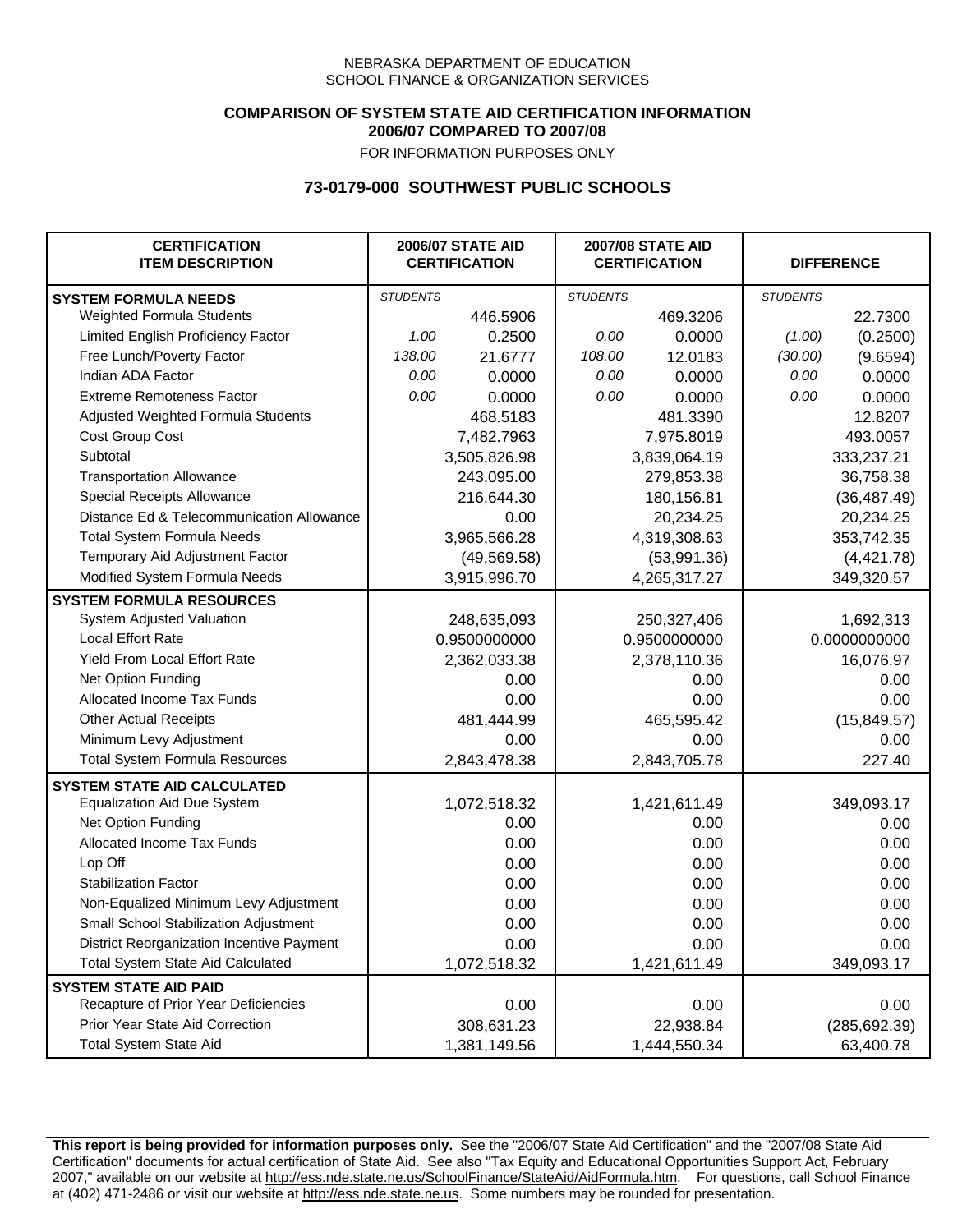### **COMPARISON OF SYSTEM STATE AID CERTIFICATION INFORMATION 2006/07 COMPARED TO 2007/08**

FOR INFORMATION PURPOSES ONLY

# **74-0056-000 FALLS CITY PUBLIC SCHOOLS**

| <b>CERTIFICATION</b><br><b>ITEM DESCRIPTION</b> |                 | <b>2006/07 STATE AID</b><br><b>CERTIFICATION</b> | <b>2007/08 STATE AID</b><br><b>CERTIFICATION</b> |               | <b>DIFFERENCE</b> |               |
|-------------------------------------------------|-----------------|--------------------------------------------------|--------------------------------------------------|---------------|-------------------|---------------|
| <b>SYSTEM FORMULA NEEDS</b>                     | <b>STUDENTS</b> |                                                  | <b>STUDENTS</b>                                  |               | <b>STUDENTS</b>   |               |
| Weighted Formula Students                       |                 | 1,019.5049                                       |                                                  | 1,037.6962    |                   | 18.1914       |
| Limited English Proficiency Factor              | 0.00            | 0.0000                                           | 0.00                                             | 0.0000        | 0.00              | 0.0000        |
| Free Lunch/Poverty Factor                       | 288.00          | 40.4277                                          | 265.00                                           | 32.6374       | (23.00)           | (7.7903)      |
| Indian ADA Factor                               | 0.00            | 0.0000                                           | 0.00                                             | 0.0000        | 0.00              | 0.0000        |
| <b>Extreme Remoteness Factor</b>                | 0.00            | 0.0000                                           | 0.00                                             | 0.0000        | 0.00              | 0.0000        |
| Adjusted Weighted Formula Students              |                 | 1,059.9325                                       |                                                  | 1,070.3336    |                   | 10.4011       |
| Cost Group Cost                                 |                 | 5,885.1564                                       |                                                  | 6,193.4495    |                   | 308.2931      |
| Subtotal                                        |                 | 6,237,868.78                                     |                                                  | 6,629,057.13  |                   | 391,188.35    |
| <b>Transportation Allowance</b>                 |                 | 156,357.54                                       |                                                  | 165,082.54    |                   | 8,725.00      |
| Special Receipts Allowance                      |                 | 511,775.00                                       |                                                  | 504,889.00    |                   | (6,886.00)    |
| Distance Ed & Telecommunication Allowance       |                 | 0.00                                             |                                                  | 0.00          |                   | 0.00          |
| <b>Total System Formula Needs</b>               |                 | 6,906,001.32                                     |                                                  | 7,299,028.67  |                   | 393,027.35    |
| Temporary Aid Adjustment Factor                 |                 | (86,325.02)                                      | (91, 237.86)                                     |               | (4,912.84)        |               |
| Modified System Formula Needs                   |                 | 6,819,676.31                                     |                                                  | 7,207,790.81  |                   | 388,114.50    |
| <b>SYSTEM FORMULA RESOURCES</b>                 |                 |                                                  |                                                  |               |                   |               |
| System Adjusted Valuation                       |                 | 343,529,328                                      |                                                  | 344, 141, 515 |                   | 612,187       |
| <b>Local Effort Rate</b>                        |                 | 0.9500000000                                     |                                                  | 0.9500000000  |                   | 0.0000000000  |
| Yield From Local Effort Rate                    |                 | 3,263,528.62                                     |                                                  | 3,269,344.39  |                   | 5,815.78      |
| Net Option Funding                              |                 | 0.00                                             | 0.00                                             |               | 0.00              |               |
| Allocated Income Tax Funds                      |                 | 15,792.72                                        | 2,336.03                                         |               | (13, 456.69)      |               |
| <b>Other Actual Receipts</b>                    |                 | 1,192,487.72                                     | 1,177,839.82                                     |               | (14, 647.90)      |               |
| Minimum Levy Adjustment                         |                 | 0.00                                             |                                                  | 0.00          |                   | 0.00          |
| <b>Total System Formula Resources</b>           |                 | 4,471,809.06                                     |                                                  | 4,449,520.24  |                   | (22, 288.82)  |
| <b>SYSTEM STATE AID CALCULATED</b>              |                 |                                                  |                                                  |               |                   |               |
| <b>Equalization Aid Due System</b>              |                 | 2,347,867.25                                     |                                                  | 2,758,270.57  |                   | 410,403.32    |
| Net Option Funding                              |                 | 0.00                                             |                                                  | 0.00          |                   | 0.00          |
| <b>Allocated Income Tax Funds</b>               |                 | 15,792.72                                        |                                                  | 2,336.03      |                   | (13, 456.69)  |
| Lop Off                                         |                 | 0.00                                             |                                                  | 0.00          |                   | 0.00          |
| <b>Stabilization Factor</b>                     |                 | 0.00                                             |                                                  | 0.00          |                   | 0.00          |
| Non-Equalized Minimum Levy Adjustment           |                 | 0.00                                             |                                                  | 0.00          |                   | 0.00          |
| Small School Stabilization Adjustment           |                 | 0.00                                             |                                                  | 0.00          |                   | 0.00          |
| District Reorganization Incentive Payment       |                 | 0.00                                             |                                                  | 0.00          |                   | 0.00          |
| <b>Total System State Aid Calculated</b>        |                 | 2,363,659.97                                     |                                                  | 2,760,606.60  |                   | 396,946.63    |
| <b>SYSTEM STATE AID PAID</b>                    |                 |                                                  |                                                  |               |                   |               |
| Recapture of Prior Year Deficiencies            |                 | 0.00                                             |                                                  | 0.00          |                   | 0.00          |
| Prior Year State Aid Correction                 |                 | 67,213.90                                        |                                                  | (93,630.69)   |                   | (160, 844.60) |
| <b>Total System State Aid</b>                   |                 | 2,430,873.88                                     |                                                  | 2,666,975.90  |                   | 236,102.03    |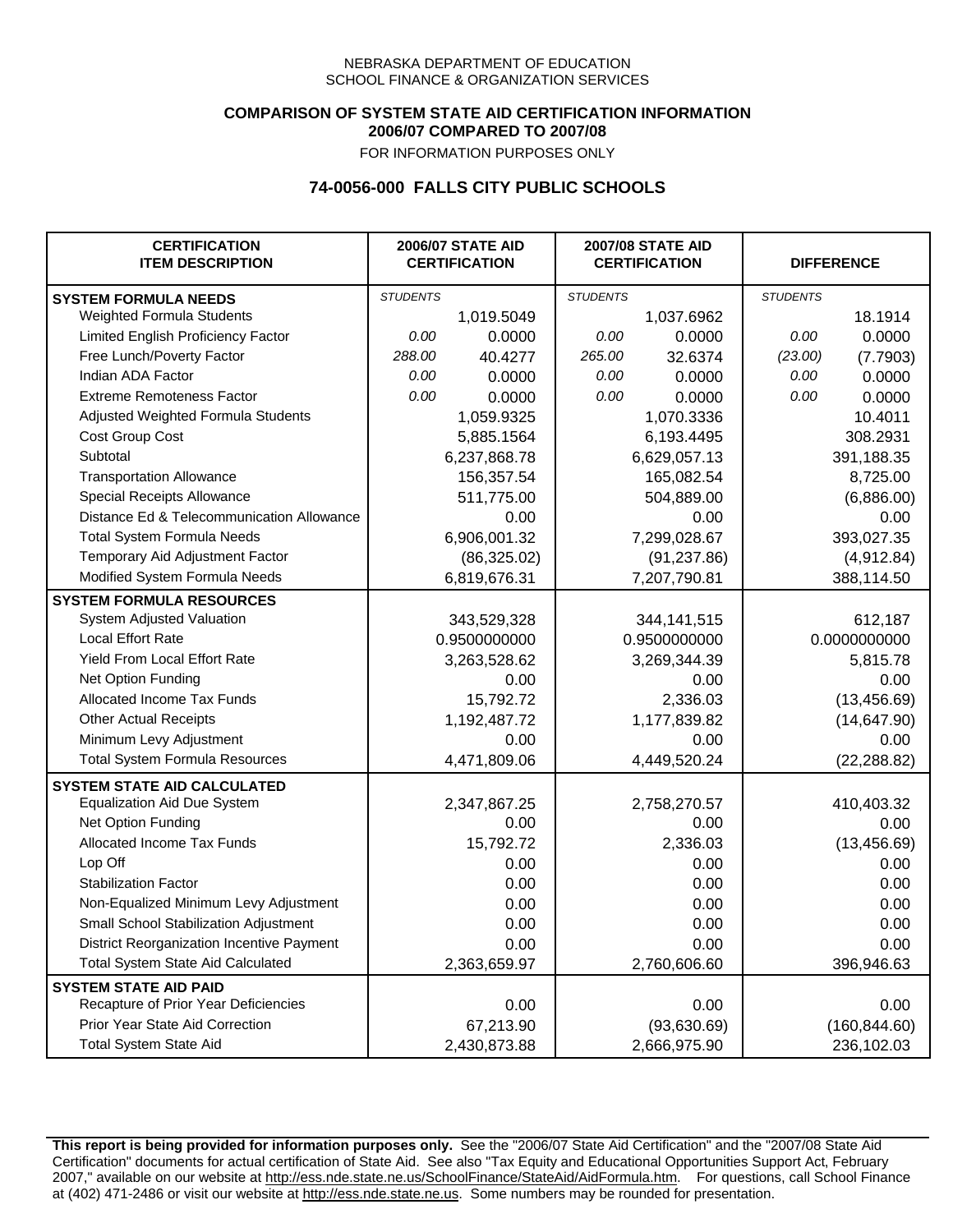## **COMPARISON OF SYSTEM STATE AID CERTIFICATION INFORMATION 2006/07 COMPARED TO 2007/08**

FOR INFORMATION PURPOSES ONLY

## **74-0070-000 HUMBOLDT TABLE ROCK STEINAUER**

| <b>CERTIFICATION</b><br><b>ITEM DESCRIPTION</b> |                 | <b>2006/07 STATE AID</b><br><b>CERTIFICATION</b> | <b>2007/08 STATE AID</b><br><b>CERTIFICATION</b> |              | <b>DIFFERENCE</b> |              |
|-------------------------------------------------|-----------------|--------------------------------------------------|--------------------------------------------------|--------------|-------------------|--------------|
| <b>SYSTEM FORMULA NEEDS</b>                     | <b>STUDENTS</b> |                                                  | <b>STUDENTS</b>                                  |              | <b>STUDENTS</b>   |              |
| <b>Weighted Formula Students</b>                |                 | 437.8751                                         |                                                  | 452.6425     |                   | 14.7674      |
| Limited English Proficiency Factor              | 0.00            | 0.0000                                           | 0.00                                             | 0.0000       | 0.00              | 0.0000       |
| Free Lunch/Poverty Factor                       | 121.21          | 17.0159                                          | 85.43                                            | 7.4737       | (35.79)           | (9.5422)     |
| Indian ADA Factor                               | 0.00            | 0.0000                                           | 0.00                                             | 0.0000       | 0.00              | 0.0000       |
| <b>Extreme Remoteness Factor</b>                | 0.00            | 0.0000                                           | 0.00                                             | 0.0000       | 0.00              | 0.0000       |
| Adjusted Weighted Formula Students              |                 | 454.8910                                         |                                                  | 460.1161     |                   | 5.2252       |
| Cost Group Cost                                 |                 | 7,482.7963                                       |                                                  | 7,975.8019   |                   | 493.0057     |
| Subtotal                                        |                 | 3,403,856.67                                     |                                                  | 3,669,795.28 |                   | 265,938.61   |
| <b>Transportation Allowance</b>                 |                 | 151,294.21                                       |                                                  | 137,840.67   |                   | (13, 453.54) |
| Special Receipts Allowance                      |                 | 286,217.98                                       |                                                  | 316,437.24   |                   | 30,219.26    |
| Distance Ed & Telecommunication Allowance       |                 | 0.00                                             |                                                  | 0.00         |                   | 0.00         |
| <b>Total System Formula Needs</b>               |                 | 3,841,368.86                                     |                                                  | 4,124,073.19 | 282,704.33        |              |
| Temporary Aid Adjustment Factor                 |                 | (48,017.11)                                      | (51, 550.91)                                     |              | (3,533.80)        |              |
| Modified System Formula Needs                   |                 | 3,793,351.75                                     |                                                  | 4,072,522.28 |                   | 279,170.53   |
| <b>SYSTEM FORMULA RESOURCES</b>                 |                 |                                                  |                                                  |              |                   |              |
| <b>System Adjusted Valuation</b>                |                 | 177,758,033                                      |                                                  | 190,733,458  |                   | 12,975,425   |
| <b>Local Effort Rate</b>                        |                 | 0.9500000000                                     |                                                  | 0.9500000000 |                   | 0.0000000000 |
| Yield From Local Effort Rate                    |                 | 1,688,701.31                                     | 1,811,967.85                                     |              |                   | 123,266.54   |
| Net Option Funding                              |                 | 0.00                                             | 0.00                                             |              | 0.00              |              |
| Allocated Income Tax Funds                      |                 | 0.00                                             | 24,877.53                                        |              | 24,877.53         |              |
| <b>Other Actual Receipts</b>                    |                 | 567,076.78                                       | 636,901.31                                       |              | 69,824.54         |              |
| Minimum Levy Adjustment                         |                 | 0.00                                             | 0.00                                             |              |                   | 0.00         |
| <b>Total System Formula Resources</b>           |                 | 2,255,778.09                                     |                                                  | 2,473,746.69 |                   | 217,968.60   |
| <b>SYSTEM STATE AID CALCULATED</b>              |                 |                                                  |                                                  |              |                   |              |
| <b>Equalization Aid Due System</b>              |                 | 1,537,573.66                                     |                                                  | 1,598,775.59 |                   | 61,201.92    |
| Net Option Funding                              |                 | 0.00                                             |                                                  | 0.00         |                   | 0.00         |
| <b>Allocated Income Tax Funds</b>               |                 | 0.00                                             |                                                  | 24,877.53    |                   | 24,877.53    |
| Lop Off                                         |                 | 0.00                                             |                                                  | 0.00         |                   | 0.00         |
| <b>Stabilization Factor</b>                     |                 | 0.00                                             |                                                  | 0.00         |                   | 0.00         |
| Non-Equalized Minimum Levy Adjustment           |                 | 0.00                                             |                                                  | 0.00         |                   | 0.00         |
| Small School Stabilization Adjustment           |                 | 0.00                                             |                                                  | 0.00         |                   | 0.00         |
| District Reorganization Incentive Payment       |                 | 0.00                                             |                                                  | 0.00         |                   | 0.00         |
| <b>Total System State Aid Calculated</b>        |                 | 1,537,573.66                                     |                                                  | 1,623,653.11 |                   | 86,079.45    |
| <b>SYSTEM STATE AID PAID</b>                    |                 |                                                  |                                                  |              |                   |              |
| Recapture of Prior Year Deficiencies            |                 | 0.00                                             |                                                  | 0.00         |                   | 0.00         |
| Prior Year State Aid Correction                 |                 | (12,667.19)                                      |                                                  | 37,228.64    |                   | 49,895.83    |
| <b>Total System State Aid</b>                   |                 | 1,524,906.47                                     |                                                  | 1,660,881.75 |                   | 135,975.28   |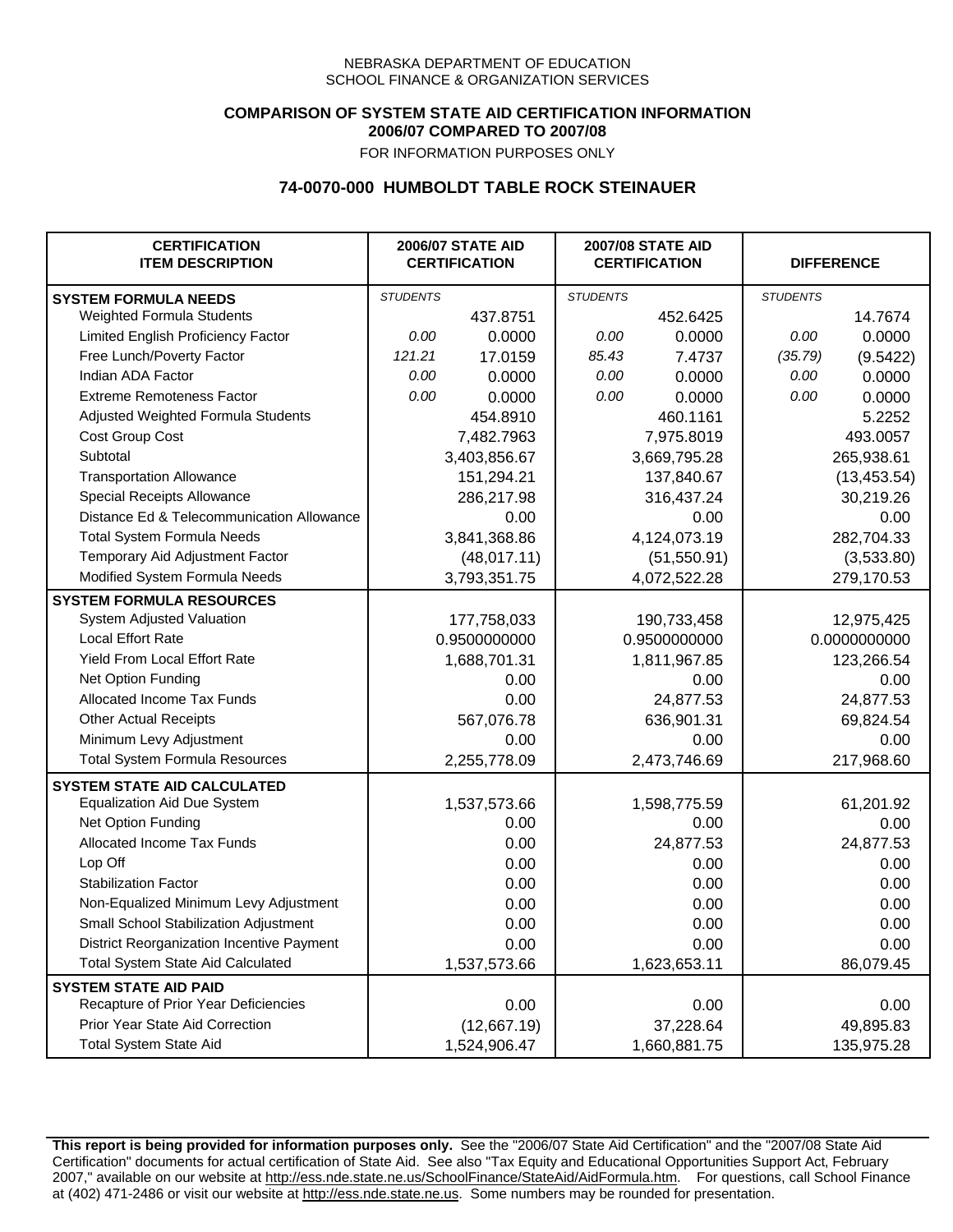## **COMPARISON OF SYSTEM STATE AID CERTIFICATION INFORMATION 2006/07 COMPARED TO 2007/08**

FOR INFORMATION PURPOSES ONLY

## **74-0501-000 SE NEBRASKA CONSOLIDATED SCHS**

| <b>CERTIFICATION</b><br><b>ITEM DESCRIPTION</b> |                 | <b>2006/07 STATE AID</b><br><b>CERTIFICATION</b> | <b>2007/08 STATE AID</b><br><b>CERTIFICATION</b> |              | <b>DIFFERENCE</b> |              |
|-------------------------------------------------|-----------------|--------------------------------------------------|--------------------------------------------------|--------------|-------------------|--------------|
| <b>SYSTEM FORMULA NEEDS</b>                     | <b>STUDENTS</b> |                                                  | <b>STUDENTS</b>                                  |              | <b>STUDENTS</b>   |              |
| Weighted Formula Students                       |                 | 159.7746                                         |                                                  | 157.5167     |                   | (2.2580)     |
| Limited English Proficiency Factor              | 0.00            | 0.0000                                           | 0.00                                             | 0.0000       | 0.00              | 0.0000       |
| Free Lunch/Poverty Factor                       | 65.00           | 12.5099                                          | 55.00                                            | 9.5721       | (10.00)           | (2.9378)     |
| Indian ADA Factor                               | 0.00            | 0.0000                                           | 0.00                                             | 0.0000       | 0.00              | 0.0000       |
| <b>Extreme Remoteness Factor</b>                | 0.00            | 0.0000                                           | 0.00                                             | 0.0000       | 0.00              | 0.0000       |
| Adjusted Weighted Formula Students              |                 | 172.2845                                         |                                                  | 167.0887     |                   | (5.1958)     |
| Cost Group Cost                                 |                 | 5,885.1564                                       |                                                  | 6,193.4495   |                   | 308.2931     |
| Subtotal                                        |                 | 1,013,921.13                                     |                                                  | 1,034,855.51 |                   | 20,934.38    |
| <b>Transportation Allowance</b>                 |                 | 52,692.30                                        |                                                  | 75,429.24    |                   | 22,736.94    |
| Special Receipts Allowance                      |                 | 134,688.00                                       |                                                  | 107,034.65   |                   | (27, 653.35) |
| Distance Ed & Telecommunication Allowance       |                 | 0.00                                             |                                                  | 0.00         |                   | 0.00         |
| <b>Total System Formula Needs</b>               |                 | 1,201,301.43                                     | 1,217,319.40                                     |              |                   | 16,017.97    |
| Temporary Aid Adjustment Factor                 |                 | (15,016.27)                                      | (15, 216.49)                                     |              | (200.22)          |              |
| Modified System Formula Needs                   |                 | 1,186,285.16                                     |                                                  | 1,202,102.91 |                   | 15,817.75    |
| <b>SYSTEM FORMULA RESOURCES</b>                 |                 |                                                  |                                                  |              |                   |              |
| System Adjusted Valuation                       |                 | 129,019,887                                      |                                                  | 132,577,448  |                   | 3,557,561    |
| <b>Local Effort Rate</b>                        |                 | 0.9500000000                                     | 0.9500000000                                     |              | 0.0000000000      |              |
| Yield From Local Effort Rate                    |                 | 1,225,688.93                                     | 1,259,485.76                                     |              | 33,796.83         |              |
| Net Option Funding                              |                 | 0.00                                             | 0.00                                             |              | 0.00              |              |
| Allocated Income Tax Funds                      |                 | 7,996.05                                         | 5,217.27                                         |              | (2,778.78)        |              |
| <b>Other Actual Receipts</b>                    |                 | 291,128.82                                       | 280,431.03                                       |              | (10,697.79)       |              |
| Minimum Levy Adjustment                         |                 | 0.00                                             |                                                  | 0.00         |                   | 0.00         |
| <b>Total System Formula Resources</b>           |                 | 1,524,813.79                                     |                                                  | 1,545,134.05 |                   | 20,320.26    |
| <b>SYSTEM STATE AID CALCULATED</b>              |                 |                                                  |                                                  |              |                   |              |
| <b>Equalization Aid Due System</b>              |                 | 0.00                                             |                                                  | 0.00         |                   | 0.00         |
| Net Option Funding                              |                 | 0.00                                             |                                                  | 0.00         |                   | 0.00         |
| Allocated Income Tax Funds                      |                 | 7,996.05                                         |                                                  | 5,217.27     |                   | (2,778.78)   |
| Lop Off                                         |                 | 0.00                                             |                                                  | 0.00         |                   | 0.00         |
| <b>Stabilization Factor</b>                     |                 | 0.00                                             |                                                  | 0.00         |                   | 0.00         |
| Non-Equalized Minimum Levy Adjustment           |                 | 0.00                                             |                                                  | 0.00         |                   | 0.00         |
| Small School Stabilization Adjustment           |                 | 0.00                                             |                                                  | 0.00         |                   | 0.00         |
| District Reorganization Incentive Payment       |                 | 0.00                                             |                                                  | 0.00         |                   | 0.00         |
| <b>Total System State Aid Calculated</b>        |                 | 7,996.05                                         |                                                  | 5,217.27     |                   | (2,778.78)   |
| <b>SYSTEM STATE AID PAID</b>                    |                 |                                                  |                                                  |              |                   |              |
| Recapture of Prior Year Deficiencies            |                 | 0.00                                             |                                                  | 0.00         |                   | 0.00         |
| Prior Year State Aid Correction                 |                 | 0.00                                             |                                                  | 119.50       |                   | 119.50       |
| <b>Total System State Aid</b>                   |                 | 7,996.05                                         |                                                  | 5,336.77     |                   | (2,659.27)   |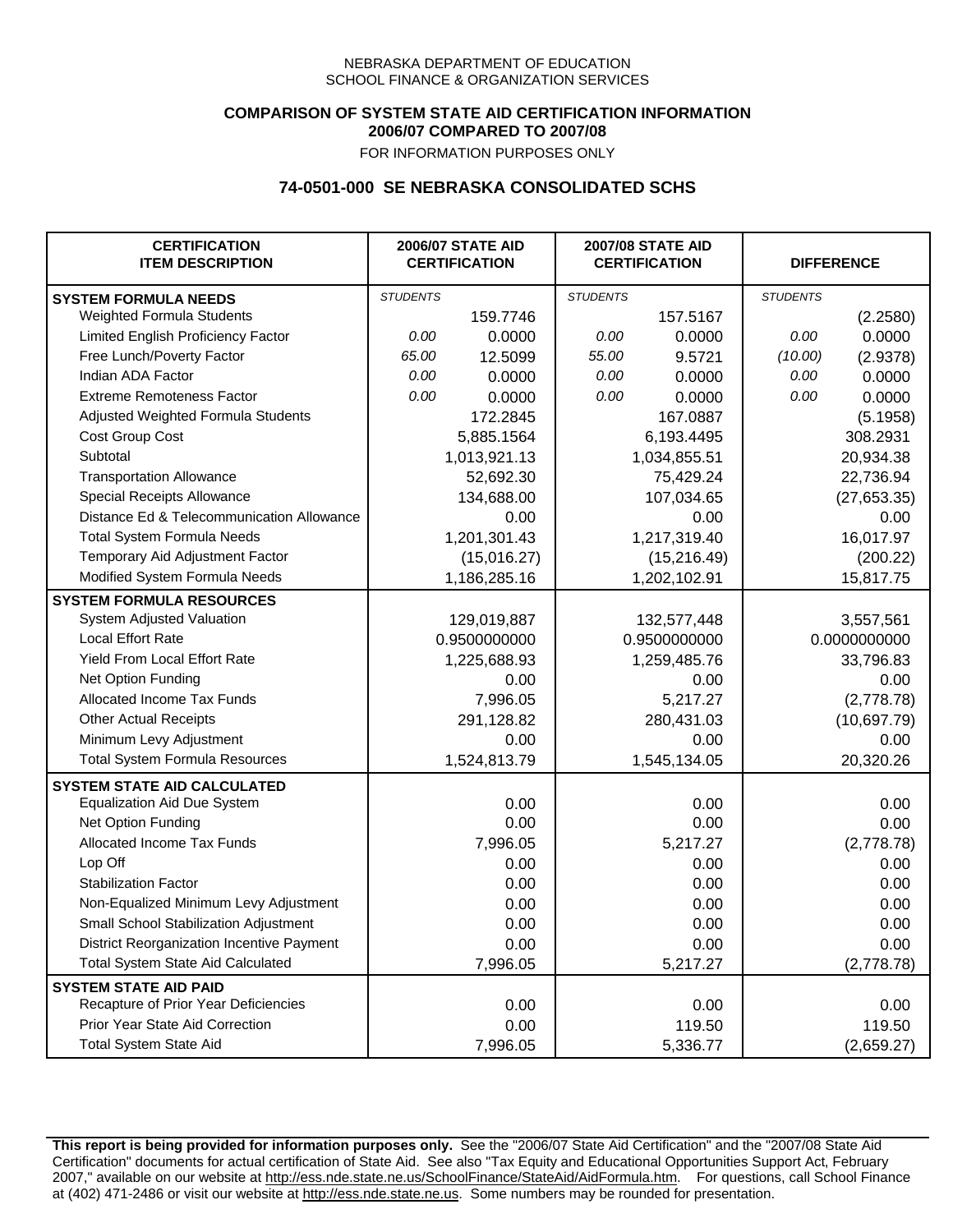## **COMPARISON OF SYSTEM STATE AID CERTIFICATION INFORMATION 2006/07 COMPARED TO 2007/08**

FOR INFORMATION PURPOSES ONLY

## **75-0100-000 ROCK COUNTY PUBLIC SCHOOLS**

| <b>CERTIFICATION</b><br><b>ITEM DESCRIPTION</b> |                 | <b>2006/07 STATE AID</b><br><b>CERTIFICATION</b> | <b>2007/08 STATE AID</b><br><b>CERTIFICATION</b> |              | <b>DIFFERENCE</b> |              |
|-------------------------------------------------|-----------------|--------------------------------------------------|--------------------------------------------------|--------------|-------------------|--------------|
| <b>SYSTEM FORMULA NEEDS</b>                     | <b>STUDENTS</b> |                                                  | <b>STUDENTS</b>                                  |              | <b>STUDENTS</b>   |              |
| Weighted Formula Students                       |                 | 230.7921                                         |                                                  | 219.1581     |                   | (11.6340)    |
| Limited English Proficiency Factor              | 0.00            | 0.0000                                           | 0.00                                             | 0.0000       | 0.00              | 0.0000       |
| Free Lunch/Poverty Factor                       | 69.00           | 10.3175                                          | 65.00                                            | 9.6438       | (4.00)            | (0.6737)     |
| Indian ADA Factor                               | 0.00            | 0.0000                                           | 0.00                                             | 0.0000       | 0.00              | 0.0000       |
| <b>Extreme Remoteness Factor</b>                | 0.00            | 0.0000                                           | 0.00                                             | 0.0000       | 0.00              | 0.0000       |
| Adjusted Weighted Formula Students              |                 | 241.1096                                         |                                                  | 228.8019     |                   | (12.3077)    |
| Cost Group Cost                                 |                 | 8,672.7450                                       |                                                  | 9,486.1706   |                   | 813.4256     |
| Subtotal                                        |                 | 2,091,082.23                                     |                                                  | 2,170,454.13 |                   | 79,371.90    |
| <b>Transportation Allowance</b>                 |                 | 26,376.27                                        |                                                  | 28,835.22    |                   | 2,458.95     |
| Special Receipts Allowance                      |                 | 198,565.87                                       |                                                  | 208,338.93   |                   | 9,773.06     |
| Distance Ed & Telecommunication Allowance       |                 | 0.00                                             |                                                  | 0.00         |                   | 0.00         |
| <b>Total System Formula Needs</b>               |                 | 2,316,024.37                                     |                                                  | 2,407,628.28 |                   | 91,603.90    |
| Temporary Aid Adjustment Factor                 |                 | (28,950.30)                                      |                                                  | (30,095.35)  | (1, 145.05)       |              |
| Modified System Formula Needs                   |                 | 2,287,074.07                                     | 2,377,532.93                                     |              | 90,458.86         |              |
| <b>SYSTEM FORMULA RESOURCES</b>                 |                 |                                                  |                                                  |              |                   |              |
| System Adjusted Valuation                       |                 | 220,201,055                                      |                                                  | 222,182,164  |                   | 1,981,109    |
| <b>Local Effort Rate</b>                        |                 | 0.9500000000                                     | 0.9500000000                                     |              |                   | 0.0000000000 |
| Yield From Local Effort Rate                    |                 | 2,091,910.02                                     | 2,110,730.56                                     |              | 18,820.54         |              |
| Net Option Funding                              |                 | 0.00                                             | 0.00                                             |              | 0.00              |              |
| Allocated Income Tax Funds                      |                 | 8,131.97                                         | 0.00                                             |              | (8, 131.97)       |              |
| <b>Other Actual Receipts</b>                    |                 | 409,890.28                                       | 439,437.46                                       |              | 29,547.18         |              |
| Minimum Levy Adjustment                         |                 | 35,011.97                                        |                                                  | 0.00         |                   | (35,011.97)  |
| <b>Total System Formula Resources</b>           |                 | 2,544,944.23                                     |                                                  | 2,550,168.01 |                   | 5,223.78     |
| <b>SYSTEM STATE AID CALCULATED</b>              |                 |                                                  |                                                  |              |                   |              |
| <b>Equalization Aid Due System</b>              |                 | 0.00                                             |                                                  | 0.00         |                   | 0.00         |
| Net Option Funding                              |                 | 0.00                                             |                                                  | 0.00         |                   | 0.00         |
| Allocated Income Tax Funds                      |                 | 8,131.97                                         |                                                  | 0.00         |                   | (8, 131.97)  |
| Lop Off                                         |                 | 0.00                                             |                                                  | 0.00         |                   | 0.00         |
| <b>Stabilization Factor</b>                     |                 | 0.00                                             |                                                  | 0.00         |                   | 0.00         |
| Non-Equalized Minimum Levy Adjustment           |                 | (8, 131.97)                                      |                                                  | 0.00         |                   | 8,131.97     |
| Small School Stabilization Adjustment           |                 | 0.00                                             |                                                  | 0.00         |                   | 0.00         |
| District Reorganization Incentive Payment       |                 | 0.00                                             |                                                  | 0.00         |                   | 0.00         |
| <b>Total System State Aid Calculated</b>        |                 | 0.00                                             |                                                  | 0.00         |                   | 0.00         |
| <b>SYSTEM STATE AID PAID</b>                    |                 |                                                  |                                                  |              |                   |              |
| Recapture of Prior Year Deficiencies            |                 | 0.00                                             |                                                  | 0.00         |                   | 0.00         |
| Prior Year State Aid Correction                 |                 | 0.00                                             |                                                  | 0.00         |                   | 0.00         |
| <b>Total System State Aid</b>                   |                 | 0.00                                             |                                                  | 0.00         |                   | 0.00         |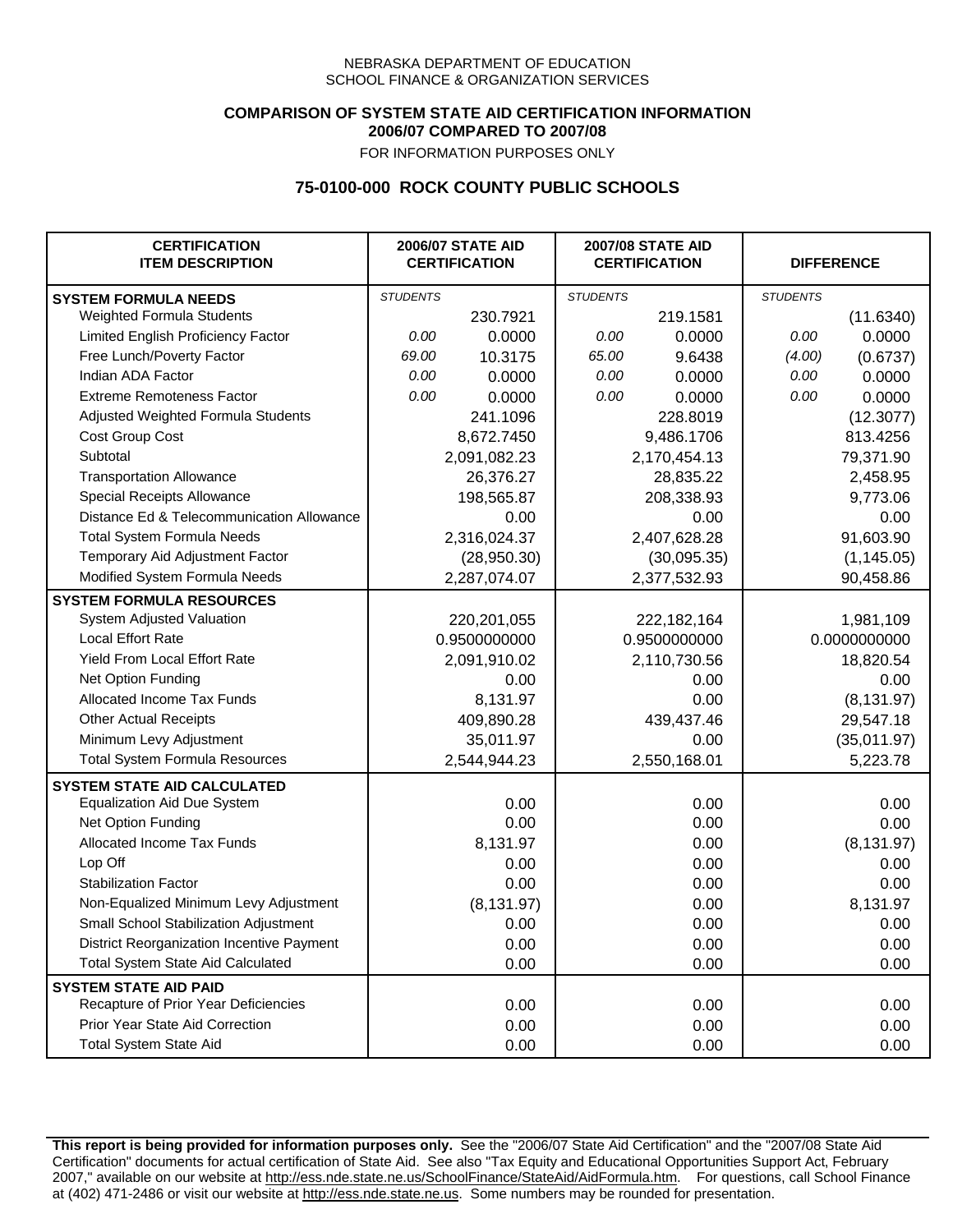### **COMPARISON OF SYSTEM STATE AID CERTIFICATION INFORMATION 2006/07 COMPARED TO 2007/08**

FOR INFORMATION PURPOSES ONLY

## **76-0002-000 CRETE PUBLIC SCHOOLS**

| <b>CERTIFICATION</b><br><b>ITEM DESCRIPTION</b> |                 | <b>2006/07 STATE AID</b><br><b>CERTIFICATION</b> |                 | <b>2007/08 STATE AID</b><br><b>CERTIFICATION</b> | <b>DIFFERENCE</b> |               |  |
|-------------------------------------------------|-----------------|--------------------------------------------------|-----------------|--------------------------------------------------|-------------------|---------------|--|
| <b>SYSTEM FORMULA NEEDS</b>                     | <b>STUDENTS</b> |                                                  | <b>STUDENTS</b> |                                                  | <b>STUDENTS</b>   |               |  |
| Weighted Formula Students                       |                 | 1,737.6134                                       |                 | 1,747.4204                                       |                   | 9.8069        |  |
| Limited English Proficiency Factor              | 330.00          | 82.5000                                          | 441.00          | 110.2500                                         | 111.00            | 27.7500       |  |
| Free Lunch/Poverty Factor                       | 404.00          | 45.0064                                          | 432.00          | 51.2953                                          | 28.00             | 6.2889        |  |
| Indian ADA Factor                               | 0.00            | 0.0000                                           | 0.00            | 0.0000                                           | 0.00              | 0.0000        |  |
| <b>Extreme Remoteness Factor</b>                | 0.00            | 0.0000                                           | 0.00            | 0.0000                                           | 0.00              | 0.0000        |  |
| Adjusted Weighted Formula Students              |                 | 1,865.1199                                       |                 | 1,908.9657                                       |                   | 43.8458       |  |
| Cost Group Cost                                 |                 | 5,885.1564                                       |                 | 6,193.4495                                       |                   | 308.2931      |  |
| Subtotal                                        |                 | 10,976,522.13                                    |                 | 11,823,082.47                                    |                   | 846,560.34    |  |
| <b>Transportation Allowance</b>                 |                 | 221,308.55                                       |                 | 265,772.74                                       |                   | 44,464.20     |  |
| Special Receipts Allowance                      |                 | 763,039.00                                       |                 | 771,211.59                                       |                   | 8,172.59      |  |
| Distance Ed & Telecommunication Allowance       |                 | 0.00                                             |                 | 6,024.26                                         |                   | 6,024.26      |  |
| <b>Total System Formula Needs</b>               |                 | 11,960,869.68                                    | 12,866,091.06   |                                                  | 905,221.38        |               |  |
| Temporary Aid Adjustment Factor                 |                 | (149, 510.87)                                    | (160, 826.14)   |                                                  | (11, 315.27)      |               |  |
| Modified System Formula Needs                   | 11,811,358.81   |                                                  |                 | 12,705,264.92                                    | 893,906.11        |               |  |
| <b>SYSTEM FORMULA RESOURCES</b>                 |                 |                                                  |                 |                                                  |                   |               |  |
| System Adjusted Valuation                       |                 | 531,996,339                                      |                 | 575,297,004                                      |                   | 43,300,665    |  |
| <b>Local Effort Rate</b>                        |                 | 0.9500000000                                     |                 | 0.9500000000                                     |                   | 0.0000000000  |  |
| Yield From Local Effort Rate                    |                 | 5,053,965.22                                     |                 | 5,465,321.54                                     |                   | 411,356.32    |  |
| Net Option Funding                              |                 | 0.00                                             | 0.00            |                                                  | 0.00              |               |  |
| Allocated Income Tax Funds                      |                 | 85,833.18                                        | 28,993.92       |                                                  | (56, 839.26)      |               |  |
| <b>Other Actual Receipts</b>                    |                 | 1,723,090.41                                     | 1,775,406.95    |                                                  | 52,316.55         |               |  |
| Minimum Levy Adjustment                         |                 | 0.00                                             | 0.00            |                                                  | 0.00              |               |  |
| <b>Total System Formula Resources</b>           |                 | 6,862,888.81                                     |                 | 7,269,722.41                                     |                   | 406,833.60    |  |
| <b>SYSTEM STATE AID CALCULATED</b>              |                 |                                                  |                 |                                                  |                   |               |  |
| <b>Equalization Aid Due System</b>              |                 | 4,948,470.00                                     |                 | 5,435,542.52                                     |                   | 487,072.51    |  |
| Net Option Funding                              |                 | 0.00                                             |                 | 0.00                                             |                   | 0.00          |  |
| Allocated Income Tax Funds                      |                 | 85,833.18                                        |                 | 28,993.92                                        |                   | (56, 839.26)  |  |
| Lop Off                                         |                 | 0.00                                             |                 | 0.00                                             |                   | 0.00          |  |
| <b>Stabilization Factor</b>                     |                 | 0.00                                             |                 | 0.00                                             |                   | 0.00          |  |
| Non-Equalized Minimum Levy Adjustment           |                 | 0.00                                             |                 | 0.00                                             |                   | 0.00          |  |
| Small School Stabilization Adjustment           |                 | 0.00                                             |                 | 0.00                                             |                   | 0.00          |  |
| District Reorganization Incentive Payment       |                 | 0.00                                             |                 | 0.00                                             |                   | 0.00          |  |
| <b>Total System State Aid Calculated</b>        |                 | 5,034,303.18                                     |                 | 5,464,536.43                                     |                   | 430,233.25    |  |
| <b>SYSTEM STATE AID PAID</b>                    |                 |                                                  |                 |                                                  |                   |               |  |
| Recapture of Prior Year Deficiencies            |                 | 0.00                                             |                 | 0.00                                             |                   | 0.00          |  |
| Prior Year State Aid Correction                 |                 | 127,817.50                                       |                 | (58,061.39)                                      |                   | (185, 878.89) |  |
| <b>Total System State Aid</b>                   |                 | 5,162,120.68                                     |                 | 5,406,475.04                                     |                   | 244,354.36    |  |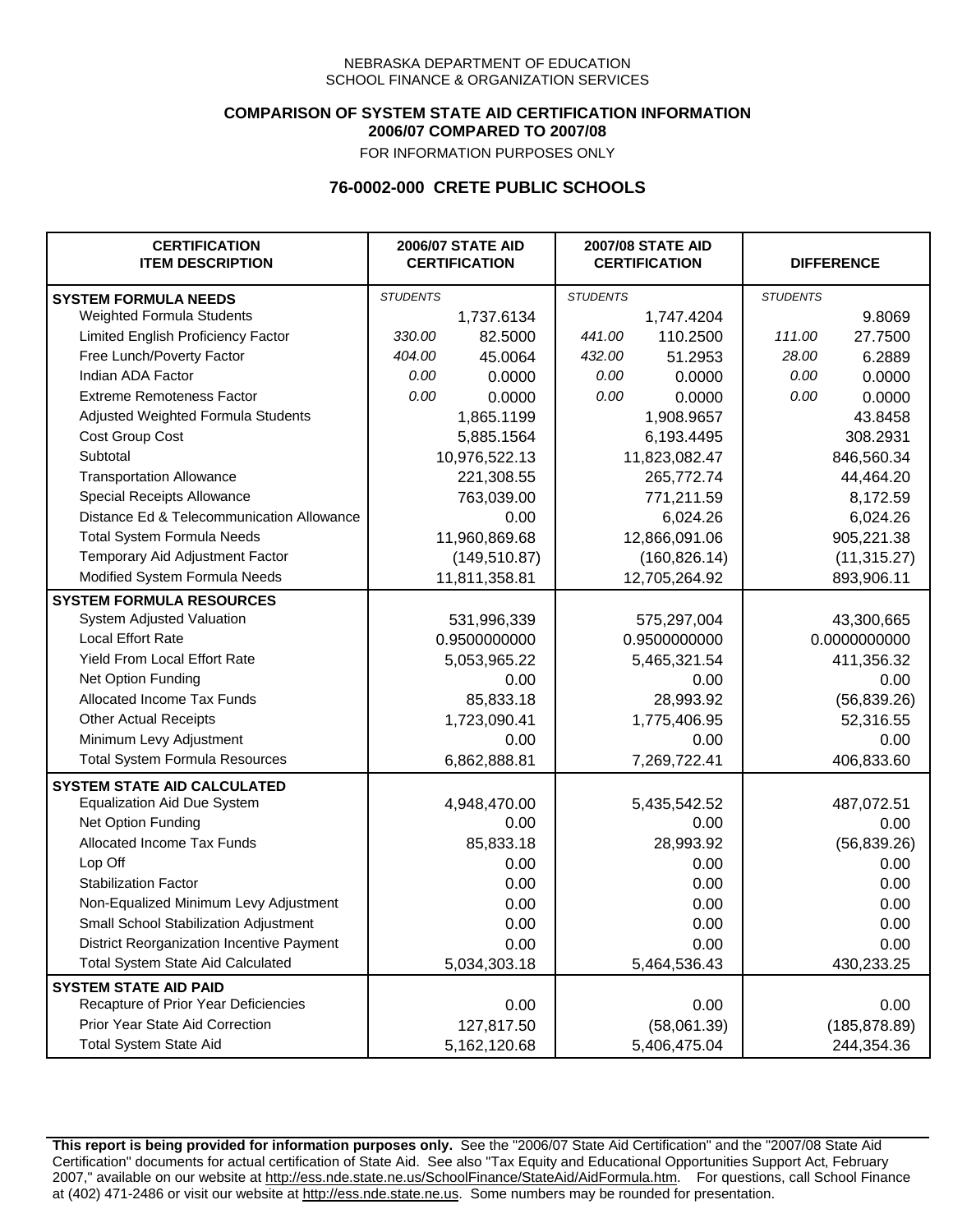## **COMPARISON OF SYSTEM STATE AID CERTIFICATION INFORMATION 2006/07 COMPARED TO 2007/08**

FOR INFORMATION PURPOSES ONLY

## **76-0044-000 DORCHESTER PUBLIC SCHOOLS**

| <b>CERTIFICATION</b><br><b>ITEM DESCRIPTION</b> |                 | <b>2006/07 STATE AID</b><br><b>CERTIFICATION</b> | <b>2007/08 STATE AID</b><br><b>CERTIFICATION</b> |              | <b>DIFFERENCE</b> |              |
|-------------------------------------------------|-----------------|--------------------------------------------------|--------------------------------------------------|--------------|-------------------|--------------|
| <b>SYSTEM FORMULA NEEDS</b>                     | <b>STUDENTS</b> |                                                  | <b>STUDENTS</b>                                  |              | <b>STUDENTS</b>   |              |
| <b>Weighted Formula Students</b>                |                 | 273.5556                                         |                                                  | 278.7622     |                   | 5.2066       |
| Limited English Proficiency Factor              | 13.00           | 3.2500                                           | 19.00                                            | 4.7500       | 6.00              | 1.5000       |
| Free Lunch/Poverty Factor                       | 47.00           | 3.5828                                           | 34.00                                            | 1.6297       | (13.00)           | (1.9531)     |
| Indian ADA Factor                               | 0.00            | 0.0000                                           | 0.00                                             | 0.0000       | 0.00              | 0.0000       |
| <b>Extreme Remoteness Factor</b>                | 0.00            | 0.0000                                           | 0.00                                             | 0.0000       | 0.00              | 0.0000       |
| Adjusted Weighted Formula Students              |                 | 280.3883                                         |                                                  | 285.1419     |                   | 4.7535       |
| Cost Group Cost                                 |                 | 5,885.1564                                       |                                                  | 6,193.4495   |                   | 308.2931     |
| Subtotal                                        |                 | 1,650,129.24                                     |                                                  | 1,766,011.88 |                   | 115,882.64   |
| <b>Transportation Allowance</b>                 |                 | 77,796.30                                        |                                                  | 64,057.01    |                   | (13,739.29)  |
| Special Receipts Allowance                      |                 | 129,782.00                                       |                                                  | 128,326.00   |                   | (1,456.00)   |
| Distance Ed & Telecommunication Allowance       |                 | 0.00                                             |                                                  | 14,435.60    |                   | 14,435.60    |
| <b>Total System Formula Needs</b>               |                 | 1,857,707.54                                     |                                                  | 1,972,830.49 | 115,122.95        |              |
| Temporary Aid Adjustment Factor                 |                 | (23, 221.34)                                     | (24,660.38)                                      |              | (1,439.04)        |              |
| Modified System Formula Needs                   |                 | 1,834,486.19                                     |                                                  | 1,948,170.11 |                   | 113,683.92   |
| <b>SYSTEM FORMULA RESOURCES</b>                 |                 |                                                  |                                                  |              |                   |              |
| System Adjusted Valuation                       |                 | 128,873,912                                      |                                                  | 134,740,277  |                   | 5,866,365    |
| <b>Local Effort Rate</b>                        |                 | 0.9500000000                                     |                                                  | 0.9500000000 |                   | 0.0000000000 |
| Yield From Local Effort Rate                    |                 | 1,224,302.16                                     | 1,280,032.63                                     |              | 55,730.47         |              |
| Net Option Funding                              |                 | 42,086.32                                        | 33,407.70                                        |              | (8,678.62)        |              |
| Allocated Income Tax Funds                      |                 | 20,543.02                                        | 19,420.02                                        |              | (1, 123.00)       |              |
| <b>Other Actual Receipts</b>                    |                 | 280,312.87                                       | 284,223.24                                       |              | 3,910.38          |              |
| Minimum Levy Adjustment                         |                 | 0.00                                             |                                                  | 0.00         |                   | 0.00         |
| <b>Total System Formula Resources</b>           |                 | 1,567,244.37                                     |                                                  | 1,617,083.60 |                   | 49,839.23    |
| <b>SYSTEM STATE AID CALCULATED</b>              |                 |                                                  |                                                  |              |                   |              |
| <b>Equalization Aid Due System</b>              |                 | 267,241.82                                       |                                                  | 331,086.51   |                   | 63,844.69    |
| Net Option Funding                              |                 | 42,086.32                                        |                                                  | 33,407.70    |                   | (8,678.62)   |
| Allocated Income Tax Funds                      |                 | 20,543.02                                        |                                                  | 19,420.02    |                   | (1, 123.00)  |
| Lop Off                                         |                 | 0.00                                             |                                                  | 0.00         |                   | 0.00         |
| <b>Stabilization Factor</b>                     |                 | 0.00                                             |                                                  | 0.00         |                   | 0.00         |
| Non-Equalized Minimum Levy Adjustment           |                 | 0.00                                             |                                                  | 0.00         |                   | 0.00         |
| Small School Stabilization Adjustment           |                 | 0.00                                             |                                                  | 0.00         |                   | 0.00         |
| District Reorganization Incentive Payment       |                 | 0.00                                             |                                                  | 0.00         |                   | 0.00         |
| <b>Total System State Aid Calculated</b>        |                 | 329,871.16                                       |                                                  | 383,914.23   |                   | 54,043.07    |
| <b>SYSTEM STATE AID PAID</b>                    |                 |                                                  |                                                  |              |                   |              |
| Recapture of Prior Year Deficiencies            |                 | 0.00                                             |                                                  | 0.00         |                   | 0.00         |
| Prior Year State Aid Correction                 |                 | (16, 536.22)                                     |                                                  | (43,788.86)  |                   | (27, 252.64) |
| <b>Total System State Aid</b>                   |                 | 313,334.94                                       |                                                  | 340,125.38   |                   | 26,790.44    |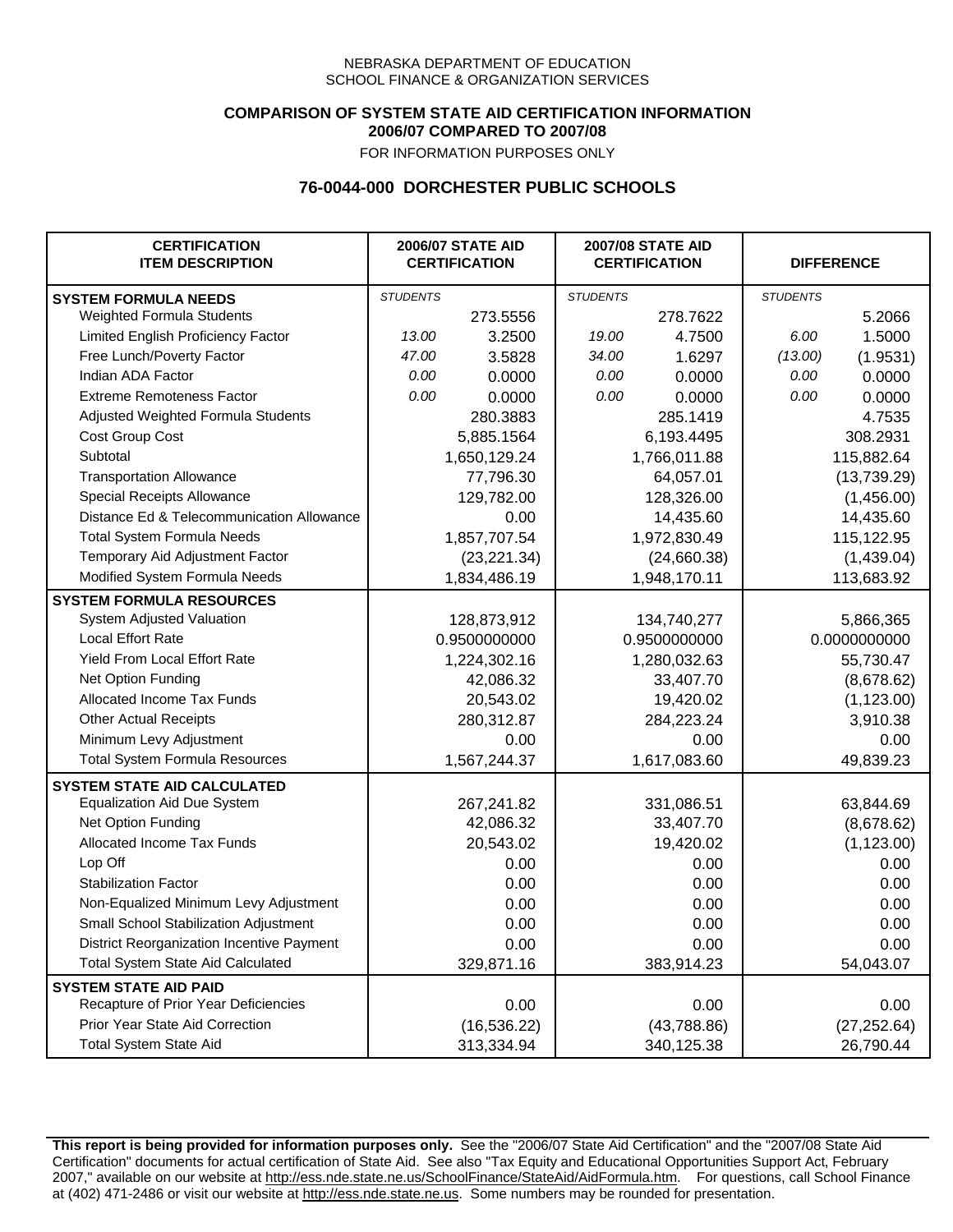### **COMPARISON OF SYSTEM STATE AID CERTIFICATION INFORMATION 2006/07 COMPARED TO 2007/08**

FOR INFORMATION PURPOSES ONLY

## **76-0068-000 FRIEND PUBLIC SCHOOLS**

| <b>CERTIFICATION</b><br><b>ITEM DESCRIPTION</b> |                 | <b>2006/07 STATE AID</b><br><b>CERTIFICATION</b> | <b>2007/08 STATE AID</b><br><b>CERTIFICATION</b> |              | <b>DIFFERENCE</b> |               |
|-------------------------------------------------|-----------------|--------------------------------------------------|--------------------------------------------------|--------------|-------------------|---------------|
| <b>SYSTEM FORMULA NEEDS</b>                     | <b>STUDENTS</b> |                                                  | <b>STUDENTS</b>                                  |              | <b>STUDENTS</b>   |               |
| Weighted Formula Students                       |                 | 408.2980                                         |                                                  | 390.6231     |                   | (17.6748)     |
| Limited English Proficiency Factor              | 0.00            | 0.0000                                           | 0.00                                             | 0.0000       | 0.00              | 0.0000        |
| Free Lunch/Poverty Factor                       | 46.00           | 2.0055                                           | 46.00                                            | 2.1151       | 0.00              | 0.1096        |
| Indian ADA Factor                               | 0.00            | 0.0000                                           | 0.00                                             | 0.0000       | 0.00              | 0.0000        |
| <b>Extreme Remoteness Factor</b>                | 0.00            | 0.0000                                           | 0.00                                             | 0.0000       | 0.00              | 0.0000        |
| Adjusted Weighted Formula Students              |                 | 410.3035                                         |                                                  | 392.7382     |                   | (17.5652)     |
| Cost Group Cost                                 |                 | 5,885.1564                                       |                                                  | 6,193.4495   |                   | 308.2931      |
| Subtotal                                        |                 | 2,414,700.14                                     |                                                  | 2,432,404.37 |                   | 17,704.23     |
| <b>Transportation Allowance</b>                 |                 | 51,891.51                                        |                                                  | 54,936.11    |                   | 3,044.60      |
| Special Receipts Allowance                      |                 | 165,320.00                                       |                                                  | 180,510.00   |                   | 15,190.00     |
| Distance Ed & Telecommunication Allowance       |                 | 0.00                                             |                                                  | 0.00         |                   | 0.00          |
| <b>Total System Formula Needs</b>               |                 | 2,631,911.65                                     |                                                  | 2,667,850.48 |                   | 35,938.83     |
| Temporary Aid Adjustment Factor                 |                 | (32,898.90)                                      | (33,348.13)                                      |              | (449.24)          |               |
| Modified System Formula Needs                   |                 | 2,599,012.76                                     |                                                  | 2,634,502.35 |                   | 35,489.59     |
| <b>SYSTEM FORMULA RESOURCES</b>                 |                 |                                                  |                                                  |              |                   |               |
| System Adjusted Valuation                       |                 | 158,299,160                                      |                                                  | 168,660,093  |                   | 10,360,933    |
| <b>Local Effort Rate</b>                        |                 | 0.9500000000                                     |                                                  | 0.9500000000 |                   | 0.0000000000  |
| <b>Yield From Local Effort Rate</b>             |                 | 1,503,842.02                                     | 1,602,270.88                                     |              |                   | 98,428.86     |
| Net Option Funding                              |                 | 0.00                                             | 12,595.85                                        |              | 12,595.85         |               |
| Allocated Income Tax Funds                      |                 | 3,509.12                                         | 34,811.29                                        |              | 31,302.17         |               |
| <b>Other Actual Receipts</b>                    |                 | 363,278.36                                       | 383,197.24                                       |              | 19,918.88         |               |
| Minimum Levy Adjustment                         |                 | 0.00                                             | 0.00                                             |              |                   | 0.00          |
| <b>Total System Formula Resources</b>           |                 | 1,870,629.50                                     |                                                  | 2,032,875.26 |                   | 162,245.76    |
| <b>SYSTEM STATE AID CALCULATED</b>              |                 |                                                  |                                                  |              |                   |               |
| <b>Equalization Aid Due System</b>              |                 | 728,383.26                                       |                                                  | 601,627.09   |                   | (126, 756.17) |
| Net Option Funding                              |                 | 0.00                                             |                                                  | 12,595.85    |                   | 12,595.85     |
| Allocated Income Tax Funds                      |                 | 3,509.12                                         |                                                  | 34,811.29    |                   | 31,302.17     |
| Lop Off                                         |                 | 0.00                                             |                                                  | 0.00         |                   | 0.00          |
| <b>Stabilization Factor</b>                     |                 | 0.00                                             |                                                  | 0.00         |                   | 0.00          |
| Non-Equalized Minimum Levy Adjustment           |                 | 0.00                                             |                                                  | 0.00         |                   | 0.00          |
| Small School Stabilization Adjustment           |                 | 0.00                                             |                                                  | 0.00         |                   | 0.00          |
| District Reorganization Incentive Payment       |                 | 0.00                                             |                                                  | 0.00         |                   | 0.00          |
| <b>Total System State Aid Calculated</b>        |                 | 731,892.38                                       |                                                  | 649,034.23   |                   | (82, 858.15)  |
| <b>SYSTEM STATE AID PAID</b>                    |                 |                                                  |                                                  |              |                   |               |
| Recapture of Prior Year Deficiencies            |                 | 0.00                                             |                                                  | 0.00         |                   | 0.00          |
| Prior Year State Aid Correction                 |                 | 34.76                                            |                                                  | (55,802.66)  |                   | (55, 837.42)  |
| <b>Total System State Aid</b>                   |                 | 731,927.14                                       |                                                  | 593,231.57   |                   | (138, 695.57) |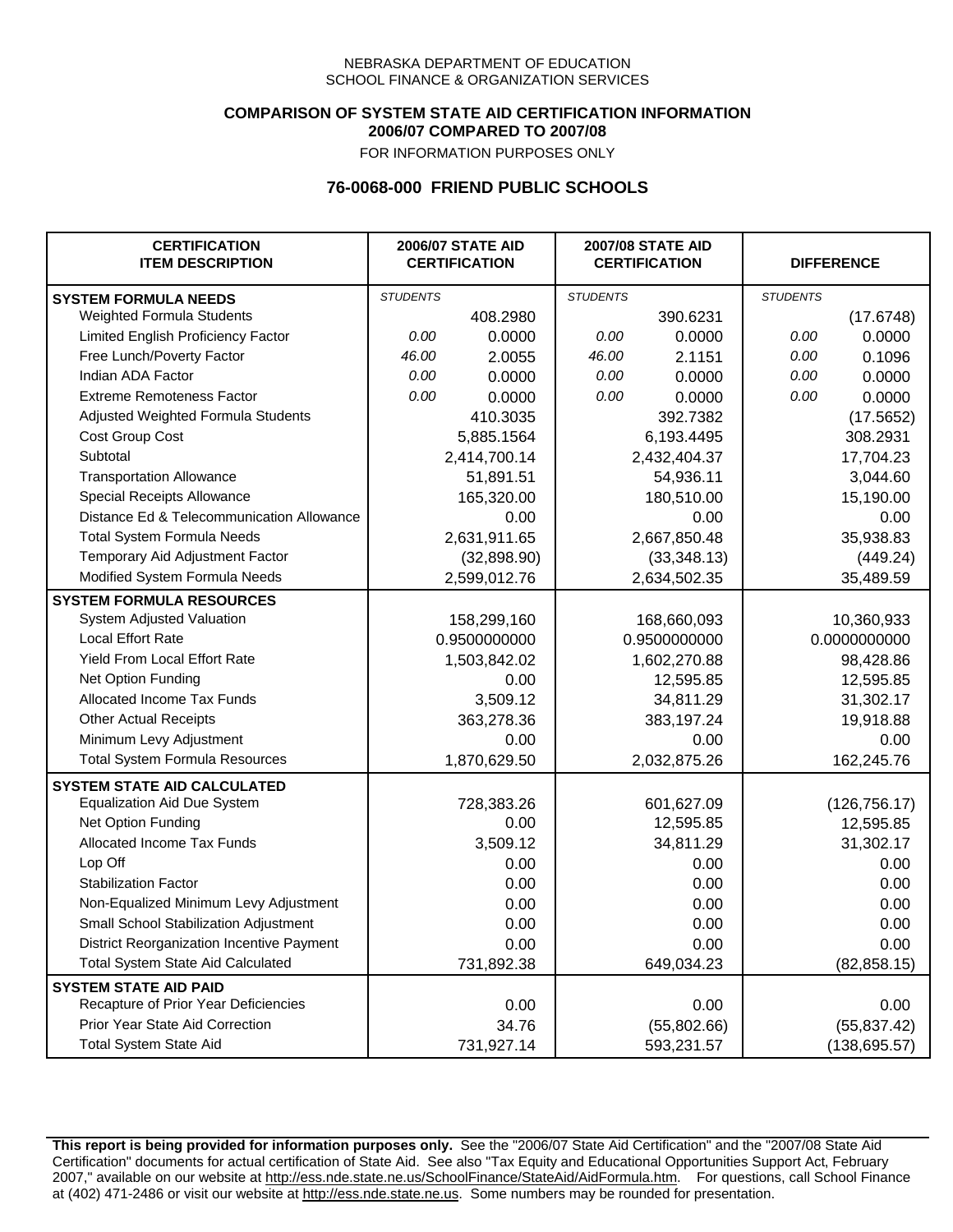## **COMPARISON OF SYSTEM STATE AID CERTIFICATION INFORMATION 2006/07 COMPARED TO 2007/08**

FOR INFORMATION PURPOSES ONLY

## **76-0082-000 WILBER-CLATONIA PUBLIC SCHOOLS**

| <b>CERTIFICATION</b><br><b>ITEM DESCRIPTION</b> |                 | <b>2006/07 STATE AID</b><br><b>CERTIFICATION</b> | <b>2007/08 STATE AID</b><br><b>CERTIFICATION</b> |              | <b>DIFFERENCE</b> |               |  |
|-------------------------------------------------|-----------------|--------------------------------------------------|--------------------------------------------------|--------------|-------------------|---------------|--|
| <b>SYSTEM FORMULA NEEDS</b>                     | <b>STUDENTS</b> |                                                  | <b>STUDENTS</b>                                  |              | <b>STUDENTS</b>   |               |  |
| Weighted Formula Students                       |                 | 618.8682                                         |                                                  | 605.9040     |                   | (12.9642)     |  |
| Limited English Proficiency Factor              | 14.00           | 3.5000                                           | 17.00                                            | 4.2500       | 3.00              | 0.7500        |  |
| Free Lunch/Poverty Factor                       | 77.00           | 3.6999                                           | 68.00                                            | 2.8996       | (9.00)            | (0.8004)      |  |
| Indian ADA Factor                               | 0.00            | 0.0000                                           | 0.00                                             | 0.0000       | 0.00              | 0.0000        |  |
| <b>Extreme Remoteness Factor</b>                | 0.00            | 0.0000                                           | 0.00                                             | 0.0000       | 0.00              | 0.0000        |  |
| Adjusted Weighted Formula Students              |                 | 626.0681                                         |                                                  | 613.0535     |                   | (13.0146)     |  |
| Cost Group Cost                                 |                 | 5,885.1564                                       |                                                  | 6,193.4495   |                   | 308.2931      |  |
| Subtotal                                        |                 | 3,684,508.87                                     |                                                  | 3,796,915.99 |                   | 112,407.12    |  |
| <b>Transportation Allowance</b>                 |                 | 104,328.00                                       |                                                  | 134,318.80   |                   | 29,990.80     |  |
| Special Receipts Allowance                      |                 | 247,174.21                                       |                                                  | 253,868.51   |                   | 6,694.30      |  |
| Distance Ed & Telecommunication Allowance       |                 | 0.00                                             |                                                  | 0.00         |                   | 0.00          |  |
| <b>Total System Formula Needs</b>               |                 | 4,036,011.08                                     |                                                  | 4,185,103.30 |                   | 149,092.22    |  |
| Temporary Aid Adjustment Factor                 |                 | (50, 450.14)                                     | (52, 313.79)                                     |              | (1,863.65)        |               |  |
| Modified System Formula Needs                   |                 | 3,985,560.94                                     |                                                  | 4,132,789.51 |                   | 147,228.57    |  |
| <b>SYSTEM FORMULA RESOURCES</b>                 |                 |                                                  |                                                  |              |                   |               |  |
| System Adjusted Valuation                       |                 | 257,315,196                                      |                                                  | 284,836,447  |                   | 27,521,251    |  |
| <b>Local Effort Rate</b>                        |                 | 0.9500000000                                     |                                                  | 0.9500000000 |                   | 0.0000000000  |  |
| Yield From Local Effort Rate                    |                 | 2,444,494.36                                     | 2,705,946.25                                     |              | 261,451.88        |               |  |
| Net Option Funding                              |                 | 0.00                                             | 0.00                                             |              | 0.00              |               |  |
| Allocated Income Tax Funds                      |                 | 48,827.59                                        | 20,733.97                                        |              | (28,093.61)       |               |  |
| <b>Other Actual Receipts</b>                    |                 | 588,884.64                                       | 588,588.16                                       |              | (296.48)          |               |  |
| Minimum Levy Adjustment                         |                 | 0.00                                             | 0.00                                             |              |                   | 0.00          |  |
| <b>Total System Formula Resources</b>           |                 | 3,082,206.59                                     |                                                  | 3,315,268.38 |                   | 233,061.79    |  |
| <b>SYSTEM STATE AID CALCULATED</b>              |                 |                                                  |                                                  |              |                   |               |  |
| <b>Equalization Aid Due System</b>              |                 | 903,354.35                                       |                                                  | 817,521.12   |                   | (85, 833.22)  |  |
| Net Option Funding                              |                 | 0.00                                             |                                                  | 0.00         |                   | 0.00          |  |
| Allocated Income Tax Funds                      |                 | 48,827.59                                        |                                                  | 20,733.97    |                   | (28,093.61)   |  |
| Lop Off                                         |                 | 0.00                                             |                                                  | 0.00         |                   | 0.00          |  |
| <b>Stabilization Factor</b>                     |                 | 0.00                                             |                                                  | 0.00         |                   | 0.00          |  |
| Non-Equalized Minimum Levy Adjustment           |                 | 0.00                                             |                                                  | 0.00         |                   | 0.00          |  |
| Small School Stabilization Adjustment           |                 | 0.00                                             |                                                  | 0.00         |                   | 0.00          |  |
| District Reorganization Incentive Payment       |                 | 0.00                                             |                                                  | 0.00         |                   | 0.00          |  |
| <b>Total System State Aid Calculated</b>        |                 | 952,181.93                                       |                                                  | 838,255.10   |                   | (113, 926.84) |  |
| <b>SYSTEM STATE AID PAID</b>                    |                 |                                                  |                                                  |              |                   |               |  |
| Recapture of Prior Year Deficiencies            |                 | 0.00                                             |                                                  | 0.00         |                   | 0.00          |  |
| Prior Year State Aid Correction                 |                 | 10,002.93                                        |                                                  | (3,935.42)   |                   | (13,938.35)   |  |
| <b>Total System State Aid</b>                   |                 | 962,184.86                                       |                                                  | 834,319.68   |                   | (127, 865.18) |  |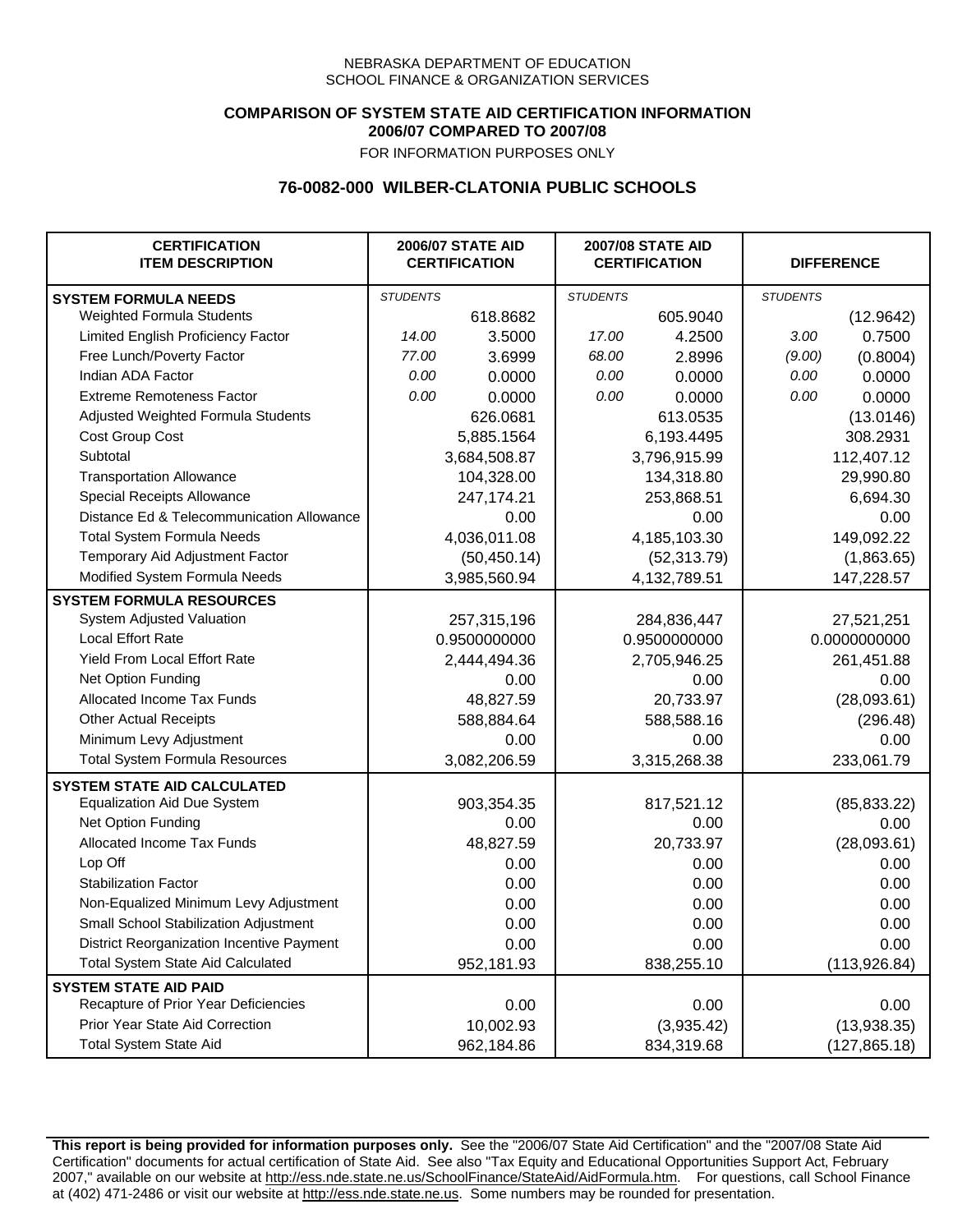### **COMPARISON OF SYSTEM STATE AID CERTIFICATION INFORMATION 2006/07 COMPARED TO 2007/08**

FOR INFORMATION PURPOSES ONLY

# **77-0001-000 BELLEVUE PUBLIC SCHOOLS**

| <b>CERTIFICATION</b><br><b>ITEM DESCRIPTION</b> |                 | <b>2006/07 STATE AID</b><br><b>CERTIFICATION</b> | <b>2007/08 STATE AID</b><br><b>CERTIFICATION</b> |               | <b>DIFFERENCE</b> |               |
|-------------------------------------------------|-----------------|--------------------------------------------------|--------------------------------------------------|---------------|-------------------|---------------|
| <b>SYSTEM FORMULA NEEDS</b>                     | <b>STUDENTS</b> |                                                  | <b>STUDENTS</b>                                  |               | <b>STUDENTS</b>   |               |
| Weighted Formula Students                       |                 | 10,440.3965                                      |                                                  | 10,483.5575   |                   | 43.1610       |
| Limited English Proficiency Factor              | 72.00           | 18.0000                                          | 131.00                                           | 32.7500       | 59.00             | 14.7500       |
| Free Lunch/Poverty Factor                       | 1,256.00        | 58.3363                                          | 1,319.00                                         | 64.4394       | 63.00             | 6.1031        |
| Indian ADA Factor                               | 0.00            | 0.0000                                           | 0.00                                             | 0.0000        | 0.00              | 0.0000        |
| <b>Extreme Remoteness Factor</b>                | 0.00            | 0.0000                                           | 0.00                                             | 0.0000        | 0.00              | 0.0000        |
| Adjusted Weighted Formula Students              |                 | 10,516.7328                                      |                                                  | 10,580.7469   |                   | 64.0141       |
| Cost Group Cost                                 |                 | 5,885.1564                                       | 6,193.4495                                       |               |                   | 308.2931      |
| Subtotal                                        |                 | 61,892,617.38                                    |                                                  | 65,531,321.02 |                   | 3,638,703.64  |
| <b>Transportation Allowance</b>                 |                 | 922,240.08                                       |                                                  | 985,904.62    |                   | 63,664.54     |
| Special Receipts Allowance                      |                 | 4,973,010.00                                     |                                                  | 5,916,468.00  |                   | 943,458.00    |
| Distance Ed & Telecommunication Allowance       |                 | 0.00                                             |                                                  | 0.00          |                   | 0.00          |
| <b>Total System Formula Needs</b>               |                 | 67,787,867.46                                    |                                                  | 72,433,693.64 |                   | 4,645,826.18  |
| Temporary Aid Adjustment Factor                 |                 | (847, 348.34)                                    | (905, 421.17)                                    |               | (58,072.83)       |               |
| Modified System Formula Needs                   | 66,940,519.12   |                                                  | 71,528,272.47                                    |               | 4,587,753.35      |               |
| <b>SYSTEM FORMULA RESOURCES</b>                 |                 |                                                  |                                                  |               |                   |               |
| System Adjusted Valuation                       |                 | 1,970,193,243                                    |                                                  | 2,146,646,942 |                   | 176,453,699   |
| <b>Local Effort Rate</b>                        |                 | 0.9500000000                                     |                                                  | 0.9500000000  |                   | 0.0000000000  |
| Yield From Local Effort Rate                    |                 | 18,716,835.81                                    |                                                  | 20,393,145.95 |                   | 1,676,310.14  |
| Net Option Funding                              |                 | 3,540,963.91                                     | 4,796,098.84                                     |               |                   | 1,255,134.93  |
| Allocated Income Tax Funds                      |                 | 1,196,384.13                                     | 1,163,468.81                                     |               | (32, 915.32)      |               |
| <b>Other Actual Receipts</b>                    |                 | 9,660,647.78                                     | 10,877,074.87                                    |               | 1,216,427.09      |               |
| Minimum Levy Adjustment                         |                 | 0.00                                             | 0.00                                             |               |                   | 0.00          |
| <b>Total System Formula Resources</b>           |                 | 33,114,831.63                                    |                                                  | 37,229,788.48 |                   | 4,114,956.84  |
| <b>SYSTEM STATE AID CALCULATED</b>              |                 |                                                  |                                                  |               |                   |               |
| <b>Equalization Aid Due System</b>              |                 | 33,825,687.48                                    |                                                  | 34,298,483.99 |                   | 472,796.51    |
| Net Option Funding                              |                 | 3,540,963.91                                     |                                                  | 4,796,098.84  |                   | 1,255,134.93  |
| Allocated Income Tax Funds                      |                 | 1,196,384.13                                     |                                                  | 1,163,468.81  |                   | (32, 915.32)  |
| Lop Off                                         |                 | 0.00                                             |                                                  | 0.00          |                   | 0.00          |
| <b>Stabilization Factor</b>                     |                 | 0.00                                             |                                                  | 0.00          |                   | 0.00          |
| Non-Equalized Minimum Levy Adjustment           |                 | 0.00                                             |                                                  | 0.00          |                   | 0.00          |
| Small School Stabilization Adjustment           |                 | 0.00                                             |                                                  | 0.00          |                   | 0.00          |
| District Reorganization Incentive Payment       |                 | 0.00                                             |                                                  | 0.00          |                   | 0.00          |
| <b>Total System State Aid Calculated</b>        |                 | 38,563,035.53                                    |                                                  | 40,258,051.65 |                   | 1,695,016.12  |
| <b>SYSTEM STATE AID PAID</b>                    |                 |                                                  |                                                  |               |                   |               |
| Recapture of Prior Year Deficiencies            |                 | 0.00                                             |                                                  | 0.00          |                   | 0.00          |
| Prior Year State Aid Correction                 |                 | 258,335.13                                       |                                                  | 92,054.13     |                   | (166, 281.00) |
| <b>Total System State Aid</b>                   |                 | 38,821,370.65                                    |                                                  | 40,350,105.78 |                   | 1,528,735.12  |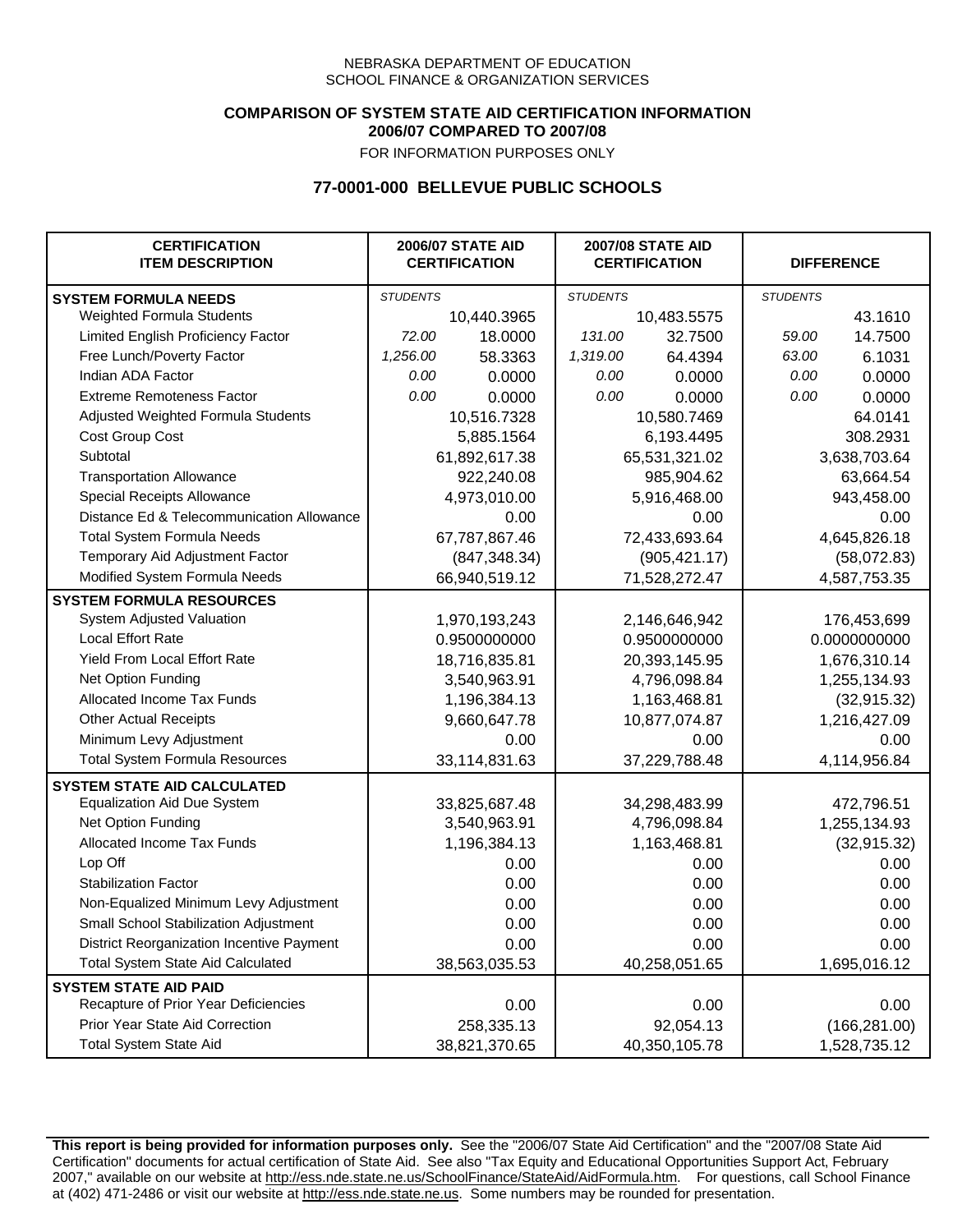## **COMPARISON OF SYSTEM STATE AID CERTIFICATION INFORMATION 2006/07 COMPARED TO 2007/08**

FOR INFORMATION PURPOSES ONLY

## **77-0027-000 PAPILLION-LA VISTA PUBLIC SCHS**

| <b>CERTIFICATION</b><br><b>ITEM DESCRIPTION</b> |                 | <b>2006/07 STATE AID</b><br><b>CERTIFICATION</b> | <b>2007/08 STATE AID</b><br><b>CERTIFICATION</b> |               |                 | <b>DIFFERENCE</b> |
|-------------------------------------------------|-----------------|--------------------------------------------------|--------------------------------------------------|---------------|-----------------|-------------------|
| <b>SYSTEM FORMULA NEEDS</b>                     | <b>STUDENTS</b> |                                                  | <b>STUDENTS</b>                                  |               | <b>STUDENTS</b> |                   |
| Weighted Formula Students                       |                 | 9,948.8413                                       |                                                  | 10,230.9991   |                 | 282.1578          |
| Limited English Proficiency Factor              | 70.00           | 17.5000                                          | 110.00                                           | 27.5000       | 40.00           | 10.0000           |
| Free Lunch/Poverty Factor                       | 938.00          | 29.6732                                          | 999.00                                           | 33.8808       | 61.00           | 4.2076            |
| Indian ADA Factor                               | 0.00            | 0.0000                                           | 0.00                                             | 0.0000        | 0.00            | 0.0000            |
| <b>Extreme Remoteness Factor</b>                | 0.00            | 0.0000                                           | 0.00                                             | 0.0000        | 0.00            | 0.0000            |
| Adjusted Weighted Formula Students              |                 | 9,996.0145                                       |                                                  | 10,292.3799   |                 | 296.3654          |
| Cost Group Cost                                 |                 | 5,885.1564                                       |                                                  | 6,193.4495    |                 | 308.2931          |
| Subtotal                                        |                 | 58,828,108.88                                    |                                                  | 63,745,334.92 |                 | 4,917,226.04      |
| <b>Transportation Allowance</b>                 |                 | 309,757.03                                       |                                                  | 342,581.49    |                 | 32,824.46         |
| Special Receipts Allowance                      |                 | 4,150,248.00                                     |                                                  | 5,178,703.00  |                 | 1,028,455.00      |
| Distance Ed & Telecommunication Allowance       |                 | 0.00                                             |                                                  | 0.00          |                 | 0.00              |
| <b>Total System Formula Needs</b>               |                 | 63,288,113.91                                    |                                                  | 69,266,619.41 |                 | 5,978,505.50      |
| Temporary Aid Adjustment Factor                 |                 | (791, 101.42)                                    | (865, 832.74)                                    |               | (74, 731.32)    |                   |
| Modified System Formula Needs                   | 62,497,012.49   |                                                  | 68,400,786.66                                    |               | 5,903,774.18    |                   |
| <b>SYSTEM FORMULA RESOURCES</b>                 |                 |                                                  |                                                  |               |                 |                   |
| System Adjusted Valuation                       |                 | 2,825,052,243                                    |                                                  | 3,236,433,688 |                 | 411,381,445       |
| <b>Local Effort Rate</b>                        |                 | 0.9500000000                                     |                                                  | 0.9500000000  |                 | 0.0000000000      |
| Yield From Local Effort Rate                    |                 | 26,837,996.31                                    |                                                  | 30,746,120.04 |                 | 3,908,123.73      |
| Net Option Funding                              |                 | 0.00                                             | 0.00                                             |               | 0.00            |                   |
| Allocated Income Tax Funds                      |                 | 530,101.88                                       | 525,592.63                                       |               | (4,509.25)      |                   |
| <b>Other Actual Receipts</b>                    |                 | 9,032,048.83                                     | 10,323,828.25                                    |               | 1,291,779.42    |                   |
| Minimum Levy Adjustment                         |                 | 0.00                                             | 0.00                                             |               |                 | 0.00              |
| <b>Total System Formula Resources</b>           |                 | 36,400,147.02                                    |                                                  | 41,595,540.92 |                 | 5,195,393.90      |
| <b>SYSTEM STATE AID CALCULATED</b>              |                 |                                                  |                                                  |               |                 |                   |
| <b>Equalization Aid Due System</b>              |                 | 26,096,865.46                                    |                                                  | 26,805,245.75 |                 | 708,380.28        |
| Net Option Funding                              |                 | 0.00                                             |                                                  | 0.00          |                 | 0.00              |
| Allocated Income Tax Funds                      |                 | 530,101.88                                       |                                                  | 525,592.63    |                 | (4,509.25)        |
| Lop Off                                         |                 | 0.00                                             |                                                  | 0.00          |                 | 0.00              |
| <b>Stabilization Factor</b>                     |                 | 0.00                                             |                                                  | 0.00          |                 | 0.00              |
| Non-Equalized Minimum Levy Adjustment           |                 | 0.00                                             |                                                  | 0.00          |                 | 0.00              |
| Small School Stabilization Adjustment           |                 | 0.00                                             |                                                  | 0.00          |                 | 0.00              |
| District Reorganization Incentive Payment       |                 | 0.00                                             |                                                  | 0.00          |                 | 0.00              |
| <b>Total System State Aid Calculated</b>        |                 | 26,626,967.35                                    |                                                  | 27,330,838.38 |                 | 703,871.03        |
| <b>SYSTEM STATE AID PAID</b>                    |                 |                                                  |                                                  |               |                 |                   |
| Recapture of Prior Year Deficiencies            |                 | 0.00                                             |                                                  | 0.00          |                 | 0.00              |
| Prior Year State Aid Correction                 |                 | 200,329.46                                       |                                                  | 357,595.07    |                 | 157,265.61        |
| <b>Total System State Aid</b>                   |                 | 26,827,296.81                                    |                                                  | 27,688,433.45 |                 | 861,136.64        |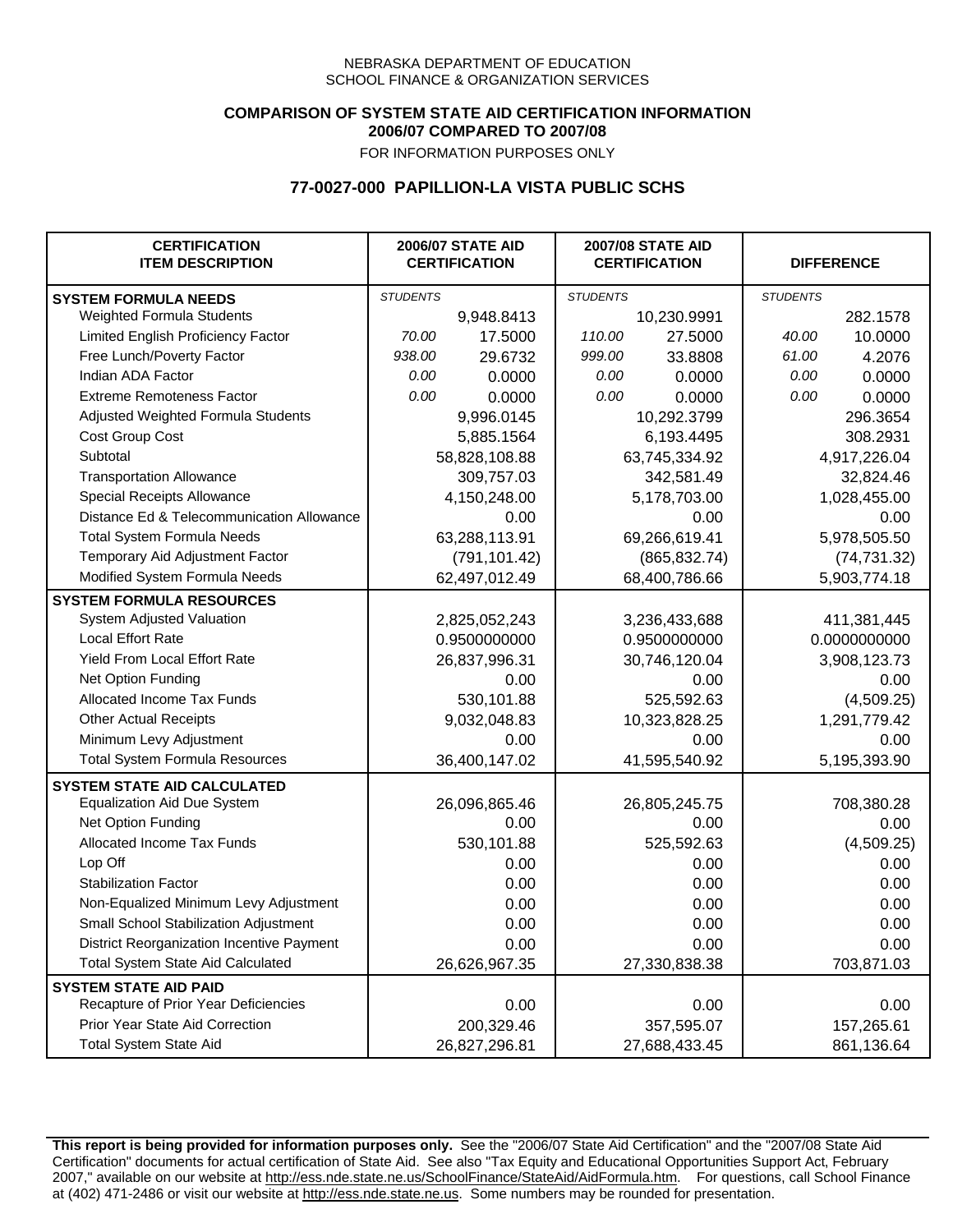### **COMPARISON OF SYSTEM STATE AID CERTIFICATION INFORMATION 2006/07 COMPARED TO 2007/08**

FOR INFORMATION PURPOSES ONLY

## **77-0037-000 GRETNA PUBLIC SCHOOLS**

| <b>CERTIFICATION</b><br><b>ITEM DESCRIPTION</b> |                 | <b>2006/07 STATE AID</b><br><b>CERTIFICATION</b> | <b>2007/08 STATE AID</b><br><b>CERTIFICATION</b> |               | <b>DIFFERENCE</b> |              |
|-------------------------------------------------|-----------------|--------------------------------------------------|--------------------------------------------------|---------------|-------------------|--------------|
| <b>SYSTEM FORMULA NEEDS</b>                     | <b>STUDENTS</b> |                                                  | <b>STUDENTS</b>                                  |               | <b>STUDENTS</b>   |              |
| Weighted Formula Students                       |                 | 2,427.3428                                       |                                                  | 2,647.6568    |                   | 220.3140     |
| Limited English Proficiency Factor              | 0.00            | 0.0000                                           | 0.00                                             | 0.0000        | 0.00              | 0.0000       |
| Free Lunch/Poverty Factor                       | 120.00          | 0.7216                                           | 124.00                                           | 0.4150        | 4.00              | (0.3066)     |
| Indian ADA Factor                               | 0.00            | 0.0000                                           | 0.00                                             | 0.0000        | 0.00              | 0.0000       |
| <b>Extreme Remoteness Factor</b>                | 0.00            | 0.0000                                           | 0.00                                             | 0.0000        | 0.00              | 0.0000       |
| Adjusted Weighted Formula Students              |                 | 2,428.0644                                       |                                                  | 2,648.0718    |                   | 220.0074     |
| Cost Group Cost                                 |                 | 5,885.1564                                       |                                                  | 6,193.4495    |                   | 308.2931     |
| Subtotal                                        |                 | 14,289,538.92                                    |                                                  | 16,400,699.01 |                   | 2,111,160.09 |
| <b>Transportation Allowance</b>                 |                 | 221,726.16                                       |                                                  | 243,664.20    |                   | 21,938.04    |
| Special Receipts Allowance                      |                 | 887,939.00                                       |                                                  | 1,108,151.00  |                   | 220,212.00   |
| Distance Ed & Telecommunication Allowance       |                 | 0.00                                             |                                                  | 11,127.35     |                   | 11,127.35    |
| <b>Total System Formula Needs</b>               |                 | 15,399,204.08                                    |                                                  | 17,763,641.56 |                   | 2,364,437.48 |
| Temporary Aid Adjustment Factor                 |                 | (192, 490.05)                                    | (222, 045.52)                                    |               | (29, 555.47)      |              |
| Modified System Formula Needs                   |                 | 15,206,714.03                                    |                                                  | 17,541,596.04 |                   | 2,334,882.01 |
| <b>SYSTEM FORMULA RESOURCES</b>                 |                 |                                                  |                                                  |               |                   |              |
| System Adjusted Valuation                       |                 | 914,823,877                                      |                                                  | 1,089,507,487 |                   | 174,683,610  |
| <b>Local Effort Rate</b>                        |                 | 0.9500000000                                     |                                                  | 0.9500000000  |                   | 0.0000000000 |
| Yield From Local Effort Rate                    |                 | 8,690,826.83                                     | 10,350,321.13                                    |               |                   | 1,659,494.30 |
| Net Option Funding                              |                 | 0.00                                             | 0.00                                             |               | 0.00              |              |
| Allocated Income Tax Funds                      |                 | 176,147.99                                       | 195,288.69                                       |               | 19,140.70         |              |
| <b>Other Actual Receipts</b>                    |                 | 2,282,560.68                                     | 2,646,536.14                                     |               | 363,975.46        |              |
| Minimum Levy Adjustment                         |                 | 0.00                                             |                                                  | 0.00          |                   | 0.00         |
| <b>Total System Formula Resources</b>           |                 | 11,149,535.50                                    |                                                  | 13,192,145.96 |                   | 2,042,610.46 |
| <b>SYSTEM STATE AID CALCULATED</b>              |                 |                                                  |                                                  |               |                   |              |
| <b>Equalization Aid Due System</b>              |                 | 4,057,178.53                                     |                                                  | 4,349,450.08  |                   | 292,271.55   |
| Net Option Funding                              |                 | 0.00                                             |                                                  | 0.00          |                   | 0.00         |
| Allocated Income Tax Funds                      |                 | 176,147.99                                       |                                                  | 195,288.69    |                   | 19,140.70    |
| Lop Off                                         |                 | 0.00                                             |                                                  | 0.00          |                   | 0.00         |
| <b>Stabilization Factor</b>                     |                 | 0.00                                             |                                                  | 0.00          |                   | 0.00         |
| Non-Equalized Minimum Levy Adjustment           |                 | 0.00                                             |                                                  | 0.00          |                   | 0.00         |
| Small School Stabilization Adjustment           |                 | 0.00                                             |                                                  | 0.00          |                   | 0.00         |
| District Reorganization Incentive Payment       |                 | 0.00                                             |                                                  | 0.00          |                   | 0.00         |
| <b>Total System State Aid Calculated</b>        |                 | 4,233,326.52                                     |                                                  | 4,544,738.77  |                   | 311,412.25   |
| <b>SYSTEM STATE AID PAID</b>                    |                 |                                                  |                                                  |               |                   |              |
| Recapture of Prior Year Deficiencies            |                 | 0.00                                             |                                                  | 0.00          |                   | 0.00         |
| Prior Year State Aid Correction                 |                 | (94, 162.26)                                     |                                                  | (79, 263.62)  |                   | 14,898.64    |
| <b>Total System State Aid</b>                   |                 | 4,139,164.26                                     |                                                  | 4,465,475.16  |                   | 326,310.89   |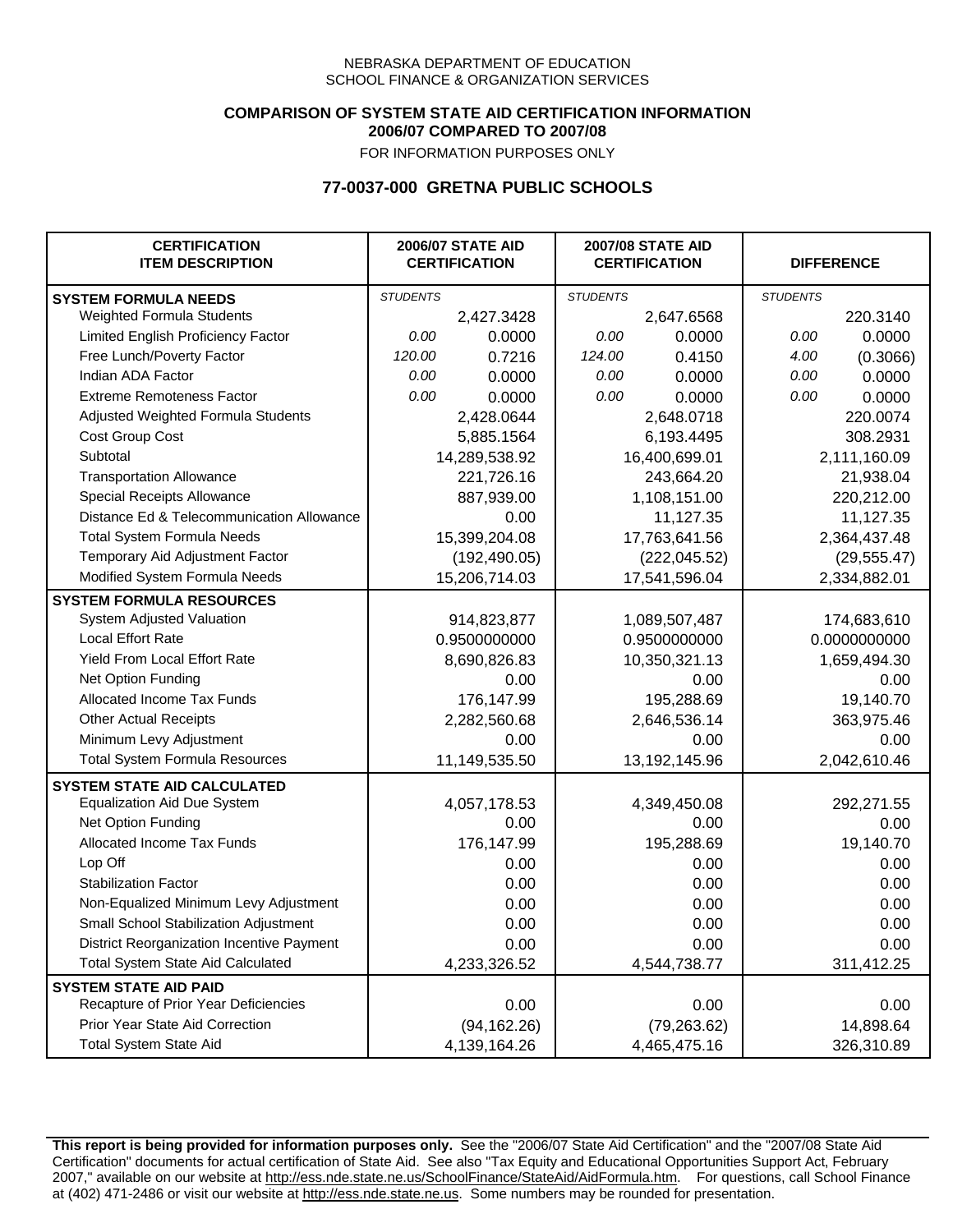### **COMPARISON OF SYSTEM STATE AID CERTIFICATION INFORMATION 2006/07 COMPARED TO 2007/08**

FOR INFORMATION PURPOSES ONLY

# **77-0046-000 SOUTH SARPY DIST 46**

| <b>CERTIFICATION</b><br><b>ITEM DESCRIPTION</b> |                 | <b>2006/07 STATE AID</b><br><b>CERTIFICATION</b> | <b>2007/08 STATE AID</b><br><b>CERTIFICATION</b> |               | <b>DIFFERENCE</b> |              |
|-------------------------------------------------|-----------------|--------------------------------------------------|--------------------------------------------------|---------------|-------------------|--------------|
| <b>SYSTEM FORMULA NEEDS</b>                     | <b>STUDENTS</b> |                                                  | <b>STUDENTS</b>                                  |               | <b>STUDENTS</b>   |              |
| Weighted Formula Students                       |                 | 1,274.5785                                       |                                                  | 1,274.9832    |                   | 0.4046       |
| Limited English Proficiency Factor              | 0.00            | 0.0000                                           | 0.00                                             | 0.0000        | 0.00              | 0.0000       |
| Free Lunch/Poverty Factor                       | 90.00           | 1.7742                                           | 106.00                                           | 2.5776        | 16.00             | 0.8034       |
| Indian ADA Factor                               | 0.00            | 0.0000                                           | 0.00                                             | 0.0000        | 0.00              | 0.0000       |
| <b>Extreme Remoteness Factor</b>                | 0.00            | 0.0000                                           | 0.00                                             | 0.0000        | 0.00              | 0.0000       |
| Adjusted Weighted Formula Students              |                 | 1,276.3527                                       |                                                  | 1,277.5608    |                   | 1.2081       |
| Cost Group Cost                                 |                 | 5,885.1564                                       |                                                  | 6,193.4495    |                   | 308.2931     |
| Subtotal                                        |                 | 7,511,535.39                                     |                                                  | 7,912,508.22  |                   | 400,972.83   |
| <b>Transportation Allowance</b>                 |                 | 264,643.20                                       |                                                  | 277,174.48    |                   | 12,531.28    |
| Special Receipts Allowance                      |                 | 465,975.00                                       |                                                  | 496,378.00    |                   | 30,403.00    |
| Distance Ed & Telecommunication Allowance       |                 | 0.00                                             |                                                  | 0.00          |                   | 0.00         |
| <b>Total System Formula Needs</b>               |                 | 8,242,153.59                                     | 8,686,060.70                                     |               | 443,907.11        |              |
| Temporary Aid Adjustment Factor                 |                 | (103, 026.92)                                    | (108, 575.76)                                    |               | (5,548.84)        |              |
| Modified System Formula Needs                   |                 | 8,139,126.67                                     |                                                  | 8,577,484.94  |                   | 438,358.27   |
| <b>SYSTEM FORMULA RESOURCES</b>                 |                 |                                                  |                                                  |               |                   |              |
| System Adjusted Valuation                       |                 | 837,134,556                                      |                                                  | 889,013,469   |                   | 51,878,913   |
| Local Effort Rate                               |                 | 0.9500000000                                     |                                                  | 0.9500000000  |                   | 0.0000000000 |
| Yield From Local Effort Rate                    |                 | 7,952,778.28                                     | 8,445,627.96                                     |               |                   | 492,849.67   |
| Net Option Funding                              |                 | 0.00                                             | 0.00                                             |               | 0.00              |              |
| Allocated Income Tax Funds                      |                 | 144,028.67                                       | 139,670.45                                       |               | (4,358.22)        |              |
| <b>Other Actual Receipts</b>                    |                 | 1,593,645.04                                     | 1,652,749.00                                     |               | 59,103.96         |              |
| Minimum Levy Adjustment                         |                 | 132,267.26                                       | 0.00                                             |               | (132, 267.26)     |              |
| <b>Total System Formula Resources</b>           |                 | 9,822,719.25                                     |                                                  | 10,238,047.40 |                   | 415,328.15   |
| <b>SYSTEM STATE AID CALCULATED</b>              |                 |                                                  |                                                  |               |                   |              |
| <b>Equalization Aid Due System</b>              |                 | 0.00                                             |                                                  | 0.00          |                   | 0.00         |
| Net Option Funding                              |                 | 0.00                                             |                                                  | 0.00          |                   | 0.00         |
| Allocated Income Tax Funds                      |                 | 144,028.67                                       |                                                  | 139,670.45    |                   | (4,358.22)   |
| Lop Off                                         |                 | 0.00                                             |                                                  | 0.00          |                   | 0.00         |
| <b>Stabilization Factor</b>                     |                 | 0.00                                             |                                                  | 0.00          |                   | 0.00         |
| Non-Equalized Minimum Levy Adjustment           |                 | (132, 267.26)                                    |                                                  | 0.00          |                   | 132,267.26   |
| <b>Small School Stabilization Adiustment</b>    |                 | 0.00                                             |                                                  | 0.00          |                   | 0.00         |
| District Reorganization Incentive Payment       |                 | 0.00                                             |                                                  | 0.00          |                   | 0.00         |
| <b>Total System State Aid Calculated</b>        |                 | 11,761.41                                        |                                                  | 139,670.45    |                   | 127,909.04   |
| <b>SYSTEM STATE AID PAID</b>                    |                 |                                                  |                                                  |               |                   |              |
| Recapture of Prior Year Deficiencies            |                 | 0.00                                             |                                                  | 0.00          |                   | 0.00         |
| Prior Year State Aid Correction                 |                 | (1, 124.07)                                      |                                                  | 429.42        |                   | 1,553.49     |
| <b>Total System State Aid</b>                   |                 | 10,637.34                                        |                                                  | 140,099.87    |                   | 129,462.53   |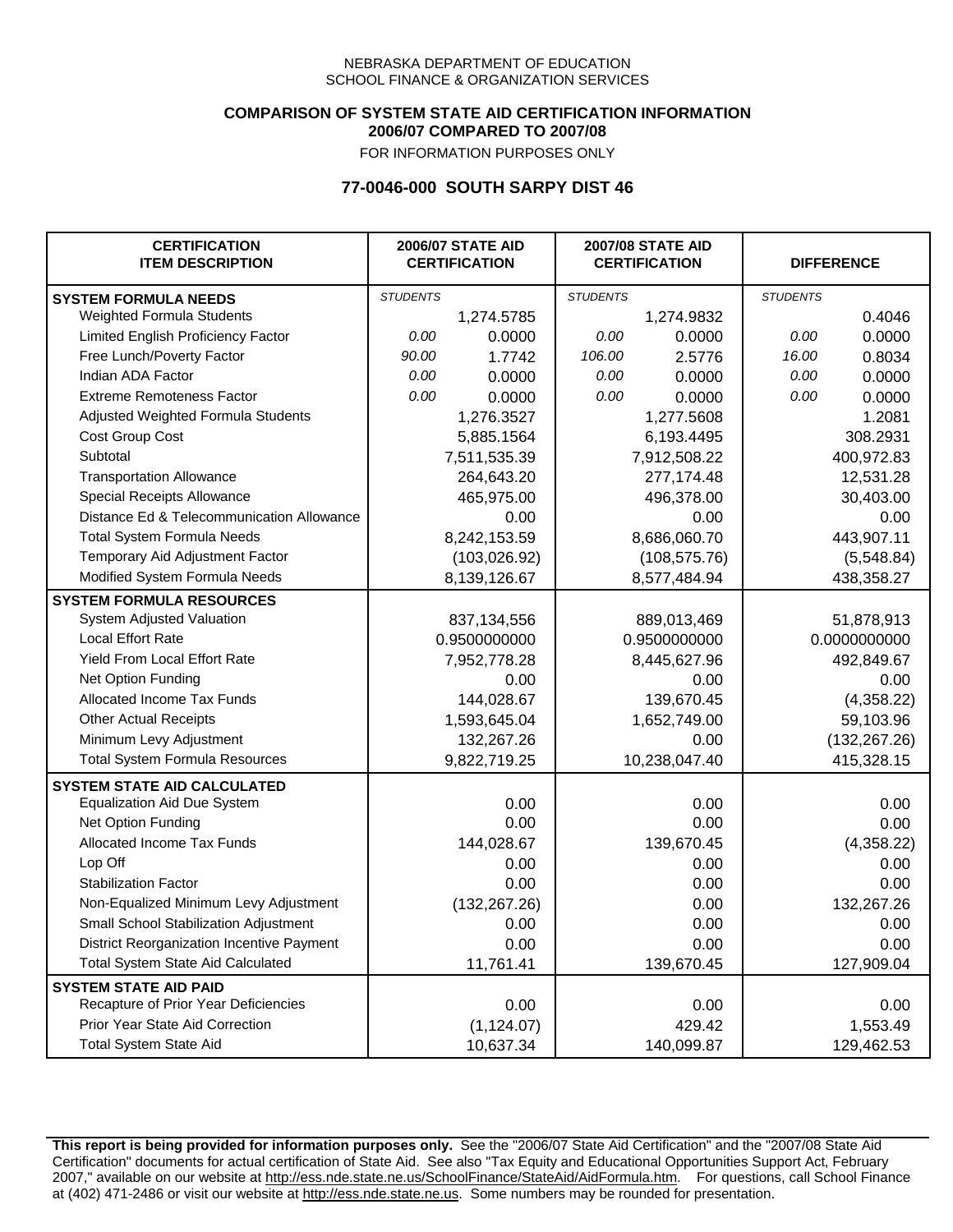## **COMPARISON OF SYSTEM STATE AID CERTIFICATION INFORMATION 2006/07 COMPARED TO 2007/08**

FOR INFORMATION PURPOSES ONLY

## **78-0001-000 ASHLAND-GREENWOOD PUBLIC SCHS**

| <b>CERTIFICATION</b><br><b>ITEM DESCRIPTION</b> |                 | <b>2006/07 STATE AID</b><br><b>CERTIFICATION</b> | <b>2007/08 STATE AID</b><br><b>CERTIFICATION</b> |              | <b>DIFFERENCE</b> |              |
|-------------------------------------------------|-----------------|--------------------------------------------------|--------------------------------------------------|--------------|-------------------|--------------|
| <b>SYSTEM FORMULA NEEDS</b>                     | <b>STUDENTS</b> |                                                  | <b>STUDENTS</b>                                  |              | <b>STUDENTS</b>   |              |
| Weighted Formula Students                       |                 | 937.8653                                         |                                                  | 974.1002     |                   | 36.2348      |
| Limited English Proficiency Factor              | 0.00            | 0.0000                                           | 0.00                                             | 0.0000       | 0.00              | 0.0000       |
| Free Lunch/Poverty Factor                       | 120.00          | 5.8782                                           | 124.00                                           | 6.0667       | 4.00              | 0.1885       |
| Indian ADA Factor                               | 0.00            | 0.0000                                           | 0.00                                             | 0.0000       | 0.00              | 0.0000       |
| <b>Extreme Remoteness Factor</b>                | 0.00            | 0.0000                                           | 0.00                                             | 0.0000       | 0.00              | 0.0000       |
| Adjusted Weighted Formula Students              |                 | 943.7435                                         |                                                  | 980.1668     |                   | 36.4233      |
| Cost Group Cost                                 |                 | 5,885.1564                                       |                                                  | 6,193.4495   |                   | 308.2931     |
| Subtotal                                        |                 | 5,554,078.33                                     |                                                  | 6,070,613.70 |                   | 516,535.37   |
| <b>Transportation Allowance</b>                 |                 | 159,443.64                                       |                                                  | 147,551.32   |                   | (11,892.32)  |
| Special Receipts Allowance                      |                 | 355,098.00                                       |                                                  | 359,675.00   |                   | 4,577.00     |
| Distance Ed & Telecommunication Allowance       |                 | 0.00                                             |                                                  | 0.00         |                   | 0.00         |
| <b>Total System Formula Needs</b>               |                 | 6,068,619.97                                     |                                                  | 6,577,840.02 | 509,220.05        |              |
| Temporary Aid Adjustment Factor                 |                 | (75, 857.75)                                     | (82, 223.00)                                     |              | (6,365.25)        |              |
| Modified System Formula Needs                   |                 | 5,992,762.22                                     |                                                  | 6,495,617.02 |                   | 502,854.80   |
| <b>SYSTEM FORMULA RESOURCES</b>                 |                 |                                                  |                                                  |              |                   |              |
| System Adjusted Valuation                       |                 | 351,876,781                                      |                                                  | 389,745,669  |                   | 37,868,888   |
| <b>Local Effort Rate</b>                        |                 | 0.9500000000                                     |                                                  | 0.9500000000 |                   | 0.0000000000 |
| Yield From Local Effort Rate                    |                 | 3,342,829.42                                     | 3,702,583.86                                     |              | 359,754.44        |              |
| Net Option Funding                              |                 | 0.00                                             |                                                  | 0.00         |                   | 0.00         |
| Allocated Income Tax Funds                      |                 | 62,390.06                                        | 50,760.70                                        |              | (11,629.35)       |              |
| <b>Other Actual Receipts</b>                    |                 | 895,686.70                                       |                                                  | 846,728.90   | (48, 957.80)      |              |
| Minimum Levy Adjustment                         |                 | 0.00                                             |                                                  | 0.00         |                   | 0.00         |
| <b>Total System Formula Resources</b>           |                 | 4,300,906.18                                     |                                                  | 4,600,073.46 |                   | 299,167.28   |
| <b>SYSTEM STATE AID CALCULATED</b>              |                 |                                                  |                                                  |              |                   |              |
| <b>Equalization Aid Due System</b>              |                 | 1,691,856.04                                     |                                                  | 1,895,543.56 |                   | 203,687.51   |
| Net Option Funding                              |                 | 0.00                                             |                                                  | 0.00         |                   | 0.00         |
| Allocated Income Tax Funds                      |                 | 62,390.06                                        |                                                  | 50,760.70    |                   | (11,629.35)  |
| Lop Off                                         |                 | 0.00                                             |                                                  | 0.00         |                   | 0.00         |
| <b>Stabilization Factor</b>                     |                 | 0.00                                             |                                                  | 0.00         |                   | 0.00         |
| Non-Equalized Minimum Levy Adjustment           |                 | 0.00                                             |                                                  | 0.00         |                   | 0.00         |
| Small School Stabilization Adjustment           |                 | 0.00                                             |                                                  | 0.00         |                   | 0.00         |
| District Reorganization Incentive Payment       |                 | 0.00                                             |                                                  | 0.00         |                   | 0.00         |
| <b>Total System State Aid Calculated</b>        |                 | 1,754,246.10                                     |                                                  | 1,946,304.26 |                   | 192,058.16   |
| <b>SYSTEM STATE AID PAID</b>                    |                 |                                                  |                                                  |              |                   |              |
| Recapture of Prior Year Deficiencies            |                 | 0.00                                             |                                                  | 0.00         |                   | 0.00         |
| Prior Year State Aid Correction                 |                 | (20, 512.36)                                     |                                                  | 54,708.35    |                   | 75,220.71    |
| <b>Total System State Aid</b>                   |                 | 1,733,733.74                                     |                                                  | 2,001,012.61 |                   | 267,278.87   |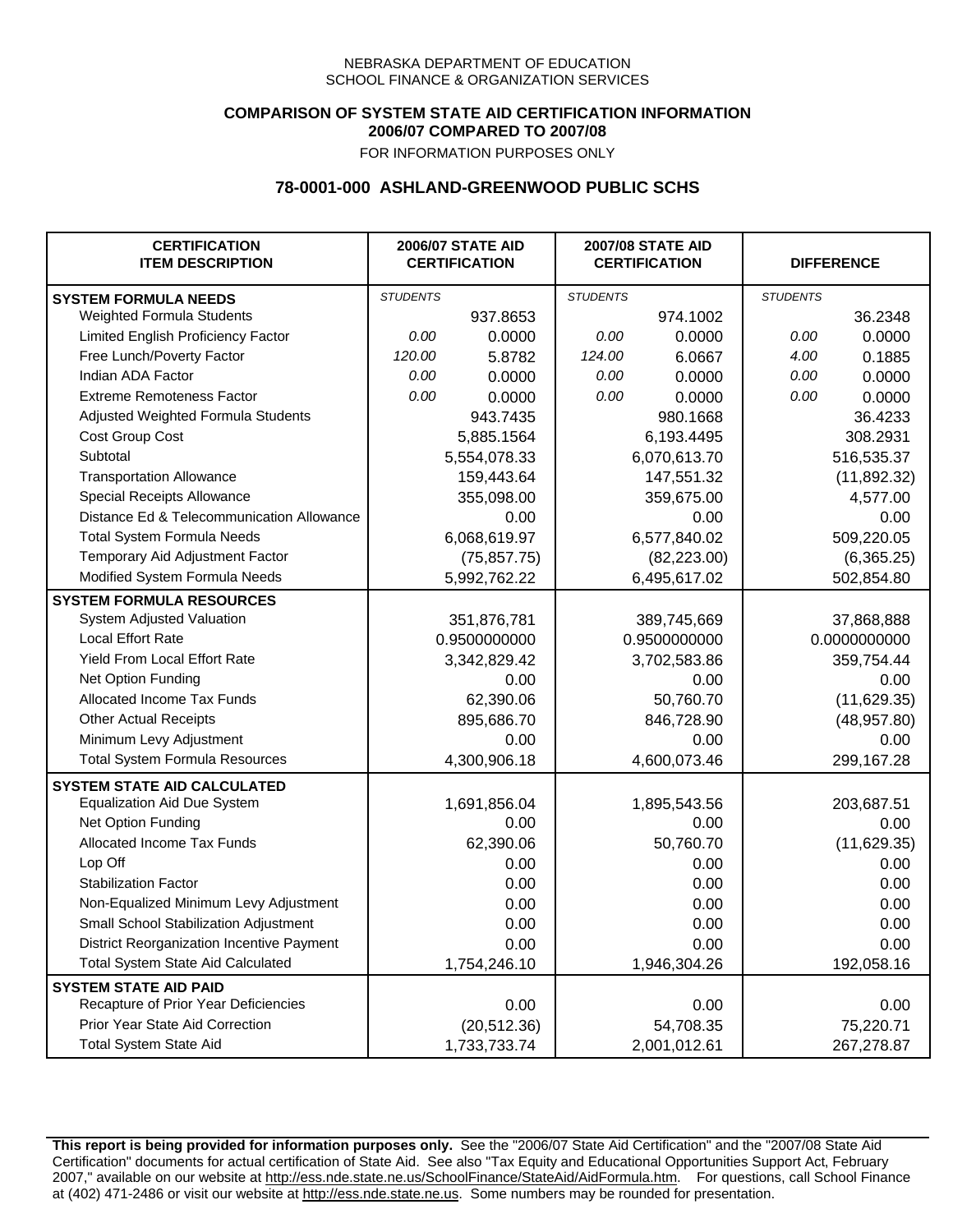### **COMPARISON OF SYSTEM STATE AID CERTIFICATION INFORMATION 2006/07 COMPARED TO 2007/08**

FOR INFORMATION PURPOSES ONLY

## **78-0009-000 YUTAN PUBLIC SCHOOLS**

| <b>CERTIFICATION</b><br><b>ITEM DESCRIPTION</b> |                 | <b>2006/07 STATE AID</b><br><b>CERTIFICATION</b> | <b>2007/08 STATE AID</b><br><b>CERTIFICATION</b> |               | <b>DIFFERENCE</b> |               |
|-------------------------------------------------|-----------------|--------------------------------------------------|--------------------------------------------------|---------------|-------------------|---------------|
| <b>SYSTEM FORMULA NEEDS</b>                     | <b>STUDENTS</b> |                                                  | <b>STUDENTS</b>                                  |               | <b>STUDENTS</b>   |               |
| Weighted Formula Students                       |                 | 596.6553                                         |                                                  | 613.4583      |                   | 16.8030       |
| Limited English Proficiency Factor              | 0.00            | 0.0000                                           | 0.00                                             | 0.0000        | 0.00              | 0.0000        |
| Free Lunch/Poverty Factor                       | 83.00           | 4.8277                                           | 76.00                                            | 3.7229        | (7.00)            | (1.1047)      |
| Indian ADA Factor                               | 0.00            | 0.0000                                           | 0.00                                             | 0.0000        | 0.00              | 0.0000        |
| <b>Extreme Remoteness Factor</b>                | 0.00            | 0.0000                                           | 0.00                                             | 0.0000        | 0.00              | 0.0000        |
| Adjusted Weighted Formula Students              |                 | 601.4830                                         |                                                  | 617.1813      |                   | 15.6983       |
| Cost Group Cost                                 |                 | 5,885.1564                                       |                                                  | 6,193.4495    |                   | 308.2931      |
| Subtotal                                        |                 | 3,539,821.35                                     |                                                  | 3,822,480.98  |                   | 282,659.63    |
| <b>Transportation Allowance</b>                 |                 | 119,877.38                                       |                                                  | 148,291.80    |                   | 28,414.42     |
| Special Receipts Allowance                      |                 | 268,637.00                                       |                                                  | 262,126.00    |                   | (6, 511.00)   |
| Distance Ed & Telecommunication Allowance       |                 | 0.00                                             |                                                  | 0.00          |                   | 0.00          |
| <b>Total System Formula Needs</b>               |                 | 3,928,335.73                                     |                                                  | 4,232,898.78  | 304,563.05        |               |
| Temporary Aid Adjustment Factor                 |                 | (49, 104.20)                                     | (52, 911.23)                                     |               | (3,807.04)        |               |
| Modified System Formula Needs                   |                 | 3,879,231.53                                     |                                                  | 4,179,987.54  |                   | 300,756.01    |
| <b>SYSTEM FORMULA RESOURCES</b>                 |                 |                                                  |                                                  |               |                   |               |
| System Adjusted Valuation                       |                 | 145,725,464                                      |                                                  | 156, 122, 312 |                   | 10,396,848    |
| <b>Local Effort Rate</b>                        |                 | 0.9500000000                                     |                                                  | 0.9500000000  |                   | 0.0000000000  |
| Yield From Local Effort Rate                    |                 | 1,384,391.91                                     |                                                  | 1,483,161.96  |                   | 98,770.06     |
| Net Option Funding                              |                 | 141,376.49                                       |                                                  | 238,705.40    |                   | 97,328.91     |
| Allocated Income Tax Funds                      |                 | 75,063.95                                        |                                                  | 64,927.31     |                   | (10, 136.64)  |
| <b>Other Actual Receipts</b>                    |                 | 554,034.70                                       |                                                  | 573,764.34    | 19,729.64         |               |
| Minimum Levy Adjustment                         |                 | 0.00                                             |                                                  | 0.00          |                   | 0.00          |
| <b>Total System Formula Resources</b>           |                 | 2,154,867.06                                     |                                                  | 2,360,559.02  |                   | 205,691.96    |
| <b>SYSTEM STATE AID CALCULATED</b>              |                 |                                                  |                                                  |               |                   |               |
| <b>Equalization Aid Due System</b>              |                 | 1,724,364.48                                     |                                                  | 1,819,428.53  |                   | 95,064.05     |
| Net Option Funding                              |                 | 141,376.49                                       |                                                  | 238,705.40    |                   | 97,328.91     |
| Allocated Income Tax Funds                      |                 | 75,063.95                                        |                                                  | 64,927.31     |                   | (10, 136.64)  |
| Lop Off                                         |                 | 0.00                                             |                                                  | 0.00          |                   | 0.00          |
| <b>Stabilization Factor</b>                     |                 | 0.00                                             |                                                  | 0.00          |                   | 0.00          |
| Non-Equalized Minimum Levy Adjustment           |                 | 0.00                                             |                                                  | 0.00          |                   | 0.00          |
| Small School Stabilization Adjustment           |                 | 0.00                                             |                                                  | 0.00          |                   | 0.00          |
| District Reorganization Incentive Payment       |                 | 0.00                                             |                                                  | 0.00          |                   | 0.00          |
| <b>Total System State Aid Calculated</b>        |                 | 1,940,804.93                                     |                                                  | 2,123,061.24  |                   | 182,256.31    |
| <b>SYSTEM STATE AID PAID</b>                    |                 |                                                  |                                                  |               |                   |               |
| Recapture of Prior Year Deficiencies            |                 | 0.00                                             |                                                  | 0.00          |                   | 0.00          |
| Prior Year State Aid Correction                 |                 | 90,148.51                                        |                                                  | (56,056.87)   |                   | (146, 205.38) |
| <b>Total System State Aid</b>                   |                 | 2,030,953.44                                     |                                                  | 2,067,004.37  |                   | 36,050.93     |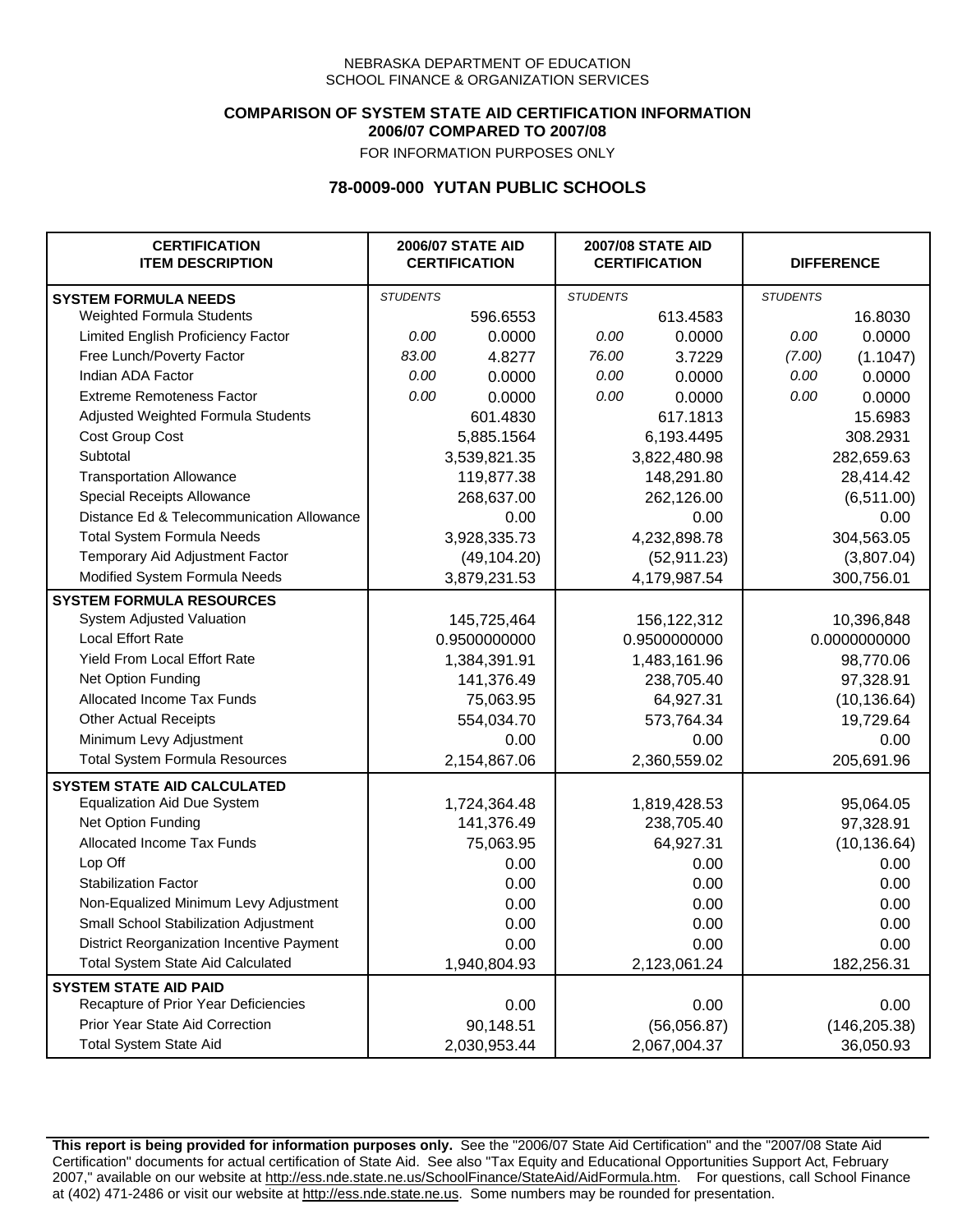### **COMPARISON OF SYSTEM STATE AID CERTIFICATION INFORMATION 2006/07 COMPARED TO 2007/08**

FOR INFORMATION PURPOSES ONLY

## **78-0039-000 WAHOO PUBLIC SCHOOLS**

| <b>CERTIFICATION</b><br><b>ITEM DESCRIPTION</b> |                 | <b>2006/07 STATE AID</b><br><b>CERTIFICATION</b> | <b>2007/08 STATE AID</b><br><b>CERTIFICATION</b> |              | <b>DIFFERENCE</b> |               |
|-------------------------------------------------|-----------------|--------------------------------------------------|--------------------------------------------------|--------------|-------------------|---------------|
| <b>SYSTEM FORMULA NEEDS</b>                     | <b>STUDENTS</b> |                                                  | <b>STUDENTS</b>                                  |              | <b>STUDENTS</b>   |               |
| Weighted Formula Students                       |                 | 1,042.3013                                       |                                                  | 1,029.0459   |                   | (13.2555)     |
| Limited English Proficiency Factor              | 7.00            | 1.7500                                           | 7.00                                             | 1.7500       | 0.00              | 0.0000        |
| Free Lunch/Poverty Factor                       | 214.00          | 20.3288                                          | 243.00                                           | 27.4730      | 29.00             | 7.1442        |
| Indian ADA Factor                               | 0.00            | 0.0000                                           | 0.00                                             | 0.0000       | 0.00              | 0.0000        |
| <b>Extreme Remoteness Factor</b>                | 0.00            | 0.0000                                           | 0.00                                             | 0.0000       | 0.00              | 0.0000        |
| Adjusted Weighted Formula Students              |                 | 1,064.3801                                       |                                                  | 1,058.2689   |                   | (6.1113)      |
| Cost Group Cost                                 |                 | 5,885.1564                                       |                                                  | 6,193.4495   |                   | 308.2931      |
| Subtotal                                        |                 | 6,264,043.47                                     |                                                  | 6,554,334.70 |                   | 290,291.24    |
| <b>Transportation Allowance</b>                 |                 | 158,094.18                                       |                                                  | 157,015.58   |                   | (1,078.60)    |
| Special Receipts Allowance                      |                 | 402,873.16                                       |                                                  | 341,951.21   |                   | (60, 921.95)  |
| Distance Ed & Telecommunication Allowance       |                 | 0.00                                             |                                                  | 0.00         |                   | 0.00          |
| <b>Total System Formula Needs</b>               |                 | 6,825,010.80                                     |                                                  | 7,053,301.49 | 228,290.69        |               |
| Temporary Aid Adjustment Factor                 |                 | (85, 312.64)                                     | (88, 166.27)                                     |              | (2,853.63)        |               |
| Modified System Formula Needs                   |                 | 6,739,698.17                                     |                                                  | 6,965,135.22 |                   | 225,437.05    |
| <b>SYSTEM FORMULA RESOURCES</b>                 |                 |                                                  |                                                  |              |                   |               |
| System Adjusted Valuation                       |                 | 454,282,385                                      |                                                  | 469,865,635  |                   | 15,583,250    |
| <b>Local Effort Rate</b>                        |                 | 0.9500000000                                     |                                                  | 0.9500000000 |                   | 0.0000000000  |
| Yield From Local Effort Rate                    |                 | 4,315,682.66                                     | 4,463,723.53                                     |              |                   | 148,040.88    |
| Net Option Funding                              |                 | 233,364.58                                       | 3,721.69                                         |              | (229, 642.89)     |               |
| Allocated Income Tax Funds                      |                 | 144,387.17                                       | 139,176.58                                       |              | (5,210.59)        |               |
| <b>Other Actual Receipts</b>                    |                 | 1,075,786.87                                     | 1,040,571.47                                     |              | (35, 215.40)      |               |
| Minimum Levy Adjustment                         |                 | 0.00                                             | 0.00                                             |              | 0.00              |               |
| <b>Total System Formula Resources</b>           |                 | 5,769,221.28                                     |                                                  | 5,647,193.27 |                   | (122, 028.01) |
| <b>SYSTEM STATE AID CALCULATED</b>              |                 |                                                  |                                                  |              |                   |               |
| <b>Equalization Aid Due System</b>              |                 | 970,476.89                                       |                                                  | 1,317,941.95 |                   | 347,465.06    |
| Net Option Funding                              |                 | 233,364.58                                       |                                                  | 3,721.69     |                   | (229, 642.89) |
| Allocated Income Tax Funds                      |                 | 144,387.17                                       |                                                  | 139,176.58   |                   | (5,210.59)    |
| Lop Off                                         |                 | 0.00                                             |                                                  | 0.00         |                   | 0.00          |
| <b>Stabilization Factor</b>                     |                 | 0.00                                             |                                                  | 0.00         |                   | 0.00          |
| Non-Equalized Minimum Levy Adjustment           |                 | 0.00                                             |                                                  | 0.00         |                   | 0.00          |
| Small School Stabilization Adjustment           |                 | 0.00                                             |                                                  | 0.00         |                   | 0.00          |
| District Reorganization Incentive Payment       |                 | 0.00                                             |                                                  | 0.00         |                   | 0.00          |
| <b>Total System State Aid Calculated</b>        |                 | 1,348,228.64                                     |                                                  | 1,460,840.22 |                   | 112,611.58    |
| <b>SYSTEM STATE AID PAID</b>                    |                 |                                                  |                                                  |              |                   |               |
| Recapture of Prior Year Deficiencies            |                 | 0.00                                             |                                                  | 0.00         |                   | 0.00          |
| Prior Year State Aid Correction                 |                 | 3,013.27                                         |                                                  | (15, 244.90) |                   | (18, 258.18)  |
| <b>Total System State Aid</b>                   |                 | 1,351,241.91                                     |                                                  | 1,445,595.32 |                   | 94,353.40     |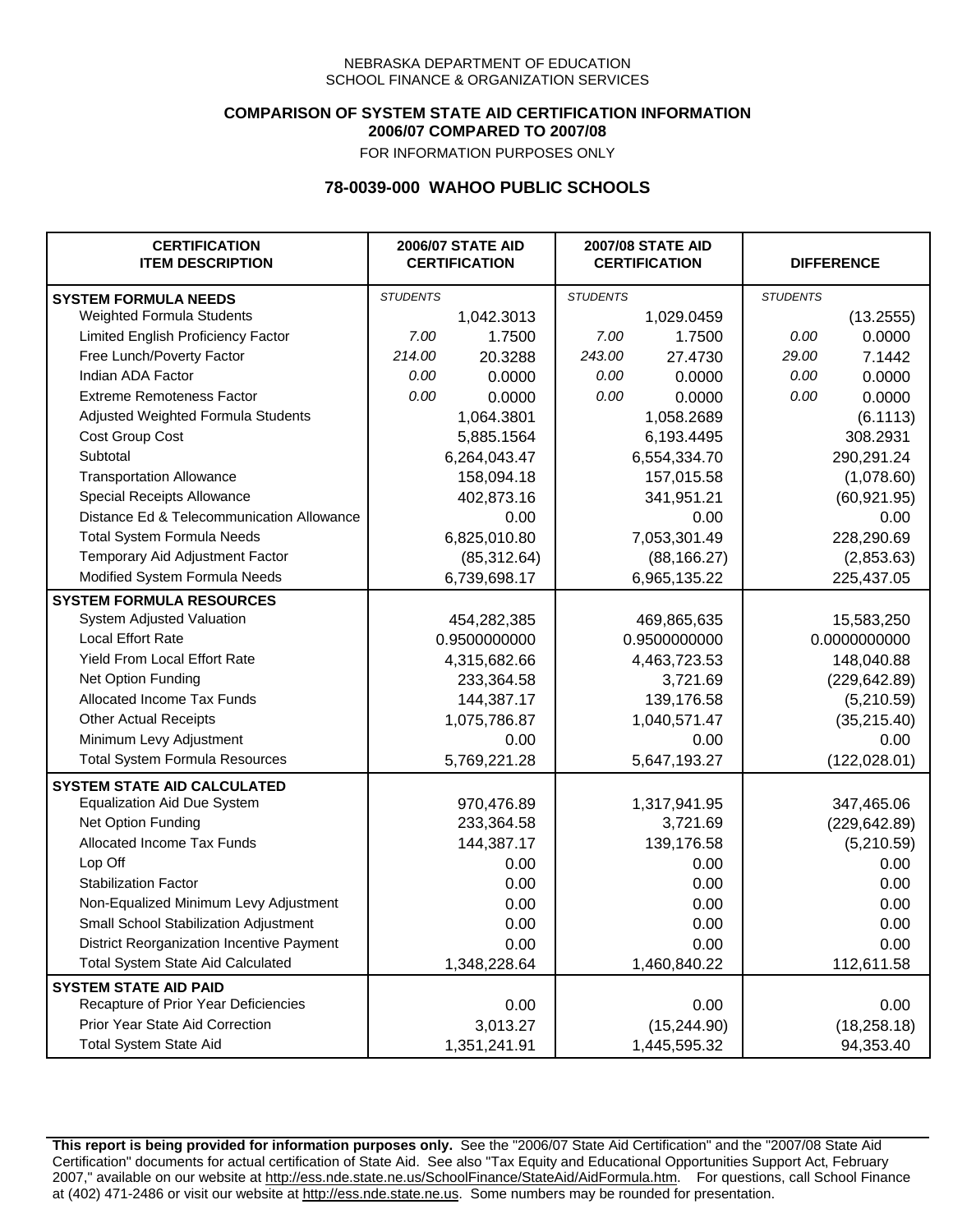### **COMPARISON OF SYSTEM STATE AID CERTIFICATION INFORMATION 2006/07 COMPARED TO 2007/08**

FOR INFORMATION PURPOSES ONLY

## **78-0072-000 MEAD PUBLIC SCHOOLS**

| <b>CERTIFICATION</b><br><b>ITEM DESCRIPTION</b> |                 | <b>2006/07 STATE AID</b><br><b>CERTIFICATION</b> | <b>2007/08 STATE AID</b><br><b>CERTIFICATION</b> |              | <b>DIFFERENCE</b> |               |
|-------------------------------------------------|-----------------|--------------------------------------------------|--------------------------------------------------|--------------|-------------------|---------------|
| <b>SYSTEM FORMULA NEEDS</b>                     | <b>STUDENTS</b> |                                                  | <b>STUDENTS</b>                                  |              | <b>STUDENTS</b>   |               |
| Weighted Formula Students                       |                 | 321.9905                                         |                                                  | 272.4541     |                   | (49.5364)     |
| Limited English Proficiency Factor              | 0.00            | 0.0000                                           | 1.00                                             | 0.2500       | 1.00              | 0.2500        |
| Free Lunch/Poverty Factor                       | 42.00           | 2.2263                                           | 46.00                                            | 3.4704       | 4.00              | 1.2440        |
| Indian ADA Factor                               | 0.00            | 0.0000                                           | 0.00                                             | 0.0000       | 0.00              | 0.0000        |
| <b>Extreme Remoteness Factor</b>                | 0.00            | 0.0000                                           | 0.00                                             | 0.0000       | 0.00              | 0.0000        |
| Adjusted Weighted Formula Students              |                 | 324.2168                                         |                                                  | 276.1744     |                   | (48.0424)     |
| Cost Group Cost                                 |                 | 5,885.1564                                       |                                                  | 6,193.4495   |                   | 308.2931      |
| Subtotal                                        |                 | 1,908,066.74                                     |                                                  | 1,710,472.49 |                   | (197, 594.25) |
| <b>Transportation Allowance</b>                 |                 | 80,192.86                                        |                                                  | 89,545.24    |                   | 9,352.38      |
| Special Receipts Allowance                      |                 | 139,555.84                                       |                                                  | 134,031.79   |                   | (5,524.05)    |
| Distance Ed & Telecommunication Allowance       |                 | 0.00                                             |                                                  | 0.00         |                   | 0.00          |
| <b>Total System Formula Needs</b>               |                 | 2,127,815.44                                     |                                                  | 1,934,049.53 |                   | (193, 765.92) |
| Temporary Aid Adjustment Factor                 |                 | (26, 597.69)                                     |                                                  | (24, 175.62) |                   | 2,422.07      |
| Modified System Formula Needs                   |                 | 2,101,217.75                                     |                                                  | 1,909,873.91 |                   | (191, 343.84) |
| <b>SYSTEM FORMULA RESOURCES</b>                 |                 |                                                  |                                                  |              |                   |               |
| System Adjusted Valuation                       |                 | 158,405,021                                      |                                                  | 165,643,229  |                   | 7,238,208     |
| <b>Local Effort Rate</b>                        |                 | 0.9500000000                                     |                                                  | 0.9500000000 |                   | 0.0000000000  |
| Yield From Local Effort Rate                    |                 | 1,504,847.70                                     | 1,573,610.68                                     |              | 68,762.98         |               |
| Net Option Funding                              |                 | 50,199.28                                        | 0.00                                             |              | (50, 199.28)      |               |
| Allocated Income Tax Funds                      |                 | 30,808.35                                        | 2,737.86                                         |              | (28,070.49)       |               |
| <b>Other Actual Receipts</b>                    |                 | 341,137.75                                       | 335,251.68                                       |              | (5,886.07)        |               |
| Minimum Levy Adjustment                         |                 | 0.00                                             |                                                  | 0.00         |                   | 0.00          |
| <b>Total System Formula Resources</b>           |                 | 1,926,993.09                                     |                                                  | 1,911,600.22 |                   | (15, 392.87)  |
| <b>SYSTEM STATE AID CALCULATED</b>              |                 |                                                  |                                                  |              |                   |               |
| <b>Equalization Aid Due System</b>              |                 | 174,224.66                                       |                                                  | 0.00         |                   | (174, 224.66) |
| Net Option Funding                              |                 | 50,199.28                                        |                                                  | 0.00         |                   | (50, 199.28)  |
| Allocated Income Tax Funds                      |                 | 30,808.35                                        |                                                  | 2,737.86     |                   | (28,070.49)   |
| Lop Off                                         |                 | 0.00                                             |                                                  | 0.00         |                   | 0.00          |
| <b>Stabilization Factor</b>                     |                 | 0.00                                             |                                                  | 109,114.93   |                   | 109,114.93    |
| Non-Equalized Minimum Levy Adjustment           |                 | 0.00                                             |                                                  | 0.00         |                   | 0.00          |
| Small School Stabilization Adjustment           |                 | 0.00                                             |                                                  | 0.00         |                   | 0.00          |
| District Reorganization Incentive Payment       |                 | 0.00                                             |                                                  | 0.00         |                   | 0.00          |
| Total System State Aid Calculated               |                 | 255,232.30                                       |                                                  | 111,852.78   |                   | (143, 379.52) |
| <b>SYSTEM STATE AID PAID</b>                    |                 |                                                  |                                                  |              |                   |               |
| Recapture of Prior Year Deficiencies            |                 | 0.00                                             |                                                  | 0.00         |                   | 0.00          |
| Prior Year State Aid Correction                 |                 | (30,929.05)                                      |                                                  | (12,098.79)  |                   | 18,830.27     |
| <b>Total System State Aid</b>                   |                 | 224,303.25                                       |                                                  | 99,754.00    |                   | (124, 549.25) |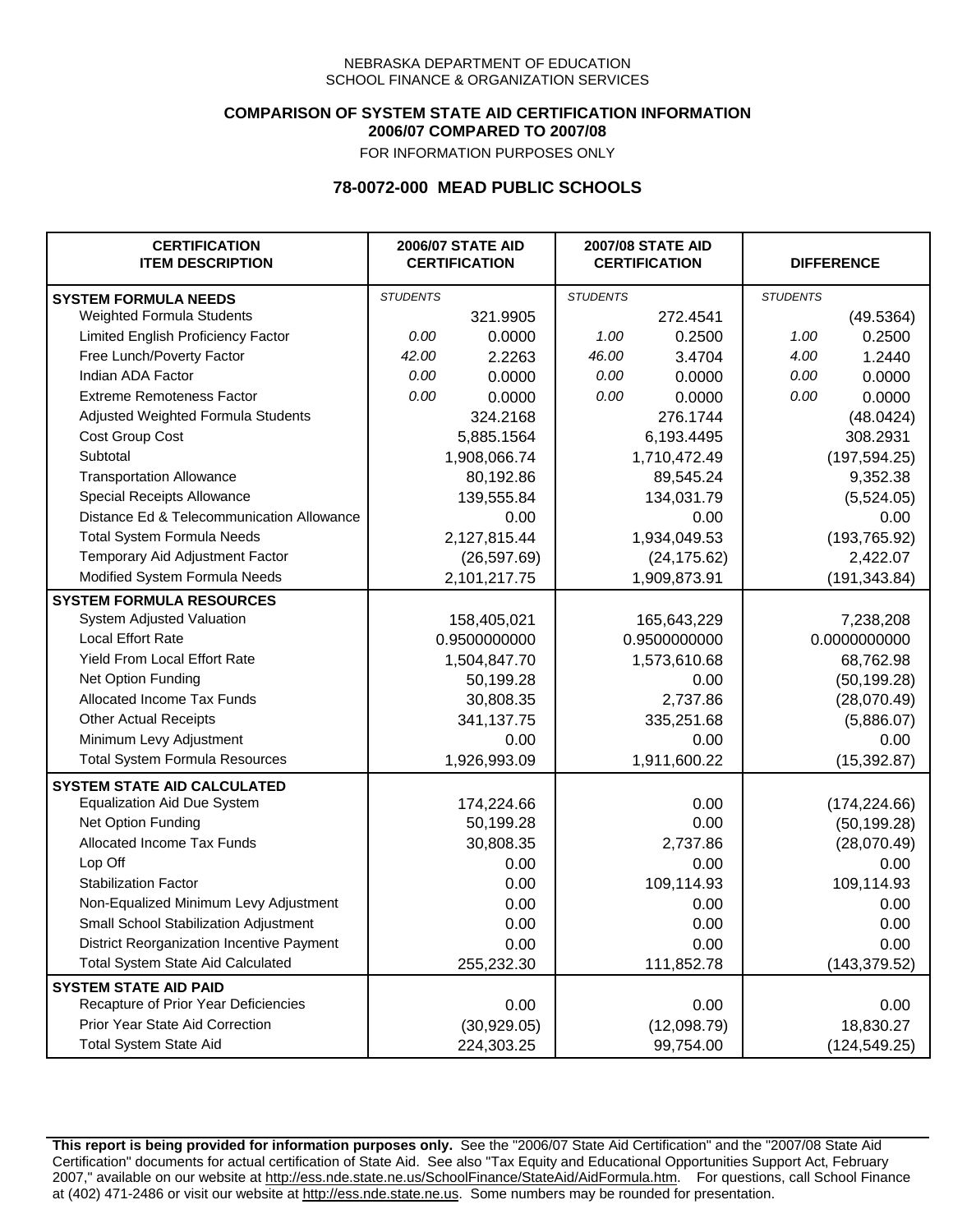### **COMPARISON OF SYSTEM STATE AID CERTIFICATION INFORMATION 2006/07 COMPARED TO 2007/08**

FOR INFORMATION PURPOSES ONLY

## **78-0104-000 PRAGUE PUBLIC SCHOOLS**

| <b>CERTIFICATION</b><br><b>ITEM DESCRIPTION</b> |                 | <b>2006/07 STATE AID</b><br><b>CERTIFICATION</b> | <b>2007/08 STATE AID</b><br><b>CERTIFICATION</b> |              | <b>DIFFERENCE</b> |              |
|-------------------------------------------------|-----------------|--------------------------------------------------|--------------------------------------------------|--------------|-------------------|--------------|
| <b>SYSTEM FORMULA NEEDS</b>                     | <b>STUDENTS</b> |                                                  | <b>STUDENTS</b>                                  |              | <b>STUDENTS</b>   |              |
| Weighted Formula Students                       |                 | 165.0928                                         |                                                  | 154.0175     |                   | (11.0753)    |
| Limited English Proficiency Factor              | 0.00            | 0.0000                                           | 0.00                                             | 0.0000       | 0.00              | 0.0000       |
| Free Lunch/Poverty Factor                       | 22.00           | 1.2091                                           | 24.00                                            | 1.6600       | 2.00              | 0.4510       |
| Indian ADA Factor                               | 0.00            | 0.0000                                           | 0.00                                             | 0.0000       | 0.00              | 0.0000       |
| <b>Extreme Remoteness Factor</b>                | 0.00            | 0.0000                                           | 0.00                                             | 0.0000       | 0.00              | 0.0000       |
| Adjusted Weighted Formula Students              |                 | 166.3019                                         |                                                  | 155.6775     |                   | (10.6244)    |
| Cost Group Cost                                 |                 | 5,885.1564                                       |                                                  | 6,193.4495   |                   | 308.2931     |
| Subtotal                                        |                 | 978,712.78                                       |                                                  | 964,180.93   |                   | (14, 531.85) |
| <b>Transportation Allowance</b>                 |                 | 35,027.67                                        |                                                  | 38,039.83    |                   | 3,012.16     |
| Special Receipts Allowance                      |                 | 65,290.89                                        |                                                  | 141,817.00   |                   | 76,526.11    |
| Distance Ed & Telecommunication Allowance       |                 | 0.00                                             |                                                  | 0.00         |                   | 0.00         |
| <b>Total System Formula Needs</b>               |                 | 1,079,031.34                                     |                                                  | 1,144,037.76 |                   | 65,006.42    |
| Temporary Aid Adjustment Factor                 |                 | (13, 487.89)                                     |                                                  | (14,300.47)  |                   | (812.58)     |
| Modified System Formula Needs                   |                 | 1,065,543.44                                     |                                                  | 1,129,737.29 |                   | 64,193.84    |
| <b>SYSTEM FORMULA RESOURCES</b>                 |                 |                                                  |                                                  |              |                   |              |
| System Adjusted Valuation                       |                 | 73,663,699                                       |                                                  | 75,417,273   |                   | 1,753,574    |
| <b>Local Effort Rate</b>                        |                 | 0.9500000000                                     |                                                  | 0.9500000000 |                   | 0.0000000000 |
| Yield From Local Effort Rate                    |                 | 699,805.14                                       |                                                  | 716,464.09   |                   | 16,658.95    |
| Net Option Funding                              |                 | 0.00                                             |                                                  | 0.00         |                   | 0.00         |
| Allocated Income Tax Funds                      |                 | 0.00                                             |                                                  | 0.00         |                   | 0.00         |
| <b>Other Actual Receipts</b>                    |                 | 153,360.62                                       |                                                  | 232,505.03   |                   | 79,144.40    |
| Minimum Levy Adjustment                         |                 | 0.00                                             |                                                  | 0.00         |                   | 0.00         |
| <b>Total System Formula Resources</b>           |                 | 853,165.76                                       |                                                  | 948,969.12   |                   | 95,803.36    |
| <b>SYSTEM STATE AID CALCULATED</b>              |                 |                                                  |                                                  |              |                   |              |
| <b>Equalization Aid Due System</b>              |                 | 212,377.68                                       |                                                  | 180,768.17   |                   | (31,609.52)  |
| Net Option Funding                              |                 | 0.00                                             |                                                  | 0.00         |                   | 0.00         |
| Allocated Income Tax Funds                      |                 | 0.00                                             |                                                  | 0.00         |                   | 0.00         |
| Lop Off                                         |                 | 0.00                                             |                                                  | 0.00         |                   | 0.00         |
| <b>Stabilization Factor</b>                     |                 | 35,404.76                                        |                                                  | 7,414.77     |                   | (27, 989.99) |
| Non-Equalized Minimum Levy Adjustment           |                 | 0.00                                             |                                                  | 0.00         |                   | 0.00         |
| Small School Stabilization Adjustment           |                 | 0.00                                             |                                                  | 0.00         |                   | 0.00         |
| District Reorganization Incentive Payment       |                 | 0.00                                             |                                                  | 0.00         |                   | 0.00         |
| <b>Total System State Aid Calculated</b>        |                 | 247,782.44                                       |                                                  | 188,182.93   |                   | (59, 599.51) |
| <b>SYSTEM STATE AID PAID</b>                    |                 |                                                  |                                                  |              |                   |              |
| Recapture of Prior Year Deficiencies            |                 | 0.00                                             |                                                  | 0.00         |                   | 0.00         |
| Prior Year State Aid Correction                 |                 | (1, 101.29)                                      |                                                  | 0.00         |                   | 1,101.29     |
| <b>Total System State Aid</b>                   |                 | 246,681.15                                       |                                                  | 188,182.93   |                   | (58, 498.21) |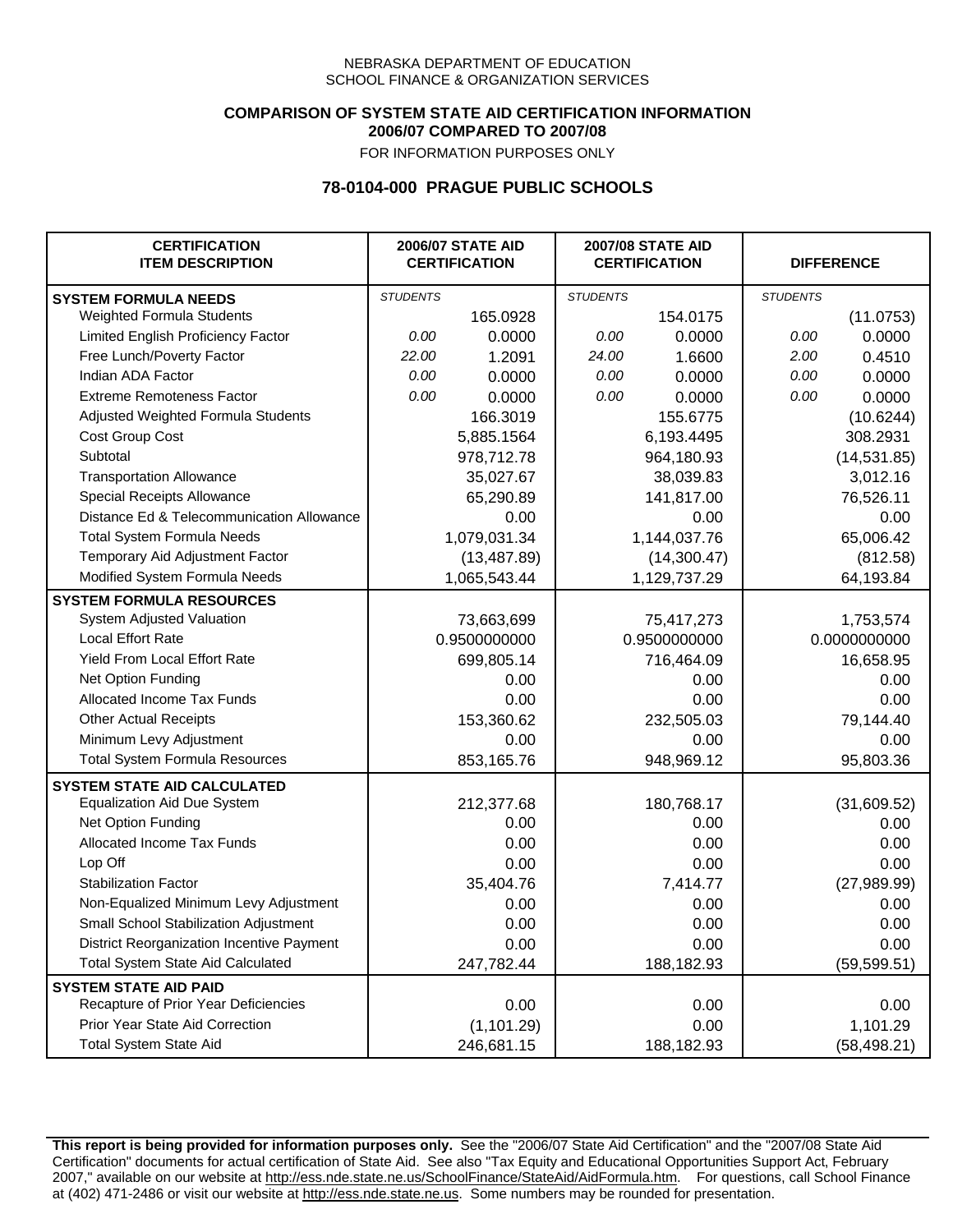## **COMPARISON OF SYSTEM STATE AID CERTIFICATION INFORMATION 2006/07 COMPARED TO 2007/08**

FOR INFORMATION PURPOSES ONLY

# **78-0107-000 CEDAR BLUFFS PUBLIC SCHOOLS**

| <b>CERTIFICATION</b><br><b>ITEM DESCRIPTION</b> |                 | <b>2006/07 STATE AID</b><br><b>CERTIFICATION</b> | <b>2007/08 STATE AID</b><br><b>CERTIFICATION</b> |              | <b>DIFFERENCE</b> |              |
|-------------------------------------------------|-----------------|--------------------------------------------------|--------------------------------------------------|--------------|-------------------|--------------|
| <b>SYSTEM FORMULA NEEDS</b>                     | <b>STUDENTS</b> |                                                  | <b>STUDENTS</b>                                  |              | <b>STUDENTS</b>   |              |
| Weighted Formula Students                       |                 | 308.9204                                         |                                                  | 303.4691     |                   | (5.4514)     |
| Limited English Proficiency Factor              | 0.00            | 0.0000                                           | 0.00                                             | 0.0000       | 0.00              | 0.0000       |
| Free Lunch/Poverty Factor                       | 53.00           | 4.0682                                           | 59.00                                            | 5.3904       | 6.00              | 1.3222       |
| Indian ADA Factor                               | 0.00            | 0.0000                                           | 0.00                                             | 0.0000       | 0.00              | 0.0000       |
| <b>Extreme Remoteness Factor</b>                | 0.00            | 0.0000                                           | 0.00                                             | 0.0000       | 0.00              | 0.0000       |
| Adjusted Weighted Formula Students              |                 | 312.9887                                         |                                                  | 308.8595     |                   | (4.1292)     |
| Cost Group Cost                                 |                 | 5,885.1564                                       |                                                  | 6,193.4495   |                   | 308.2931     |
| Subtotal                                        |                 | 1,841,987.18                                     |                                                  | 1,912,905.69 |                   | 70,918.51    |
| <b>Transportation Allowance</b>                 |                 | 61,129.23                                        |                                                  | 57,927.46    |                   | (3,201.77)   |
| Special Receipts Allowance                      |                 | 140,233.00                                       |                                                  | 137,847.00   |                   | (2,386.00)   |
| Distance Ed & Telecommunication Allowance       |                 | 0.00                                             |                                                  | 0.00         |                   | 0.00         |
| <b>Total System Formula Needs</b>               |                 | 2,043,349.41                                     |                                                  | 2,108,680.15 |                   | 65,330.74    |
| Temporary Aid Adjustment Factor                 |                 | (25, 541.87)                                     | (26, 358.50)                                     |              | (816.63)          |              |
| Modified System Formula Needs                   |                 | 2,017,807.54                                     |                                                  | 2,082,321.65 |                   | 64,514.11    |
| <b>SYSTEM FORMULA RESOURCES</b>                 |                 |                                                  |                                                  |              |                   |              |
| System Adjusted Valuation                       |                 | 118,973,053                                      |                                                  | 123,402,608  |                   | 4,429,555    |
| <b>Local Effort Rate</b>                        |                 | 0.9500000000                                     |                                                  | 0.9500000000 |                   | 0.0000000000 |
| Yield From Local Effort Rate                    |                 | 1,130,244.00                                     | 1,172,324.78                                     |              | 42,080.77         |              |
| Net Option Funding                              |                 | 0.00                                             | 0.00                                             |              |                   | 0.00         |
| Allocated Income Tax Funds                      |                 | 9,243.74                                         | 11,025.75                                        |              | 1,782.01          |              |
| <b>Other Actual Receipts</b>                    |                 | 389,753.84                                       | 396,875.67                                       |              | 7,121.83          |              |
| Minimum Levy Adjustment                         |                 | 0.00                                             |                                                  | 0.00         |                   | 0.00         |
| <b>Total System Formula Resources</b>           |                 | 1,529,241.58                                     |                                                  | 1,580,226.20 |                   | 50,984.62    |
| <b>SYSTEM STATE AID CALCULATED</b>              |                 |                                                  |                                                  |              |                   |              |
| <b>Equalization Aid Due System</b>              |                 | 488,565.96                                       |                                                  | 502,095.45   |                   | 13,529.49    |
| Net Option Funding                              |                 | 0.00                                             |                                                  | 0.00         |                   | 0.00         |
| Allocated Income Tax Funds                      |                 | 9,243.74                                         |                                                  | 11,025.75    |                   | 1,782.01     |
| Lop Off                                         |                 | 0.00                                             |                                                  | 0.00         |                   | 0.00         |
| <b>Stabilization Factor</b>                     |                 | 0.00                                             |                                                  | 0.00         |                   | 0.00         |
| Non-Equalized Minimum Levy Adjustment           |                 | 0.00                                             |                                                  | 0.00         |                   | 0.00         |
| <b>Small School Stabilization Adjustment</b>    |                 | 0.00                                             |                                                  | 227,922.44   |                   | 227,922.44   |
| District Reorganization Incentive Payment       |                 | 0.00                                             |                                                  | 0.00         |                   | 0.00         |
| Total System State Aid Calculated               |                 | 497,809.70                                       |                                                  | 741,043.64   |                   | 243,233.95   |
| <b>SYSTEM STATE AID PAID</b>                    |                 |                                                  |                                                  |              |                   |              |
| Recapture of Prior Year Deficiencies            |                 | 0.00                                             |                                                  | 0.00         |                   | 0.00         |
| Prior Year State Aid Correction                 |                 | (714.61)                                         |                                                  | (29,600.74)  |                   | (28, 886.13) |
| <b>Total System State Aid</b>                   |                 | 497,095.09                                       |                                                  | 711,442.90   |                   | 214,347.82   |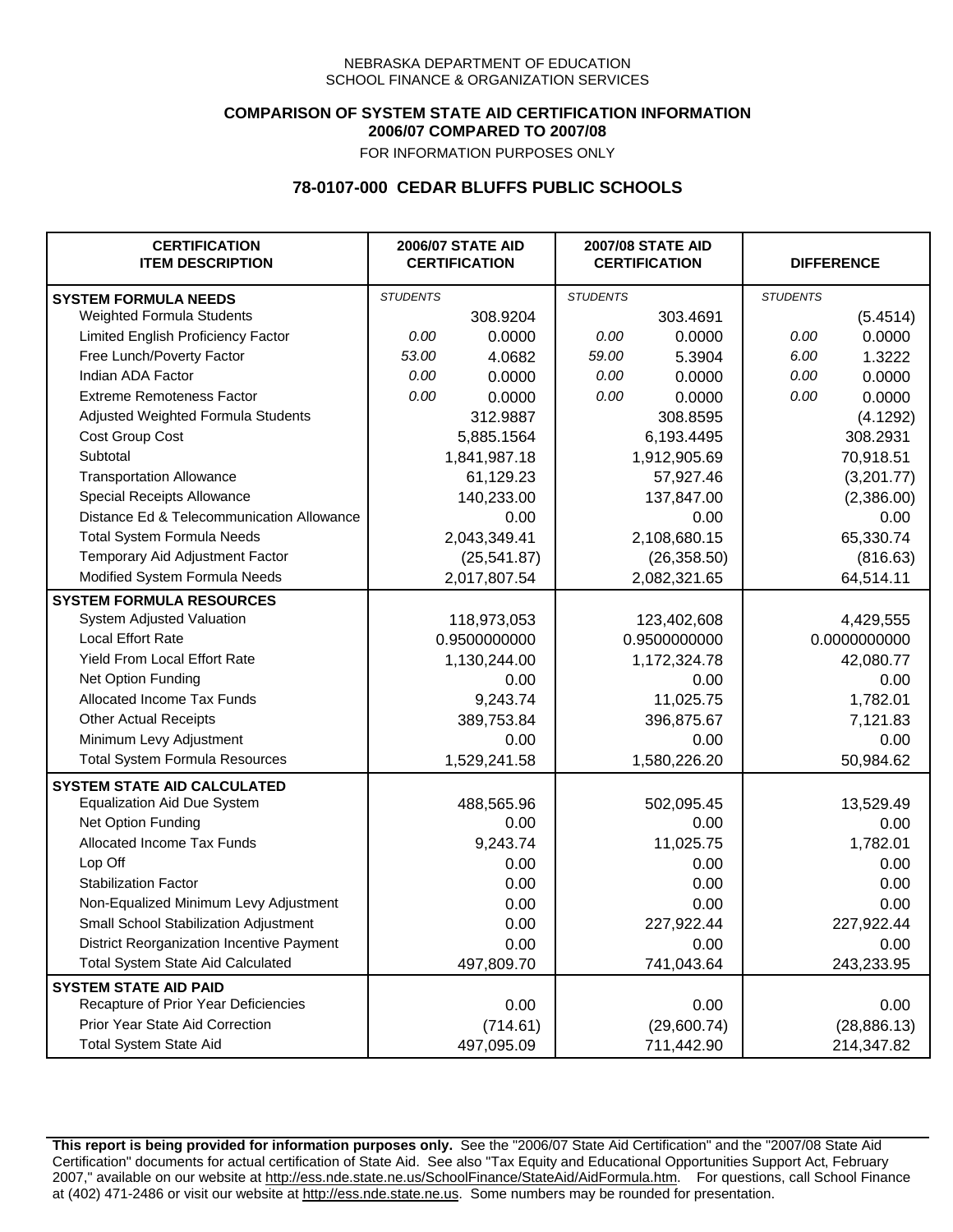### **COMPARISON OF SYSTEM STATE AID CERTIFICATION INFORMATION 2006/07 COMPARED TO 2007/08**

FOR INFORMATION PURPOSES ONLY

## **79-0002-000 MINATARE PUBLIC SCHOOLS**

| <b>CERTIFICATION</b><br><b>ITEM DESCRIPTION</b> |                 | <b>2006/07 STATE AID</b><br><b>CERTIFICATION</b> | <b>2007/08 STATE AID</b><br><b>CERTIFICATION</b> |              |                 | <b>DIFFERENCE</b> |  |
|-------------------------------------------------|-----------------|--------------------------------------------------|--------------------------------------------------|--------------|-----------------|-------------------|--|
| <b>SYSTEM FORMULA NEEDS</b>                     | <b>STUDENTS</b> |                                                  | <b>STUDENTS</b>                                  |              | <b>STUDENTS</b> |                   |  |
| <b>Weighted Formula Students</b>                |                 | 256.0134                                         |                                                  | 258.5715     |                 | 2.5581            |  |
| Limited English Proficiency Factor              | 35.00           | 8.7500                                           | 31.00                                            | 7.7500       | (4.00)          | (1.0000)          |  |
| Free Lunch/Poverty Factor                       | 114.00          | 22.7544                                          | 109.00                                           | 21.0855      | (5.00)          | (1.6689)          |  |
| Indian ADA Factor                               | 0.00            | 0.0000                                           | 0.00                                             | 0.0000       | 0.00            | 0.0000            |  |
| <b>Extreme Remoteness Factor</b>                | 0.00            | 0.0000                                           | 0.00                                             | 0.0000       | 0.00            | 0.0000            |  |
| Adjusted Weighted Formula Students              |                 | 287.5178                                         |                                                  | 287.4070     |                 | (0.1107)          |  |
| Cost Group Cost                                 |                 | 5,885.1564                                       |                                                  | 6,193.4495   |                 | 308.2931          |  |
| Subtotal                                        |                 | 1,692,087.08                                     |                                                  | 1,780,040.94 |                 | 87,953.86         |  |
| <b>Transportation Allowance</b>                 |                 | 0.00                                             |                                                  | 3,560.00     |                 | 3,560.00          |  |
| Special Receipts Allowance                      |                 | 156,233.00                                       |                                                  | 141,726.00   |                 | (14,507.00)       |  |
| Distance Ed & Telecommunication Allowance       |                 | 0.00                                             |                                                  | 0.00         |                 | 0.00              |  |
| <b>Total System Formula Needs</b>               |                 | 1,848,320.08                                     |                                                  | 1,925,326.94 |                 | 77,006.86         |  |
| Temporary Aid Adjustment Factor                 |                 | (23, 104.00)                                     | (24,066.59)                                      |              | (962.59)        |                   |  |
| Modified System Formula Needs                   |                 | 1,825,216.08                                     |                                                  | 1,901,260.35 |                 | 76,044.27         |  |
| <b>SYSTEM FORMULA RESOURCES</b>                 |                 |                                                  |                                                  |              |                 |                   |  |
| System Adjusted Valuation                       |                 | 28,487,902                                       |                                                  | 29,517,413   |                 | 1,029,511         |  |
| <b>Local Effort Rate</b>                        |                 | 0.9500000000                                     | 0.9500000000                                     |              | 0.0000000000    |                   |  |
| Yield From Local Effort Rate                    |                 | 270,635.07                                       | 280,415.42                                       |              | 9,780.35        |                   |  |
| Net Option Funding                              |                 | 53,692.98                                        | 148,223.33                                       |              | 94,530.35       |                   |  |
| Allocated Income Tax Funds                      |                 | 23,197.40                                        | 23,769.68                                        |              | 572.28          |                   |  |
| <b>Other Actual Receipts</b>                    |                 | 255,728.00                                       | 260,581.21                                       |              | 4,853.21        |                   |  |
| Minimum Levy Adjustment                         |                 | 0.00                                             |                                                  | 0.00         |                 | 0.00              |  |
| <b>Total System Formula Resources</b>           |                 | 603,253.45                                       |                                                  | 712,989.64   |                 | 109,736.19        |  |
| <b>SYSTEM STATE AID CALCULATED</b>              |                 |                                                  |                                                  |              |                 |                   |  |
| <b>Equalization Aid Due System</b>              |                 | 1,221,962.63                                     |                                                  | 1,188,270.71 |                 | (33,691.92)       |  |
| Net Option Funding                              |                 | 53,692.98                                        |                                                  | 148,223.33   |                 | 94,530.35         |  |
| Allocated Income Tax Funds                      |                 | 23,197.40                                        |                                                  | 23,769.68    |                 | 572.28            |  |
| Lop Off                                         |                 | 0.00                                             |                                                  | 0.00         |                 | 0.00              |  |
| <b>Stabilization Factor</b>                     |                 | 0.00                                             |                                                  | 0.00         |                 | 0.00              |  |
| Non-Equalized Minimum Levy Adjustment           |                 | 0.00                                             |                                                  | 0.00         |                 | 0.00              |  |
| Small School Stabilization Adjustment           |                 | 0.00                                             |                                                  | 0.00         |                 | 0.00              |  |
| District Reorganization Incentive Payment       |                 | 0.00                                             |                                                  | 0.00         |                 | 0.00              |  |
| <b>Total System State Aid Calculated</b>        |                 | 1,298,853.01                                     |                                                  | 1,360,263.72 |                 | 61,410.70         |  |
| <b>SYSTEM STATE AID PAID</b>                    |                 |                                                  |                                                  |              |                 |                   |  |
| Recapture of Prior Year Deficiencies            |                 | 0.00                                             |                                                  | 0.00         |                 | 0.00              |  |
| Prior Year State Aid Correction                 |                 | (65, 927.47)                                     |                                                  | (38, 830.15) |                 | 27,097.32         |  |
| <b>Total System State Aid</b>                   |                 | 1,232,925.54                                     |                                                  | 1,321,433.57 | 88,508.02       |                   |  |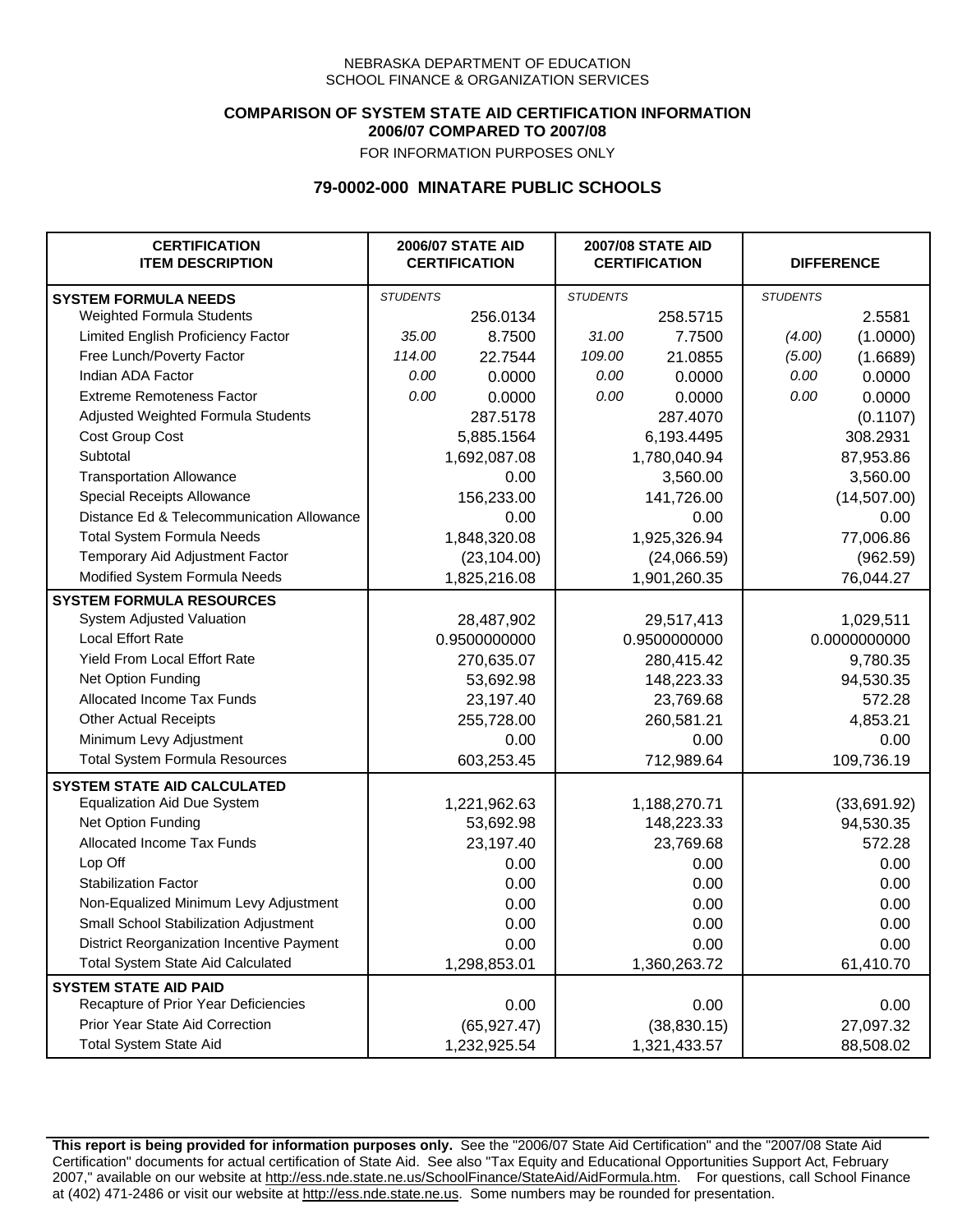### **COMPARISON OF SYSTEM STATE AID CERTIFICATION INFORMATION 2006/07 COMPARED TO 2007/08**

FOR INFORMATION PURPOSES ONLY

## **79-0011-000 MORRILL PUBLIC SCHOOLS**

| <b>CERTIFICATION</b><br><b>ITEM DESCRIPTION</b> |                 | <b>2006/07 STATE AID</b><br><b>CERTIFICATION</b> | <b>2007/08 STATE AID</b><br><b>CERTIFICATION</b> |              |                 | <b>DIFFERENCE</b> |
|-------------------------------------------------|-----------------|--------------------------------------------------|--------------------------------------------------|--------------|-----------------|-------------------|
| <b>SYSTEM FORMULA NEEDS</b>                     | <b>STUDENTS</b> |                                                  | <b>STUDENTS</b>                                  |              | <b>STUDENTS</b> |                   |
| <b>Weighted Formula Students</b>                |                 | 522.4495                                         |                                                  | 550.8135     |                 | 28.3640           |
| Limited English Proficiency Factor              | 15.00           | 3.7500                                           | 17.00                                            | 4.2500       | 2.00            | 0.5000            |
| Free Lunch/Poverty Factor                       | 185.00          | 31.8900                                          | 171.00                                           | 26.4695      | (14.00)         | (5.4205)          |
| Indian ADA Factor                               | 0.00            | 0.0000                                           | 0.00                                             | 0.0000       | 0.00            | 0.0000            |
| <b>Extreme Remoteness Factor</b>                | 0.00            | 0.0000                                           | 0.00                                             | 0.0000       | 0.00            | 0.0000            |
| Adjusted Weighted Formula Students              |                 | 558.0895                                         |                                                  | 581.5330     |                 | 23.4435           |
| Cost Group Cost                                 |                 | 5,885.1564                                       | 6,193.4495                                       |              | 308.2931        |                   |
| Subtotal                                        |                 | 3,284,444.03                                     |                                                  | 3,601,695.03 |                 | 317,251.00        |
| <b>Transportation Allowance</b>                 |                 | 131,224.86                                       |                                                  | 153,594.42   |                 | 22,369.56         |
| Special Receipts Allowance                      |                 | 237,307.00                                       |                                                  | 206,607.00   |                 | (30,700.00)       |
| Distance Ed & Telecommunication Allowance       |                 | 0.00                                             |                                                  | 760.75       |                 | 760.75            |
| <b>Total System Formula Needs</b>               |                 | 3,652,975.89                                     |                                                  | 3,962,657.20 | 309,681.31      |                   |
| Temporary Aid Adjustment Factor                 |                 | (45,662.20)                                      | (49, 533.21)                                     |              | (3,871.02)      |                   |
| Modified System Formula Needs                   |                 | 3,607,313.69                                     |                                                  | 3,913,123.98 |                 | 305,810.29        |
| <b>SYSTEM FORMULA RESOURCES</b>                 |                 |                                                  |                                                  |              |                 |                   |
| System Adjusted Valuation                       |                 | 180, 185, 181                                    |                                                  | 181,911,589  |                 | 1,726,408         |
| <b>Local Effort Rate</b>                        |                 | 0.9500000000                                     |                                                  | 0.9500000000 | 0.0000000000    |                   |
| <b>Yield From Local Effort Rate</b>             |                 | 1,711,759.22                                     | 1,728,160.10                                     |              | 16,400.88       |                   |
| Net Option Funding                              |                 | 0.00                                             | 0.00                                             |              | 0.00            |                   |
| Allocated Income Tax Funds                      |                 | 0.00                                             | 0.00                                             |              | 0.00            |                   |
| <b>Other Actual Receipts</b>                    |                 | 525,258.59                                       | 519,227.45                                       |              | (6,031.14)      |                   |
| Minimum Levy Adjustment                         |                 | 0.00                                             |                                                  | 0.00         |                 | 0.00              |
| <b>Total System Formula Resources</b>           |                 | 2,237,017.81                                     |                                                  | 2,247,387.55 |                 | 10,369.74         |
| <b>SYSTEM STATE AID CALCULATED</b>              |                 |                                                  |                                                  |              |                 |                   |
| <b>Equalization Aid Due System</b>              |                 | 1,370,295.88                                     |                                                  | 1,665,736.44 |                 | 295,440.56        |
| Net Option Funding                              |                 | 0.00                                             |                                                  | 0.00         |                 | 0.00              |
| Allocated Income Tax Funds                      |                 | 0.00                                             |                                                  | 0.00         |                 | 0.00              |
| Lop Off                                         |                 | 0.00                                             |                                                  | 0.00         |                 | 0.00              |
| <b>Stabilization Factor</b>                     |                 | 0.00                                             |                                                  | 0.00         |                 | 0.00              |
| Non-Equalized Minimum Levy Adjustment           |                 | 0.00                                             |                                                  | 0.00         |                 | 0.00              |
| Small School Stabilization Adjustment           |                 | 0.00                                             |                                                  | 0.00         |                 | 0.00              |
| District Reorganization Incentive Payment       |                 | 0.00                                             |                                                  | 0.00         |                 | 0.00              |
| <b>Total System State Aid Calculated</b>        |                 | 1,370,295.88                                     |                                                  | 1,665,736.44 |                 | 295,440.56        |
| <b>SYSTEM STATE AID PAID</b>                    |                 |                                                  |                                                  |              |                 |                   |
| Recapture of Prior Year Deficiencies            |                 | 0.00                                             |                                                  | 0.00         |                 | 0.00              |
| Prior Year State Aid Correction                 |                 | 152,951.12                                       |                                                  | 31,791.49    |                 | (121, 159.63)     |
| <b>Total System State Aid</b>                   |                 | 1,523,247.00                                     |                                                  | 1,697,527.93 | 174,280.93      |                   |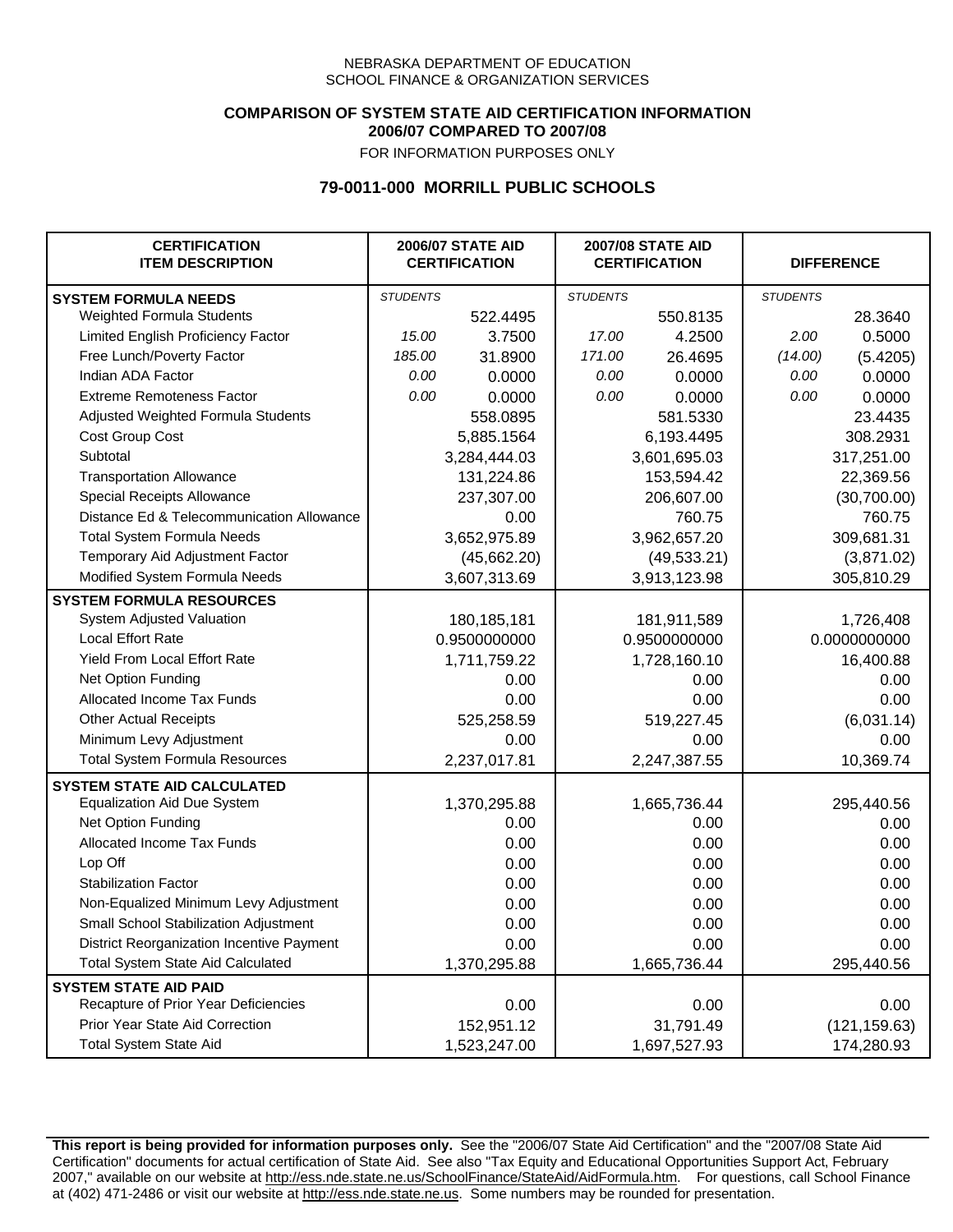### **COMPARISON OF SYSTEM STATE AID CERTIFICATION INFORMATION 2006/07 COMPARED TO 2007/08**

FOR INFORMATION PURPOSES ONLY

## **79-0016-000 GERING PUBLIC SCHOOLS**

| <b>CERTIFICATION</b><br><b>ITEM DESCRIPTION</b> | <b>2006/07 STATE AID</b><br><b>CERTIFICATION</b> |               | <b>2007/08 STATE AID</b><br><b>CERTIFICATION</b> |               | <b>DIFFERENCE</b> |               |  |
|-------------------------------------------------|--------------------------------------------------|---------------|--------------------------------------------------|---------------|-------------------|---------------|--|
| <b>SYSTEM FORMULA NEEDS</b>                     | <b>STUDENTS</b>                                  |               | <b>STUDENTS</b>                                  |               | <b>STUDENTS</b>   |               |  |
| Weighted Formula Students                       |                                                  | 2,373.2131    |                                                  | 2,373.4298    |                   | 0.2168        |  |
| Limited English Proficiency Factor              | 39.00                                            | 9.7500        | 29.00                                            | 7.2500        | (10.00)           | (2.5000)      |  |
| Free Lunch/Poverty Factor                       | 603.81                                           | 74.0390       | 646.68                                           | 85.9223       | 42.87             | 11.8832       |  |
| Indian ADA Factor                               | 0.00                                             | 0.0000        | 0.00                                             | 0.0000        | 0.00              | 0.0000        |  |
| <b>Extreme Remoteness Factor</b>                | 0.00                                             | 0.0000        | 0.00                                             | 0.0000        | 0.00              | 0.0000        |  |
| Adjusted Weighted Formula Students              |                                                  | 2,457.0021    |                                                  | 2,466.6021    |                   | 9.6000        |  |
| Cost Group Cost                                 |                                                  | 5,885.1564    |                                                  | 6,193.4495    |                   | 308.2931      |  |
| Subtotal                                        |                                                  | 14,459,841.66 |                                                  | 15,276,775.47 |                   | 816,933.81    |  |
| <b>Transportation Allowance</b>                 |                                                  | 104,929.97    |                                                  | 111,597.08    |                   | 6,667.11      |  |
| Special Receipts Allowance                      |                                                  | 1,156,240.35  |                                                  | 1,040,429.77  |                   | (115, 810.58) |  |
| Distance Ed & Telecommunication Allowance       |                                                  | 0.00          |                                                  | 0.00          |                   | 0.00          |  |
| <b>Total System Formula Needs</b>               |                                                  | 15,721,011.98 |                                                  | 16,428,802.32 |                   | 707,790.34    |  |
| Temporary Aid Adjustment Factor                 |                                                  | (196, 512.65) | (205, 360.03)                                    |               | (8,847.38)        |               |  |
| Modified System Formula Needs                   | 15,524,499.33                                    |               |                                                  | 16,223,442.29 |                   | 698,942.96    |  |
| <b>SYSTEM FORMULA RESOURCES</b>                 |                                                  |               |                                                  |               |                   |               |  |
| System Adjusted Valuation                       |                                                  | 456,794,099   |                                                  | 477,249,337   |                   | 20,455,238    |  |
| <b>Local Effort Rate</b>                        |                                                  | 0.9500000000  |                                                  | 0.9500000000  | 0.0000000000      |               |  |
| <b>Yield From Local Effort Rate</b>             |                                                  | 4,339,543.94  | 4,533,868.70                                     |               | 194,324.76        |               |  |
| Net Option Funding                              |                                                  | 278,748.84    | 0.00                                             |               | (278, 748.84)     |               |  |
| Allocated Income Tax Funds                      |                                                  | 176,052.41    | 0.00                                             |               | (176, 052.41)     |               |  |
| <b>Other Actual Receipts</b>                    |                                                  | 2,218,810.53  | 2,161,696.00                                     |               | (57, 114.53)      |               |  |
| Minimum Levy Adjustment                         |                                                  | 0.00          |                                                  | 0.00          |                   | 0.00          |  |
| <b>Total System Formula Resources</b>           |                                                  | 7,013,155.71  |                                                  | 6,695,564.70  |                   | (317, 591.01) |  |
| <b>SYSTEM STATE AID CALCULATED</b>              |                                                  |               |                                                  |               |                   |               |  |
| <b>Equalization Aid Due System</b>              |                                                  | 8,511,343.61  |                                                  | 9,527,877.59  |                   | 1,016,533.98  |  |
| Net Option Funding                              |                                                  | 278,748.84    |                                                  | 0.00          |                   | (278, 748.84) |  |
| Allocated Income Tax Funds                      |                                                  | 176,052.41    |                                                  | 0.00          |                   | (176, 052.41) |  |
| Lop Off                                         |                                                  | 0.00          |                                                  | 0.00          |                   | 0.00          |  |
| <b>Stabilization Factor</b>                     |                                                  | 0.00          |                                                  | 0.00          |                   | 0.00          |  |
| Non-Equalized Minimum Levy Adjustment           |                                                  | 0.00          |                                                  | 0.00          |                   | 0.00          |  |
| Small School Stabilization Adjustment           |                                                  | 0.00          |                                                  | 0.00          |                   | 0.00          |  |
| District Reorganization Incentive Payment       |                                                  | 0.00          |                                                  | 0.00          |                   | 0.00          |  |
| <b>Total System State Aid Calculated</b>        |                                                  | 8,966,144.86  |                                                  | 9,527,877.59  |                   | 561,732.73    |  |
| <b>SYSTEM STATE AID PAID</b>                    |                                                  |               |                                                  |               |                   |               |  |
| Recapture of Prior Year Deficiencies            |                                                  | 0.00          |                                                  | 0.00          |                   | 0.00          |  |
| Prior Year State Aid Correction                 |                                                  | (220, 474.22) |                                                  | (52, 527.04)  |                   | 167,947.18    |  |
| <b>Total System State Aid</b>                   |                                                  | 8,745,670.64  |                                                  | 9,475,350.55  |                   | 729,679.92    |  |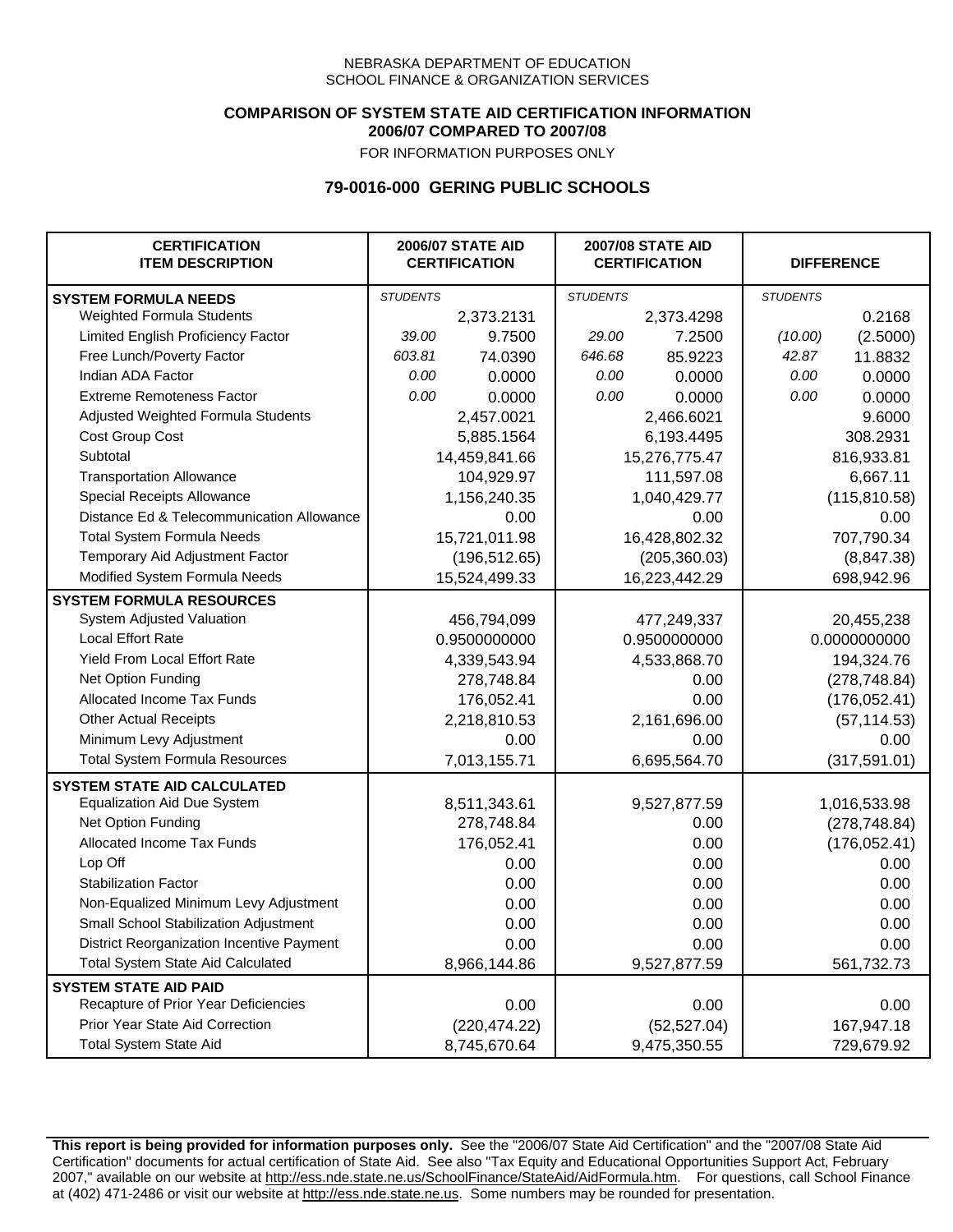### **COMPARISON OF SYSTEM STATE AID CERTIFICATION INFORMATION 2006/07 COMPARED TO 2007/08**

FOR INFORMATION PURPOSES ONLY

## **79-0031-000 MITCHELL PUBLIC SCHOOLS**

| <b>CERTIFICATION</b><br><b>ITEM DESCRIPTION</b> |                 | <b>2006/07 STATE AID</b><br><b>CERTIFICATION</b> | <b>2007/08 STATE AID</b><br><b>CERTIFICATION</b> |              |                 | <b>DIFFERENCE</b> |  |
|-------------------------------------------------|-----------------|--------------------------------------------------|--------------------------------------------------|--------------|-----------------|-------------------|--|
| <b>SYSTEM FORMULA NEEDS</b>                     | <b>STUDENTS</b> |                                                  | <b>STUDENTS</b>                                  |              | <b>STUDENTS</b> |                   |  |
| Weighted Formula Students                       |                 | 717.0066                                         |                                                  | 712.2282     |                 | (4.7783)          |  |
| Limited English Proficiency Factor              | 23.00           | 5.7500                                           | 26.00                                            | 6.5000       | 3.00            | 0.7500            |  |
| Free Lunch/Poverty Factor                       | 250.00          | 42.7050                                          | 250.00                                           | 43.0207      | 0.00            | 0.3157            |  |
| Indian ADA Factor                               | 0.00            | 0.0000                                           | 0.00                                             | 0.0000       | 0.00            | 0.0000            |  |
| <b>Extreme Remoteness Factor</b>                | 0.00            | 0.0000                                           | 0.00                                             | 0.0000       | 0.00            | 0.0000            |  |
| Adjusted Weighted Formula Students              |                 | 765.4616                                         |                                                  | 761.7490     |                 | (3.7126)          |  |
| Cost Group Cost                                 |                 | 5,885.1564                                       |                                                  | 6,193.4495   |                 | 308.2931          |  |
| Subtotal                                        |                 | 4,504,861.23                                     |                                                  | 4,717,853.63 |                 | 212,992.39        |  |
| <b>Transportation Allowance</b>                 |                 | 65,307.06                                        |                                                  | 67,878.52    |                 | 2,571.46          |  |
| Special Receipts Allowance                      |                 | 243,992.00                                       |                                                  | 224,309.00   |                 | (19,683.00)       |  |
| Distance Ed & Telecommunication Allowance       |                 | 0.00                                             |                                                  | 0.00         |                 | 0.00              |  |
| <b>Total System Formula Needs</b>               |                 | 4,814,160.29                                     | 5,010,041.15                                     |              | 195,880.85      |                   |  |
| Temporary Aid Adjustment Factor                 |                 | (60, 177.00)                                     | (62, 625.51)                                     |              | (2,448.51)      |                   |  |
| Modified System Formula Needs                   |                 | 4,753,983.29                                     |                                                  | 4,947,415.64 |                 | 193,432.34        |  |
| <b>SYSTEM FORMULA RESOURCES</b>                 |                 |                                                  |                                                  |              |                 |                   |  |
| System Adjusted Valuation                       |                 | 168,584,404                                      |                                                  | 172,920,007  |                 | 4,335,603         |  |
| <b>Local Effort Rate</b>                        |                 | 0.9500000000                                     |                                                  | 0.9500000000 | 0.0000000000    |                   |  |
| Yield From Local Effort Rate                    |                 | 1,601,551.84                                     | 1,642,740.07                                     |              | 41,188.23       |                   |  |
| Net Option Funding                              |                 | 68,624.22                                        | 93,073.52                                        |              | 24,449.30       |                   |  |
| Allocated Income Tax Funds                      |                 | 63,686.16                                        | 62,845.89                                        |              | (840.26)        |                   |  |
| <b>Other Actual Receipts</b>                    |                 | 563,821.00                                       |                                                  | 544,787.00   | (19,034.00)     |                   |  |
| Minimum Levy Adjustment                         |                 | 0.00                                             |                                                  | 0.00         |                 | 0.00              |  |
| <b>Total System Formula Resources</b>           |                 | 2,297,683.22                                     |                                                  | 2,343,446.48 |                 | 45,763.26         |  |
| <b>SYSTEM STATE AID CALCULATED</b>              |                 |                                                  |                                                  |              |                 |                   |  |
| <b>Equalization Aid Due System</b>              |                 | 2,456,300.07                                     |                                                  | 2,603,969.15 |                 | 147,669.08        |  |
| Net Option Funding                              |                 | 68,624.22                                        |                                                  | 93,073.52    |                 | 24,449.30         |  |
| Allocated Income Tax Funds                      |                 | 63,686.16                                        |                                                  | 62,845.89    |                 | (840.26)          |  |
| Lop Off                                         |                 | 0.00                                             |                                                  | 0.00         |                 | 0.00              |  |
| <b>Stabilization Factor</b>                     |                 | 0.00                                             |                                                  | 0.00         |                 | 0.00              |  |
| Non-Equalized Minimum Levy Adjustment           |                 | 0.00                                             |                                                  | 0.00         |                 | 0.00              |  |
| Small School Stabilization Adjustment           |                 | 0.00                                             |                                                  | 0.00         |                 | 0.00              |  |
| District Reorganization Incentive Payment       |                 | 0.00                                             |                                                  | 0.00         |                 | 0.00              |  |
| <b>Total System State Aid Calculated</b>        |                 | 2,588,610.45                                     |                                                  | 2,759,888.57 |                 | 171,278.12        |  |
| <b>SYSTEM STATE AID PAID</b>                    |                 |                                                  |                                                  |              |                 |                   |  |
| Recapture of Prior Year Deficiencies            |                 | 0.00                                             |                                                  | 0.00         |                 | 0.00              |  |
| Prior Year State Aid Correction                 |                 | 11,633.47                                        |                                                  | (32,898.50)  |                 | (44, 531.97)      |  |
| <b>Total System State Aid</b>                   |                 | 2,600,243.92                                     |                                                  | 2,726,990.07 |                 | 126,746.14        |  |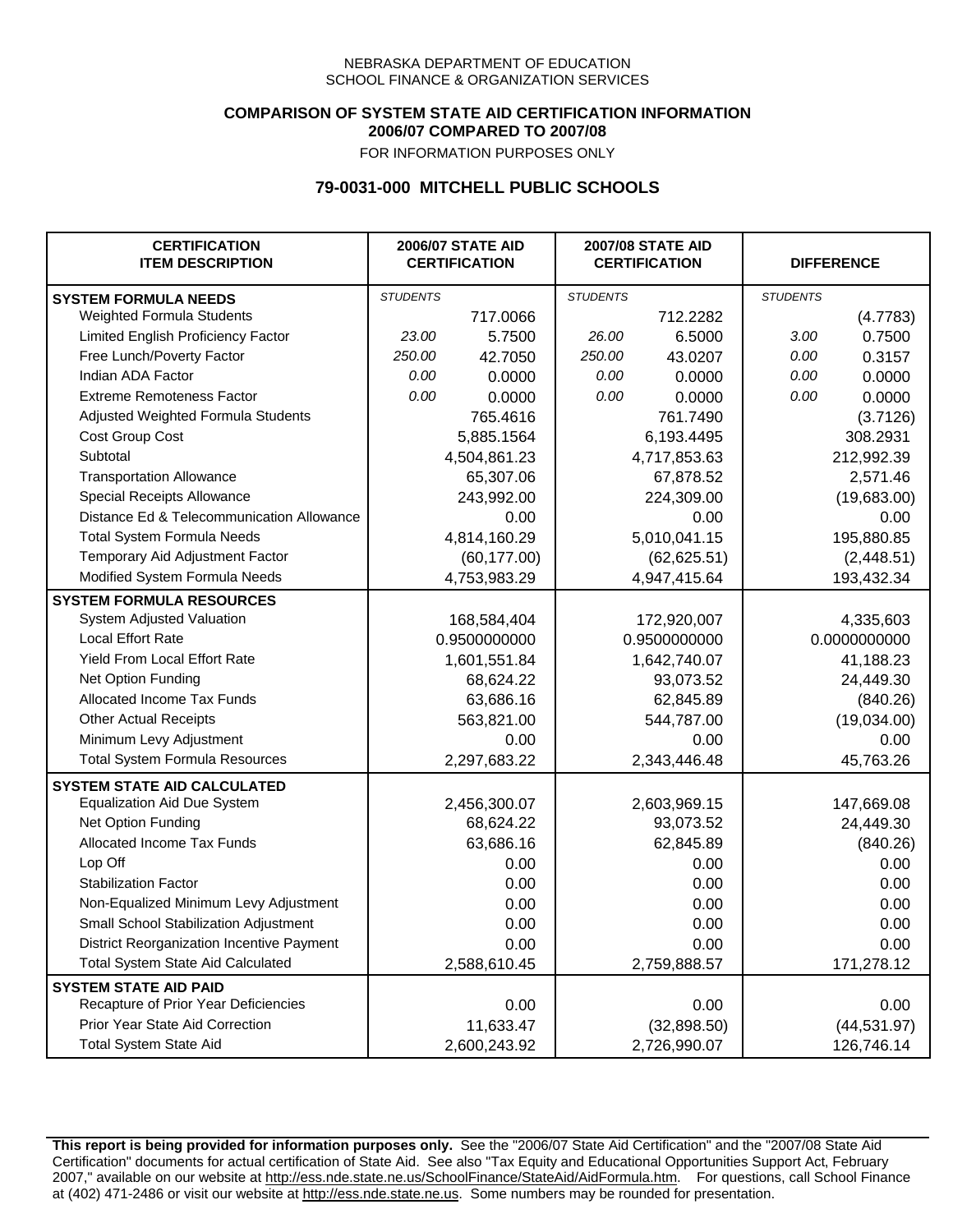## **COMPARISON OF SYSTEM STATE AID CERTIFICATION INFORMATION 2006/07 COMPARED TO 2007/08**

FOR INFORMATION PURPOSES ONLY

## **79-0032-000 SCOTTSBLUFF PUBLIC SCHOOLS**

| <b>CERTIFICATION</b><br><b>ITEM DESCRIPTION</b> |                 | <b>2006/07 STATE AID</b><br><b>CERTIFICATION</b> | <b>2007/08 STATE AID</b><br><b>CERTIFICATION</b> |               | <b>DIFFERENCE</b> |               |
|-------------------------------------------------|-----------------|--------------------------------------------------|--------------------------------------------------|---------------|-------------------|---------------|
| <b>SYSTEM FORMULA NEEDS</b>                     | <b>STUDENTS</b> |                                                  | <b>STUDENTS</b>                                  |               | <b>STUDENTS</b>   |               |
| Weighted Formula Students                       |                 | 3,236.5777                                       |                                                  | 3,117.7293    |                   | (118.8484)    |
| Limited English Proficiency Factor              | 55.00           | 13.7500                                          | 61.00                                            | 15.2500       | 6.00              | 1.5000        |
| Free Lunch/Poverty Factor                       | 996.19          | 152.5549                                         | 973.32                                           | 151.0658      | (22.87)           | (1.4892)      |
| Indian ADA Factor                               | 0.00            | 0.0000                                           | 0.00                                             | 0.0000        | 0.00              | 0.0000        |
| <b>Extreme Remoteness Factor</b>                | 0.00            | 0.0000                                           | 0.00                                             | 0.0000        | 0.00              | 0.0000        |
| Adjusted Weighted Formula Students              |                 | 3,402.8826                                       |                                                  | 3,284.0451    |                   | (118.8376)    |
| Cost Group Cost                                 |                 | 5,885.1564                                       |                                                  | 6,193.4495    |                   | 308.2931      |
| Subtotal                                        |                 | 20,026,496.57                                    |                                                  | 20,339,567.10 |                   | 313,070.53    |
| <b>Transportation Allowance</b>                 |                 | 171,217.17                                       |                                                  | 195,455.54    |                   | 24,238.37     |
| Special Receipts Allowance                      |                 | 1,294,236.65                                     |                                                  | 1,120,670.33  |                   | (173, 566.32) |
| Distance Ed & Telecommunication Allowance       |                 | 0.00                                             |                                                  | 0.00          |                   | 0.00          |
| <b>Total System Formula Needs</b>               |                 | 21,491,950.39                                    |                                                  | 21,655,692.97 |                   | 163,742.59    |
| Temporary Aid Adjustment Factor                 |                 | (268, 649.38)                                    | (270, 696.16)                                    |               | (2,046.78)        |               |
| Modified System Formula Needs                   | 21,223,301.01   |                                                  | 21,384,996.81                                    |               | 161,695.80        |               |
| <b>SYSTEM FORMULA RESOURCES</b>                 |                 |                                                  |                                                  |               |                   |               |
| System Adjusted Valuation                       |                 | 981,467,319                                      |                                                  | 1,013,138,989 |                   | 31,671,670    |
| <b>Local Effort Rate</b>                        |                 | 0.9500000000                                     |                                                  | 0.9500000000  | 0.0000000000      |               |
| <b>Yield From Local Effort Rate</b>             |                 | 9,323,939.53                                     | 9,624,820.40                                     |               | 300,880.87        |               |
| Net Option Funding                              |                 | 5,917.88                                         | 0.00                                             |               | (5,917.88)        |               |
| Allocated Income Tax Funds                      |                 | 367,286.26                                       | 106,415.00                                       |               | (260, 871.26)     |               |
| <b>Other Actual Receipts</b>                    |                 | 3,251,959.46                                     | 3,391,777.24                                     |               | 139,817.78        |               |
| Minimum Levy Adjustment                         |                 | 0.00                                             |                                                  | 0.00          |                   | 0.00          |
| <b>Total System Formula Resources</b>           |                 | 12,949,103.13                                    |                                                  | 13,123,012.64 |                   | 173,909.51    |
| <b>SYSTEM STATE AID CALCULATED</b>              |                 |                                                  |                                                  |               |                   |               |
| <b>Equalization Aid Due System</b>              |                 | 8,274,197.88                                     |                                                  | 8,261,984.17  |                   | (12, 213.70)  |
| Net Option Funding                              |                 | 5,917.88                                         |                                                  | 0.00          |                   | (5,917.88)    |
| Allocated Income Tax Funds                      |                 | 367,286.26                                       |                                                  | 106,415.00    |                   | (260, 871.26) |
| Lop Off                                         |                 | 0.00                                             |                                                  | 0.00          |                   | 0.00          |
| <b>Stabilization Factor</b>                     |                 | 0.00                                             |                                                  | 0.00          |                   | 0.00          |
| Non-Equalized Minimum Levy Adjustment           |                 | 0.00                                             |                                                  | 0.00          |                   | 0.00          |
| Small School Stabilization Adjustment           |                 | 0.00                                             |                                                  | 0.00          |                   | 0.00          |
| District Reorganization Incentive Payment       |                 | 0.00                                             |                                                  | 0.00          |                   | 0.00          |
| Total System State Aid Calculated               |                 | 8,647,402.02                                     |                                                  | 8,368,399.18  |                   | (279,002.84)  |
| <b>SYSTEM STATE AID PAID</b>                    |                 |                                                  |                                                  |               |                   |               |
| Recapture of Prior Year Deficiencies            |                 | 0.00                                             |                                                  | 0.00          |                   | 0.00          |
| Prior Year State Aid Correction                 |                 | 296,801.28                                       |                                                  | (149, 100.73) |                   | (445, 902.01) |
| <b>Total System State Aid</b>                   |                 | 8,944,203.30                                     |                                                  | 8,219,298.45  | (724, 904.85)     |               |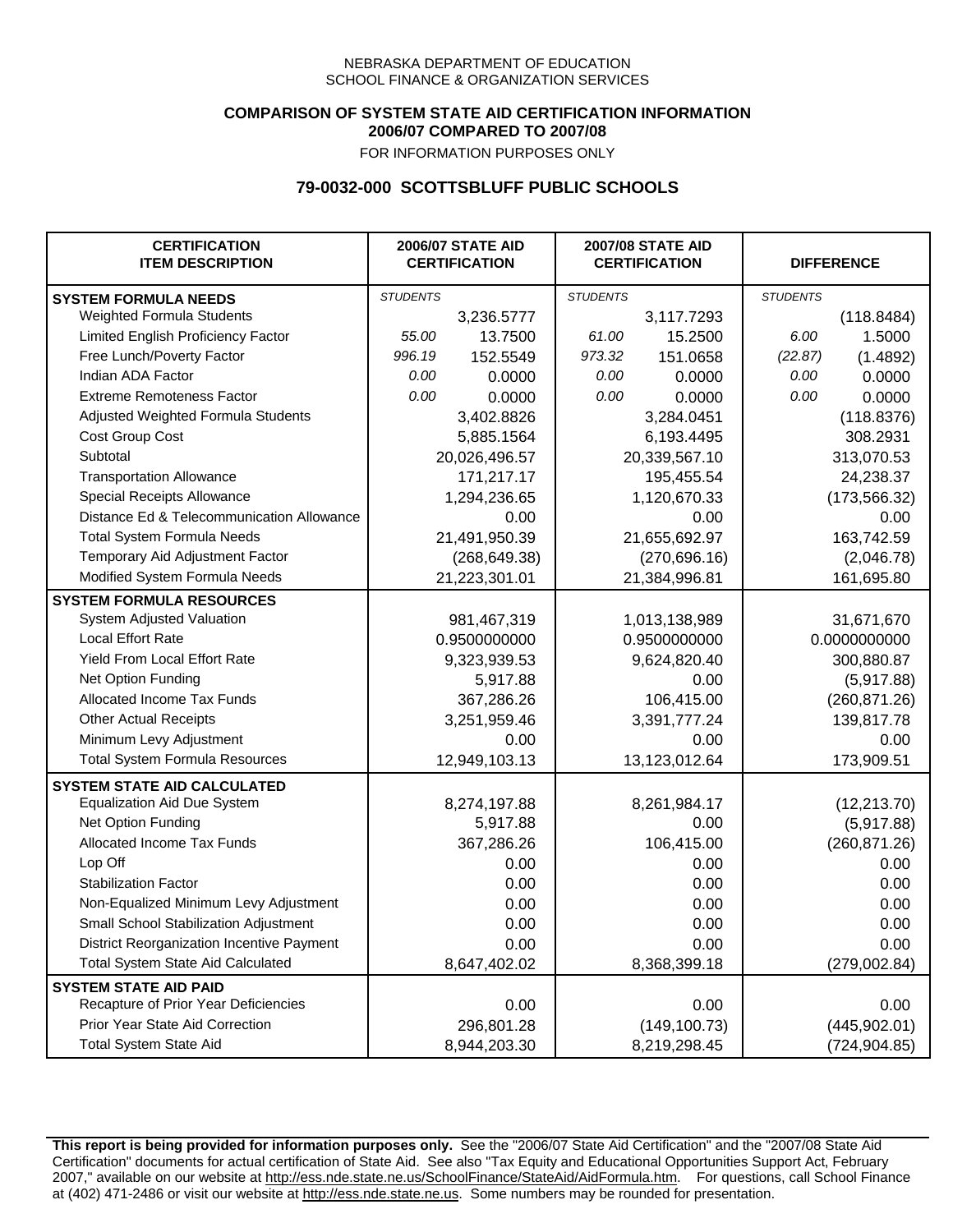### **COMPARISON OF SYSTEM STATE AID CERTIFICATION INFORMATION 2006/07 COMPARED TO 2007/08**

FOR INFORMATION PURPOSES ONLY

## **80-0005-000 MILFORD PUBLIC SCHOOLS**

| <b>CERTIFICATION</b><br><b>ITEM DESCRIPTION</b> |                 | <b>2006/07 STATE AID</b><br><b>CERTIFICATION</b> | <b>2007/08 STATE AID</b><br><b>CERTIFICATION</b> |               | <b>DIFFERENCE</b> |              |
|-------------------------------------------------|-----------------|--------------------------------------------------|--------------------------------------------------|---------------|-------------------|--------------|
| <b>SYSTEM FORMULA NEEDS</b>                     | <b>STUDENTS</b> |                                                  | <b>STUDENTS</b>                                  |               | <b>STUDENTS</b>   |              |
| Weighted Formula Students                       |                 | 873.1393                                         |                                                  | 854.9561      |                   | (18.1831)    |
| Limited English Proficiency Factor              | 0.00            | 0.0000                                           | 2.00                                             | 0.5000        | 2.00              | 0.5000       |
| Free Lunch/Poverty Factor                       | 66.00           | 1.4340                                           | 73.00                                            | 1.8095        | 7.00              | 0.3755       |
| Indian ADA Factor                               | 0.00            | 0.0000                                           | 0.00                                             | 0.0000        | 0.00              | 0.0000       |
| <b>Extreme Remoteness Factor</b>                | 0.00            | 0.0000                                           | 0.00                                             | 0.0000        | 0.00              | 0.0000       |
| Adjusted Weighted Formula Students              |                 | 874.5733                                         |                                                  | 857.2656      |                   | (17.3077)    |
| Cost Group Cost                                 |                 | 5,885.1564                                       |                                                  | 6,193.4495    |                   | 308.2931     |
| Subtotal                                        |                 | 5,147,000.65                                     |                                                  | 5,309,431.35  |                   | 162,430.71   |
| <b>Transportation Allowance</b>                 |                 | 104,816.07                                       |                                                  | 102,431.88    |                   | (2,384.19)   |
| Special Receipts Allowance                      |                 | 336,227.00                                       |                                                  | 338,392.00    |                   | 2,165.00     |
| Distance Ed & Telecommunication Allowance       |                 | 0.00                                             |                                                  | 0.00          |                   | 0.00         |
| <b>Total System Formula Needs</b>               |                 | 5,588,043.72                                     |                                                  | 5,750,255.23  | 162,211.52        |              |
| Temporary Aid Adjustment Factor                 |                 | (69, 850.55)                                     | (71, 878.19)                                     |               | (2,027.64)        |              |
| Modified System Formula Needs                   |                 | 5,518,193.17                                     |                                                  | 5,678,377.04  |                   | 160,183.87   |
| <b>SYSTEM FORMULA RESOURCES</b>                 |                 |                                                  |                                                  |               |                   |              |
| System Adjusted Valuation                       |                 | 280,705,354                                      |                                                  | 290,457,732   |                   | 9,752,378    |
| <b>Local Effort Rate</b>                        |                 | 0.9500000000                                     |                                                  | 0.9500000000  |                   | 0.0000000000 |
| <b>Yield From Local Effort Rate</b>             |                 | 2,666,700.86                                     |                                                  | 2,759,348.45  |                   | 92,647.59    |
| Net Option Funding                              |                 | 136,352.36                                       |                                                  | 159,117.92    |                   | 22,765.56    |
| Allocated Income Tax Funds                      |                 | 87,600.54                                        | 83,677.51                                        |               | (3,923.04)        |              |
| <b>Other Actual Receipts</b>                    |                 | 868,385.52                                       | 888,429.75                                       |               | 20,044.23         |              |
| Minimum Levy Adjustment                         |                 | 0.00                                             |                                                  | 0.00          |                   | 0.00         |
| <b>Total System Formula Resources</b>           |                 | 3,759,039.29                                     |                                                  | 3,890,573.63  |                   | 131,534.34   |
| <b>SYSTEM STATE AID CALCULATED</b>              |                 |                                                  |                                                  |               |                   |              |
| <b>Equalization Aid Due System</b>              |                 | 1,759,153.88                                     |                                                  | 1,787,803.42  |                   | 28,649.53    |
| Net Option Funding                              |                 | 136,352.36                                       |                                                  | 159,117.92    |                   | 22,765.56    |
| Allocated Income Tax Funds                      |                 | 87,600.54                                        |                                                  | 83,677.51     |                   | (3,923.04)   |
| Lop Off                                         |                 | 0.00                                             |                                                  | 0.00          |                   | 0.00         |
| <b>Stabilization Factor</b>                     |                 | 0.00                                             |                                                  | 0.00          |                   | 0.00         |
| Non-Equalized Minimum Levy Adjustment           |                 | 0.00                                             |                                                  | 0.00          |                   | 0.00         |
| Small School Stabilization Adjustment           |                 | 0.00                                             |                                                  | 0.00          |                   | 0.00         |
| District Reorganization Incentive Payment       |                 | 0.00                                             |                                                  | 0.00          |                   | 0.00         |
| Total System State Aid Calculated               |                 | 1,983,106.79                                     |                                                  | 2,030,598.84  |                   | 47,492.05    |
| <b>SYSTEM STATE AID PAID</b>                    |                 |                                                  |                                                  |               |                   |              |
| Recapture of Prior Year Deficiencies            |                 | 0.00                                             |                                                  | 0.00          |                   | 0.00         |
| Prior Year State Aid Correction                 |                 | (56, 195.82)                                     |                                                  | (103, 135.56) |                   | (46, 939.74) |
| <b>Total System State Aid</b>                   |                 | 1,926,910.96                                     |                                                  | 1,927,463.28  |                   | 552.31       |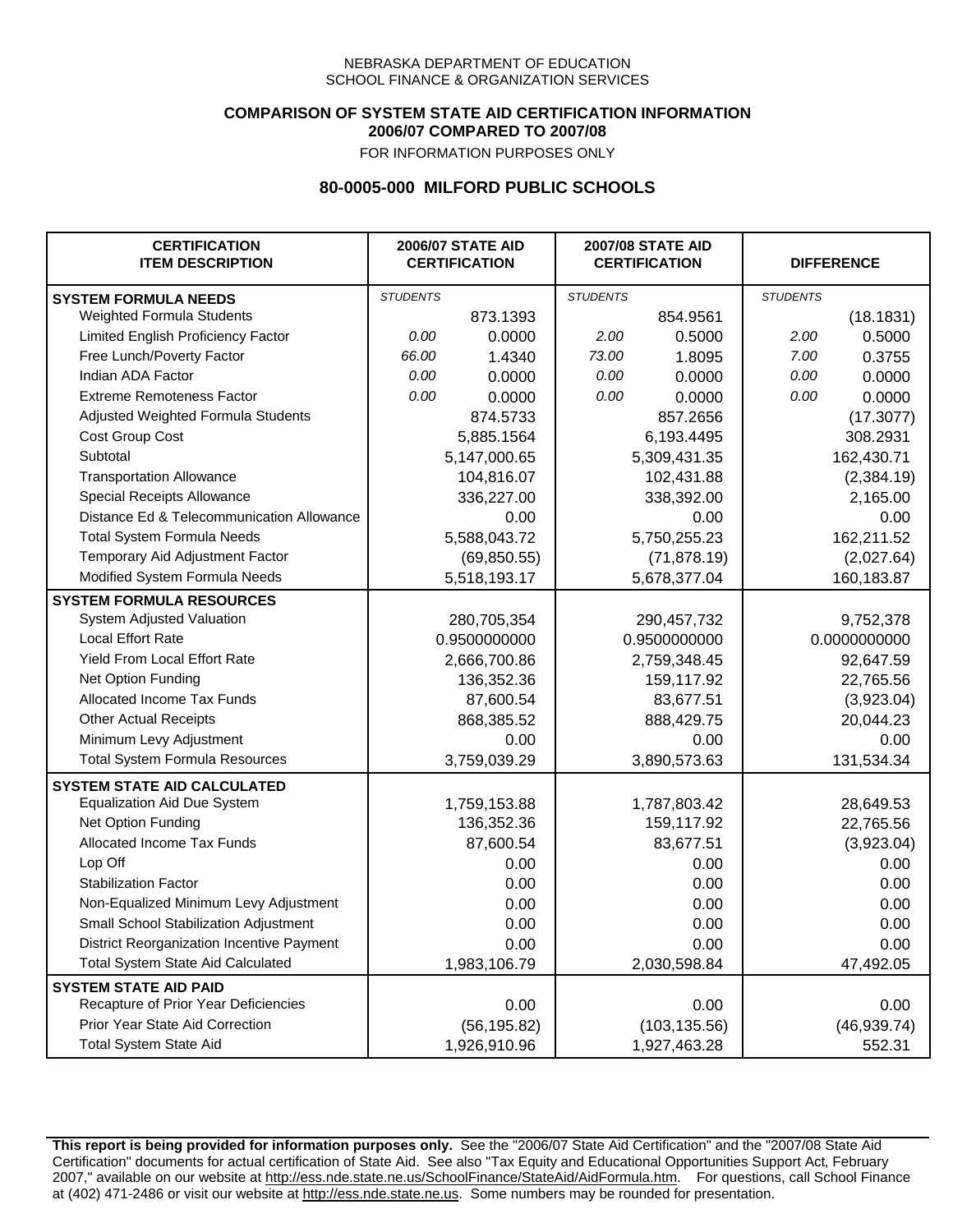### **COMPARISON OF SYSTEM STATE AID CERTIFICATION INFORMATION 2006/07 COMPARED TO 2007/08**

FOR INFORMATION PURPOSES ONLY

## **80-0009-000 SEWARD PUBLIC SCHOOLS**

| <b>CERTIFICATION</b><br><b>ITEM DESCRIPTION</b> |                 | <b>2006/07 STATE AID</b><br><b>CERTIFICATION</b> | <b>2007/08 STATE AID</b><br><b>CERTIFICATION</b> |               | <b>DIFFERENCE</b> |            |
|-------------------------------------------------|-----------------|--------------------------------------------------|--------------------------------------------------|---------------|-------------------|------------|
| <b>SYSTEM FORMULA NEEDS</b>                     | <b>STUDENTS</b> |                                                  | <b>STUDENTS</b>                                  |               | <b>STUDENTS</b>   |            |
| Weighted Formula Students                       |                 | 1,548.0175                                       |                                                  | 1,599.6606    |                   | 51.6431    |
| Limited English Proficiency Factor              | 6.00            | 1.5000                                           | 12.00                                            | 3.0000        | 6.00              | 1.5000     |
| Free Lunch/Poverty Factor                       | 165.00          | 6.6405                                           | 181.00                                           | 7.9576        | 16.00             | 1.3171     |
| Indian ADA Factor                               | 0.00            | 0.0000                                           | 0.00                                             | 0.0000        | 0.00              | 0.0000     |
| <b>Extreme Remoteness Factor</b>                | 0.00            | 0.0000                                           | 0.00                                             | 0.0000        | 0.00              | 0.0000     |
| Adjusted Weighted Formula Students              |                 | 1,556.1580                                       |                                                  | 1,610.6182    |                   | 54.4602    |
| <b>Cost Group Cost</b>                          |                 | 5,885.1564                                       |                                                  | 6,193.4495    |                   | 308.2931   |
| Subtotal                                        |                 | 9,158,233.45                                     |                                                  | 9,975,282.70  |                   | 817,049.25 |
| <b>Transportation Allowance</b>                 |                 | 225,528.30                                       |                                                  | 239,068.24    |                   | 13,539.94  |
| Special Receipts Allowance                      |                 | 989,338.61                                       |                                                  | 1,063,837.16  |                   | 74,498.55  |
| Distance Ed & Telecommunication Allowance       |                 | 0.00                                             |                                                  | 0.00          |                   | 0.00       |
| <b>Total System Formula Needs</b>               |                 | 10,373,100.36                                    | 11,278,188.10                                    |               | 905,087.74        |            |
| Temporary Aid Adjustment Factor                 |                 | (129, 663.75)                                    | (140, 977.35)                                    |               | (11, 313.60)      |            |
| Modified System Formula Needs                   |                 | 10,243,436.61                                    |                                                  | 11,137,210.75 |                   | 893,774.14 |
| <b>SYSTEM FORMULA RESOURCES</b>                 |                 |                                                  |                                                  |               |                   |            |
| System Adjusted Valuation                       |                 | 725,356,391                                      |                                                  | 752,759,116   |                   | 27,402,725 |
| <b>Local Effort Rate</b>                        |                 | 0.9500000000                                     |                                                  | 0.9500000000  | 0.0000000000      |            |
| Yield From Local Effort Rate                    |                 | 6,890,885.71                                     |                                                  | 7,151,211.60  | 260,325.89        |            |
| Net Option Funding                              |                 | 0.00                                             | 0.00                                             |               | 0.00              |            |
| Allocated Income Tax Funds                      |                 | 93,393.63                                        | 90,633.36                                        |               | (2,760.27)        |            |
| <b>Other Actual Receipts</b>                    |                 | 2,170,358.74                                     | 2,239,985.84                                     |               | 69,627.10         |            |
| Minimum Levy Adjustment                         |                 | 0.00                                             |                                                  | 0.00          |                   | 0.00       |
| <b>Total System Formula Resources</b>           |                 | 9,154,638.08                                     |                                                  | 9,481,830.81  |                   | 327,192.73 |
| <b>SYSTEM STATE AID CALCULATED</b>              |                 |                                                  |                                                  |               |                   |            |
| <b>Equalization Aid Due System</b>              |                 | 1,088,798.52                                     |                                                  | 1,655,379.94  |                   | 566,581.42 |
| Net Option Funding                              |                 | 0.00                                             |                                                  | 0.00          |                   | 0.00       |
| Allocated Income Tax Funds                      |                 | 93,393.63                                        |                                                  | 90,633.36     |                   | (2,760.27) |
| Lop Off                                         |                 | 0.00                                             |                                                  | 0.00          |                   | 0.00       |
| <b>Stabilization Factor</b>                     |                 | 0.00                                             |                                                  | 0.00          |                   | 0.00       |
| Non-Equalized Minimum Levy Adjustment           |                 | 0.00                                             |                                                  | 0.00          |                   | 0.00       |
| Small School Stabilization Adjustment           |                 | 0.00                                             |                                                  | 0.00          |                   | 0.00       |
| District Reorganization Incentive Payment       |                 | 0.00                                             |                                                  | 0.00          |                   | 0.00       |
| <b>Total System State Aid Calculated</b>        |                 | 1,182,192.16                                     |                                                  | 1,746,013.31  |                   | 563,821.15 |
| <b>SYSTEM STATE AID PAID</b>                    |                 |                                                  |                                                  |               |                   |            |
| Recapture of Prior Year Deficiencies            |                 | 0.00                                             |                                                  | 0.00          |                   | 0.00       |
| Prior Year State Aid Correction                 |                 | (94, 393.98)                                     |                                                  | 187,844.03    |                   | 282,238.00 |
| <b>Total System State Aid</b>                   |                 | 1,087,798.18                                     |                                                  | 1,933,857.34  |                   | 846,059.16 |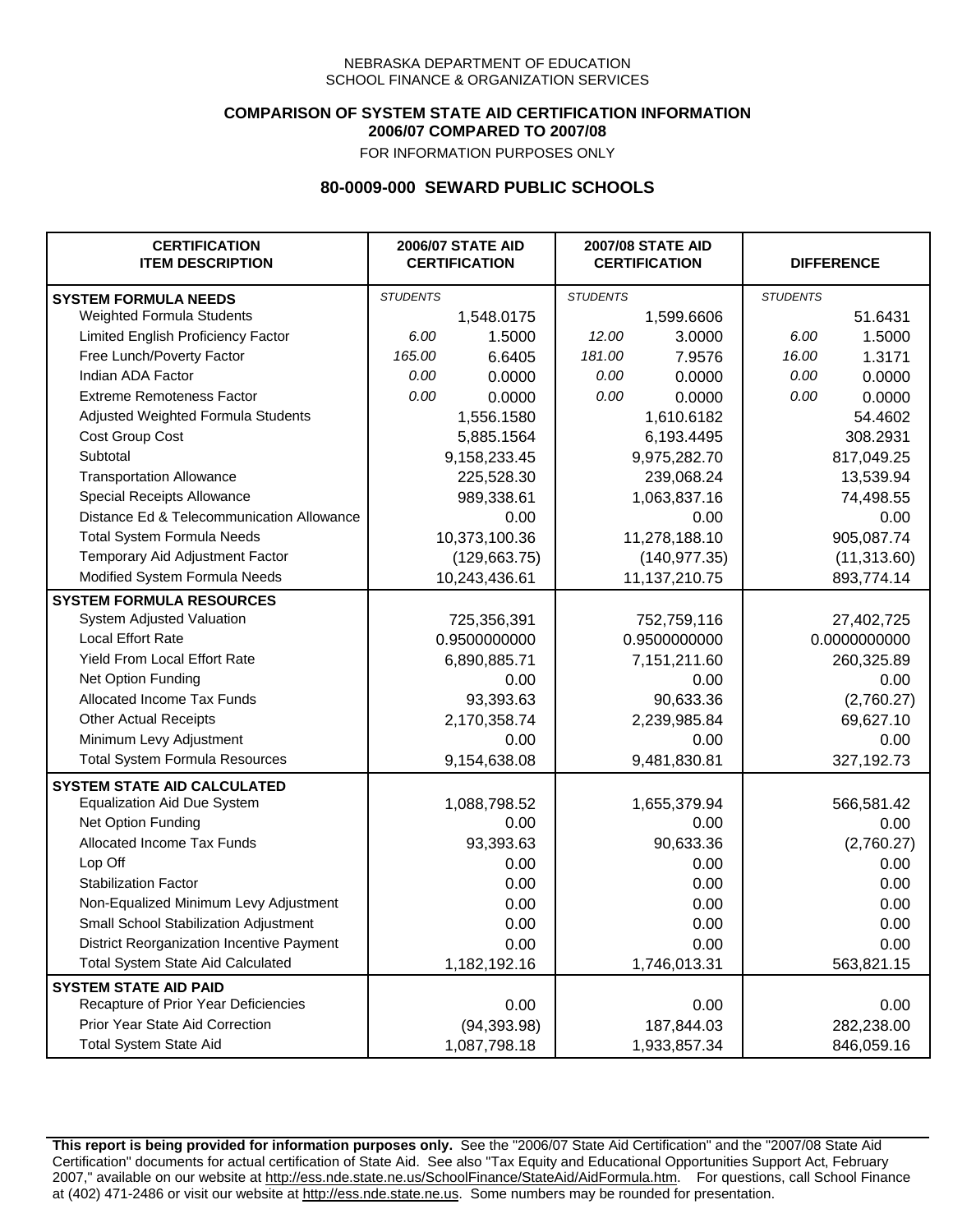### **COMPARISON OF SYSTEM STATE AID CERTIFICATION INFORMATION 2006/07 COMPARED TO 2007/08**

FOR INFORMATION PURPOSES ONLY

## **80-0567-000 CENTENNIAL PUBLIC SCHOOLS**

| <b>CERTIFICATION</b><br><b>ITEM DESCRIPTION</b> |                 | <b>2006/07 STATE AID</b><br><b>CERTIFICATION</b> | <b>2007/08 STATE AID</b><br><b>CERTIFICATION</b> |              | <b>DIFFERENCE</b> |              |
|-------------------------------------------------|-----------------|--------------------------------------------------|--------------------------------------------------|--------------|-------------------|--------------|
| <b>SYSTEM FORMULA NEEDS</b>                     | <b>STUDENTS</b> |                                                  | <b>STUDENTS</b>                                  |              | <b>STUDENTS</b>   |              |
| Weighted Formula Students                       |                 | 654.8547                                         |                                                  | 618.6414     |                   | (36.2133)    |
| Limited English Proficiency Factor              | 0.00            | 0.0000                                           | 0.00                                             | 0.0000       | 0.00              | 0.0000       |
| Free Lunch/Poverty Factor                       | 92.00           | 5.6515                                           | 114.00                                           | 9.9568       | 22.00             | 4.3053       |
| Indian ADA Factor                               | 0.00            | 0.0000                                           | 0.00                                             | 0.0000       | 0.00              | 0.0000       |
| <b>Extreme Remoteness Factor</b>                | 0.00            | 0.0000                                           | 0.00                                             | 0.0000       | 0.00              | 0.0000       |
| Adjusted Weighted Formula Students              |                 | 660.5062                                         |                                                  | 628.5982     |                   | (31.9080)    |
| Cost Group Cost                                 |                 | 5,885.1564                                       |                                                  | 6,193.4495   |                   | 308.2931     |
| Subtotal                                        |                 | 3,887,182.42                                     |                                                  | 3,893,191.16 |                   | 6,008.73     |
| <b>Transportation Allowance</b>                 |                 | 277,544.88                                       |                                                  | 246,702.66   |                   | (30, 842.22) |
| Special Receipts Allowance                      |                 | 365,935.03                                       |                                                  | 370,105.00   |                   | 4,169.97     |
| Distance Ed & Telecommunication Allowance       |                 | 0.00                                             |                                                  | 0.00         |                   | 0.00         |
| <b>Total System Formula Needs</b>               |                 | 4,530,662.33                                     |                                                  | 4,509,998.82 |                   | (20,663.52)  |
| Temporary Aid Adjustment Factor                 |                 | (56, 633.28)                                     |                                                  | (56, 374.99) |                   | 258.29       |
| Modified System Formula Needs                   |                 | 4,474,029.05                                     |                                                  | 4,453,623.83 |                   | (20, 405.22) |
| <b>SYSTEM FORMULA RESOURCES</b>                 |                 |                                                  |                                                  |              |                   |              |
| System Adjusted Valuation                       |                 | 499,582,645                                      |                                                  | 497,056,984  |                   | (2,525,661)  |
| <b>Local Effort Rate</b>                        |                 | 0.9500000000                                     |                                                  | 0.9500000000 |                   | 0.0000000000 |
| Yield From Local Effort Rate                    |                 | 4,746,035.13                                     |                                                  | 4,722,041.35 |                   | (23,993.78)  |
| Net Option Funding                              |                 | 0.00                                             |                                                  | 0.00         |                   | 0.00         |
| Allocated Income Tax Funds                      |                 | 1,808.30                                         |                                                  | 4,809.63     |                   | 3,001.34     |
| <b>Other Actual Receipts</b>                    |                 | 869,882.52                                       | 862,908.12                                       |              | (6,974.40)        |              |
| Minimum Levy Adjustment                         |                 | 0.00                                             |                                                  | 82,014.40    |                   | 82,014.40    |
| <b>Total System Formula Resources</b>           |                 | 5,617,725.95                                     |                                                  | 5,671,773.50 |                   | 54,047.56    |
| <b>SYSTEM STATE AID CALCULATED</b>              |                 |                                                  |                                                  |              |                   |              |
| <b>Equalization Aid Due System</b>              |                 | 0.00                                             |                                                  | 0.00         |                   | 0.00         |
| Net Option Funding                              |                 | 0.00                                             |                                                  | 0.00         |                   | 0.00         |
| Allocated Income Tax Funds                      |                 | 1,808.30                                         |                                                  | 4,809.63     |                   | 3,001.34     |
| Lop Off                                         |                 | 0.00                                             |                                                  | 0.00         |                   | 0.00         |
| <b>Stabilization Factor</b>                     |                 | 0.00                                             |                                                  | 0.00         |                   | 0.00         |
| Non-Equalized Minimum Levy Adjustment           |                 | 0.00                                             |                                                  | (4,809.63)   |                   | (4,809.63)   |
| Small School Stabilization Adjustment           |                 | 0.00                                             |                                                  | 0.00         |                   | 0.00         |
| District Reorganization Incentive Payment       |                 | 0.00                                             |                                                  | 0.00         |                   | 0.00         |
| <b>Total System State Aid Calculated</b>        |                 | 1,808.30                                         |                                                  | 0.00         |                   | (1,808.30)   |
| <b>SYSTEM STATE AID PAID</b>                    |                 |                                                  |                                                  |              |                   |              |
| Recapture of Prior Year Deficiencies            |                 | 0.00                                             |                                                  | 0.00         |                   | 0.00         |
| Prior Year State Aid Correction                 |                 | 1,282.32                                         |                                                  | 160.78       |                   | (1, 121.54)  |
| <b>Total System State Aid</b>                   |                 | 3,090.62                                         |                                                  | 160.78       |                   | (2,929.84)   |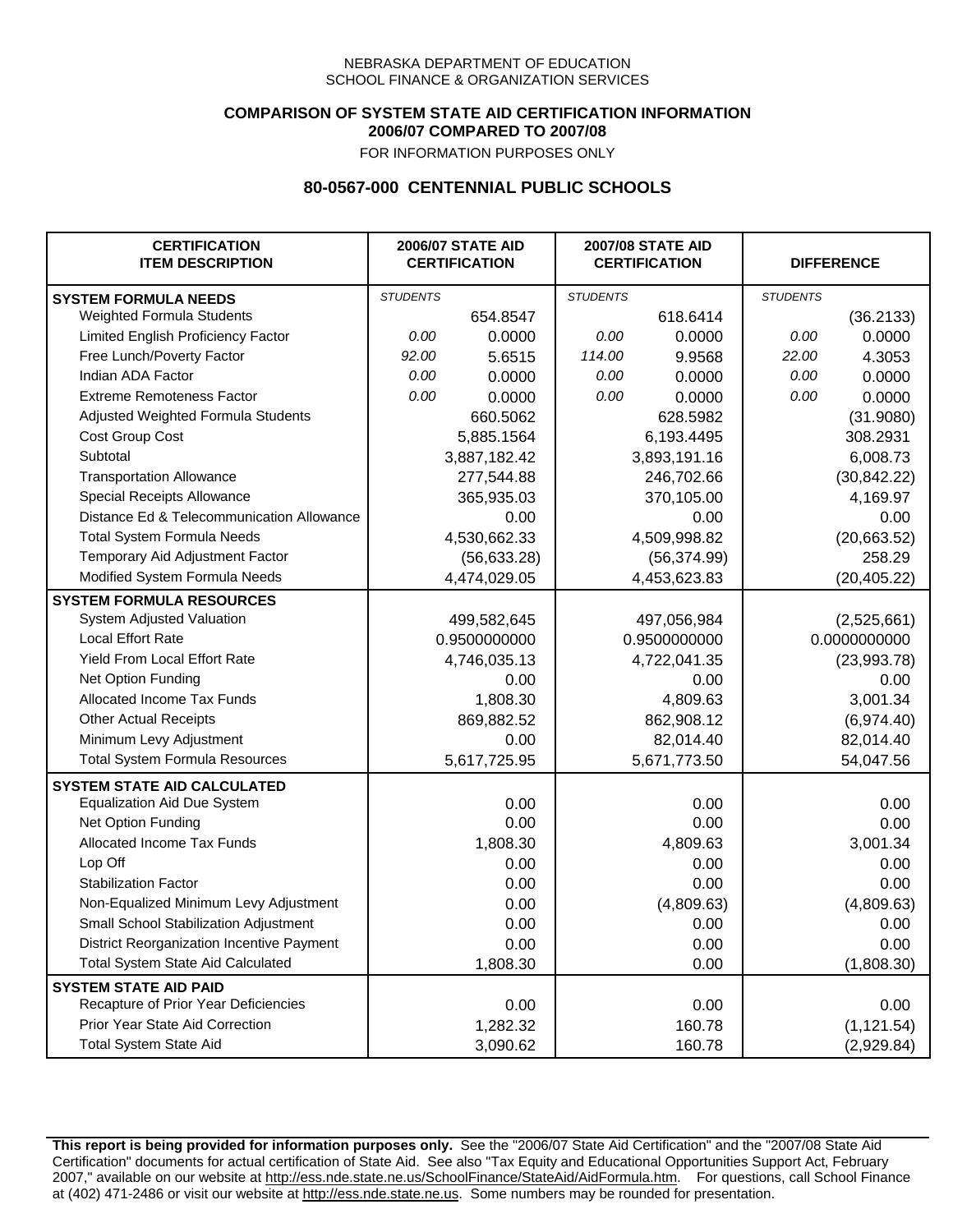### **COMPARISON OF SYSTEM STATE AID CERTIFICATION INFORMATION 2006/07 COMPARED TO 2007/08**

FOR INFORMATION PURPOSES ONLY

## **81-0003-000 HAY SPRINGS PUBLIC SCHOOLS**

| <b>CERTIFICATION</b><br><b>ITEM DESCRIPTION</b> |                 | <b>2006/07 STATE AID</b><br><b>CERTIFICATION</b> | <b>2007/08 STATE AID</b><br><b>CERTIFICATION</b> |               |                 | <b>DIFFERENCE</b> |
|-------------------------------------------------|-----------------|--------------------------------------------------|--------------------------------------------------|---------------|-----------------|-------------------|
| <b>SYSTEM FORMULA NEEDS</b>                     | <b>STUDENTS</b> |                                                  | <b>STUDENTS</b>                                  |               | <b>STUDENTS</b> |                   |
| <b>Weighted Formula Students</b>                |                 | 198.2047                                         |                                                  | 239.3971      |                 | 41.1924           |
| Limited English Proficiency Factor              | 0.00            | 0.0000                                           | 0.00                                             | 0.0000        | 0.00            | 0.0000            |
| Free Lunch/Poverty Factor                       | 53.48           | 6.9468                                           | 65.45                                            | 8.9749        | 11.97           | 2.0282            |
| Indian ADA Factor                               | 0.00            | 0.0000                                           | 0.00                                             | 0.0000        | 0.00            | 0.0000            |
| <b>Extreme Remoteness Factor</b>                | 0.00            | 0.0000                                           | 0.00                                             | 0.0000        | 0.00            | 0.0000            |
| Adjusted Weighted Formula Students              |                 | 205.1515                                         |                                                  | 248.3720      |                 | 43.2205           |
| Cost Group Cost                                 |                 | 7,482.7963                                       |                                                  | 9,486.1706    |                 | 2,003.3743        |
| Subtotal                                        |                 | 1,535,106.77                                     |                                                  | 2,356,099.18  |                 | 820,992.41        |
| <b>Transportation Allowance</b>                 |                 | 29,874.48                                        |                                                  | 47,048.47     |                 | 17,173.99         |
| Special Receipts Allowance                      |                 | 86,850.60                                        |                                                  | 92,694.14     |                 | 5,843.54          |
| Distance Ed & Telecommunication Allowance       |                 | 0.00                                             |                                                  | 44,296.05     |                 | 44,296.05         |
| <b>Total System Formula Needs</b>               |                 | 1,651,831.85                                     |                                                  | 2,540,137.84  | 888,305.99      |                   |
| Temporary Aid Adjustment Factor                 |                 | (20, 647.90)                                     | (31,751.72)                                      |               | (11, 103.82)    |                   |
| Modified System Formula Needs                   |                 | 1,631,183.95                                     |                                                  | 2,508,386.12  |                 | 877,202.17        |
| <b>SYSTEM FORMULA RESOURCES</b>                 |                 |                                                  |                                                  |               |                 |                   |
| System Adjusted Valuation                       |                 | 76,706,034                                       |                                                  | 74,734,159    |                 | (1,971,875)       |
| <b>Local Effort Rate</b>                        |                 | 0.9500000000                                     |                                                  | 0.9500000000  | 0.0000000000    |                   |
| Yield From Local Effort Rate                    |                 | 728,707.32                                       | 709,974.51                                       |               | (18, 732.81)    |                   |
| Net Option Funding                              |                 | 47,923.56                                        | 125,223.53                                       |               | 77,299.97       |                   |
| Allocated Income Tax Funds                      |                 | 17,712.55                                        | 20,140.06                                        |               | 2,427.51        |                   |
| <b>Other Actual Receipts</b>                    |                 | 218,358.88                                       |                                                  | 252,029.69    | 33,670.82       |                   |
| Minimum Levy Adjustment                         |                 | 0.00                                             |                                                  | 0.00          |                 | 0.00              |
| <b>Total System Formula Resources</b>           |                 | 1,012,702.31                                     |                                                  | 1,107,367.79  |                 | 94,665.48         |
| <b>SYSTEM STATE AID CALCULATED</b>              |                 |                                                  |                                                  |               |                 |                   |
| <b>Equalization Aid Due System</b>              |                 | 618,481.64                                       |                                                  | 1,401,018.32  |                 | 782,536.69        |
| Net Option Funding                              |                 | 47,923.56                                        |                                                  | 125,223.53    |                 | 77,299.97         |
| Allocated Income Tax Funds                      |                 | 17,712.55                                        |                                                  | 20,140.06     |                 | 2,427.51          |
| Lop Off                                         |                 | 0.00                                             |                                                  | (336, 234.14) |                 | (336, 234.14)     |
| <b>Stabilization Factor</b>                     |                 | 0.00                                             |                                                  | 0.00          |                 | 0.00              |
| Non-Equalized Minimum Levy Adjustment           |                 | 0.00                                             |                                                  | 0.00          |                 | 0.00              |
| Small School Stabilization Adjustment           |                 | 0.00                                             |                                                  | 0.00          |                 | 0.00              |
| District Reorganization Incentive Payment       |                 | 0.00                                             |                                                  | 0.00          |                 | 0.00              |
| <b>Total System State Aid Calculated</b>        |                 | 684,117.75                                       |                                                  | 1,210,147.78  |                 | 526,030.02        |
| <b>SYSTEM STATE AID PAID</b>                    |                 |                                                  |                                                  |               |                 |                   |
| Recapture of Prior Year Deficiencies            |                 | 0.00                                             |                                                  | 0.00          |                 | 0.00              |
| Prior Year State Aid Correction                 |                 | 48,430.05                                        |                                                  | 53,955.03     |                 | 5,524.98          |
| <b>Total System State Aid</b>                   |                 | 732,547.81                                       |                                                  | 1,264,102.81  | 531,555.00      |                   |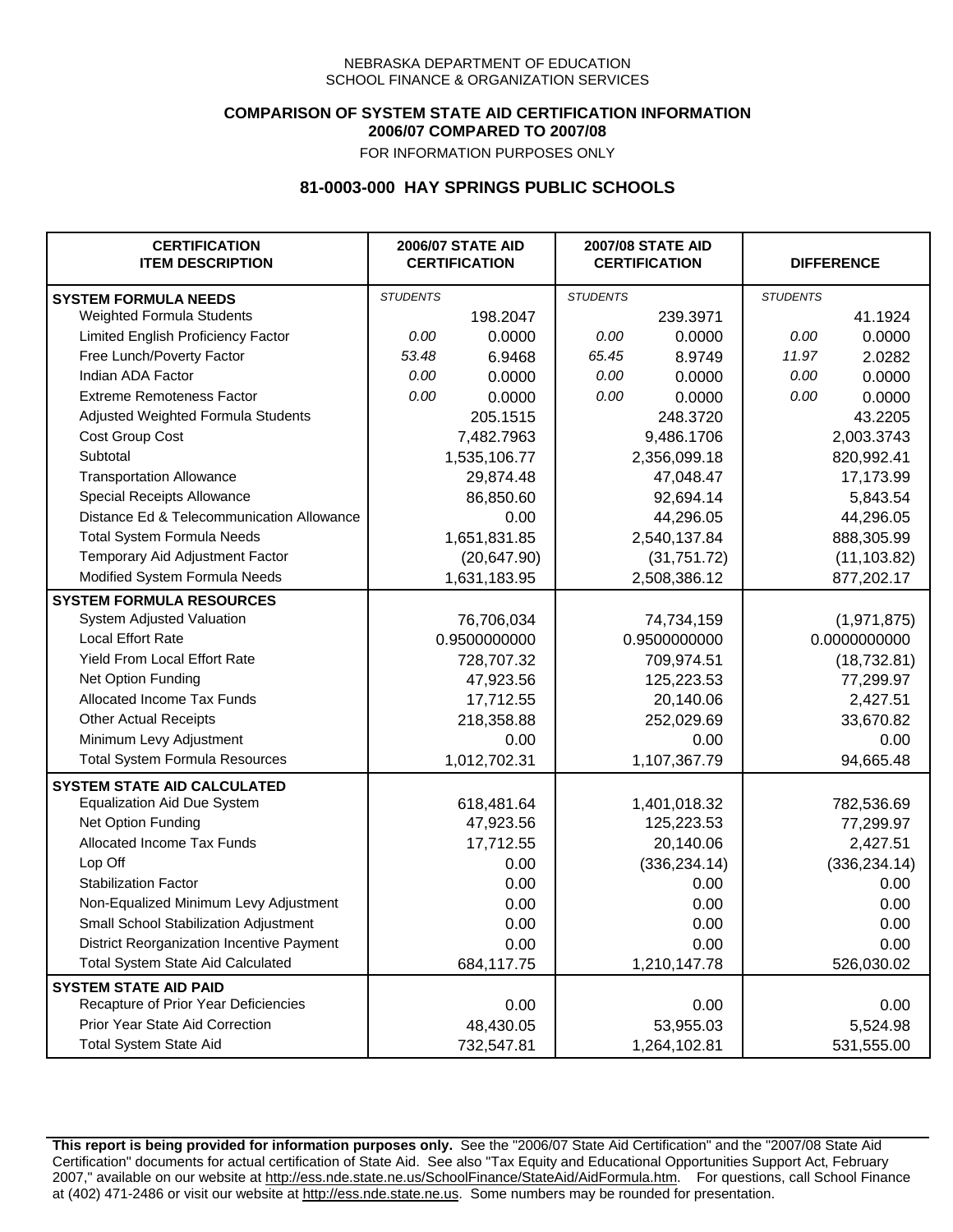## **COMPARISON OF SYSTEM STATE AID CERTIFICATION INFORMATION 2006/07 COMPARED TO 2007/08**

FOR INFORMATION PURPOSES ONLY

## **81-0010-000 GORDON-RUSHVILLE PUBLIC SCHS**

| <b>CERTIFICATION</b><br><b>ITEM DESCRIPTION</b> |                 | <b>2006/07 STATE AID</b><br><b>CERTIFICATION</b> | <b>2007/08 STATE AID</b><br><b>CERTIFICATION</b> |              | <b>DIFFERENCE</b> |                |
|-------------------------------------------------|-----------------|--------------------------------------------------|--------------------------------------------------|--------------|-------------------|----------------|
| <b>SYSTEM FORMULA NEEDS</b>                     | <b>STUDENTS</b> |                                                  | <b>STUDENTS</b>                                  |              | <b>STUDENTS</b>   |                |
| Weighted Formula Students                       |                 | 864.5980                                         |                                                  | 858.8595     |                   | (5.7385)       |
| Limited English Proficiency Factor              | 0.00            | 0.0000                                           | 0.00                                             | 0.0000       | 0.00              | 0.0000         |
| Free Lunch/Poverty Factor                       | 240.74          | 33.0570                                          | 264.90                                           | 39.9676      | 24.16             | 6.9106         |
| Indian ADA Factor                               | 0.00            | 0.0000                                           | 0.00                                             | 0.0000       | 0.00              | 0.0000         |
| <b>Extreme Remoteness Factor</b>                | 0.00            | 0.0000                                           | 0.00                                             | 0.0000       | 0.00              | 0.0000         |
| Adjusted Weighted Formula Students              |                 | 897.6551                                         |                                                  | 898.8272     |                   | 1.1721         |
| Cost Group Cost                                 |                 | 8,672.7450                                       |                                                  | 9,486.1706   |                   | 813.4256       |
| Subtotal                                        |                 | 7,785,133.50                                     |                                                  | 8,526,427.80 |                   | 741,294.30     |
| <b>Transportation Allowance</b>                 |                 | 43,292.33                                        |                                                  | 76,078.44    |                   | 32,786.10      |
| Special Receipts Allowance                      |                 | 317,150.04                                       |                                                  | 261,407.27   |                   | (55, 742.77)   |
| Distance Ed & Telecommunication Allowance       |                 | 0.00                                             |                                                  | 0.00         |                   | 0.00           |
| <b>Total System Formula Needs</b>               |                 | 8,145,575.88                                     |                                                  | 8,863,913.51 | 718,337.63        |                |
| Temporary Aid Adjustment Factor                 |                 | (101, 819.70)                                    | (110, 798.92)                                    |              | (8,979.22)        |                |
| Modified System Formula Needs                   |                 | 8,043,756.18                                     |                                                  | 8,753,114.59 |                   | 709,358.41     |
| <b>SYSTEM FORMULA RESOURCES</b>                 |                 |                                                  |                                                  |              |                   |                |
| System Adjusted Valuation                       |                 | 415,321,280                                      |                                                  | 393,969,373  |                   | (21, 351, 907) |
| <b>Local Effort Rate</b>                        |                 | 0.9500000000                                     |                                                  | 0.9500000000 |                   | 0.0000000000   |
| Yield From Local Effort Rate                    |                 | 3,945,552.16                                     | 3,742,709.04                                     |              | (202, 843.12)     |                |
| Net Option Funding                              |                 | 13,510.10                                        | 0.00                                             |              | (13,510.10)       |                |
| Allocated Income Tax Funds                      |                 | 59,960.23                                        | 0.00                                             |              | (59,960.23)       |                |
| <b>Other Actual Receipts</b>                    |                 | 1,017,206.94                                     | 915,790.53                                       |              | (101, 416.40)     |                |
| Minimum Levy Adjustment                         |                 | 0.00                                             |                                                  | 1,027,866.09 |                   | 1,027,866.09   |
| <b>Total System Formula Resources</b>           |                 | 5,036,229.42                                     |                                                  | 5,686,365.67 |                   | 650,136.25     |
| <b>SYSTEM STATE AID CALCULATED</b>              |                 |                                                  |                                                  |              |                   |                |
| <b>Equalization Aid Due System</b>              |                 | 3,007,526.76                                     |                                                  | 3,066,748.92 |                   | 59,222.16      |
| Net Option Funding                              |                 | 13,510.10                                        |                                                  | 0.00         |                   | (13,510.10)    |
| <b>Allocated Income Tax Funds</b>               |                 | 59,960.23                                        |                                                  | 0.00         |                   | (59,960.23)    |
| Lop Off                                         |                 | (126, 761.15)                                    |                                                  | 0.00         |                   | 126,761.15     |
| <b>Stabilization Factor</b>                     |                 | 0.00                                             |                                                  | 0.00         |                   | 0.00           |
| Non-Equalized Minimum Levy Adjustment           |                 | 0.00                                             |                                                  | 0.00         |                   | 0.00           |
| Small School Stabilization Adjustment           |                 | 0.00                                             |                                                  | 0.00         |                   | 0.00           |
| District Reorganization Incentive Payment       |                 | 0.00                                             |                                                  | 0.00         |                   | 0.00           |
| <b>Total System State Aid Calculated</b>        |                 | 2,954,235.93                                     |                                                  | 3,066,748.92 |                   | 112,512.99     |
| <b>SYSTEM STATE AID PAID</b>                    |                 |                                                  |                                                  |              |                   |                |
| Recapture of Prior Year Deficiencies            |                 | 0.00                                             |                                                  | 0.00         |                   | 0.00           |
| Prior Year State Aid Correction                 |                 | 7,219.37                                         |                                                  | (21, 228.48) |                   | (28, 447.85)   |
| <b>Total System State Aid</b>                   |                 | 2,961,455.30                                     |                                                  | 3,045,520.44 |                   | 84,065.14      |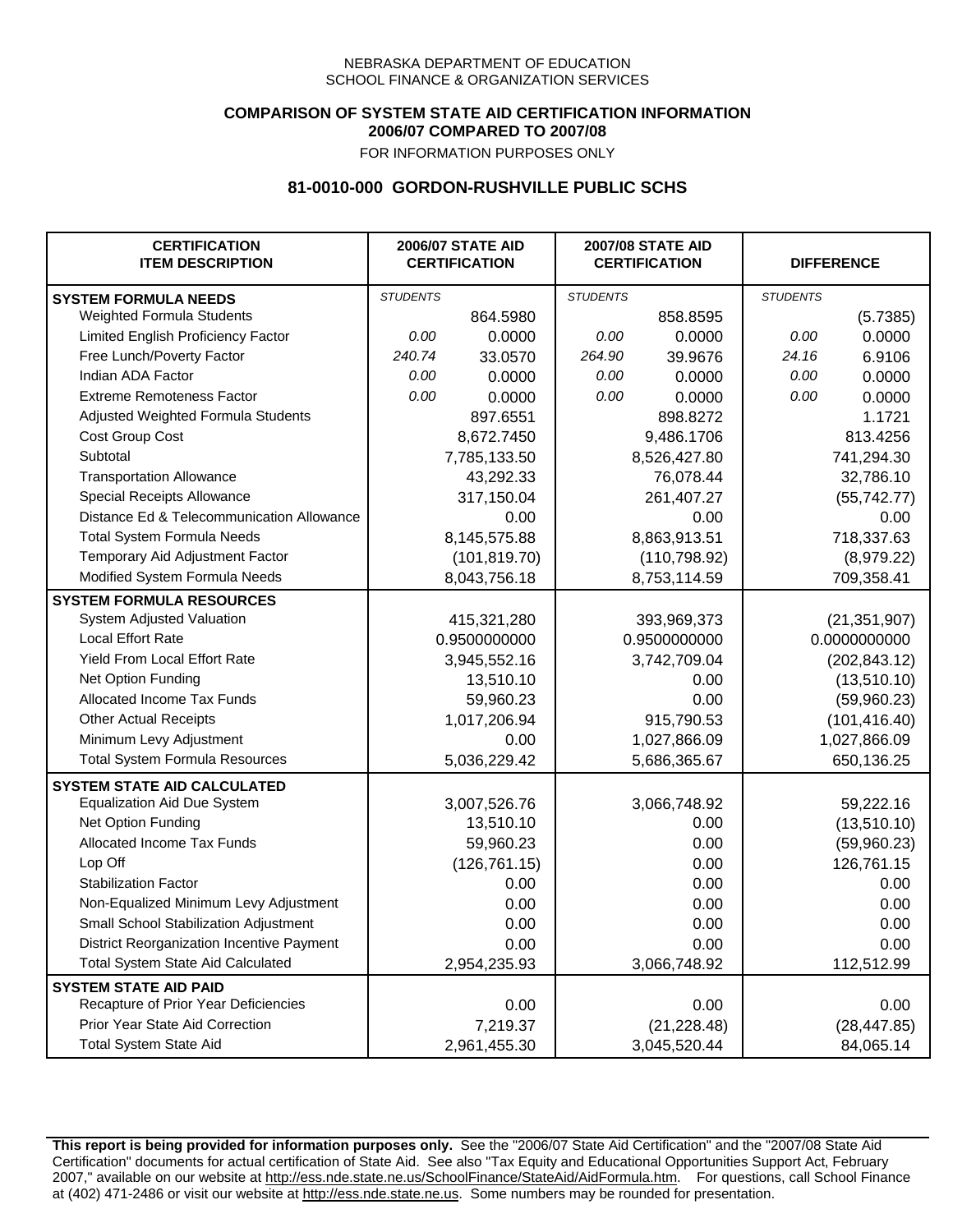## **COMPARISON OF SYSTEM STATE AID CERTIFICATION INFORMATION 2006/07 COMPARED TO 2007/08**

FOR INFORMATION PURPOSES ONLY

## **82-0001-000 LOUP CITY PUBLIC SCHOOLS**

| <b>CERTIFICATION</b><br><b>ITEM DESCRIPTION</b> |                 | <b>2006/07 STATE AID</b><br><b>CERTIFICATION</b> | <b>2007/08 STATE AID</b><br><b>CERTIFICATION</b> |              | <b>DIFFERENCE</b> |              |
|-------------------------------------------------|-----------------|--------------------------------------------------|--------------------------------------------------|--------------|-------------------|--------------|
| <b>SYSTEM FORMULA NEEDS</b>                     | <b>STUDENTS</b> |                                                  | <b>STUDENTS</b>                                  |              | <b>STUDENTS</b>   |              |
| <b>Weighted Formula Students</b>                |                 | 385.6258                                         |                                                  | 378.4809     |                   | (7.1450)     |
| Limited English Proficiency Factor              | 0.00            | 0.0000                                           | 0.00                                             | 0.0000       | 0.00              | 0.0000       |
| Free Lunch/Poverty Factor                       | 127.00          | 20.8710                                          | 111.00                                           | 16.4803      | (16.00)           | (4.3907)     |
| Indian ADA Factor                               | 0.00            | 0.0000                                           | 0.00                                             | 0.0000       | 0.00              | 0.0000       |
| <b>Extreme Remoteness Factor</b>                | 0.00            | 0.0000                                           | 0.00                                             | 0.0000       | 0.00              | 0.0000       |
| Adjusted Weighted Formula Students              |                 | 406.4968                                         |                                                  | 394.9612     |                   | (11.5357)    |
| Cost Group Cost                                 |                 | 7,482.7963                                       |                                                  | 7,975.8019   |                   | 493.0057     |
| Subtotal                                        |                 | 3,041,733.08                                     |                                                  | 3,150,131.92 |                   | 108,398.84   |
| <b>Transportation Allowance</b>                 |                 | 141,823.24                                       |                                                  | 168,998.40   |                   | 27,175.16    |
| Special Receipts Allowance                      |                 | 150,403.00                                       |                                                  | 164,645.00   |                   | 14,242.00    |
| Distance Ed & Telecommunication Allowance       |                 | 0.00                                             |                                                  | 27,122.65    |                   | 27,122.65    |
| <b>Total System Formula Needs</b>               |                 | 3,333,959.32                                     | 3,510,897.97                                     |              | 176,938.65        |              |
| Temporary Aid Adjustment Factor                 |                 | (41, 674.49)                                     | (43,886.22)                                      |              | (2,211.73)        |              |
| Modified System Formula Needs                   |                 | 3,292,284.83                                     |                                                  | 3,467,011.75 |                   | 174,726.92   |
| <b>SYSTEM FORMULA RESOURCES</b>                 |                 |                                                  |                                                  |              |                   |              |
| System Adjusted Valuation                       |                 | 211,287,381                                      |                                                  | 216,666,298  |                   | 5,378,917    |
| <b>Local Effort Rate</b>                        |                 | 0.9500000000                                     |                                                  | 0.9500000000 | 0.0000000000      |              |
| Yield From Local Effort Rate                    |                 | 2,007,230.12                                     | 2,058,329.83                                     |              | 51,099.71         |              |
| Net Option Funding                              |                 | 0.00                                             | 0.00                                             |              | 0.00              |              |
| Allocated Income Tax Funds                      |                 | 0.00                                             | 0.00                                             |              | 0.00              |              |
| <b>Other Actual Receipts</b>                    |                 | 396,020.00                                       | 445,207.00                                       |              | 49,187.00         |              |
| Minimum Levy Adjustment                         |                 | 0.00                                             |                                                  | 0.00         |                   | 0.00         |
| <b>Total System Formula Resources</b>           |                 | 2,403,250.12                                     |                                                  | 2,503,536.83 |                   | 100,286.71   |
| <b>SYSTEM STATE AID CALCULATED</b>              |                 |                                                  |                                                  |              |                   |              |
| <b>Equalization Aid Due System</b>              |                 | 889,034.71                                       |                                                  | 963,474.92   |                   | 74,440.20    |
| Net Option Funding                              |                 | 0.00                                             |                                                  | 0.00         |                   | 0.00         |
| Allocated Income Tax Funds                      |                 | 0.00                                             |                                                  | 0.00         |                   | 0.00         |
| Lop Off                                         |                 | 0.00                                             |                                                  | 0.00         |                   | 0.00         |
| <b>Stabilization Factor</b>                     |                 | 0.00                                             |                                                  | 0.00         |                   | 0.00         |
| Non-Equalized Minimum Levy Adjustment           |                 | 0.00                                             |                                                  | 0.00         |                   | 0.00         |
| Small School Stabilization Adjustment           |                 | 0.00                                             |                                                  | 0.00         |                   | 0.00         |
| District Reorganization Incentive Payment       |                 | 0.00                                             |                                                  | 0.00         |                   | 0.00         |
| <b>Total System State Aid Calculated</b>        |                 | 889,034.71                                       |                                                  | 963,474.92   |                   | 74,440.20    |
| <b>SYSTEM STATE AID PAID</b>                    |                 |                                                  |                                                  |              |                   |              |
| Recapture of Prior Year Deficiencies            |                 | 0.00                                             |                                                  | 0.00         |                   | 0.00         |
| Prior Year State Aid Correction                 |                 | 29,920.80                                        |                                                  | (30, 360.54) |                   | (60, 281.34) |
| <b>Total System State Aid</b>                   |                 | 918,955.51                                       |                                                  | 933,114.38   |                   | 14,158.87    |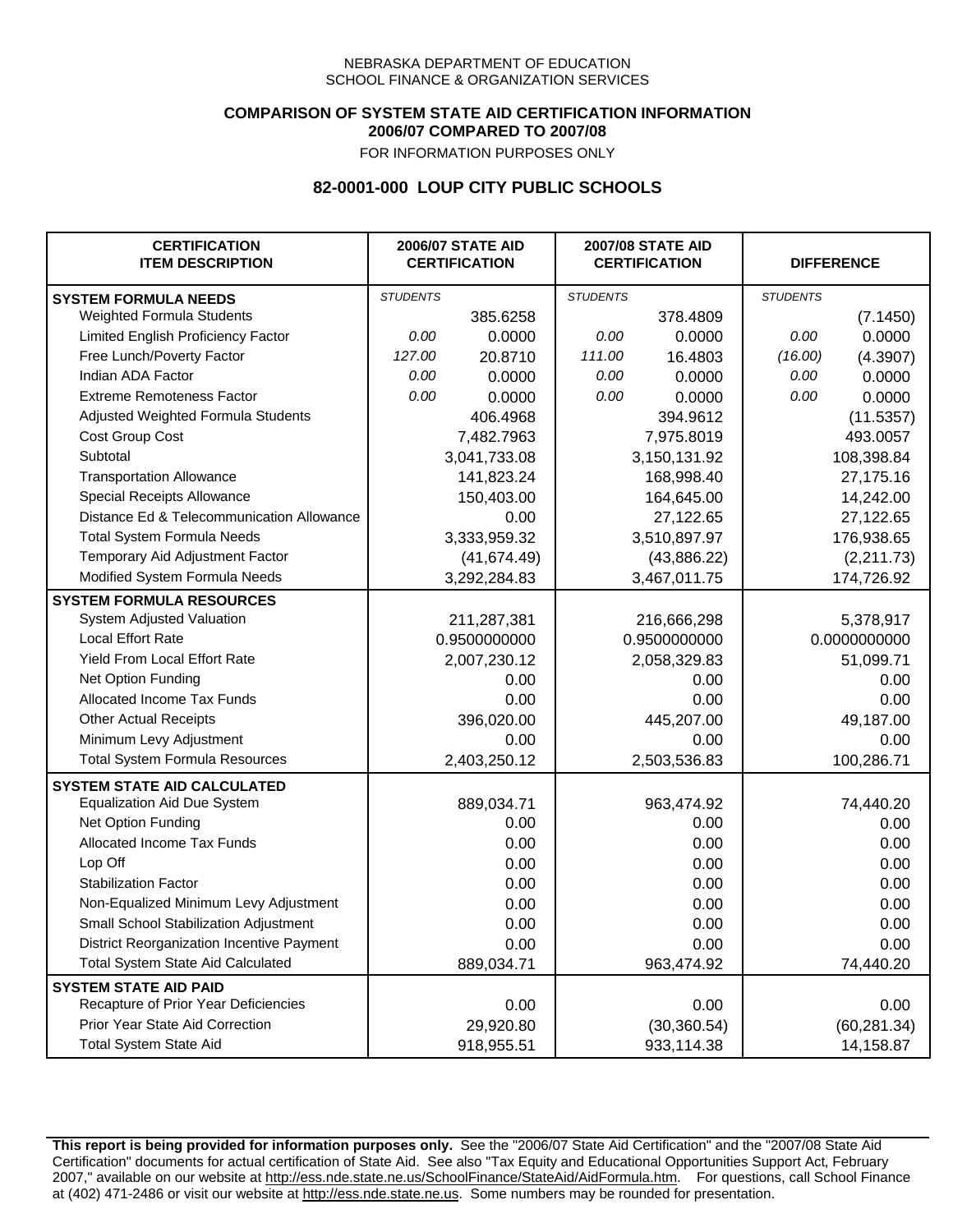### **COMPARISON OF SYSTEM STATE AID CERTIFICATION INFORMATION 2006/07 COMPARED TO 2007/08**

FOR INFORMATION PURPOSES ONLY

## **82-0015-000 LITCHFIELD PUBLIC SCHOOLS**

| <b>CERTIFICATION</b><br><b>ITEM DESCRIPTION</b> |                 | <b>2006/07 STATE AID</b><br><b>CERTIFICATION</b> | <b>2007/08 STATE AID</b><br><b>CERTIFICATION</b> |              | <b>DIFFERENCE</b> |               |
|-------------------------------------------------|-----------------|--------------------------------------------------|--------------------------------------------------|--------------|-------------------|---------------|
| <b>SYSTEM FORMULA NEEDS</b>                     | <b>STUDENTS</b> |                                                  | <b>STUDENTS</b>                                  |              | <b>STUDENTS</b>   |               |
| Weighted Formula Students                       |                 | 173.4716                                         |                                                  | 165.7179     |                   | (7.7537)      |
| Limited English Proficiency Factor              | 0.00            | 0.0000                                           | 0.00                                             | 0.0000       | 0.00              | 0.0000        |
| Free Lunch/Poverty Factor                       | 49.14           | 6.8661                                           | 49.00                                            | 7.3101       | (0.14)            | 0.4440        |
| Indian ADA Factor                               | 0.00            | 0.0000                                           | 0.00                                             | 0.0000       | 0.00              | 0.0000        |
| <b>Extreme Remoteness Factor</b>                | 0.00            | 0.0000                                           | 0.00                                             | 0.0000       | 0.00              | 0.0000        |
| Adjusted Weighted Formula Students              |                 | 180.3377                                         |                                                  | 173.0280     |                   | (7.3097)      |
| Cost Group Cost                                 |                 | 7,482.7963                                       |                                                  | 7,975.8019   |                   | 493.0057      |
| Subtotal                                        |                 | 1,349,430.05                                     |                                                  | 1,380,036.72 |                   | 30,606.67     |
| <b>Transportation Allowance</b>                 |                 | 55,925.57                                        |                                                  | 65,475.35    |                   | 9,549.78      |
| Special Receipts Allowance                      |                 | 64,078.96                                        |                                                  | 80,638.33    |                   | 16,559.37     |
| Distance Ed & Telecommunication Allowance       |                 | 0.00                                             |                                                  | 0.00         |                   | 0.00          |
| <b>Total System Formula Needs</b>               |                 | 1,469,434.58                                     |                                                  | 1,526,150.39 |                   | 56,715.81     |
| Temporary Aid Adjustment Factor                 |                 | (18, 367.93)                                     | (19,076.88)                                      |              | (708.95)          |               |
| Modified System Formula Needs                   |                 | 1,451,066.65                                     |                                                  | 1,507,073.51 |                   | 56,006.86     |
| <b>SYSTEM FORMULA RESOURCES</b>                 |                 |                                                  |                                                  |              |                   |               |
| System Adjusted Valuation                       |                 | 88,291,091                                       |                                                  | 94,661,722   |                   | 6,370,631     |
| <b>Local Effort Rate</b>                        |                 | 0.9500000000                                     |                                                  | 0.9500000000 |                   | 0.0000000000  |
| Yield From Local Effort Rate                    |                 | 838,765.36                                       | 899,286.36                                       |              | 60,520.99         |               |
| Net Option Funding                              |                 | 100,345.87                                       | 0.00                                             |              | (100, 345.87)     |               |
| Allocated Income Tax Funds                      |                 | 9,674.06                                         | 670.08                                           |              | (9,003.98)        |               |
| <b>Other Actual Receipts</b>                    |                 | 160,972.74                                       |                                                  | 183,790.16   | 22,817.42         |               |
| Minimum Levy Adjustment                         |                 | 0.00                                             |                                                  | 0.00         |                   | 0.00          |
| <b>Total System Formula Resources</b>           |                 | 1,109,758.04                                     |                                                  | 1,083,746.60 |                   | (26, 011.44)  |
| <b>SYSTEM STATE AID CALCULATED</b>              |                 |                                                  |                                                  |              |                   |               |
| <b>Equalization Aid Due System</b>              |                 | 341,308.61                                       |                                                  | 423,326.91   |                   | 82,018.30     |
| Net Option Funding                              |                 | 100,345.87                                       |                                                  | 0.00         |                   | (100, 345.87) |
| Allocated Income Tax Funds                      |                 | 9,674.06                                         |                                                  | 670.08       |                   | (9,003.98)    |
| Lop Off                                         |                 | 0.00                                             |                                                  | 0.00         |                   | 0.00          |
| <b>Stabilization Factor</b>                     |                 | 0.00                                             |                                                  | 0.00         |                   | 0.00          |
| Non-Equalized Minimum Levy Adjustment           |                 | 0.00                                             |                                                  | 0.00         |                   | 0.00          |
| Small School Stabilization Adjustment           |                 | 0.00                                             |                                                  | 0.00         |                   | 0.00          |
| District Reorganization Incentive Payment       |                 | 0.00                                             |                                                  | 0.00         |                   | 0.00          |
| <b>Total System State Aid Calculated</b>        |                 | 451,328.54                                       |                                                  | 423,996.99   |                   | (27, 331.55)  |
| <b>SYSTEM STATE AID PAID</b>                    |                 |                                                  |                                                  |              |                   |               |
| Recapture of Prior Year Deficiencies            |                 | 0.00                                             |                                                  | 0.00         |                   | 0.00          |
| Prior Year State Aid Correction                 |                 | (17, 785.18)                                     |                                                  | (6,482.00)   |                   | 11,303.18     |
| <b>Total System State Aid</b>                   |                 | 433,543.36                                       |                                                  | 417,514.99   |                   | (16,028.38)   |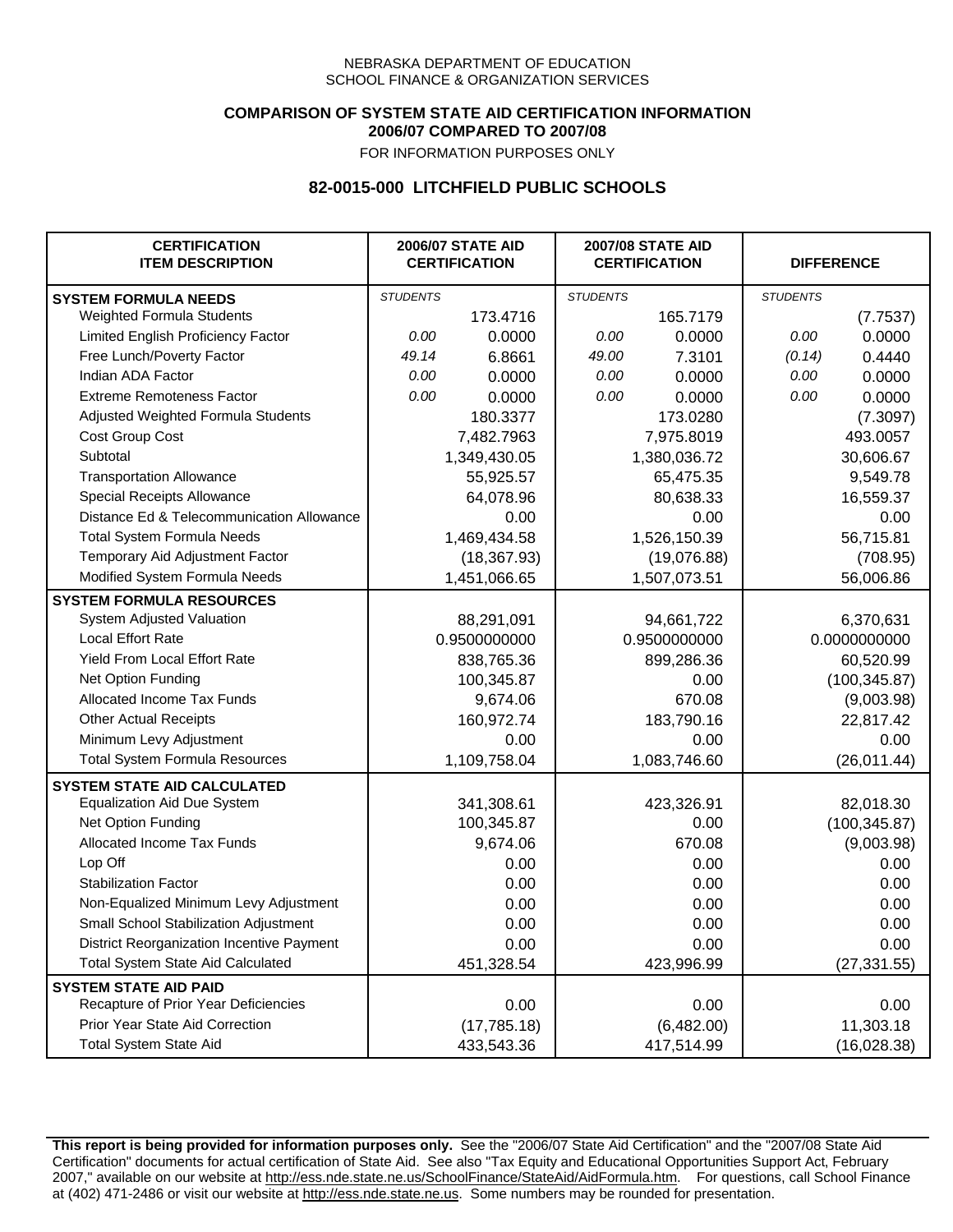## **COMPARISON OF SYSTEM STATE AID CERTIFICATION INFORMATION 2006/07 COMPARED TO 2007/08**

FOR INFORMATION PURPOSES ONLY

## **83-0500-000 SIOUX COUNTY PUBLIC SCHOOLS**

| <b>CERTIFICATION</b><br><b>ITEM DESCRIPTION</b> |                 | <b>2006/07 STATE AID</b><br><b>CERTIFICATION</b> |                 | <b>2007/08 STATE AID</b><br><b>CERTIFICATION</b> |                 | <b>DIFFERENCE</b> |
|-------------------------------------------------|-----------------|--------------------------------------------------|-----------------|--------------------------------------------------|-----------------|-------------------|
| <b>SYSTEM FORMULA NEEDS</b>                     | <b>STUDENTS</b> |                                                  | <b>STUDENTS</b> |                                                  | <b>STUDENTS</b> |                   |
| Weighted Formula Students                       |                 | 131.6325                                         |                 | 119.1732                                         |                 | (12.4593)         |
| Limited English Proficiency Factor              | 0.00            | 0.0000                                           | 0.00            | 0.0000                                           | 0.00            | 0.0000            |
| Free Lunch/Poverty Factor                       | 28.00           | 2.6378                                           | 37.00           | 5.4458                                           | 9.00            | 2.8081            |
| Indian ADA Factor                               | 0.00            | 0.0000                                           | 0.00            | 0.0000                                           | 0.00            | 0.0000            |
| <b>Extreme Remoteness Factor</b>                | 118.49          | 14.8112                                          | 107.70          | 13.4623                                          | (10.79)         | (1.3489)          |
| Adjusted Weighted Formula Students              |                 | 150.0000                                         |                 | 150.0000                                         |                 | 0.0000            |
| Cost Group Cost                                 |                 | 8,672.7450                                       |                 | 9,486.1706                                       |                 | 813.4256          |
| Subtotal                                        |                 | 1,300,911.74                                     |                 | 1,422,925.59                                     |                 | 122,013.84        |
| <b>Transportation Allowance</b>                 |                 | 27,783.86                                        |                 | 28,579.04                                        |                 | 795.18            |
| Special Receipts Allowance                      |                 | 60,880.13                                        |                 | 75,946.37                                        |                 | 15,066.25         |
| Distance Ed & Telecommunication Allowance       |                 | 0.00                                             |                 | 0.00                                             |                 | 0.00              |
| <b>Total System Formula Needs</b>               |                 | 1,389,575.73                                     |                 | 1,527,451.00                                     | 137,875.27      |                   |
| Temporary Aid Adjustment Factor                 |                 | (17,369.70)                                      | (19,093.14)     |                                                  | (1,723.44)      |                   |
| Modified System Formula Needs                   |                 | 1,372,206.03                                     |                 | 1,508,357.86                                     |                 | 136, 151.83       |
| <b>SYSTEM FORMULA RESOURCES</b>                 |                 |                                                  |                 |                                                  |                 |                   |
| System Adjusted Valuation                       |                 | 204,300,958                                      |                 | 255,126,267                                      |                 | 50,825,309        |
| <b>Local Effort Rate</b>                        |                 | 0.9500000000                                     |                 | 0.9500000000                                     |                 | 0.0000000000      |
| Yield From Local Effort Rate                    |                 | 1,940,859.10                                     | 2,423,699.54    |                                                  | 482,840.44      |                   |
| Net Option Funding                              |                 | 64,264.88                                        | 0.00            |                                                  | (64, 264.88)    |                   |
| Allocated Income Tax Funds                      |                 | 15,967.77                                        | 0.00            |                                                  | (15,967.77)     |                   |
| <b>Other Actual Receipts</b>                    |                 | 216,286.04                                       | 209,285.21      |                                                  | (7,000.83)      |                   |
| Minimum Levy Adjustment                         |                 | 366,311.62                                       | 868,704.94      |                                                  |                 | 502,393.32        |
| <b>Total System Formula Resources</b>           |                 | 2,603,689.41                                     |                 | 3,501,689.69                                     |                 | 898,000.28        |
| <b>SYSTEM STATE AID CALCULATED</b>              |                 |                                                  |                 |                                                  |                 |                   |
| <b>Equalization Aid Due System</b>              |                 | 0.00                                             |                 | 0.00                                             |                 | 0.00              |
| Net Option Funding                              |                 | 64,264.88                                        |                 | 0.00                                             |                 | (64, 264.88)      |
| Allocated Income Tax Funds                      |                 | 15,967.77                                        |                 | 0.00                                             |                 | (15,967.77)       |
| Lop Off                                         |                 | 0.00                                             |                 | 0.00                                             |                 | 0.00              |
| <b>Stabilization Factor</b>                     |                 | 0.00                                             |                 | 0.00                                             |                 | 0.00              |
| Non-Equalized Minimum Levy Adjustment           |                 | (15, 967.77)                                     |                 | 0.00                                             |                 | 15,967.77         |
| Small School Stabilization Adjustment           |                 | 0.00                                             |                 | 0.00                                             |                 | 0.00              |
| District Reorganization Incentive Payment       |                 | 0.00                                             |                 | 0.00                                             |                 | 0.00              |
| <b>Total System State Aid Calculated</b>        |                 | 64,264.88                                        |                 | 0.00                                             |                 | (64, 264.88)      |
| <b>SYSTEM STATE AID PAID</b>                    |                 |                                                  |                 |                                                  |                 |                   |
| Recapture of Prior Year Deficiencies            |                 | (13.77)                                          |                 | 0.00                                             |                 | 13.77             |
| Prior Year State Aid Correction                 |                 | 0.00                                             |                 | 0.00                                             |                 | 0.00              |
| <b>Total System State Aid</b>                   |                 | 64,251.11                                        |                 | 0.00                                             |                 | (64, 251.11)      |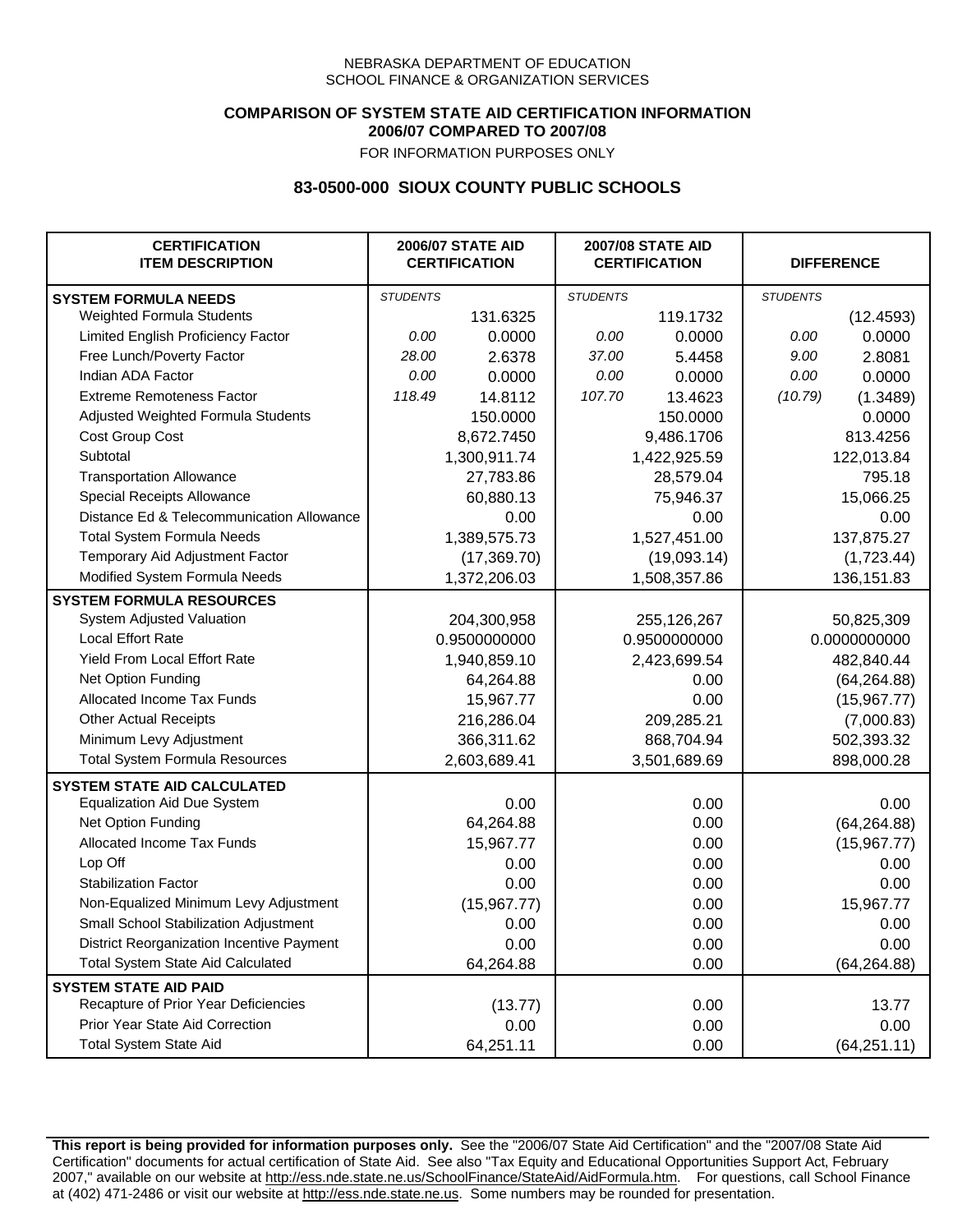## **COMPARISON OF SYSTEM STATE AID CERTIFICATION INFORMATION 2006/07 COMPARED TO 2007/08**

FOR INFORMATION PURPOSES ONLY

## **84-0003-000 STANTON COMMUNITY SCHOOLS**

| <b>CERTIFICATION</b><br><b>ITEM DESCRIPTION</b> |                 | <b>2006/07 STATE AID</b><br><b>CERTIFICATION</b> | <b>2007/08 STATE AID</b><br><b>CERTIFICATION</b> |              | <b>DIFFERENCE</b> |              |
|-------------------------------------------------|-----------------|--------------------------------------------------|--------------------------------------------------|--------------|-------------------|--------------|
| <b>SYSTEM FORMULA NEEDS</b>                     | <b>STUDENTS</b> |                                                  | <b>STUDENTS</b>                                  |              | <b>STUDENTS</b>   |              |
| Weighted Formula Students                       |                 | 511.2104                                         |                                                  | 517.9907     |                   | 6.7802       |
| Limited English Proficiency Factor              | 0.00            | 0.0000                                           | 0.00                                             | 0.0000       | 0.00              | 0.0000       |
| Free Lunch/Poverty Factor                       | 116.00          | 12.3989                                          | 118.00                                           | 12.6429      | 2.00              | 0.2440       |
| Indian ADA Factor                               | 0.00            | 0.0000                                           | 0.00                                             | 0.0000       | 0.00              | 0.0000       |
| <b>Extreme Remoteness Factor</b>                | 0.00            | 0.0000                                           | 0.00                                             | 0.0000       | 0.00              | 0.0000       |
| Adjusted Weighted Formula Students              |                 | 523.6093                                         |                                                  | 530.6336     |                   | 7.0243       |
| <b>Cost Group Cost</b>                          |                 | 5,885.1564                                       |                                                  | 6,193.4495   |                   | 308.2931     |
| Subtotal                                        |                 | 3,081,522.62                                     |                                                  | 3,286,452.15 |                   | 204,929.53   |
| <b>Transportation Allowance</b>                 |                 | 106,138.50                                       |                                                  | 113,441.18   |                   | 7,302.68     |
| Special Receipts Allowance                      |                 | 328,595.72                                       |                                                  | 329,780.52   |                   | 1,184.80     |
| Distance Ed & Telecommunication Allowance       |                 | 0.00                                             |                                                  | 0.00         |                   | 0.00         |
| <b>Total System Formula Needs</b>               |                 | 3,516,256.84                                     | 3,729,673.85                                     |              | 213,417.01        |              |
| Temporary Aid Adjustment Factor                 |                 | (43,953.21)                                      | (46,620.92)                                      |              | (2,667.71)        |              |
| Modified System Formula Needs                   |                 | 3,472,303.63                                     |                                                  | 3,683,052.93 |                   | 210,749.30   |
| <b>SYSTEM FORMULA RESOURCES</b>                 |                 |                                                  |                                                  |              |                   |              |
| System Adjusted Valuation                       |                 | 188,721,698                                      |                                                  | 200,028,392  |                   | 11,306,694   |
| <b>Local Effort Rate</b>                        |                 | 0.9500000000                                     |                                                  | 0.9500000000 |                   | 0.0000000000 |
| Yield From Local Effort Rate                    |                 | 1,792,856.13                                     |                                                  | 1,900,269.72 |                   | 107,413.59   |
| Net Option Funding                              |                 | 0.00                                             | 0.00                                             |              | 0.00              |              |
| Allocated Income Tax Funds                      |                 | 0.00                                             | 0.00                                             |              | 0.00              |              |
| <b>Other Actual Receipts</b>                    |                 | 612,962.17                                       | 609,411.02                                       |              | (3,551.15)        |              |
| Minimum Levy Adjustment                         |                 | 0.00                                             |                                                  | 0.00         |                   | 0.00         |
| <b>Total System Formula Resources</b>           |                 | 2,405,818.30                                     |                                                  | 2,509,680.75 |                   | 103,862.44   |
| <b>SYSTEM STATE AID CALCULATED</b>              |                 |                                                  |                                                  |              |                   |              |
| <b>Equalization Aid Due System</b>              |                 | 1,066,485.32                                     |                                                  | 1,173,372.18 |                   | 106,886.86   |
| Net Option Funding                              |                 | 0.00                                             |                                                  | 0.00         |                   | 0.00         |
| Allocated Income Tax Funds                      |                 | 0.00                                             |                                                  | 0.00         |                   | 0.00         |
| Lop Off                                         |                 | 0.00                                             |                                                  | 0.00         |                   | 0.00         |
| <b>Stabilization Factor</b>                     |                 | 0.00                                             |                                                  | 0.00         |                   | 0.00         |
| Non-Equalized Minimum Levy Adjustment           |                 | 0.00                                             |                                                  | 0.00         |                   | 0.00         |
| Small School Stabilization Adjustment           |                 | 0.00                                             |                                                  | 0.00         |                   | 0.00         |
| District Reorganization Incentive Payment       |                 | 0.00                                             |                                                  | 0.00         |                   | 0.00         |
| Total System State Aid Calculated               |                 | 1,066,485.32                                     |                                                  | 1,173,372.18 |                   | 106,886.86   |
| <b>SYSTEM STATE AID PAID</b>                    |                 |                                                  |                                                  |              |                   |              |
| Recapture of Prior Year Deficiencies            |                 | 0.00                                             |                                                  | 0.00         |                   | 0.00         |
| Prior Year State Aid Correction                 |                 | (51, 591.09)                                     |                                                  | 20,494.87    |                   | 72,085.96    |
| <b>Total System State Aid</b>                   |                 | 1,014,894.23                                     |                                                  | 1,193,867.05 |                   | 178,972.82   |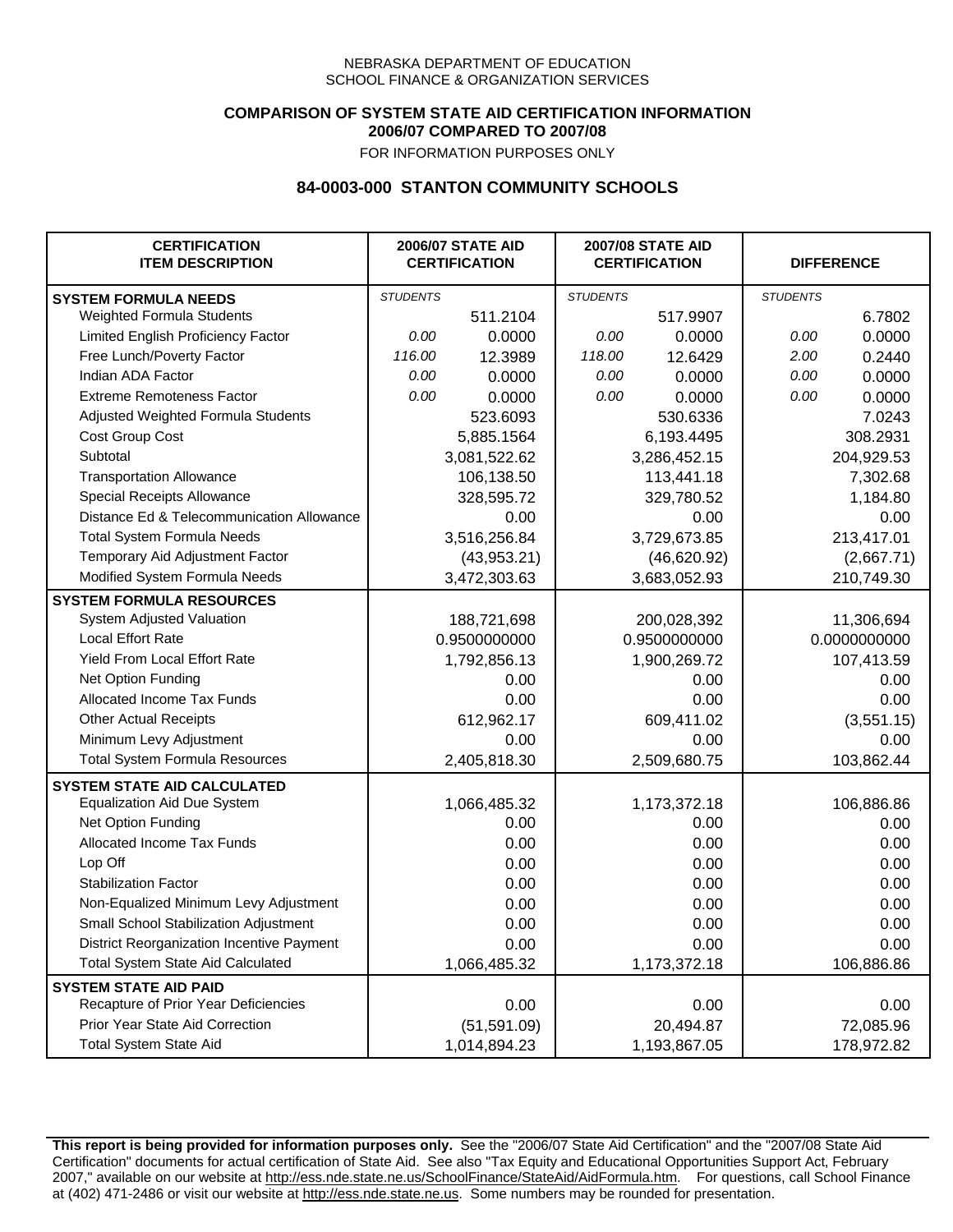### **COMPARISON OF SYSTEM STATE AID CERTIFICATION INFORMATION 2006/07 COMPARED TO 2007/08**

FOR INFORMATION PURPOSES ONLY

## **85-0060-000 DESHLER PUBLIC SCHOOLS**

| <b>CERTIFICATION</b><br><b>ITEM DESCRIPTION</b> |                 | <b>2006/07 STATE AID</b><br><b>CERTIFICATION</b> | <b>2007/08 STATE AID</b><br><b>CERTIFICATION</b> |              | <b>DIFFERENCE</b> |              |
|-------------------------------------------------|-----------------|--------------------------------------------------|--------------------------------------------------|--------------|-------------------|--------------|
| <b>SYSTEM FORMULA NEEDS</b>                     | <b>STUDENTS</b> |                                                  | <b>STUDENTS</b>                                  |              | <b>STUDENTS</b>   |              |
| <b>Weighted Formula Students</b>                |                 | 312.0166                                         |                                                  | 312.4820     |                   | 0.4655       |
| Limited English Proficiency Factor              | 0.00            | 0.0000                                           | 0.00                                             | 0.0000       | 0.00              | 0.0000       |
| Free Lunch/Poverty Factor                       | 55.00           | 4.5503                                           | 77.00                                            | 9.7057       | 22.00             | 5.1554       |
| Indian ADA Factor                               | 0.00            | 0.0000                                           | 0.00                                             | 0.0000       | 0.00              | 0.0000       |
| <b>Extreme Remoteness Factor</b>                | 0.00            | 0.0000                                           | 0.00                                             | 0.0000       | 0.00              | 0.0000       |
| Adjusted Weighted Formula Students              |                 | 316.5669                                         |                                                  | 322.1878     |                   | 5.6209       |
| Cost Group Cost                                 |                 | 5,885.1564                                       |                                                  | 6,193.4495   |                   | 308.2931     |
| Subtotal                                        |                 | 1,863,045.61                                     |                                                  | 1,995,453.58 |                   | 132,407.97   |
| <b>Transportation Allowance</b>                 |                 | 92,340.00                                        |                                                  | 108,378.86   |                   | 16,038.86    |
| Special Receipts Allowance                      |                 | 83,527.00                                        |                                                  | 82,373.00    |                   | (1, 154.00)  |
| Distance Ed & Telecommunication Allowance       |                 | 0.00                                             |                                                  | 0.00         |                   | 0.00         |
| <b>Total System Formula Needs</b>               |                 | 2,038,912.61                                     | 2,186,205.44                                     |              | 147,292.83        |              |
| Temporary Aid Adjustment Factor                 |                 | (25, 486.41)                                     | (27, 327.57)                                     |              | (1,841.16)        |              |
| Modified System Formula Needs                   |                 | 2,013,426.20                                     |                                                  | 2,158,877.87 |                   | 145,451.67   |
| <b>SYSTEM FORMULA RESOURCES</b>                 |                 |                                                  |                                                  |              |                   |              |
| System Adjusted Valuation                       |                 | 153,822,120                                      |                                                  | 160,845,622  |                   | 7,023,502    |
| <b>Local Effort Rate</b>                        |                 | 0.9500000000                                     |                                                  | 0.9500000000 |                   | 0.0000000000 |
| <b>Yield From Local Effort Rate</b>             |                 | 1,461,310.14                                     | 1,528,033.41                                     |              | 66,723.27         |              |
| Net Option Funding                              |                 | 308,913.02                                       | 304,490.05                                       |              | (4,422.98)        |              |
| Allocated Income Tax Funds                      |                 | 22,262.82                                        | 27,135.75                                        |              | 4,872.93          |              |
| <b>Other Actual Receipts</b>                    |                 | 267,803.82                                       | 289,898.02                                       |              | 22,094.20         |              |
| Minimum Levy Adjustment                         |                 | 0.00                                             |                                                  | 0.00         |                   | 0.00         |
| <b>Total System Formula Resources</b>           |                 | 2,060,289.80                                     |                                                  | 2,149,557.22 |                   | 89,267.42    |
| <b>SYSTEM STATE AID CALCULATED</b>              |                 |                                                  |                                                  |              |                   |              |
| <b>Equalization Aid Due System</b>              |                 | 0.00                                             |                                                  | 9,320.65     |                   | 9,320.65     |
| Net Option Funding                              |                 | 308,913.02                                       |                                                  | 304,490.05   |                   | (4,422.98)   |
| Allocated Income Tax Funds                      |                 | 22,262.82                                        |                                                  | 27,135.75    |                   | 4,872.93     |
| Lop Off                                         |                 | 0.00                                             |                                                  | 0.00         |                   | 0.00         |
| <b>Stabilization Factor</b>                     |                 | 0.00                                             |                                                  | 0.00         |                   | 0.00         |
| Non-Equalized Minimum Levy Adjustment           |                 | 0.00                                             |                                                  | 0.00         |                   | 0.00         |
| Small School Stabilization Adjustment           |                 | 0.00                                             |                                                  | 0.00         |                   | 0.00         |
| District Reorganization Incentive Payment       |                 | 0.00                                             |                                                  | 0.00         |                   | 0.00         |
| <b>Total System State Aid Calculated</b>        |                 | 331,175.84                                       |                                                  | 340,946.44   |                   | 9,770.60     |
| <b>SYSTEM STATE AID PAID</b>                    |                 |                                                  |                                                  |              |                   |              |
| Recapture of Prior Year Deficiencies            |                 | 0.00                                             |                                                  | 0.00         |                   | 0.00         |
| Prior Year State Aid Correction                 |                 | 163.54                                           |                                                  | (429.33)     |                   | (592.87)     |
| <b>Total System State Aid</b>                   |                 | 331,339.38                                       |                                                  | 340,517.11   |                   | 9,177.73     |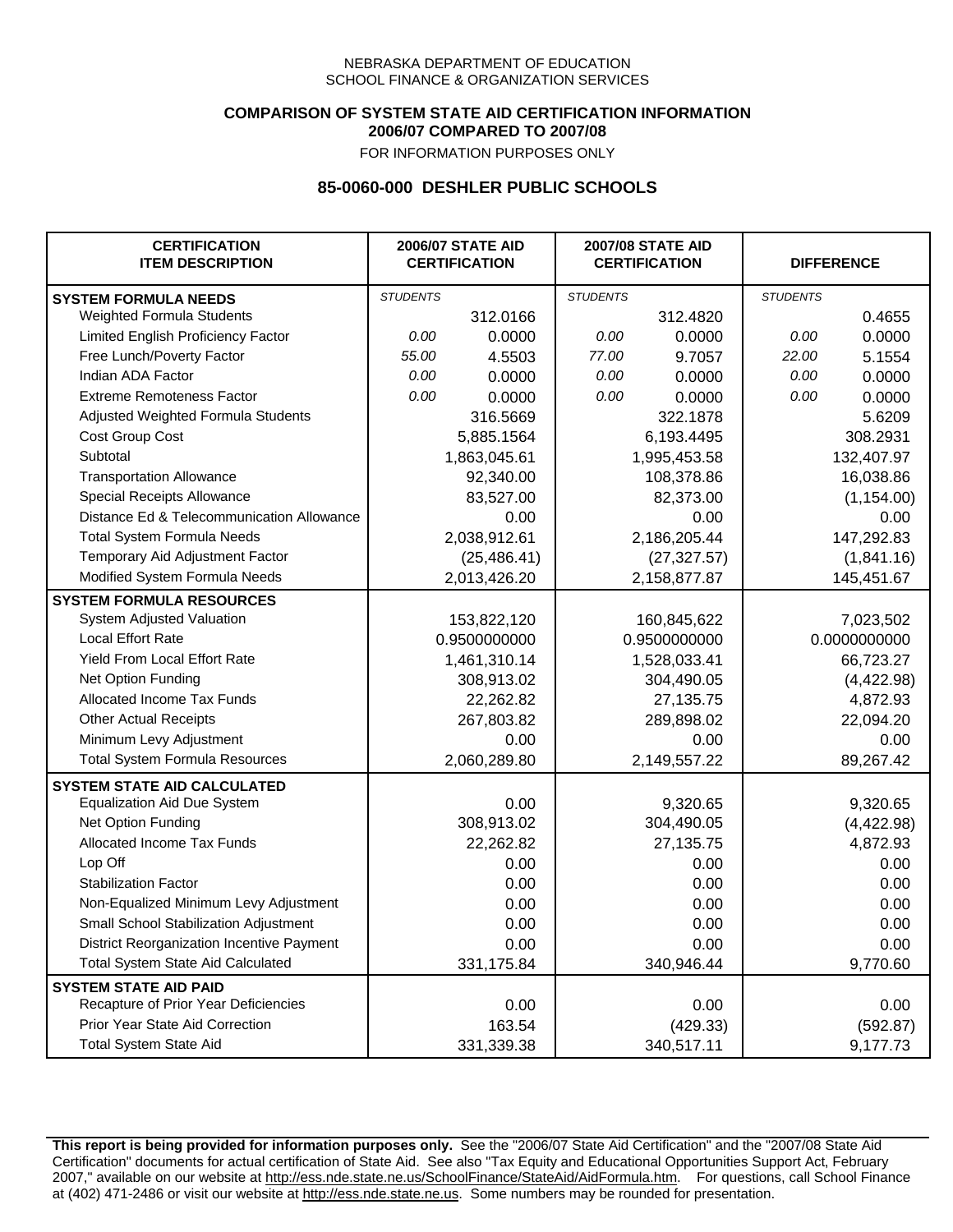## **COMPARISON OF SYSTEM STATE AID CERTIFICATION INFORMATION 2006/07 COMPARED TO 2007/08**

FOR INFORMATION PURPOSES ONLY

## **85-0070-000 THAYER CENTRAL COMMUNITY SCHS**

| <b>CERTIFICATION</b><br><b>ITEM DESCRIPTION</b> |                 | <b>2006/07 STATE AID</b><br><b>CERTIFICATION</b> | <b>2007/08 STATE AID</b><br><b>CERTIFICATION</b> |              | <b>DIFFERENCE</b> |              |  |
|-------------------------------------------------|-----------------|--------------------------------------------------|--------------------------------------------------|--------------|-------------------|--------------|--|
| <b>SYSTEM FORMULA NEEDS</b>                     | <b>STUDENTS</b> |                                                  | <b>STUDENTS</b>                                  |              | <b>STUDENTS</b>   |              |  |
| Weighted Formula Students                       |                 | 461.0426                                         |                                                  | 448.6893     |                   | (12.3534)    |  |
| Limited English Proficiency Factor              | 0.00            | 0.0000                                           | 0.00                                             | 0.0000       | 0.00              | 0.0000       |  |
| Free Lunch/Poverty Factor                       | 102.00          | 10.7954                                          | 92.00                                            | 8.7680       | (10.00)           | (2.0273)     |  |
| Indian ADA Factor                               | 0.00            | 0.0000                                           | 0.00                                             | 0.0000       | 0.00              | 0.0000       |  |
| <b>Extreme Remoteness Factor</b>                | 0.00            | 0.0000                                           | 0.00                                             | 0.0000       | 0.00              | 0.0000       |  |
| Adjusted Weighted Formula Students              |                 | 471.8380                                         |                                                  | 457.4573     |                   | (14.3807)    |  |
| Cost Group Cost                                 |                 | 7,482.7963                                       |                                                  | 7,975.8019   |                   | 493.0057     |  |
| Subtotal                                        |                 | 3,530,667.55                                     |                                                  | 3,648,588.93 |                   | 117,921.38   |  |
| <b>Transportation Allowance</b>                 |                 | 215,285.04                                       |                                                  | 252,384.42   |                   | 37,099.38    |  |
| Special Receipts Allowance                      |                 | 250,380.00                                       |                                                  | 296,647.00   |                   | 46,267.00    |  |
| Distance Ed & Telecommunication Allowance       |                 | 0.00                                             |                                                  | 0.00         |                   | 0.00         |  |
| <b>Total System Formula Needs</b>               |                 | 3,996,332.59                                     |                                                  | 4,197,620.35 | 201,287.76        |              |  |
| Temporary Aid Adjustment Factor                 |                 | (49, 954.16)                                     |                                                  | (52, 470.25) |                   | (2,516.10)   |  |
| Modified System Formula Needs                   |                 | 3,946,378.43                                     |                                                  | 4,145,150.10 |                   | 198,771.67   |  |
| <b>SYSTEM FORMULA RESOURCES</b>                 |                 |                                                  |                                                  |              |                   |              |  |
| System Adjusted Valuation                       |                 | 257,477,264                                      |                                                  | 266,416,562  |                   | 8,939,298    |  |
| <b>Local Effort Rate</b>                        |                 | 0.9500000000                                     |                                                  | 0.9500000000 |                   | 0.0000000000 |  |
| Yield From Local Effort Rate                    |                 | 2,446,034.01                                     |                                                  | 2,530,957.34 |                   | 84,923.33    |  |
| Net Option Funding                              |                 | 0.00                                             |                                                  | 0.00         |                   | 0.00         |  |
| Allocated Income Tax Funds                      |                 | 47,750.78                                        |                                                  | 0.00         |                   | (47, 750.78) |  |
| <b>Other Actual Receipts</b>                    |                 | 619,774.67                                       | 674,643.10                                       |              | 54,868.43         |              |  |
| Minimum Levy Adjustment                         |                 | 0.00                                             |                                                  | 0.00         |                   | 0.00         |  |
| <b>Total System Formula Resources</b>           |                 | 3,113,559.46                                     |                                                  | 3,205,600.44 |                   | 92,040.98    |  |
| <b>SYSTEM STATE AID CALCULATED</b>              |                 |                                                  |                                                  |              |                   |              |  |
| <b>Equalization Aid Due System</b>              |                 | 832,818.97                                       |                                                  | 939,549.66   |                   | 106,730.69   |  |
| Net Option Funding                              |                 | 0.00                                             |                                                  | 0.00         |                   | 0.00         |  |
| Allocated Income Tax Funds                      |                 | 47,750.78                                        |                                                  | 0.00         |                   | (47, 750.78) |  |
| Lop Off                                         |                 | 0.00                                             |                                                  | 0.00         |                   | 0.00         |  |
| <b>Stabilization Factor</b>                     |                 | 0.00                                             |                                                  | 0.00         |                   | 0.00         |  |
| Non-Equalized Minimum Levy Adjustment           |                 | 0.00                                             |                                                  | 0.00         |                   | 0.00         |  |
| Small School Stabilization Adjustment           |                 | 0.00                                             |                                                  | 0.00         |                   | 0.00         |  |
| District Reorganization Incentive Payment       |                 | 0.00                                             |                                                  | 0.00         |                   | 0.00         |  |
| <b>Total System State Aid Calculated</b>        |                 | 880,569.75                                       |                                                  | 939,549.66   |                   | 58,979.91    |  |
| <b>SYSTEM STATE AID PAID</b>                    |                 |                                                  |                                                  |              |                   |              |  |
| Recapture of Prior Year Deficiencies            |                 | 0.00                                             |                                                  | 0.00         |                   | 0.00         |  |
| Prior Year State Aid Correction                 |                 | 71,458.99                                        |                                                  | 67,629.34    |                   | (3,829.65)   |  |
| <b>Total System State Aid</b>                   |                 | 952,028.74                                       |                                                  | 1,007,179.00 |                   | 55,150.26    |  |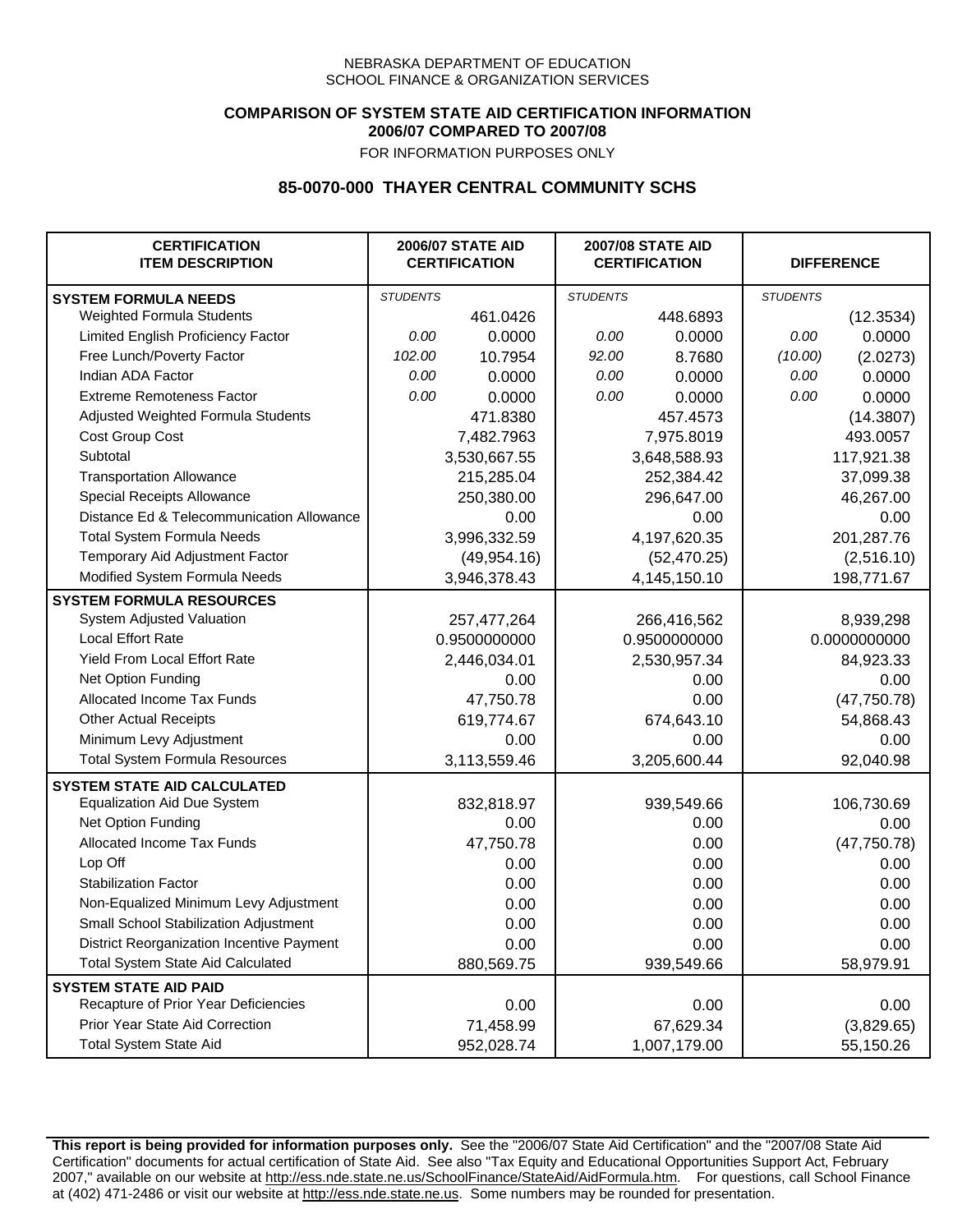## **COMPARISON OF SYSTEM STATE AID CERTIFICATION INFORMATION 2006/07 COMPARED TO 2007/08**

FOR INFORMATION PURPOSES ONLY

## **85-2001-000 BRUNING-DAVENPORT UNIFIED SYS**

| <b>CERTIFICATION</b><br><b>ITEM DESCRIPTION</b> |                 | <b>2006/07 STATE AID</b><br><b>CERTIFICATION</b> | <b>2007/08 STATE AID</b><br><b>CERTIFICATION</b> |              | <b>DIFFERENCE</b> |              |
|-------------------------------------------------|-----------------|--------------------------------------------------|--------------------------------------------------|--------------|-------------------|--------------|
| <b>SYSTEM FORMULA NEEDS</b>                     | <b>STUDENTS</b> |                                                  | <b>STUDENTS</b>                                  |              | <b>STUDENTS</b>   |              |
| Weighted Formula Students                       |                 | 211.2105                                         |                                                  | 200.3303     |                   | (10.8802)    |
| Limited English Proficiency Factor              | 0.00            | 0.0000                                           | 0.00                                             | 0.0000       | 0.00              | 0.0000       |
| Free Lunch/Poverty Factor                       | 52.00           | 6.4667                                           | 51.00                                            | 6.4918       | (1.00)            | 0.0251       |
| Indian ADA Factor                               | 0.00            | 0.0000                                           | 0.00                                             | 0.0000       | 0.00              | 0.0000       |
| <b>Extreme Remoteness Factor</b>                | 0.00            | 0.0000                                           | 0.00                                             | 0.0000       | 0.00              | 0.0000       |
| Adjusted Weighted Formula Students              |                 | 217.6772                                         |                                                  | 206.8221     |                   | (10.8551)    |
| Cost Group Cost                                 |                 | 7,482.7963                                       |                                                  | 7,975.8019   |                   | 493.0057     |
| Subtotal                                        |                 | 1,628,833.93                                     |                                                  | 1,649,571.97 |                   | 20,738.04    |
| <b>Transportation Allowance</b>                 |                 | 70,424.64                                        |                                                  | 108,133.22   |                   | 37,708.58    |
| Special Receipts Allowance                      |                 | 87,500.39                                        |                                                  | 110,841.00   |                   | 23,340.61    |
| Distance Ed & Telecommunication Allowance       |                 | 0.00                                             |                                                  | 0.00         |                   | 0.00         |
| <b>Total System Formula Needs</b>               |                 | 1,786,758.96                                     |                                                  | 1,868,546.19 |                   | 81,787.23    |
| Temporary Aid Adjustment Factor                 |                 | (22, 334.49)                                     | (23, 356.83)                                     |              | (1,022.34)        |              |
| Modified System Formula Needs                   |                 | 1,764,424.47                                     |                                                  | 1,845,189.36 |                   | 80,764.89    |
| <b>SYSTEM FORMULA RESOURCES</b>                 |                 |                                                  |                                                  |              |                   |              |
| System Adjusted Valuation                       |                 | 251,910,766                                      |                                                  | 260,740,606  |                   | 8,829,840    |
| <b>Local Effort Rate</b>                        |                 | 0.9500000000                                     |                                                  | 0.9500000000 |                   | 0.0000000000 |
| Yield From Local Effort Rate                    |                 | 2,393,152.28                                     |                                                  | 2,477,035.76 |                   | 83,883.48    |
| Net Option Funding                              |                 | 0.00                                             |                                                  | 0.00         |                   | 0.00         |
| Allocated Income Tax Funds                      |                 | 10,344.10                                        |                                                  | 6,007.76     |                   | (4,336.34)   |
| <b>Other Actual Receipts</b>                    |                 | 305,950.83                                       |                                                  | 355,109.91   | 49,159.08         |              |
| Minimum Levy Adjustment                         |                 | 0.00                                             |                                                  | 117,594.01   |                   | 117,594.01   |
| <b>Total System Formula Resources</b>           |                 | 2,709,447.21                                     |                                                  | 2,955,747.44 |                   | 246,300.24   |
| <b>SYSTEM STATE AID CALCULATED</b>              |                 |                                                  |                                                  |              |                   |              |
| <b>Equalization Aid Due System</b>              |                 | 0.00                                             |                                                  | 0.00         |                   | 0.00         |
| Net Option Funding                              |                 | 0.00                                             |                                                  | 0.00         |                   | 0.00         |
| Allocated Income Tax Funds                      |                 | 10,344.10                                        |                                                  | 6,007.76     |                   | (4,336.34)   |
| Lop Off                                         |                 | 0.00                                             |                                                  | 0.00         |                   | 0.00         |
| <b>Stabilization Factor</b>                     |                 | 0.00                                             |                                                  | 0.00         |                   | 0.00         |
| Non-Equalized Minimum Levy Adjustment           |                 | 0.00                                             |                                                  | (6,007.76)   |                   | (6,007.76)   |
| <b>Small School Stabilization Adjustment</b>    |                 | 0.00                                             |                                                  | 0.00         |                   | 0.00         |
| District Reorganization Incentive Payment       |                 | 0.00                                             |                                                  | 0.00         |                   | 0.00         |
| <b>Total System State Aid Calculated</b>        |                 | 10,344.10                                        |                                                  | 0.00         |                   | (10, 344.10) |
| <b>SYSTEM STATE AID PAID</b>                    |                 |                                                  |                                                  |              |                   |              |
| Recapture of Prior Year Deficiencies            |                 | 0.00                                             |                                                  | 0.00         |                   | 0.00         |
| Prior Year State Aid Correction                 |                 | (579.82)                                         |                                                  | 40.70        |                   | 620.52       |
| <b>Total System State Aid</b>                   |                 | 9,764.28                                         |                                                  | 40.70        |                   | (9,723.58)   |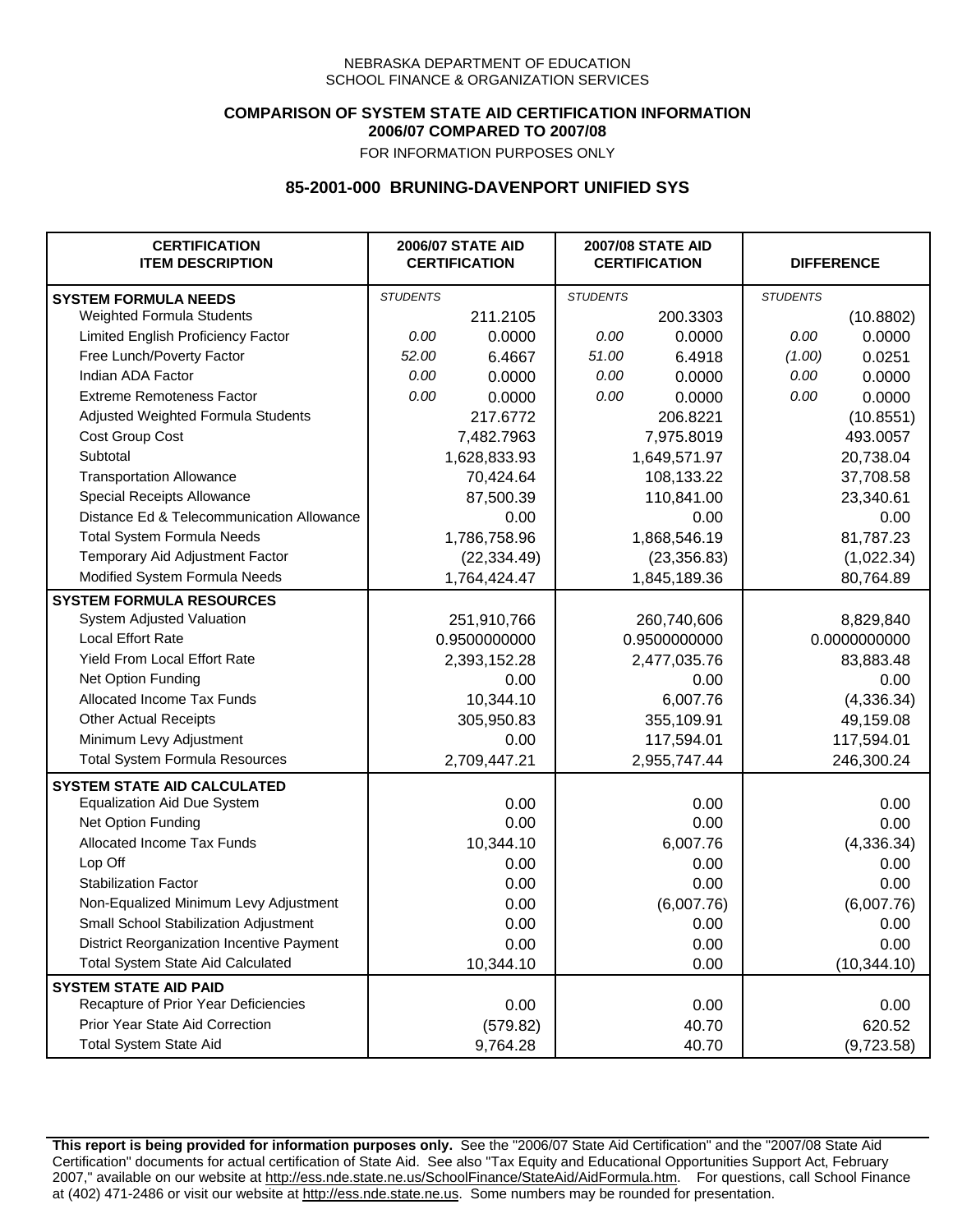### **COMPARISON OF SYSTEM STATE AID CERTIFICATION INFORMATION 2006/07 COMPARED TO 2007/08**

FOR INFORMATION PURPOSES ONLY

## **86-0001-000 THEDFORD PUBLIC SCHOOLS**

| <b>CERTIFICATION</b><br><b>ITEM DESCRIPTION</b> |                 | <b>2006/07 STATE AID</b><br><b>CERTIFICATION</b> | <b>2007/08 STATE AID</b><br><b>CERTIFICATION</b> |              | <b>DIFFERENCE</b> |              |
|-------------------------------------------------|-----------------|--------------------------------------------------|--------------------------------------------------|--------------|-------------------|--------------|
| <b>SYSTEM FORMULA NEEDS</b>                     | <b>STUDENTS</b> |                                                  | <b>STUDENTS</b>                                  |              | <b>STUDENTS</b>   |              |
| Weighted Formula Students                       |                 | 118.3791                                         |                                                  | 119.1731     |                   | 0.7940       |
| Limited English Proficiency Factor              | 0.00            | 0.0000                                           | 0.00                                             | 0.0000       | 0.00              | 0.0000       |
| Free Lunch/Poverty Factor                       | 29.00           | 3.3924                                           | 22.00                                            | 1.7050       | (7.00)            | (1.6874)     |
| Indian ADA Factor                               | 0.00            | 0.0000                                           | 0.00                                             | 0.0000       | 0.00              | 0.0000       |
| <b>Extreme Remoteness Factor</b>                | 102.87          | 12.8586                                          | 107.80                                           | 13.4750      | 4.93              | 0.6163       |
| Adjusted Weighted Formula Students              |                 | 150.0000                                         |                                                  | 150.0000     |                   | 0.0000       |
| Cost Group Cost                                 |                 | 8,672.7450                                       |                                                  | 9,486.1706   |                   | 813.4256     |
| Subtotal                                        |                 | 1,300,911.74                                     |                                                  | 1,422,925.59 |                   | 122,013.84   |
| <b>Transportation Allowance</b>                 |                 | 89,336.55                                        |                                                  | 81,351.45    |                   | (7,985.10)   |
| Special Receipts Allowance                      |                 | 56,800.00                                        |                                                  | 56,620.00    |                   | (180.00)     |
| Distance Ed & Telecommunication Allowance       |                 | 0.00                                             |                                                  | 0.00         |                   | 0.00         |
| <b>Total System Formula Needs</b>               |                 | 1,447,048.29                                     |                                                  | 1,560,897.04 |                   | 113,848.74   |
| Temporary Aid Adjustment Factor                 |                 | (18,088.10)                                      | (19,511.21)                                      |              | (1,423.11)        |              |
| Modified System Formula Needs                   |                 | 1,428,960.19                                     |                                                  | 1,541,385.83 |                   | 112,425.63   |
| <b>SYSTEM FORMULA RESOURCES</b>                 |                 |                                                  |                                                  |              |                   |              |
| <b>System Adjusted Valuation</b>                |                 | 106,916,526                                      |                                                  | 108,635,252  |                   | 1,718,726    |
| <b>Local Effort Rate</b>                        |                 | 0.9500000000                                     |                                                  | 0.9500000000 |                   | 0.0000000000 |
| Yield From Local Effort Rate                    |                 | 1,015,707.00                                     |                                                  | 1,032,034.89 |                   | 16,327.90    |
| Net Option Funding                              |                 | 78,663.99                                        |                                                  | 0.00         |                   | (78,663.99)  |
| Allocated Income Tax Funds                      |                 | 9,681.23                                         |                                                  | 0.00         |                   | (9,681.23)   |
| <b>Other Actual Receipts</b>                    |                 | 209,133.68                                       |                                                  | 201,477.44   | (7,656.24)        |              |
| Minimum Levy Adjustment                         |                 | 0.00                                             |                                                  | 0.00         |                   | 0.00         |
| <b>Total System Formula Resources</b>           |                 | 1,313,185.90                                     |                                                  | 1,233,512.33 |                   | (79, 673.56) |
| <b>SYSTEM STATE AID CALCULATED</b>              |                 |                                                  |                                                  |              |                   |              |
| <b>Equalization Aid Due System</b>              |                 | 115,774.29                                       |                                                  | 307,873.49   |                   | 192,099.20   |
| Net Option Funding                              |                 | 78,663.99                                        |                                                  | 0.00         |                   | (78,663.99)  |
| <b>Allocated Income Tax Funds</b>               |                 | 9,681.23                                         |                                                  | 0.00         |                   | (9,681.23)   |
| Lop Off                                         |                 | 0.00                                             |                                                  | 0.00         |                   | 0.00         |
| <b>Stabilization Factor</b>                     |                 | 0.00                                             |                                                  | 0.00         |                   | 0.00         |
| Non-Equalized Minimum Levy Adjustment           |                 | 0.00                                             |                                                  | 0.00         |                   | 0.00         |
| Small School Stabilization Adjustment           |                 | 0.00                                             |                                                  | 0.00         |                   | 0.00         |
| District Reorganization Incentive Payment       |                 | 0.00                                             |                                                  | 0.00         |                   | 0.00         |
| <b>Total System State Aid Calculated</b>        |                 | 204,119.51                                       |                                                  | 307,873.49   |                   | 103,753.98   |
| <b>SYSTEM STATE AID PAID</b>                    |                 |                                                  |                                                  |              |                   |              |
| Recapture of Prior Year Deficiencies            |                 | 0.00                                             |                                                  | 0.00         |                   | 0.00         |
| Prior Year State Aid Correction                 |                 | (48, 729.27)                                     |                                                  | 2,134.80     |                   | 50,864.07    |
| <b>Total System State Aid</b>                   |                 | 155,390.25                                       |                                                  | 310,008.29   |                   | 154,618.04   |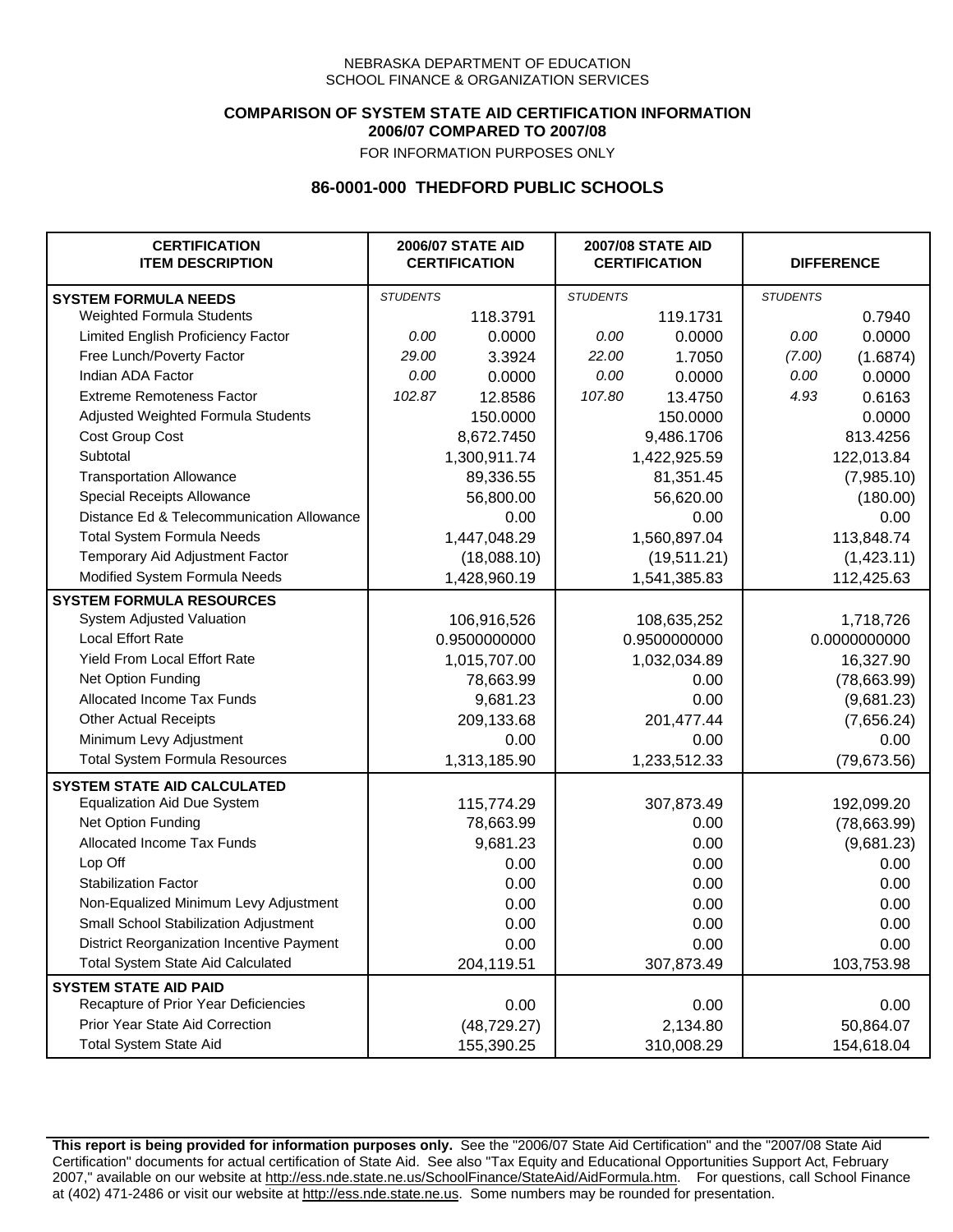### **COMPARISON OF SYSTEM STATE AID CERTIFICATION INFORMATION 2006/07 COMPARED TO 2007/08**

FOR INFORMATION PURPOSES ONLY

## **87-0001-000 PENDER PUBLIC SCHOOLS**

| <b>CERTIFICATION</b><br><b>ITEM DESCRIPTION</b> |                 | <b>2006/07 STATE AID</b><br><b>CERTIFICATION</b> |                 | <b>2007/08 STATE AID</b><br><b>CERTIFICATION</b> |                 | <b>DIFFERENCE</b> |
|-------------------------------------------------|-----------------|--------------------------------------------------|-----------------|--------------------------------------------------|-----------------|-------------------|
| <b>SYSTEM FORMULA NEEDS</b>                     | <b>STUDENTS</b> |                                                  | <b>STUDENTS</b> |                                                  | <b>STUDENTS</b> |                   |
| Weighted Formula Students                       |                 | 384.3781                                         |                 | 370.7932                                         |                 | (13.5848)         |
| Limited English Proficiency Factor              | 0.00            | 0.0000                                           | 6.00            | 1.5000                                           | 6.00            | 1.5000            |
| Free Lunch/Poverty Factor                       | 77.00           | 7.1859                                           | 68.00           | 5.6277                                           | (9.00)          | (1.5582)          |
| Indian ADA Factor                               | 0.00            | 0.0000                                           | 0.00            | 0.0000                                           | 0.00            | 0.0000            |
| <b>Extreme Remoteness Factor</b>                | 0.00            | 0.0000                                           | 0.00            | 0.0000                                           | 0.00            | 0.0000            |
| Adjusted Weighted Formula Students              |                 | 391.5640                                         |                 | 377.9210                                         |                 | (13.6430)         |
| Cost Group Cost                                 |                 | 5,885.1564                                       |                 | 6,193.4495                                       |                 | 308.2931          |
| Subtotal                                        |                 | 2,304,415.37                                     |                 | 2,340,634.38                                     |                 | 36,219.02         |
| <b>Transportation Allowance</b>                 |                 | 99,662.00                                        |                 | 100,999.00                                       |                 | 1,337.00          |
| Special Receipts Allowance                      |                 | 240,852.47                                       |                 | 319,965.84                                       |                 | 79,113.37         |
| Distance Ed & Telecommunication Allowance       |                 | 0.00                                             |                 | 9,716.35                                         |                 | 9,716.35          |
| <b>Total System Formula Needs</b>               |                 | 2,644,929.84                                     |                 | 2,771,315.57                                     |                 | 126,385.74        |
| Temporary Aid Adjustment Factor                 |                 | (33,061.62)                                      | (34, 641.44)    |                                                  | (1,579.82)      |                   |
| Modified System Formula Needs                   |                 | 2,611,868.21                                     |                 | 2,736,674.13                                     |                 | 124,805.91        |
| <b>SYSTEM FORMULA RESOURCES</b>                 |                 |                                                  |                 |                                                  |                 |                   |
| System Adjusted Valuation                       |                 | 185,307,802                                      |                 | 200,930,714                                      |                 | 15,622,912        |
| <b>Local Effort Rate</b>                        |                 | 0.9500000000                                     |                 | 0.9500000000                                     |                 | 0.0000000000      |
| <b>Yield From Local Effort Rate</b>             |                 | 1,760,424.12                                     | 1,908,841.78    |                                                  | 148,417.66      |                   |
| Net Option Funding                              |                 | 95,739.60                                        | 0.00            |                                                  | (95, 739.60)    |                   |
| Allocated Income Tax Funds                      |                 | 45,359.37                                        | 6,374.85        |                                                  | (38, 984.52)    |                   |
| <b>Other Actual Receipts</b>                    |                 | 495,848.75                                       | 563,047.81      |                                                  | 67,199.07       |                   |
| Minimum Levy Adjustment                         |                 | 0.00                                             |                 | 0.00                                             |                 | 0.00              |
| <b>Total System Formula Resources</b>           |                 | 2,397,371.84                                     |                 | 2,478,264.45                                     |                 | 80,892.61         |
| <b>SYSTEM STATE AID CALCULATED</b>              |                 |                                                  |                 |                                                  |                 |                   |
| <b>Equalization Aid Due System</b>              |                 | 214,496.37                                       |                 | 258,409.68                                       |                 | 43,913.31         |
| Net Option Funding                              |                 | 95,739.60                                        |                 | 0.00                                             |                 | (95, 739.60)      |
| Allocated Income Tax Funds                      |                 | 45,359.37                                        |                 | 6,374.85                                         |                 | (38, 984.52)      |
| Lop Off                                         |                 | 0.00                                             |                 | 0.00                                             |                 | 0.00              |
| <b>Stabilization Factor</b>                     |                 | 0.00                                             |                 | 0.00                                             |                 | 0.00              |
| Non-Equalized Minimum Levy Adjustment           |                 | 0.00                                             |                 | 0.00                                             |                 | 0.00              |
| Small School Stabilization Adjustment           |                 | 0.00                                             |                 | 0.00                                             |                 | 0.00              |
| District Reorganization Incentive Payment       |                 | 0.00                                             |                 | 0.00                                             |                 | 0.00              |
| Total System State Aid Calculated               |                 | 355,595.35                                       |                 | 264,784.53                                       |                 | (90, 810.82)      |
| <b>SYSTEM STATE AID PAID</b>                    |                 |                                                  |                 |                                                  |                 |                   |
| Recapture of Prior Year Deficiencies            |                 | 0.00                                             |                 | 0.00                                             |                 | 0.00              |
| Prior Year State Aid Correction                 |                 | 0.00                                             |                 | 91,293.28                                        |                 | 91,293.28         |
| <b>Total System State Aid</b>                   |                 | 355,595.35                                       |                 | 356,077.81                                       |                 | 482.46            |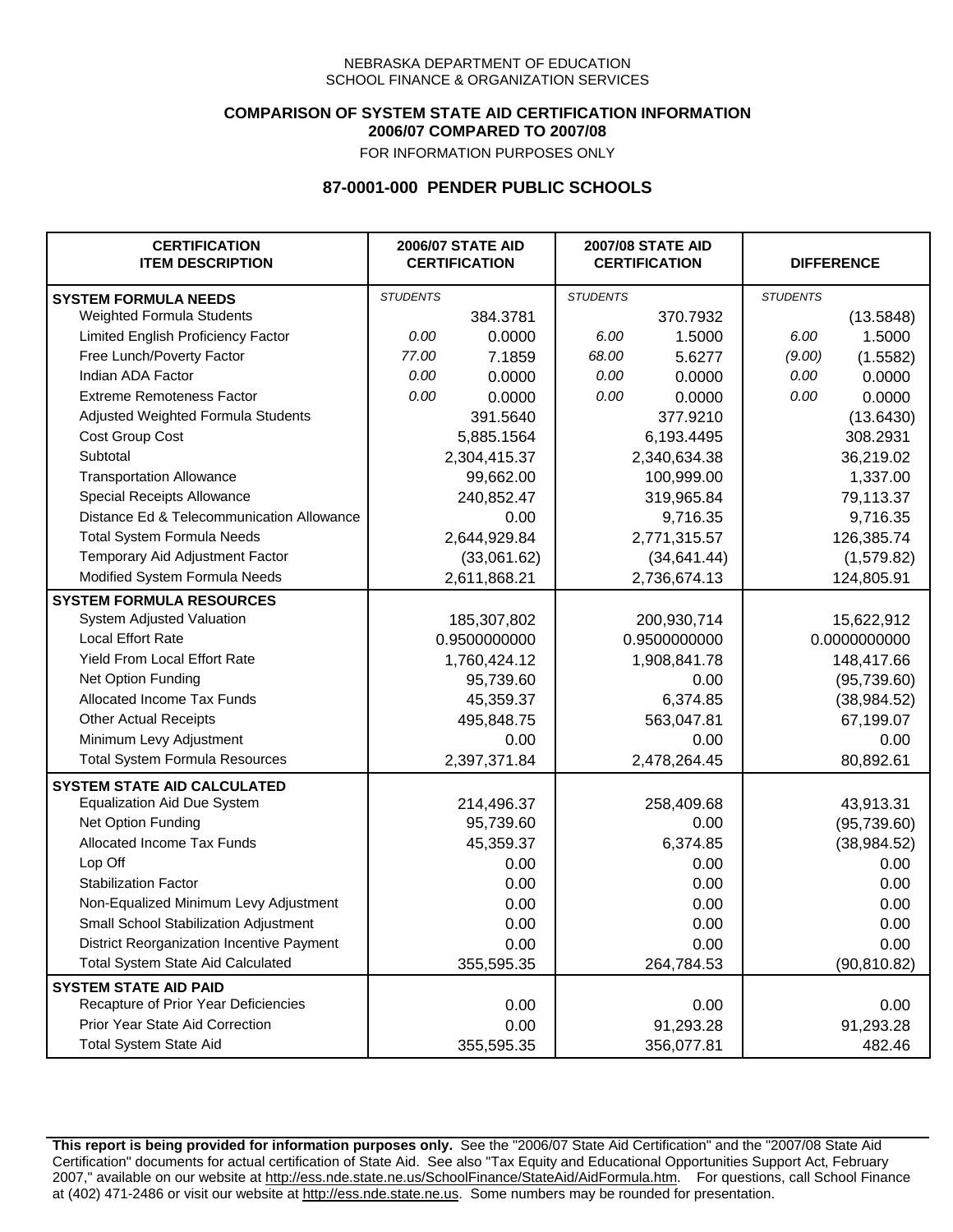### **COMPARISON OF SYSTEM STATE AID CERTIFICATION INFORMATION 2006/07 COMPARED TO 2007/08**

FOR INFORMATION PURPOSES ONLY

## **87-0013-000 WALTHILL PUBLIC SCHOOLS**

| <b>CERTIFICATION</b><br><b>ITEM DESCRIPTION</b> |                 | <b>2006/07 STATE AID</b><br><b>CERTIFICATION</b> | <b>2007/08 STATE AID</b><br><b>CERTIFICATION</b> |              |                 | <b>DIFFERENCE</b> |
|-------------------------------------------------|-----------------|--------------------------------------------------|--------------------------------------------------|--------------|-----------------|-------------------|
| <b>SYSTEM FORMULA NEEDS</b>                     | <b>STUDENTS</b> |                                                  | <b>STUDENTS</b>                                  |              | <b>STUDENTS</b> |                   |
| Weighted Formula Students                       |                 | 307.9650                                         |                                                  | 324.9819     |                 | 17.0169           |
| Limited English Proficiency Factor              | 247.00          | 61.7500                                          | 106.00                                           | 26.5000      | (141.00)        | (35.2500)         |
| Free Lunch/Poverty Factor                       | 181.00          | 40.2495                                          | 199.00                                           | 44.8595      | 18.00           | 4.6101            |
| Indian ADA Factor                               | 91.74           | 22.9350                                          | 84.37                                            | 21.0925      | (7.37)          | (1.8425)          |
| <b>Extreme Remoteness Factor</b>                | 0.00            | 0.0000                                           | 0.00                                             | 0.0000       | 0.00            | 0.0000            |
| Adjusted Weighted Formula Students              |                 | 432.8995                                         |                                                  | 417.4340     |                 | (15.4655)         |
| Cost Group Cost                                 |                 | 5,885.1564                                       |                                                  | 6,193.4495   |                 | 308.2931          |
| Subtotal                                        |                 | 2,547,681.27                                     |                                                  | 2,585,356.13 |                 | 37,674.86         |
| <b>Transportation Allowance</b>                 |                 | 28,576.80                                        |                                                  | 47,291.04    |                 | 18,714.24         |
| Special Receipts Allowance                      |                 | 267,403.00                                       |                                                  | 286,763.00   |                 | 19,360.00         |
| Distance Ed & Telecommunication Allowance       |                 | 0.00                                             |                                                  | 0.00         |                 | 0.00              |
| <b>Total System Formula Needs</b>               |                 | 2,843,661.07                                     |                                                  | 2,919,410.17 | 75,749.10       |                   |
| Temporary Aid Adjustment Factor                 |                 | (35, 545.76)                                     | (36, 492.63)                                     |              | (946.86)        |                   |
| Modified System Formula Needs                   |                 | 2,808,115.30                                     |                                                  | 2,882,917.54 |                 | 74,802.24         |
| <b>SYSTEM FORMULA RESOURCES</b>                 |                 |                                                  |                                                  |              |                 |                   |
| System Adjusted Valuation                       |                 | 52,323,437                                       |                                                  | 53,483,198   |                 | 1,159,761         |
| <b>Local Effort Rate</b>                        |                 | 0.9500000000                                     | 0.9500000000                                     |              | 0.0000000000    |                   |
| Yield From Local Effort Rate                    |                 | 497,072.65                                       | 508,090.38                                       |              | 11,017.73       |                   |
| Net Option Funding                              |                 | 0.00                                             | 0.00                                             |              | 0.00            |                   |
| Allocated Income Tax Funds                      |                 | 0.00                                             | 0.00                                             |              | 0.00            |                   |
| <b>Other Actual Receipts</b>                    |                 | 405,379.00                                       | 403,142.00                                       |              | (2,237.00)      |                   |
| Minimum Levy Adjustment                         |                 | 0.00                                             |                                                  | 0.00         |                 | 0.00              |
| <b>Total System Formula Resources</b>           |                 | 902,451.65                                       |                                                  | 911,232.38   |                 | 8,780.73          |
| <b>SYSTEM STATE AID CALCULATED</b>              |                 |                                                  |                                                  |              |                 |                   |
| <b>Equalization Aid Due System</b>              |                 | 1,905,663.65                                     |                                                  | 1,971,685.16 |                 | 66,021.51         |
| Net Option Funding                              |                 | 0.00                                             |                                                  | 0.00         |                 | 0.00              |
| Allocated Income Tax Funds                      |                 | 0.00                                             |                                                  | 0.00         |                 | 0.00              |
| Lop Off                                         |                 | 0.00                                             |                                                  | 0.00         |                 | 0.00              |
| <b>Stabilization Factor</b>                     |                 | 0.00                                             |                                                  | 0.00         |                 | 0.00              |
| Non-Equalized Minimum Levy Adjustment           |                 | 0.00                                             |                                                  | 0.00         |                 | 0.00              |
| Small School Stabilization Adjustment           |                 | 0.00                                             |                                                  | 0.00         |                 | 0.00              |
| District Reorganization Incentive Payment       |                 | 0.00                                             |                                                  | 0.00         |                 | 0.00              |
| <b>Total System State Aid Calculated</b>        |                 | 1,905,663.65                                     |                                                  | 1,971,685.16 |                 | 66,021.51         |
| <b>SYSTEM STATE AID PAID</b>                    |                 |                                                  |                                                  |              |                 |                   |
| Recapture of Prior Year Deficiencies            |                 | 0.00                                             |                                                  | 0.00         |                 | 0.00              |
| Prior Year State Aid Correction                 |                 | 109,050.80                                       |                                                  | 13,849.13    |                 | (95, 201.67)      |
| <b>Total System State Aid</b>                   |                 | 2,014,714.45                                     |                                                  | 1,985,534.29 |                 | (29, 180.17)      |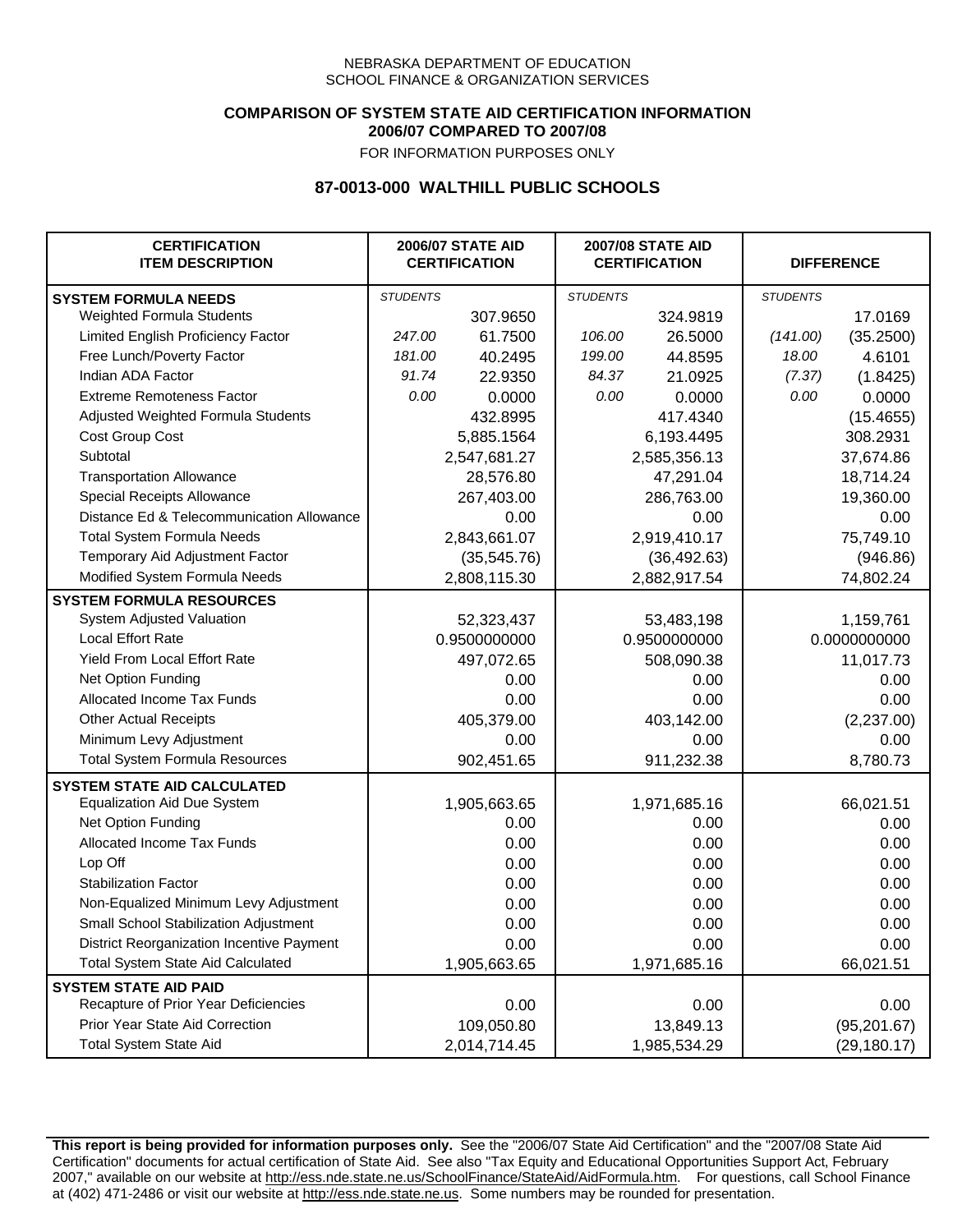## **COMPARISON OF SYSTEM STATE AID CERTIFICATION INFORMATION 2006/07 COMPARED TO 2007/08**

FOR INFORMATION PURPOSES ONLY

## **87-0016-000 UMO N HO N NATION PUBLIC SCHS**

| <b>CERTIFICATION</b><br><b>ITEM DESCRIPTION</b> |                 | <b>2006/07 STATE AID</b><br><b>CERTIFICATION</b> | <b>2007/08 STATE AID</b><br><b>CERTIFICATION</b> |              | <b>DIFFERENCE</b> |             |
|-------------------------------------------------|-----------------|--------------------------------------------------|--------------------------------------------------|--------------|-------------------|-------------|
| <b>SYSTEM FORMULA NEEDS</b>                     | <b>STUDENTS</b> |                                                  | <b>STUDENTS</b>                                  |              | <b>STUDENTS</b>   |             |
| Weighted Formula Students                       |                 | 396.1114                                         |                                                  | 402.9132     |                   | 6.8018      |
| Limited English Proficiency Factor              | 0.00            | 0.0000                                           | 0.00                                             | 0.0000       | 0.00              | 0.0000      |
| Free Lunch/Poverty Factor                       | 305.00          | 73.1863                                          | 360.00                                           | 89.3504      | 55.00             | 16.1641     |
| Indian ADA Factor                               | 333.11          | 83.2775                                          | 234.78                                           | 58.6950      | (98.33)           | (24.5825)   |
| <b>Extreme Remoteness Factor</b>                | 0.00            | 0.0000                                           | 0.00                                             | 0.0000       | 0.00              | 0.0000      |
| Adjusted Weighted Formula Students              |                 | 552.5752                                         |                                                  | 550.9586     |                   | (1.6166)    |
| Cost Group Cost                                 |                 | 5,885.1564                                       |                                                  | 6,193.4495   |                   | 308.2931    |
| Subtotal                                        |                 | 3,251,991.45                                     |                                                  | 3,412,334.17 |                   | 160,342.72  |
| <b>Transportation Allowance</b>                 |                 | 10,206.00                                        |                                                  | 12,175.20    |                   | 1,969.20    |
| Special Receipts Allowance                      |                 | 425,605.00                                       |                                                  | 399,896.00   |                   | (25,709.00) |
| Distance Ed & Telecommunication Allowance       |                 | 0.00                                             |                                                  | 0.00         |                   | 0.00        |
| <b>Total System Formula Needs</b>               |                 | 3,687,802.45                                     | 3,824,405.37                                     |              | 136,602.92        |             |
| Temporary Aid Adjustment Factor                 |                 | (46,097.53)                                      | (47,805.07)                                      |              | (1,707.54)        |             |
| Modified System Formula Needs                   |                 | 3,641,704.92                                     |                                                  | 3,776,600.30 |                   | 134,895.39  |
| <b>SYSTEM FORMULA RESOURCES</b>                 |                 |                                                  |                                                  |              |                   |             |
| System Adjusted Valuation                       |                 | 5,990,377                                        |                                                  | 5,769,378    |                   | (220, 999)  |
| <b>Local Effort Rate</b>                        |                 | 0.9500000000                                     |                                                  | 0.9500000000 | 0.0000000000      |             |
| Yield From Local Effort Rate                    |                 | 56,908.58                                        | 54,809.09                                        |              | (2,099.49)        |             |
| Net Option Funding                              |                 | 0.00                                             | 0.00                                             |              | 0.00              |             |
| Allocated Income Tax Funds                      |                 | 0.00                                             | 0.00                                             |              | 0.00              |             |
| <b>Other Actual Receipts</b>                    |                 | 517,991.00                                       | 521,243.00                                       |              | 3,252.00          |             |
| Minimum Levy Adjustment                         |                 | 2,941.28                                         | 0.00                                             |              |                   | (2,941.28)  |
| <b>Total System Formula Resources</b>           |                 | 577,840.86                                       |                                                  | 576,052.09   |                   | (1,788.77)  |
| <b>SYSTEM STATE AID CALCULATED</b>              |                 |                                                  |                                                  |              |                   |             |
| <b>Equalization Aid Due System</b>              |                 | 3,063,864.06                                     |                                                  | 3,200,548.21 |                   | 136,684.15  |
| Net Option Funding                              |                 | 0.00                                             |                                                  | 0.00         |                   | 0.00        |
| Allocated Income Tax Funds                      |                 | 0.00                                             |                                                  | 0.00         |                   | 0.00        |
| Lop Off                                         |                 | 0.00                                             |                                                  | 0.00         |                   | 0.00        |
| <b>Stabilization Factor</b>                     |                 | 0.00                                             |                                                  | 0.00         |                   | 0.00        |
| Non-Equalized Minimum Levy Adjustment           |                 | 0.00                                             |                                                  | 0.00         |                   | 0.00        |
| Small School Stabilization Adjustment           |                 | 0.00                                             |                                                  | 0.00         |                   | 0.00        |
| District Reorganization Incentive Payment       |                 | 0.00                                             |                                                  | 0.00         |                   | 0.00        |
| <b>Total System State Aid Calculated</b>        |                 | 3,063,864.06                                     |                                                  | 3,200,548.21 |                   | 136,684.15  |
| <b>SYSTEM STATE AID PAID</b>                    |                 |                                                  |                                                  |              |                   |             |
| Recapture of Prior Year Deficiencies            |                 | 0.00                                             |                                                  | 0.00         |                   | 0.00        |
| Prior Year State Aid Correction                 |                 | (36, 510.54)                                     |                                                  | (24, 137.94) |                   | 12,372.60   |
| <b>Total System State Aid</b>                   |                 | 3,027,353.52                                     |                                                  | 3,176,410.27 |                   | 149,056.75  |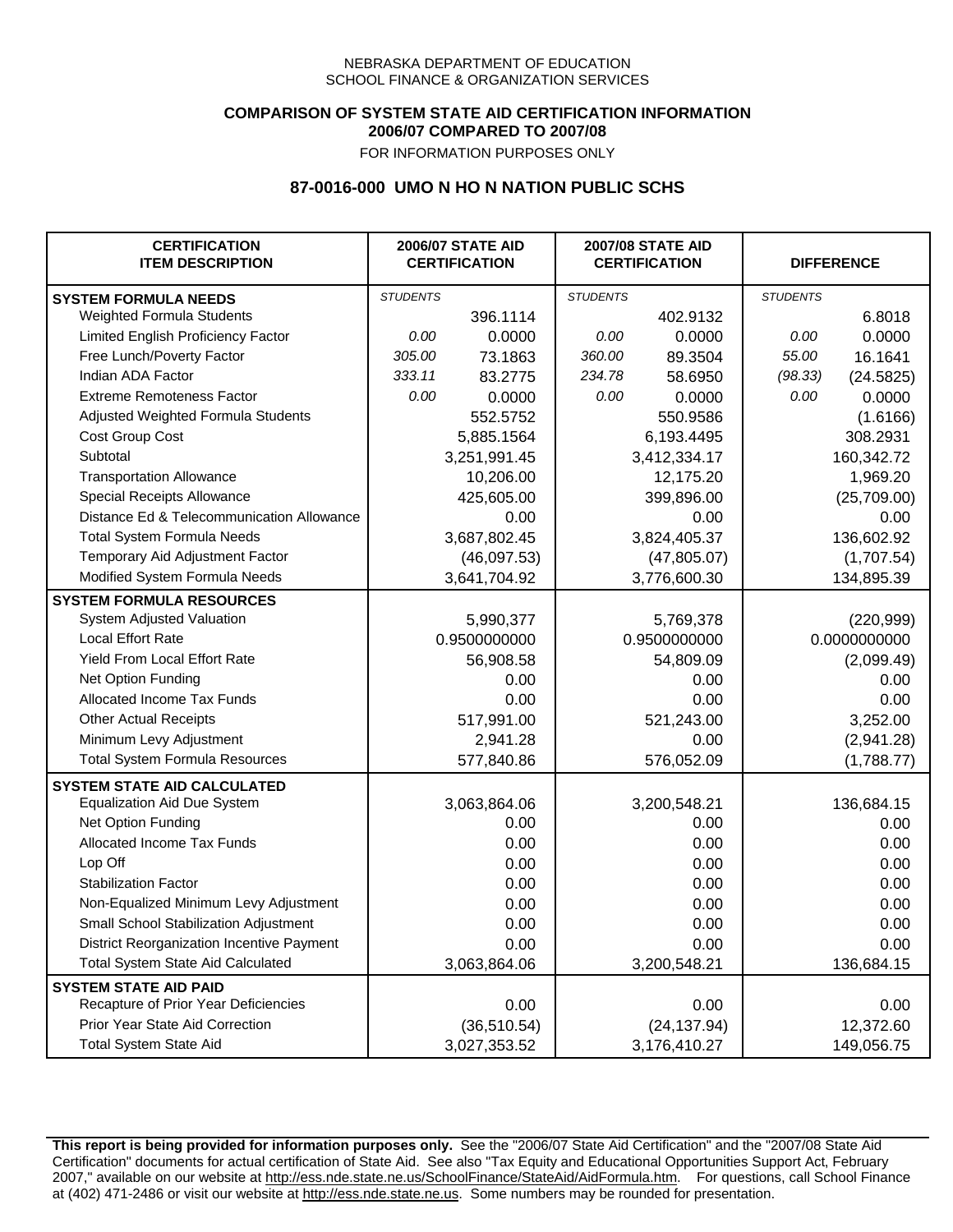### **COMPARISON OF SYSTEM STATE AID CERTIFICATION INFORMATION 2006/07 COMPARED TO 2007/08**

FOR INFORMATION PURPOSES ONLY

## **87-0017-000 WINNEBAGO PUBLIC SCHOOLS**

| <b>CERTIFICATION</b><br><b>ITEM DESCRIPTION</b> |                 | <b>2006/07 STATE AID</b><br><b>CERTIFICATION</b> | <b>2007/08 STATE AID</b><br><b>CERTIFICATION</b> |              | <b>DIFFERENCE</b> |               |
|-------------------------------------------------|-----------------|--------------------------------------------------|--------------------------------------------------|--------------|-------------------|---------------|
| <b>SYSTEM FORMULA NEEDS</b>                     | <b>STUDENTS</b> |                                                  | <b>STUDENTS</b>                                  |              | <b>STUDENTS</b>   |               |
| Weighted Formula Students                       |                 | 550.7052                                         |                                                  | 523.7599     |                   | (26.9453)     |
| Limited English Proficiency Factor              | 0.00            | 0.0000                                           | 0.00                                             | 0.0000       | 0.00              | 0.0000        |
| Free Lunch/Poverty Factor                       | 310.00          | 67.8903                                          | 328.00                                           | 74.3986      | 18.00             | 6.5083        |
| Indian ADA Factor                               | 326.40          | 81.6000                                          | 344.98                                           | 86.2450      | 18.58             | 4.6450        |
| <b>Extreme Remoteness Factor</b>                | 0.00            | 0.0000                                           | 0.00                                             | 0.0000       | 0.00              | 0.0000        |
| Adjusted Weighted Formula Students              |                 | 700.1954                                         |                                                  | 684.4035     |                   | (15.7920)     |
| Cost Group Cost                                 |                 | 5,885.1564                                       |                                                  | 6,193.4495   |                   | 308.2931      |
| Subtotal                                        |                 | 4,120,759.70                                     |                                                  | 4,238,818.41 |                   | 118,058.71    |
| <b>Transportation Allowance</b>                 |                 | 112,160.70                                       |                                                  | 28,355.40    |                   | (83, 805.30)  |
| Special Receipts Allowance                      |                 | 736,731.00                                       |                                                  | 772,751.00   |                   | 36,020.00     |
| Distance Ed & Telecommunication Allowance       |                 | 0.00                                             |                                                  | 16,308.10    |                   | 16,308.10     |
| <b>Total System Formula Needs</b>               |                 | 4,969,651.40                                     |                                                  | 5,056,232.91 | 86,581.51         |               |
| Temporary Aid Adjustment Factor                 |                 | (62, 120.64)                                     | (63, 202.91)                                     |              | (1,082.27)        |               |
| Modified System Formula Needs                   |                 | 4,907,530.76                                     |                                                  | 4,993,030.00 |                   | 85,499.24     |
| <b>SYSTEM FORMULA RESOURCES</b>                 |                 |                                                  |                                                  |              |                   |               |
| System Adjusted Valuation                       |                 | 26,846,576                                       |                                                  | 27,672,726   |                   | 826,150       |
| <b>Local Effort Rate</b>                        |                 | 0.9500000000                                     |                                                  | 0.9500000000 |                   | 0.0000000000  |
| Yield From Local Effort Rate                    |                 | 255,042.47                                       |                                                  | 262,890.90   |                   | 7,848.43      |
| Net Option Funding                              |                 | 136,221.15                                       |                                                  | 0.00         |                   | (136, 221.15) |
| Allocated Income Tax Funds                      |                 | 3,379.59                                         |                                                  | 0.00         |                   | (3,379.59)    |
| <b>Other Actual Receipts</b>                    |                 | 871,106.00                                       | 943,630.00                                       |              | 72,524.00         |               |
| Minimum Levy Adjustment                         |                 | 0.00                                             |                                                  | 0.00         |                   | 0.00          |
| <b>Total System Formula Resources</b>           |                 | 1,265,749.21                                     |                                                  | 1,206,520.90 |                   | (59, 228.32)  |
| <b>SYSTEM STATE AID CALCULATED</b>              |                 |                                                  |                                                  |              |                   |               |
| <b>Equalization Aid Due System</b>              |                 | 3,641,781.54                                     |                                                  | 3,786,509.10 |                   | 144,727.56    |
| Net Option Funding                              |                 | 136,221.15                                       |                                                  | 0.00         |                   | (136, 221.15) |
| Allocated Income Tax Funds                      |                 | 3,379.59                                         |                                                  | 0.00         |                   | (3,379.59)    |
| Lop Off                                         |                 | 0.00                                             |                                                  | 0.00         |                   | 0.00          |
| <b>Stabilization Factor</b>                     |                 | 0.00                                             |                                                  | 0.00         |                   | 0.00          |
| Non-Equalized Minimum Levy Adjustment           |                 | 0.00                                             |                                                  | 0.00         |                   | 0.00          |
| Small School Stabilization Adjustment           |                 | 0.00                                             |                                                  | 0.00         |                   | 0.00          |
| District Reorganization Incentive Payment       |                 | 0.00                                             |                                                  | 0.00         |                   | 0.00          |
| <b>Total System State Aid Calculated</b>        |                 | 3,781,382.28                                     |                                                  | 3,786,509.10 |                   | 5,126.81      |
| <b>SYSTEM STATE AID PAID</b>                    |                 |                                                  |                                                  |              |                   |               |
| Recapture of Prior Year Deficiencies            |                 | 0.00                                             |                                                  | 0.00         |                   | 0.00          |
| Prior Year State Aid Correction                 |                 | (90, 132.00)                                     |                                                  | (31, 914.54) |                   | 58,217.46     |
| <b>Total System State Aid</b>                   |                 | 3,691,250.29                                     |                                                  | 3,754,594.56 |                   | 63,344.27     |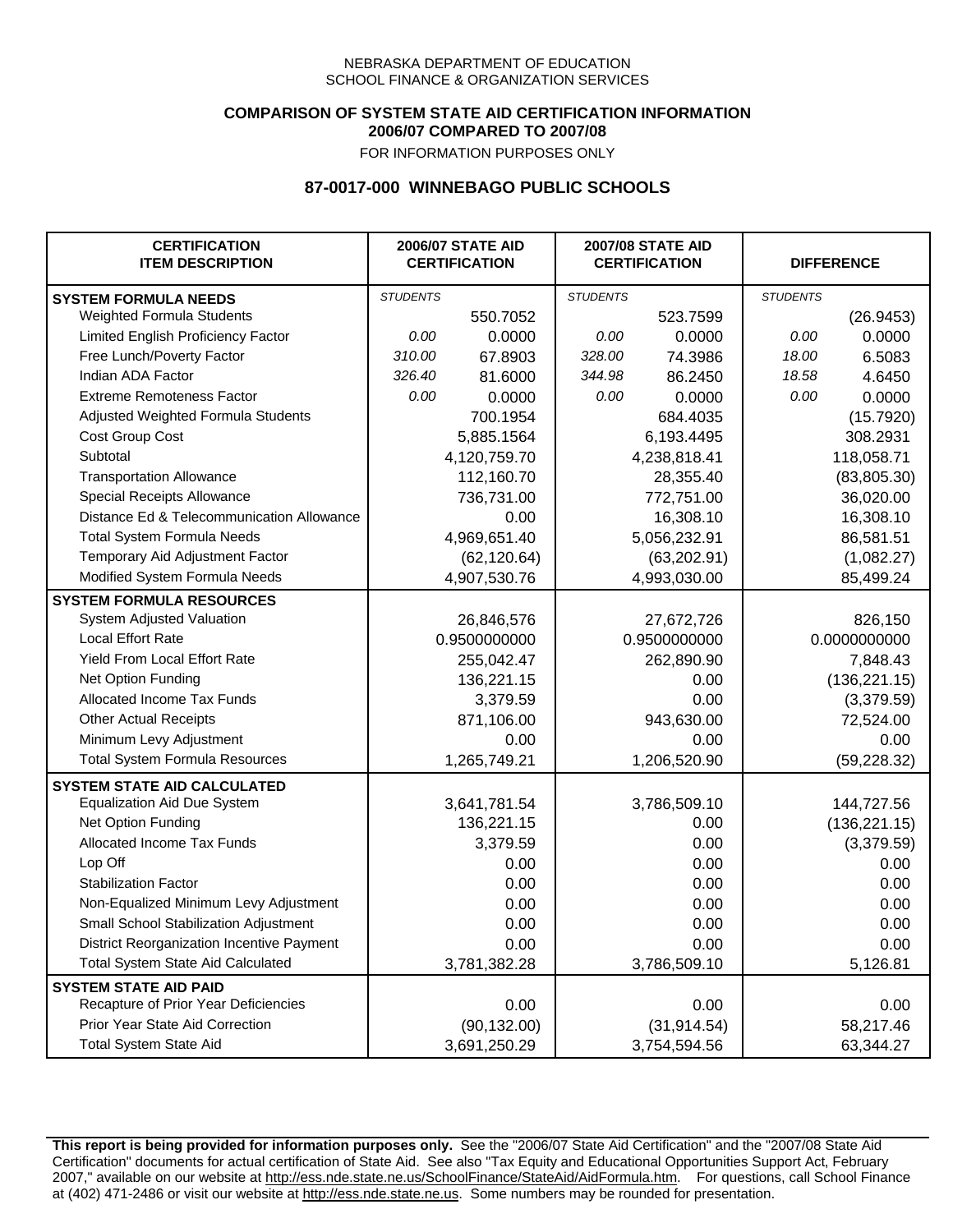## **COMPARISON OF SYSTEM STATE AID CERTIFICATION INFORMATION 2006/07 COMPARED TO 2007/08**

FOR INFORMATION PURPOSES ONLY

## **88-0005-000 ORD PUBLIC SCHOOLS**

| <b>CERTIFICATION</b><br><b>ITEM DESCRIPTION</b> |                 | <b>2006/07 STATE AID</b><br><b>CERTIFICATION</b> |                 | <b>2007/08 STATE AID</b><br><b>CERTIFICATION</b> |                 | <b>DIFFERENCE</b> |
|-------------------------------------------------|-----------------|--------------------------------------------------|-----------------|--------------------------------------------------|-----------------|-------------------|
| <b>SYSTEM FORMULA NEEDS</b>                     | <b>STUDENTS</b> |                                                  | <b>STUDENTS</b> |                                                  | <b>STUDENTS</b> |                   |
| Weighted Formula Students                       |                 | 623.5306                                         |                 | 636.3187                                         |                 | 12.7881           |
| Limited English Proficiency Factor              | 15.00           | 3.7500                                           | 5.00            | 1.2500                                           | (10.00)         | (2.5000)          |
| Free Lunch/Poverty Factor                       | 147.95          | 17.1890                                          | 138.46          | 14.4940                                          | (9.49)          | (2.6950)          |
| Indian ADA Factor                               | 0.00            | 0.0000                                           | 0.00            | 0.0000                                           | 0.00            | 0.0000            |
| <b>Extreme Remoteness Factor</b>                | 0.00            | 0.0000                                           | 0.00            | 0.0000                                           | 0.00            | 0.0000            |
| Adjusted Weighted Formula Students              |                 | 644.4696                                         |                 | 652.0627                                         |                 | 7.5931            |
| Cost Group Cost                                 |                 | 7,482.7963                                       |                 | 7,975.8019                                       |                 | 493.0057          |
| Subtotal                                        |                 | 4,822,434.84                                     |                 | 5,200,723.16                                     |                 | 378,288.32        |
| <b>Transportation Allowance</b>                 |                 | 168,491.14                                       |                 | 177,958.25                                       |                 | 9,467.11          |
| Special Receipts Allowance                      |                 | 306,097.10                                       |                 | 299,352.12                                       |                 | (6,744.97)        |
| Distance Ed & Telecommunication Allowance       |                 | 0.00                                             |                 | 0.00                                             |                 | 0.00              |
| <b>Total System Formula Needs</b>               |                 | 5,297,023.07                                     | 5,678,033.53    |                                                  | 381,010.46      |                   |
| Temporary Aid Adjustment Factor                 |                 | (66, 212.79)                                     | (70, 975.42)    |                                                  | (4,762.63)      |                   |
| Modified System Formula Needs                   |                 | 5,230,810.29                                     |                 | 5,607,058.11                                     |                 | 376,247.83        |
| <b>SYSTEM FORMULA RESOURCES</b>                 |                 |                                                  |                 |                                                  |                 |                   |
| System Adjusted Valuation                       |                 | 280,937,983                                      |                 | 298,271,952                                      |                 | 17,333,969        |
| <b>Local Effort Rate</b>                        |                 | 0.9500000000                                     |                 | 0.9500000000                                     | 0.0000000000    |                   |
| Yield From Local Effort Rate                    |                 | 2,668,910.84                                     | 2,833,583.54    |                                                  | 164,672.71      |                   |
| Net Option Funding                              |                 | 78,790.88                                        | 0.00            |                                                  | (78, 790.88)    |                   |
| Allocated Income Tax Funds                      |                 | 65,073.68                                        | 0.00            |                                                  | (65,073.68)     |                   |
| <b>Other Actual Receipts</b>                    |                 | 619,110.08                                       |                 | 631,417.51                                       | 12,307.43       |                   |
| Minimum Levy Adjustment                         |                 | 0.00                                             |                 | 0.00                                             |                 | 0.00              |
| <b>Total System Formula Resources</b>           |                 | 3,431,885.48                                     |                 | 3,465,001.06                                     |                 | 33,115.58         |
| <b>SYSTEM STATE AID CALCULATED</b>              |                 |                                                  |                 |                                                  |                 |                   |
| <b>Equalization Aid Due System</b>              |                 | 1,798,924.81                                     |                 | 2,142,057.06                                     |                 | 343,132.25        |
| Net Option Funding                              |                 | 78,790.88                                        |                 | 0.00                                             |                 | (78, 790.88)      |
| Allocated Income Tax Funds                      |                 | 65,073.68                                        |                 | 0.00                                             |                 | (65,073.68)       |
| Lop Off                                         |                 | 0.00                                             |                 | 0.00                                             |                 | 0.00              |
| <b>Stabilization Factor</b>                     |                 | 0.00                                             |                 | 0.00                                             |                 | 0.00              |
| Non-Equalized Minimum Levy Adjustment           |                 | 0.00                                             |                 | 0.00                                             |                 | 0.00              |
| Small School Stabilization Adjustment           |                 | 0.00                                             |                 | 0.00                                             |                 | 0.00              |
| District Reorganization Incentive Payment       |                 | 0.00                                             |                 | 0.00                                             |                 | 0.00              |
| <b>Total System State Aid Calculated</b>        |                 | 1,942,789.37                                     |                 | 2,142,057.06                                     |                 | 199,267.69        |
| <b>SYSTEM STATE AID PAID</b>                    |                 |                                                  |                 |                                                  |                 |                   |
| Recapture of Prior Year Deficiencies            |                 | 0.00                                             |                 | 0.00                                             |                 | 0.00              |
| Prior Year State Aid Correction                 |                 | (25, 757.73)                                     |                 | (15,500.65)                                      |                 | 10,257.08         |
| <b>Total System State Aid</b>                   |                 | 1,917,031.63                                     |                 | 2,126,556.40                                     |                 | 209,524.77        |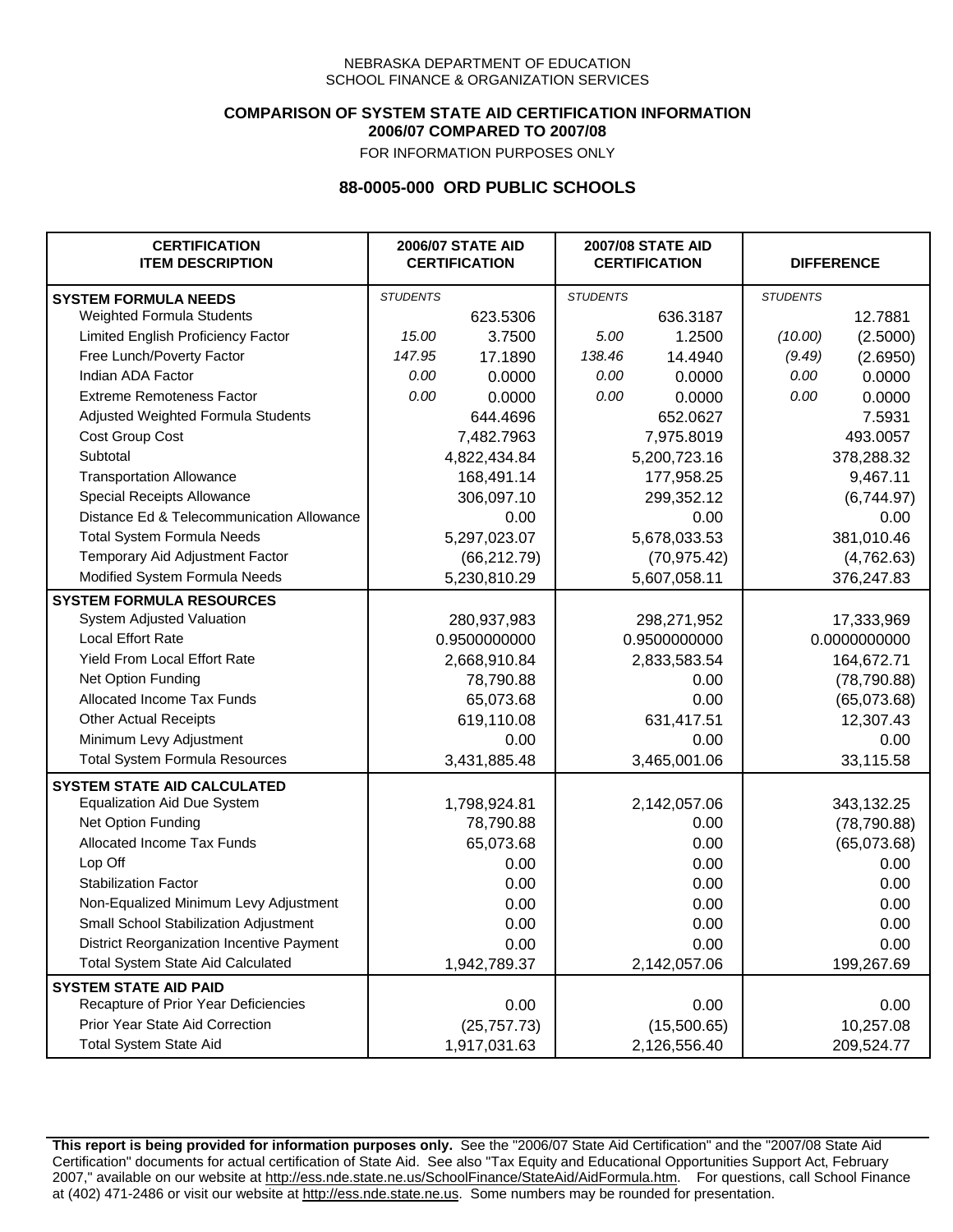### **COMPARISON OF SYSTEM STATE AID CERTIFICATION INFORMATION 2006/07 COMPARED TO 2007/08**

FOR INFORMATION PURPOSES ONLY

## **88-0021-000 ARCADIA PUBLIC SCHOOLS**

| <b>CERTIFICATION</b><br><b>ITEM DESCRIPTION</b> | <b>2006/07 STATE AID</b><br><b>CERTIFICATION</b> |              | <b>2007/08 STATE AID</b><br><b>CERTIFICATION</b> |              | <b>DIFFERENCE</b> |              |
|-------------------------------------------------|--------------------------------------------------|--------------|--------------------------------------------------|--------------|-------------------|--------------|
| <b>SYSTEM FORMULA NEEDS</b>                     | <b>STUDENTS</b>                                  |              | <b>STUDENTS</b>                                  |              | <b>STUDENTS</b>   |              |
| Weighted Formula Students                       |                                                  | 130.0436     |                                                  | 129.5679     |                   | (0.4757)     |
| Limited English Proficiency Factor              | 0.00                                             | 0.0000       | 0.00                                             | 0.0000       | 0.00              | 0.0000       |
| Free Lunch/Poverty Factor                       | 42.00                                            | 6.7540       | 39.00                                            | 5.8996       | (3.00)            | (0.8544)     |
| Indian ADA Factor                               | 0.00                                             | 0.0000       | 0.00                                             | 0.0000       | 0.00              | 0.0000       |
| <b>Extreme Remoteness Factor</b>                | 0.00                                             | 0.0000       | 0.00                                             | 0.0000       | 0.00              | 0.0000       |
| Adjusted Weighted Formula Students              |                                                  | 136.7976     |                                                  | 135.4675     |                   | (1.3301)     |
| Cost Group Cost                                 |                                                  | 7,482.7963   |                                                  | 7,975.8019   |                   | 493.0057     |
| Subtotal                                        |                                                  | 1,023,628.90 |                                                  | 1,080,462.01 |                   | 56,833.11    |
| <b>Transportation Allowance</b>                 |                                                  | 33,726.00    |                                                  | 43,060.00    |                   | 9,334.00     |
| Special Receipts Allowance                      |                                                  | 56,782.00    |                                                  | 78,057.00    |                   | 21,275.00    |
| Distance Ed & Telecommunication Allowance       |                                                  | 0.00         |                                                  | 0.00         |                   | 0.00         |
| <b>Total System Formula Needs</b>               |                                                  | 1,114,136.90 |                                                  | 1,201,579.01 |                   | 87,442.11    |
| Temporary Aid Adjustment Factor                 |                                                  | (13,926.71)  | (15,019.74)                                      |              | (1,093.03)        |              |
| Modified System Formula Needs                   |                                                  | 1,100,210.18 |                                                  | 1,186,559.27 |                   | 86,349.08    |
| <b>SYSTEM FORMULA RESOURCES</b>                 |                                                  |              |                                                  |              |                   |              |
| System Adjusted Valuation                       |                                                  | 56,186,420   |                                                  | 58,944,803   |                   | 2,758,383    |
| <b>Local Effort Rate</b>                        |                                                  | 0.9500000000 |                                                  | 0.9500000000 |                   | 0.0000000000 |
| Yield From Local Effort Rate                    |                                                  | 533,770.99   |                                                  | 559,975.63   |                   | 26,204.64    |
| Net Option Funding                              |                                                  | 93,710.00    |                                                  | 108,773.76   |                   | 15,063.76    |
| Allocated Income Tax Funds                      |                                                  | 9,596.14     |                                                  | 10,367.73    |                   | 771.60       |
| <b>Other Actual Receipts</b>                    |                                                  | 130,392.00   | 160,735.00                                       |              | 30,343.00         |              |
| Minimum Levy Adjustment                         |                                                  | 0.00         |                                                  | 0.00         |                   | 0.00         |
| <b>Total System Formula Resources</b>           |                                                  | 767,469.12   |                                                  | 839,852.12   |                   | 72,383.00    |
| <b>SYSTEM STATE AID CALCULATED</b>              |                                                  |              |                                                  |              |                   |              |
| <b>Equalization Aid Due System</b>              |                                                  | 332,741.06   |                                                  | 346,707.15   |                   | 13,966.09    |
| Net Option Funding                              |                                                  | 93,710.00    |                                                  | 108,773.76   |                   | 15,063.76    |
| Allocated Income Tax Funds                      |                                                  | 9,596.14     |                                                  | 10,367.73    |                   | 771.60       |
| Lop Off                                         |                                                  | 0.00         |                                                  | 0.00         |                   | 0.00         |
| <b>Stabilization Factor</b>                     |                                                  | 0.00         |                                                  | 0.00         |                   | 0.00         |
| Non-Equalized Minimum Levy Adjustment           |                                                  | 0.00         |                                                  | 0.00         |                   | 0.00         |
| Small School Stabilization Adjustment           |                                                  | 0.00         |                                                  | 0.00         |                   | 0.00         |
| District Reorganization Incentive Payment       |                                                  | 0.00         |                                                  | 0.00         |                   | 0.00         |
| <b>Total System State Aid Calculated</b>        |                                                  | 436,047.19   |                                                  | 465,848.64   |                   | 29,801.44    |
| <b>SYSTEM STATE AID PAID</b>                    |                                                  |              |                                                  |              |                   |              |
| Recapture of Prior Year Deficiencies            |                                                  | 0.00         |                                                  | 0.00         |                   | 0.00         |
| Prior Year State Aid Correction                 |                                                  | (11, 250.62) |                                                  | 31,005.02    |                   | 42,255.64    |
| <b>Total System State Aid</b>                   |                                                  | 424,796.57   |                                                  | 496,853.66   |                   | 72,057.09    |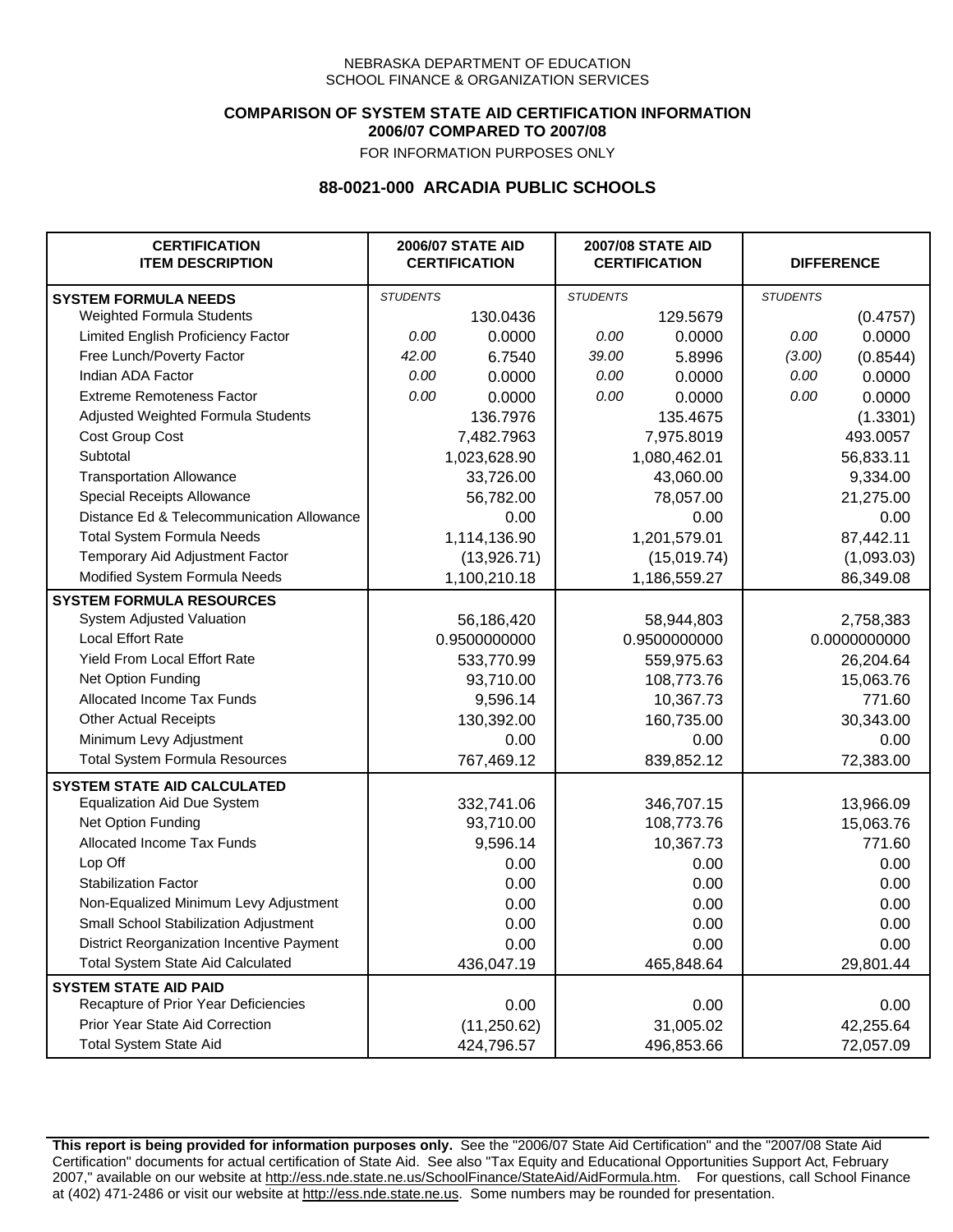### **COMPARISON OF SYSTEM STATE AID CERTIFICATION INFORMATION 2006/07 COMPARED TO 2007/08**

FOR INFORMATION PURPOSES ONLY

## **89-0001-000 BLAIR COMMUNITY SCHOOLS**

| <b>CERTIFICATION</b><br><b>ITEM DESCRIPTION</b> |                 | <b>2006/07 STATE AID</b><br><b>CERTIFICATION</b> | <b>2007/08 STATE AID</b><br><b>CERTIFICATION</b> |               |                 | <b>DIFFERENCE</b> |
|-------------------------------------------------|-----------------|--------------------------------------------------|--------------------------------------------------|---------------|-----------------|-------------------|
| <b>SYSTEM FORMULA NEEDS</b>                     | <b>STUDENTS</b> |                                                  | <b>STUDENTS</b>                                  |               | <b>STUDENTS</b> |                   |
| Weighted Formula Students                       |                 | 2,581.8550                                       |                                                  | 2,636.7320    |                 | 54.8770           |
| Limited English Proficiency Factor              | 15.00           | 3.7500                                           | 23.00                                            | 5.7500        | 8.00            | 2.0000            |
| Free Lunch/Poverty Factor                       | 269.00          | 9.7182                                           | 230.00                                           | 5.6568        | (39.00)         | (4.0614)          |
| Indian ADA Factor                               | 0.00            | 0.0000                                           | 0.00                                             | 0.0000        | 0.00            | 0.0000            |
| <b>Extreme Remoteness Factor</b>                | 0.00            | 0.0000                                           | 0.00                                             | 0.0000        | 0.00            | 0.0000            |
| Adjusted Weighted Formula Students              |                 | 2,595.3232                                       |                                                  | 2,648.1388    |                 | 52.8156           |
| Cost Group Cost                                 |                 | 5,885.1564                                       |                                                  | 6,193.4495    |                 | 308.2931          |
| Subtotal                                        |                 | 15,273,882.84                                    |                                                  | 16,401,113.75 |                 | 1,127,230.91      |
| <b>Transportation Allowance</b>                 |                 | 374,662.26                                       |                                                  | 452,111.10    |                 | 77,448.84         |
| Special Receipts Allowance                      |                 | 1,120,497.00                                     |                                                  | 1,218,869.00  |                 | 98,372.00         |
| Distance Ed & Telecommunication Allowance       |                 | 0.00                                             |                                                  | 0.00          |                 | 0.00              |
| <b>Total System Formula Needs</b>               |                 | 16,769,042.10                                    |                                                  | 18,072,093.85 |                 | 1,303,051.75      |
| Temporary Aid Adjustment Factor                 |                 | (209, 613.03)                                    | (225, 901.17)                                    |               | (16, 288.15)    |                   |
| Modified System Formula Needs                   | 16,559,429.08   |                                                  | 17,846,192.68                                    |               | 1,286,763.60    |                   |
| <b>SYSTEM FORMULA RESOURCES</b>                 |                 |                                                  |                                                  |               |                 |                   |
| System Adjusted Valuation                       |                 | 976,022,768                                      |                                                  | 1,054,772,349 |                 | 78,749,581        |
| <b>Local Effort Rate</b>                        |                 | 0.9500000000                                     |                                                  | 0.9500000000  | 0.0000000000    |                   |
| <b>Yield From Local Effort Rate</b>             |                 | 9,272,216.30                                     |                                                  | 10,020,337.32 |                 | 748,121.02        |
| Net Option Funding                              |                 | 0.00                                             | 0.00                                             |               | 0.00            |                   |
| Allocated Income Tax Funds                      |                 | 151,849.80                                       | 123,326.15                                       |               | (28, 523.64)    |                   |
| <b>Other Actual Receipts</b>                    |                 | 2,786,235.00                                     | 2,958,264.00                                     |               | 172,029.00      |                   |
| Minimum Levy Adjustment                         |                 | 0.00                                             | 0.00                                             |               |                 | 0.00              |
| <b>Total System Formula Resources</b>           |                 | 12,210,301.09                                    |                                                  | 13,101,927.47 |                 | 891,626.38        |
| <b>SYSTEM STATE AID CALCULATED</b>              |                 |                                                  |                                                  |               |                 |                   |
| <b>Equalization Aid Due System</b>              |                 | 4,349,127.98                                     |                                                  | 4,744,265.21  |                 | 395,137.23        |
| Net Option Funding                              |                 | 0.00                                             |                                                  | 0.00          |                 | 0.00              |
| Allocated Income Tax Funds                      |                 | 151,849.80                                       |                                                  | 123,326.15    |                 | (28, 523.64)      |
| Lop Off                                         |                 | 0.00                                             |                                                  | 0.00          |                 | 0.00              |
| <b>Stabilization Factor</b>                     |                 | 0.00                                             |                                                  | 0.00          |                 | 0.00              |
| Non-Equalized Minimum Levy Adjustment           |                 | 0.00                                             |                                                  | 0.00          |                 | 0.00              |
| Small School Stabilization Adjustment           |                 | 0.00                                             |                                                  | 0.00          |                 | 0.00              |
| District Reorganization Incentive Payment       |                 | 0.00                                             |                                                  | 0.00          |                 | 0.00              |
| Total System State Aid Calculated               |                 | 4,500,977.78                                     |                                                  | 4,867,591.36  |                 | 366,613.58        |
| <b>SYSTEM STATE AID PAID</b>                    |                 |                                                  |                                                  |               |                 |                   |
| Recapture of Prior Year Deficiencies            |                 | 0.00                                             |                                                  | 0.00          | 0.00            |                   |
| Prior Year State Aid Correction                 |                 | 166,275.96                                       |                                                  | (265, 259.56) |                 | (431, 535.52)     |
| <b>Total System State Aid</b>                   |                 | 4,667,253.74                                     |                                                  | 4,602,331.80  | (64, 921.94)    |                   |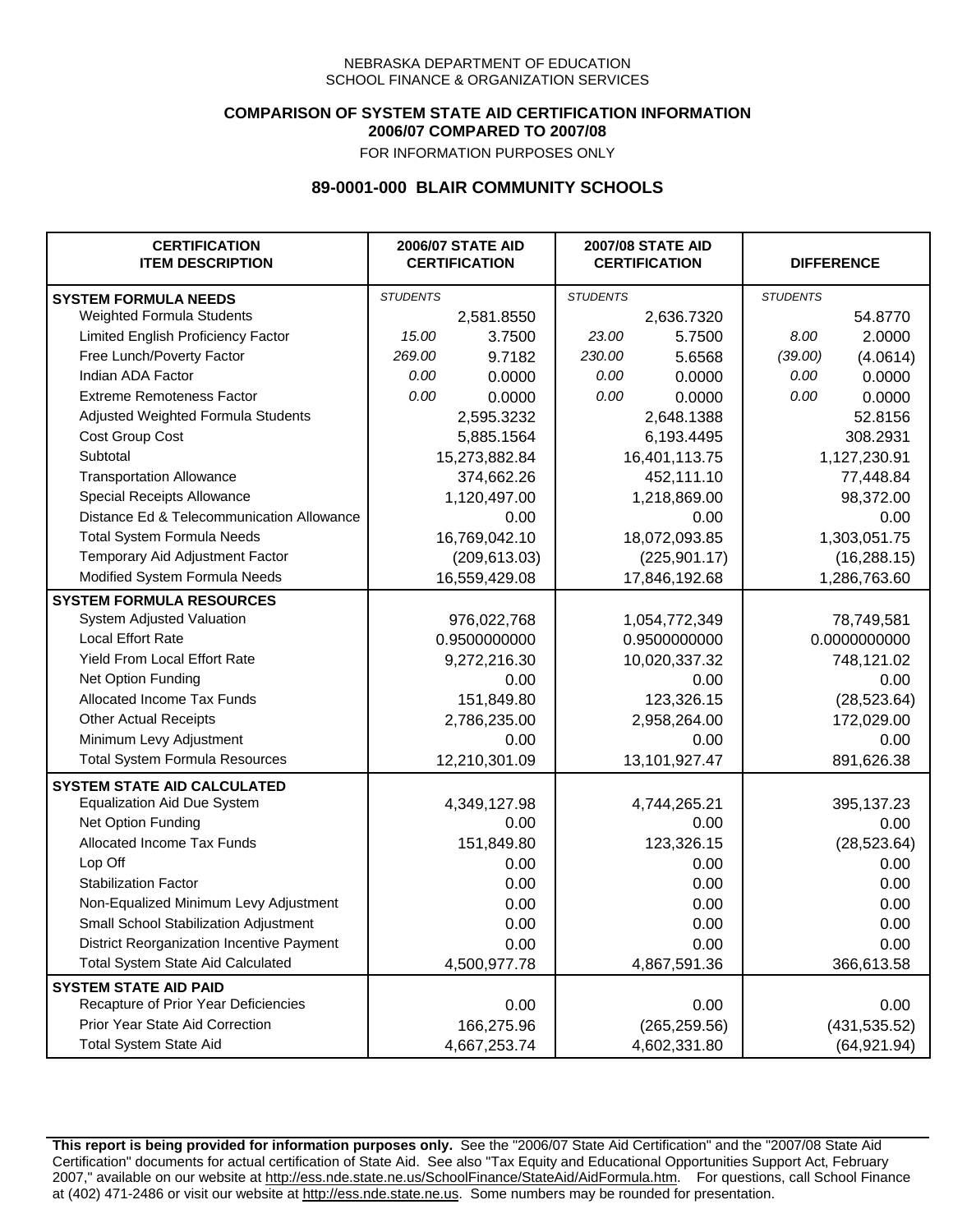## **COMPARISON OF SYSTEM STATE AID CERTIFICATION INFORMATION 2006/07 COMPARED TO 2007/08**

FOR INFORMATION PURPOSES ONLY

## **89-0003-000 FORT CALHOUN COMMUNITY SCHS**

| <b>CERTIFICATION</b><br><b>ITEM DESCRIPTION</b> |                 | <b>2006/07 STATE AID</b><br><b>CERTIFICATION</b> | <b>2007/08 STATE AID</b><br><b>CERTIFICATION</b> |              | <b>DIFFERENCE</b> |               |
|-------------------------------------------------|-----------------|--------------------------------------------------|--------------------------------------------------|--------------|-------------------|---------------|
| <b>SYSTEM FORMULA NEEDS</b>                     | <b>STUDENTS</b> |                                                  | <b>STUDENTS</b>                                  |              | <b>STUDENTS</b>   |               |
| <b>Weighted Formula Students</b>                |                 | 681.2045                                         |                                                  | 663.4807     |                   | (17.7238)     |
| Limited English Proficiency Factor              | 0.00            | 0.0000                                           | 0.00                                             | 0.0000       | 0.00              | 0.0000        |
| Free Lunch/Poverty Factor                       | 48.00           | 0.9189                                           | 39.00                                            | 0.5078       | (9.00)            | (0.4111)      |
| Indian ADA Factor                               | 0.00            | 0.0000                                           | 0.00                                             | 0.0000       | 0.00              | 0.0000        |
| <b>Extreme Remoteness Factor</b>                | 0.00            | 0.0000                                           | 0.00                                             | 0.0000       | 0.00              | 0.0000        |
| Adjusted Weighted Formula Students              |                 | 682.1234                                         |                                                  | 663.9885     |                   | (18.1349)     |
| Cost Group Cost                                 |                 | 5,885.1564                                       |                                                  | 6,193.4495   |                   | 308.2931      |
| Subtotal                                        |                 | 4,014,402.71                                     |                                                  | 4,112,378.94 |                   | 97,976.23     |
| <b>Transportation Allowance</b>                 |                 | 138,524.58                                       |                                                  | 144,587.62   |                   | 6,063.04      |
| Special Receipts Allowance                      |                 | 315,810.00                                       |                                                  | 386,121.00   |                   | 70,311.00     |
| Distance Ed & Telecommunication Allowance       |                 | 0.00                                             |                                                  | 0.00         |                   | 0.00          |
| <b>Total System Formula Needs</b>               |                 | 4,468,737.29                                     | 4,643,087.56                                     |              | 174,350.27        |               |
| Temporary Aid Adjustment Factor                 |                 | (55, 859.22)                                     | (58,038.59)                                      |              | (2, 179.38)       |               |
| Modified System Formula Needs                   |                 | 4,412,878.08                                     |                                                  | 4,585,048.97 |                   | 172,170.89    |
| <b>SYSTEM FORMULA RESOURCES</b>                 |                 |                                                  |                                                  |              |                   |               |
| System Adjusted Valuation                       |                 | 243,855,082                                      |                                                  | 265,337,870  |                   | 21,482,788    |
| <b>Local Effort Rate</b>                        |                 | 0.9500000000                                     |                                                  | 0.9500000000 | 0.0000000000      |               |
| Yield From Local Effort Rate                    |                 | 2,316,623.28                                     | 2,520,709.77                                     |              | 204,086.49        |               |
| Net Option Funding                              |                 | 461,764.50                                       | 585,177.09                                       |              | 123,412.60        |               |
| Allocated Income Tax Funds                      |                 | 113,642.00                                       | 124,333.78                                       |              | 10,691.78         |               |
| <b>Other Actual Receipts</b>                    |                 | 783,392.64                                       |                                                  | 877,415.94   |                   | 94,023.30     |
| Minimum Levy Adjustment                         |                 | 0.00                                             |                                                  | 0.00         |                   | 0.00          |
| <b>Total System Formula Resources</b>           |                 | 3,675,422.42                                     |                                                  | 4,107,636.58 |                   | 432,214.16    |
| <b>SYSTEM STATE AID CALCULATED</b>              |                 |                                                  |                                                  |              |                   |               |
| <b>Equalization Aid Due System</b>              |                 | 737,455.66                                       |                                                  | 477,412.39   |                   | (260, 043.27) |
| Net Option Funding                              |                 | 461,764.50                                       |                                                  | 585,177.09   |                   | 123,412.60    |
| Allocated Income Tax Funds                      |                 | 113,642.00                                       |                                                  | 124,333.78   |                   | 10,691.78     |
| Lop Off                                         |                 | 0.00                                             |                                                  | 0.00         |                   | 0.00          |
| <b>Stabilization Factor</b>                     |                 | 0.00                                             |                                                  | 0.00         |                   | 0.00          |
| Non-Equalized Minimum Levy Adjustment           |                 | 0.00                                             |                                                  | 0.00         |                   | 0.00          |
| Small School Stabilization Adjustment           |                 | 0.00                                             |                                                  | 0.00         |                   | 0.00          |
| District Reorganization Incentive Payment       |                 | 0.00                                             |                                                  | 0.00         |                   | 0.00          |
| <b>Total System State Aid Calculated</b>        |                 | 1,312,862.16                                     |                                                  | 1,186,923.26 |                   | (125, 938.89) |
| <b>SYSTEM STATE AID PAID</b>                    |                 |                                                  |                                                  |              |                   |               |
| Recapture of Prior Year Deficiencies            |                 | 0.00                                             |                                                  | 0.00         |                   | 0.00          |
| Prior Year State Aid Correction                 |                 | 68,969.03                                        |                                                  | 8,014.60     |                   | (60, 954.43)  |
| <b>Total System State Aid</b>                   |                 | 1,381,831.19                                     |                                                  | 1,194,937.87 |                   | (186, 893.32) |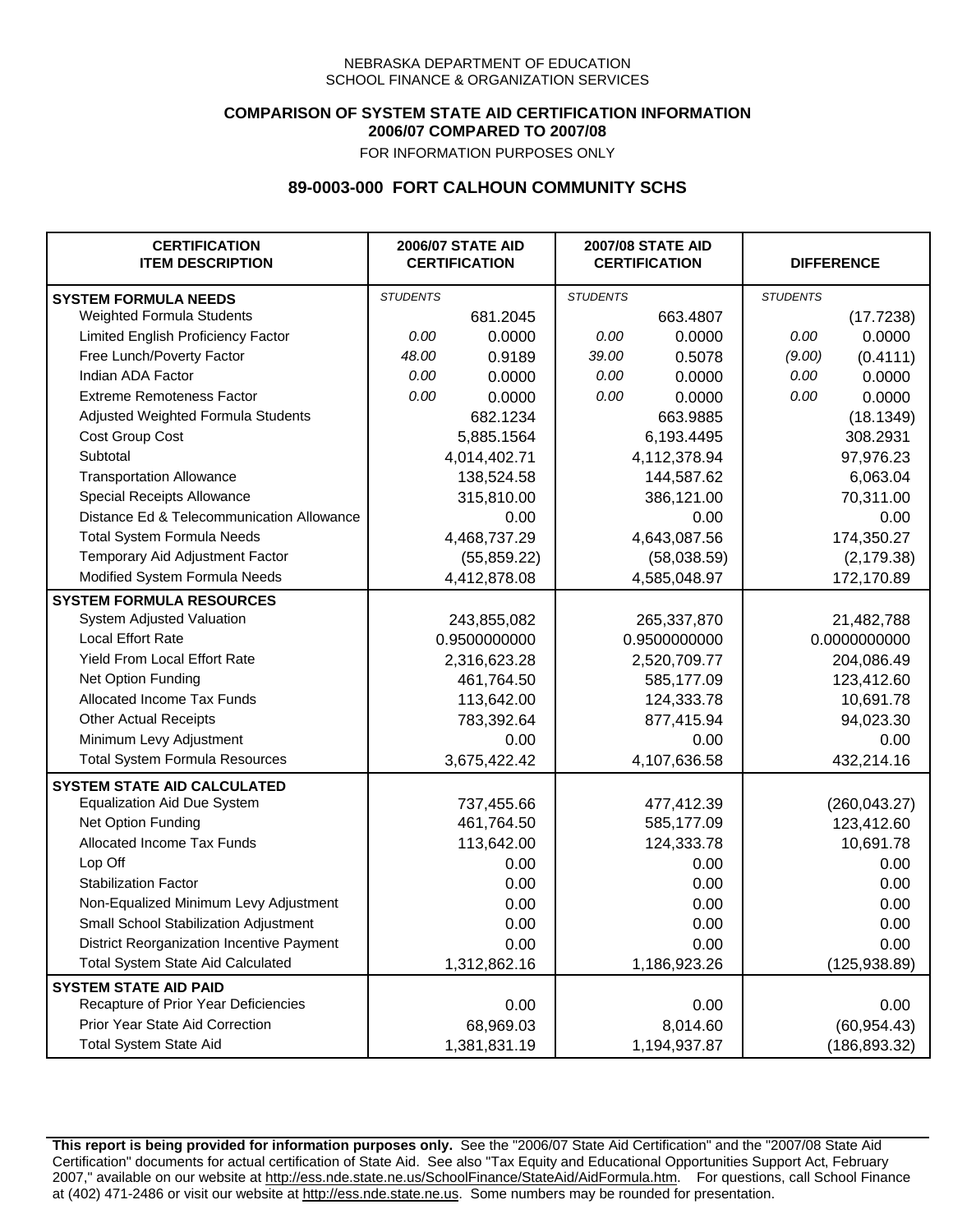### **COMPARISON OF SYSTEM STATE AID CERTIFICATION INFORMATION 2006/07 COMPARED TO 2007/08**

FOR INFORMATION PURPOSES ONLY

## **89-0024-000 ARLINGTON PUBLIC SCHOOLS**

| <b>CERTIFICATION</b><br><b>ITEM DESCRIPTION</b> |                 | <b>2006/07 STATE AID</b><br><b>CERTIFICATION</b> | <b>2007/08 STATE AID</b><br><b>CERTIFICATION</b> |              | <b>DIFFERENCE</b> |              |
|-------------------------------------------------|-----------------|--------------------------------------------------|--------------------------------------------------|--------------|-------------------|--------------|
| <b>SYSTEM FORMULA NEEDS</b>                     | <b>STUDENTS</b> |                                                  | <b>STUDENTS</b>                                  |              | <b>STUDENTS</b>   |              |
| Weighted Formula Students                       |                 | 681.9345                                         |                                                  | 705.8491     |                   | 23.9146      |
| Limited English Proficiency Factor              | 0.00            | 0.0000                                           | 0.00                                             | 0.0000       | 0.00              | 0.0000       |
| Free Lunch/Poverty Factor                       | 95.00           | 5.5040                                           | 80.00                                            | 3.5348       | (15.00)           | (1.9693)     |
| Indian ADA Factor                               | 0.00            | 0.0000                                           | 0.00                                             | 0.0000       | 0.00              | 0.0000       |
| <b>Extreme Remoteness Factor</b>                | 0.00            | 0.0000                                           | 0.00                                             | 0.0000       | 0.00              | 0.0000       |
| Adjusted Weighted Formula Students              |                 | 687.4385                                         |                                                  | 709.3838     |                   | 21.9453      |
| Cost Group Cost                                 |                 | 5,885.1564                                       |                                                  | 6,193.4495   |                   | 308.2931     |
| Subtotal                                        |                 | 4,045,683.37                                     |                                                  | 4,393,532.82 |                   | 347,849.45   |
| <b>Transportation Allowance</b>                 |                 | 119,465.28                                       |                                                  | 133,055.00   |                   | 13,589.72    |
| Special Receipts Allowance                      |                 | 286,422.00                                       |                                                  | 351,433.00   |                   | 65,011.00    |
| Distance Ed & Telecommunication Allowance       |                 | 0.00                                             |                                                  | 10,157.75    |                   | 10,157.75    |
| <b>Total System Formula Needs</b>               |                 | 4,451,570.65                                     |                                                  | 4,888,178.57 | 436,607.92        |              |
| Temporary Aid Adjustment Factor                 |                 | (55, 644.63)                                     | (61, 102.23)                                     |              | (5,457.60)        |              |
| Modified System Formula Needs                   |                 | 4,395,926.02                                     |                                                  | 4,827,076.34 |                   | 431,150.32   |
| <b>SYSTEM FORMULA RESOURCES</b>                 |                 |                                                  |                                                  |              |                   |              |
| System Adjusted Valuation                       |                 | 297,488,907                                      |                                                  | 315,779,697  |                   | 18,290,790   |
| <b>Local Effort Rate</b>                        |                 | 0.9500000000                                     |                                                  | 0.9500000000 |                   | 0.0000000000 |
| <b>Yield From Local Effort Rate</b>             |                 | 2,826,144.62                                     |                                                  | 2,999,907.12 |                   | 173,762.51   |
| Net Option Funding                              |                 | 0.00                                             |                                                  | 0.00         |                   | 0.00         |
| Allocated Income Tax Funds                      |                 | 34,515.60                                        |                                                  | 41,284.50    |                   | 6,768.91     |
| <b>Other Actual Receipts</b>                    |                 | 742,806.63                                       | 820,678.29                                       |              | 77,871.66         |              |
| Minimum Levy Adjustment                         |                 | 0.00                                             |                                                  | 0.00         |                   | 0.00         |
| <b>Total System Formula Resources</b>           |                 | 3,603,466.84                                     |                                                  | 3,861,869.92 |                   | 258,403.07   |
| <b>SYSTEM STATE AID CALCULATED</b>              |                 |                                                  |                                                  |              |                   |              |
| <b>Equalization Aid Due System</b>              |                 | 792,459.18                                       |                                                  | 965,206.42   |                   | 172,747.24   |
| Net Option Funding                              |                 | 0.00                                             |                                                  | 0.00         |                   | 0.00         |
| Allocated Income Tax Funds                      |                 | 34,515.60                                        |                                                  | 41,284.50    |                   | 6,768.91     |
| Lop Off                                         |                 | 0.00                                             |                                                  | 0.00         |                   | 0.00         |
| <b>Stabilization Factor</b>                     |                 | 0.00                                             |                                                  | 0.00         |                   | 0.00         |
| Non-Equalized Minimum Levy Adjustment           |                 | 0.00                                             |                                                  | 0.00         |                   | 0.00         |
| Small School Stabilization Adjustment           |                 | 0.00                                             |                                                  | 0.00         |                   | 0.00         |
| District Reorganization Incentive Payment       |                 | 0.00                                             |                                                  | 0.00         |                   | 0.00         |
| <b>Total System State Aid Calculated</b>        |                 | 826,974.77                                       |                                                  | 1,006,490.92 |                   | 179,516.15   |
| <b>SYSTEM STATE AID PAID</b>                    |                 |                                                  |                                                  |              |                   |              |
| Recapture of Prior Year Deficiencies            |                 | 0.00                                             |                                                  | 0.00         |                   | 0.00         |
| Prior Year State Aid Correction                 |                 | 62,284.66                                        |                                                  | 22,618.07    |                   | (39,666.60)  |
| <b>Total System State Aid</b>                   |                 | 889,259.44                                       |                                                  | 1,029,108.99 |                   | 139,849.55   |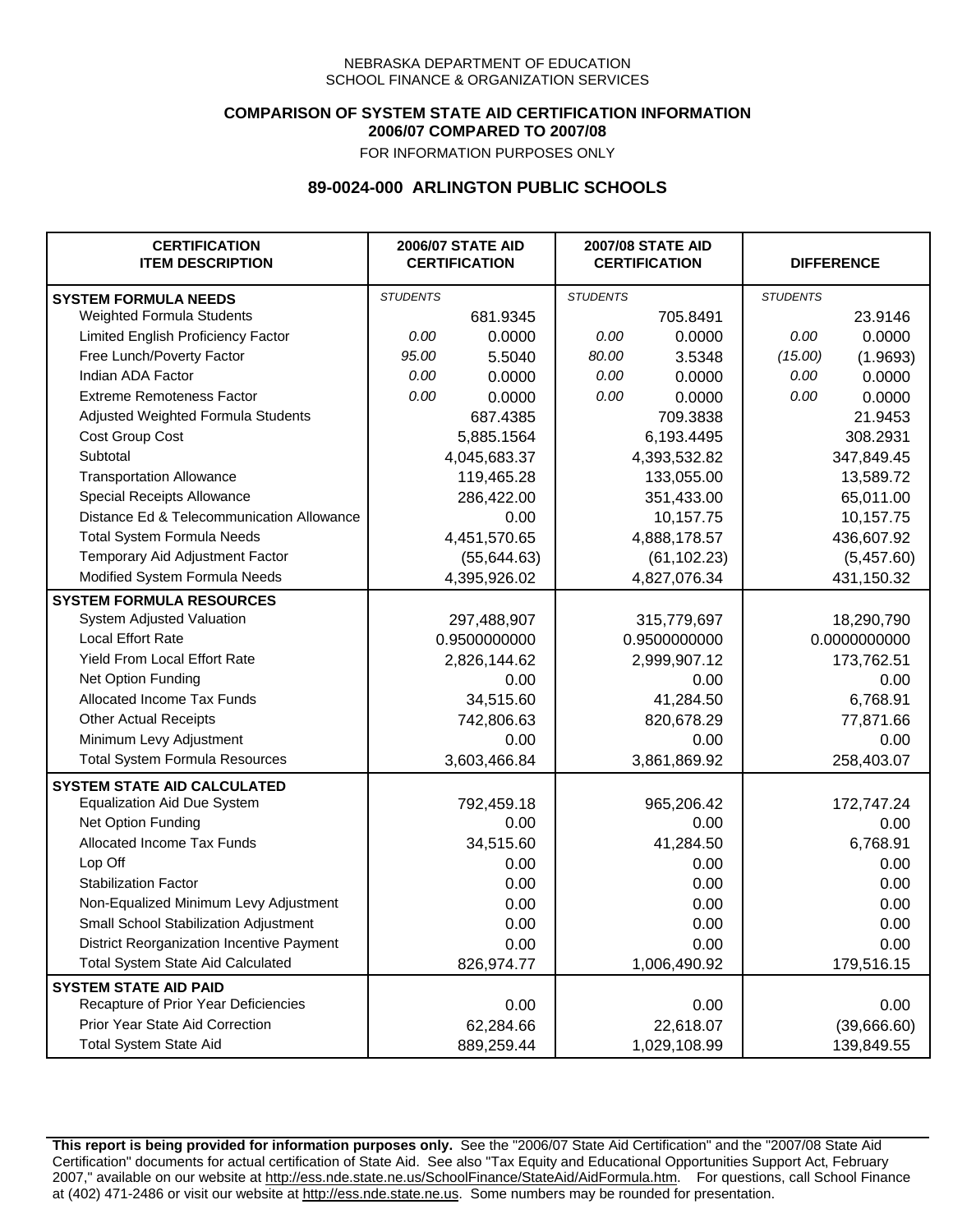### **COMPARISON OF SYSTEM STATE AID CERTIFICATION INFORMATION 2006/07 COMPARED TO 2007/08**

FOR INFORMATION PURPOSES ONLY

## **90-0017-000 WAYNE COMMUNITY SCHOOLS**

| <b>CERTIFICATION</b><br><b>ITEM DESCRIPTION</b> | <b>2006/07 STATE AID</b><br><b>CERTIFICATION</b> |              | <b>2007/08 STATE AID</b><br><b>CERTIFICATION</b> |              | <b>DIFFERENCE</b> |               |
|-------------------------------------------------|--------------------------------------------------|--------------|--------------------------------------------------|--------------|-------------------|---------------|
| <b>SYSTEM FORMULA NEEDS</b>                     | <b>STUDENTS</b>                                  |              | <b>STUDENTS</b>                                  |              | <b>STUDENTS</b>   |               |
| Weighted Formula Students                       |                                                  | 986.6096     |                                                  | 1,000.7959   |                   | 14.1864       |
| Limited English Proficiency Factor              | 34.00                                            | 8.5000       | 29.00                                            | 7.2500       | (5.00)            | (1.2500)      |
| Free Lunch/Poverty Factor                       | 136.00                                           | 7.6924       | 136.00                                           | 7.4755       | 0.00              | (0.2169)      |
| Indian ADA Factor                               | 0.00                                             | 0.0000       | 0.00                                             | 0.0000       | 0.00              | 0.0000        |
| <b>Extreme Remoteness Factor</b>                | 0.00                                             | 0.0000       | 0.00                                             | 0.0000       | 0.00              | 0.0000        |
| Adjusted Weighted Formula Students              |                                                  | 1,002.8020   |                                                  | 1,015.5215   |                   | 12.7195       |
| Cost Group Cost                                 |                                                  | 5,885.1564   | 6,193.4495                                       |              |                   | 308.2931      |
| Subtotal                                        |                                                  | 5,901,646.60 |                                                  | 6,289,580.85 |                   | 387,934.25    |
| <b>Transportation Allowance</b>                 |                                                  | 132,064.02   |                                                  | 141,566.96   |                   | 9,502.94      |
| Special Receipts Allowance                      |                                                  | 432,419.47   |                                                  | 605,895.15   |                   | 173,475.68    |
| Distance Ed & Telecommunication Allowance       |                                                  | 0.00         |                                                  | 0.00         |                   | 0.00          |
| <b>Total System Formula Needs</b>               |                                                  | 6,466,130.09 | 7,037,042.96                                     |              | 570,912.87        |               |
| Temporary Aid Adjustment Factor                 |                                                  | (80, 826.63) | (87,963.04)                                      |              | (7, 136.41)       |               |
| Modified System Formula Needs                   |                                                  | 6,385,303.46 |                                                  | 6,949,079.92 |                   | 563,776.46    |
| <b>SYSTEM FORMULA RESOURCES</b>                 |                                                  |              |                                                  |              |                   |               |
| System Adjusted Valuation                       |                                                  | 378,823,353  |                                                  | 404,458,517  |                   | 25,635,164    |
| <b>Local Effort Rate</b>                        |                                                  | 0.9500000000 |                                                  | 0.9500000000 |                   | 0.0000000000  |
| Yield From Local Effort Rate                    |                                                  | 3,598,821.85 | 3,842,355.91                                     |              | 243,534.06        |               |
| Net Option Funding                              |                                                  | 38,904.09    | 141,756.85                                       |              | 102,852.76        |               |
| Allocated Income Tax Funds                      |                                                  | 130,710.27   | 123,215.22                                       |              | (7, 495.05)       |               |
| <b>Other Actual Receipts</b>                    |                                                  | 1,031,791.53 | 1,189,152.40                                     |              | 157,360.87        |               |
| Minimum Levy Adjustment                         |                                                  | 0.00         | 0.00                                             |              | 0.00              |               |
| <b>Total System Formula Resources</b>           |                                                  | 4,800,227.74 |                                                  | 5,296,480.38 |                   | 496,252.64    |
| <b>SYSTEM STATE AID CALCULATED</b>              |                                                  |              |                                                  |              |                   |               |
| <b>Equalization Aid Due System</b>              |                                                  | 1,585,075.72 |                                                  | 1,652,599.54 |                   | 67,523.82     |
| Net Option Funding                              |                                                  | 38,904.09    |                                                  | 141,756.85   |                   | 102,852.76    |
| Allocated Income Tax Funds                      |                                                  | 130,710.27   |                                                  | 123,215.22   |                   | (7, 495.05)   |
| Lop Off                                         |                                                  | 0.00         |                                                  | 0.00         |                   | 0.00          |
| <b>Stabilization Factor</b>                     |                                                  | 0.00         |                                                  | 0.00         |                   | 0.00          |
| Non-Equalized Minimum Levy Adjustment           |                                                  | 0.00         |                                                  | 0.00         |                   | 0.00          |
| Small School Stabilization Adjustment           |                                                  | 0.00         |                                                  | 0.00         |                   | 0.00          |
| District Reorganization Incentive Payment       |                                                  | 0.00         |                                                  | 0.00         |                   | 0.00          |
| <b>Total System State Aid Calculated</b>        |                                                  | 1,754,690.08 |                                                  | 1,917,571.61 |                   | 162,881.53    |
| <b>SYSTEM STATE AID PAID</b>                    |                                                  |              |                                                  |              |                   |               |
| Recapture of Prior Year Deficiencies            |                                                  | 0.00         |                                                  | 0.00         |                   | 0.00          |
| Prior Year State Aid Correction                 |                                                  | 242,602.38   |                                                  | 8,818.97     |                   | (233, 783.40) |
| <b>Total System State Aid</b>                   |                                                  | 1,997,292.46 |                                                  | 1,926,390.58 |                   | (70, 901.88)  |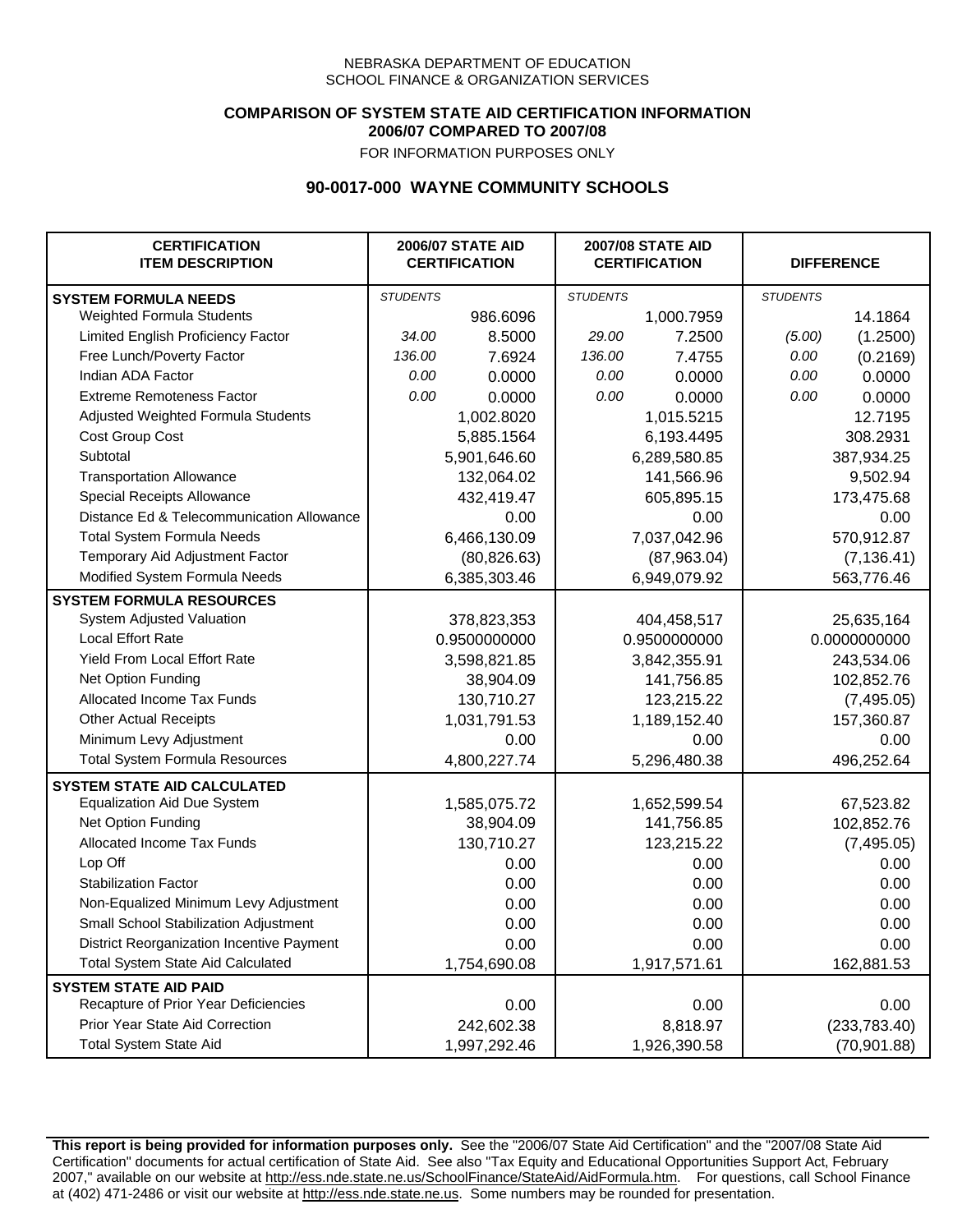### **COMPARISON OF SYSTEM STATE AID CERTIFICATION INFORMATION 2006/07 COMPARED TO 2007/08**

FOR INFORMATION PURPOSES ONLY

## **90-0560-000 WAKEFIELD PUBLIC SCHOOLS**

| <b>CERTIFICATION</b><br><b>ITEM DESCRIPTION</b> |                 | <b>2006/07 STATE AID</b><br><b>CERTIFICATION</b> | <b>2007/08 STATE AID</b><br><b>CERTIFICATION</b> |              | <b>DIFFERENCE</b> |              |
|-------------------------------------------------|-----------------|--------------------------------------------------|--------------------------------------------------|--------------|-------------------|--------------|
| <b>SYSTEM FORMULA NEEDS</b>                     | <b>STUDENTS</b> |                                                  | <b>STUDENTS</b>                                  |              | <b>STUDENTS</b>   |              |
| Weighted Formula Students                       |                 | 532.1515                                         |                                                  | 517.5527     |                   | (14.5987)    |
| Limited English Proficiency Factor              | 78.00           | 19.5000                                          | 69.00                                            | 17.2500      | (9.00)            | (2.2500)     |
| Free Lunch/Poverty Factor                       | 139.00          | 17.9979                                          | 148.00                                           | 21.4103      | 9.00              | 3.4124       |
| Indian ADA Factor                               | 0.00            | 0.0000                                           | 0.00                                             | 0.0000       | 0.00              | 0.0000       |
| <b>Extreme Remoteness Factor</b>                | 0.00            | 0.0000                                           | 0.00                                             | 0.0000       | 0.00              | 0.0000       |
| Adjusted Weighted Formula Students              |                 | 569.6494                                         |                                                  | 556.2131     |                   | (13.4363)    |
| Cost Group Cost                                 |                 | 5,885.1564                                       |                                                  | 6,193.4495   |                   | 308.2931     |
| Subtotal                                        |                 | 3,352,475.85                                     |                                                  | 3,444,877.49 |                   | 92,401.64    |
| <b>Transportation Allowance</b>                 |                 | 58,015.44                                        |                                                  | 64,103.14    |                   | 6,087.70     |
| Special Receipts Allowance                      |                 | 231,684.00                                       |                                                  | 278,180.00   |                   | 46,496.00    |
| Distance Ed & Telecommunication Allowance       |                 | 0.00                                             |                                                  | 12,043.65    |                   | 12,043.65    |
| <b>Total System Formula Needs</b>               |                 | 3,642,175.29                                     |                                                  | 3,799,204.28 | 157,028.99        |              |
| Temporary Aid Adjustment Factor                 |                 | (45,527.19)                                      | (47, 490.05)                                     |              | (1,962.86)        |              |
| Modified System Formula Needs                   |                 | 3,596,648.10                                     |                                                  | 3,751,714.23 |                   | 155,066.13   |
| <b>SYSTEM FORMULA RESOURCES</b>                 |                 |                                                  |                                                  |              |                   |              |
| System Adjusted Valuation                       |                 | 174,945,719                                      |                                                  | 185,352,355  |                   | 10,406,636   |
| <b>Local Effort Rate</b>                        |                 | 0.9500000000                                     |                                                  | 0.9500000000 |                   | 0.0000000000 |
| Yield From Local Effort Rate                    |                 | 1,661,984.33                                     | 1,760,847.37                                     |              | 98,863.04         |              |
| Net Option Funding                              |                 | 0.00                                             | 45,036.01                                        |              | 45,036.01         |              |
| Allocated Income Tax Funds                      |                 | 0.00                                             | 30,383.30                                        |              | 30,383.30         |              |
| <b>Other Actual Receipts</b>                    |                 | 451,985.00                                       | 492,526.00                                       |              | 40,541.00         |              |
| Minimum Levy Adjustment                         |                 | 0.00                                             |                                                  | 0.00         |                   | 0.00         |
| <b>Total System Formula Resources</b>           |                 | 2,113,969.33                                     |                                                  | 2,328,792.69 |                   | 214,823.36   |
| <b>SYSTEM STATE AID CALCULATED</b>              |                 |                                                  |                                                  |              |                   |              |
| <b>Equalization Aid Due System</b>              |                 | 1,482,678.77                                     |                                                  | 1,422,921.54 |                   | (59, 757.23) |
| Net Option Funding                              |                 | 0.00                                             |                                                  | 45,036.01    |                   | 45,036.01    |
| Allocated Income Tax Funds                      |                 | 0.00                                             |                                                  | 30,383.30    |                   | 30,383.30    |
| Lop Off                                         |                 | 0.00                                             |                                                  | 0.00         |                   | 0.00         |
| <b>Stabilization Factor</b>                     |                 | 0.00                                             |                                                  | 0.00         |                   | 0.00         |
| Non-Equalized Minimum Levy Adjustment           |                 | 0.00                                             |                                                  | 0.00         |                   | 0.00         |
| Small School Stabilization Adjustment           |                 | 0.00                                             |                                                  | 0.00         |                   | 0.00         |
| District Reorganization Incentive Payment       |                 | 0.00                                             |                                                  | 0.00         |                   | 0.00         |
| <b>Total System State Aid Calculated</b>        |                 | 1,482,678.77                                     |                                                  | 1,498,340.86 |                   | 15,662.09    |
| <b>SYSTEM STATE AID PAID</b>                    |                 |                                                  |                                                  |              |                   |              |
| Recapture of Prior Year Deficiencies            |                 | 0.00                                             |                                                  | 0.00         |                   | 0.00         |
| Prior Year State Aid Correction                 |                 | (103, 560.05)                                    |                                                  | (46, 124.53) |                   | 57,435.52    |
| <b>Total System State Aid</b>                   |                 | 1,379,118.71                                     |                                                  | 1,452,216.33 |                   | 73,097.61    |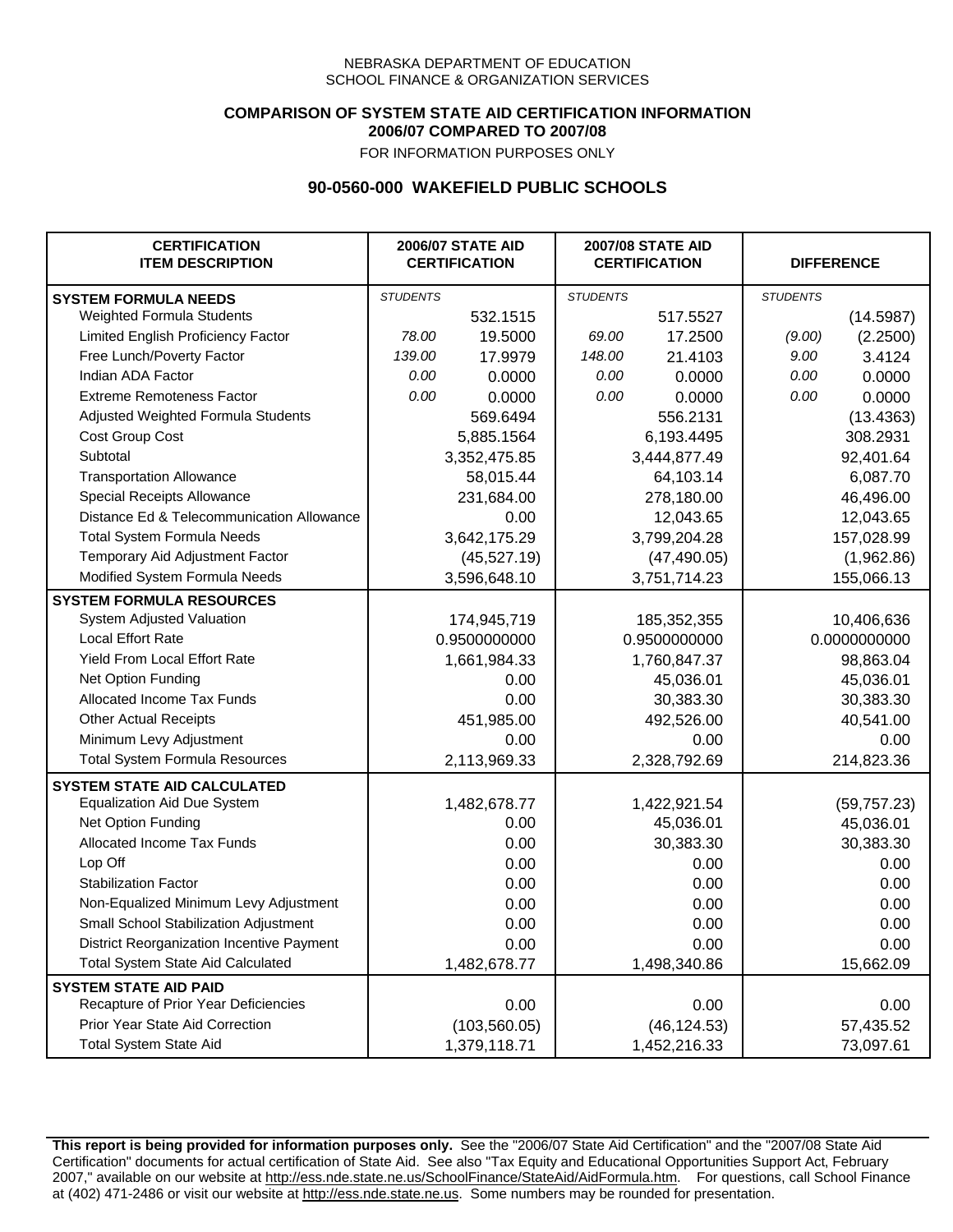### **COMPARISON OF SYSTEM STATE AID CERTIFICATION INFORMATION 2006/07 COMPARED TO 2007/08**

FOR INFORMATION PURPOSES ONLY

## **90-0595-000 WINSIDE PUBLIC SCHOOLS**

| <b>CERTIFICATION</b><br><b>ITEM DESCRIPTION</b> |                 | <b>2006/07 STATE AID</b><br><b>CERTIFICATION</b> | <b>2007/08 STATE AID</b><br><b>CERTIFICATION</b> |              | <b>DIFFERENCE</b> |              |
|-------------------------------------------------|-----------------|--------------------------------------------------|--------------------------------------------------|--------------|-------------------|--------------|
| <b>SYSTEM FORMULA NEEDS</b>                     | <b>STUDENTS</b> |                                                  | <b>STUDENTS</b>                                  |              | <b>STUDENTS</b>   |              |
| <b>Weighted Formula Students</b>                |                 | 307.4821                                         |                                                  | 308.4095     |                   | 0.9274       |
| Limited English Proficiency Factor              | 0.00            | 0.0000                                           | 0.00                                             | 0.0000       | 0.00              | 0.0000       |
| Free Lunch/Poverty Factor                       | 58.00           | 5.0161                                           | 50.00                                            | 3.5705       | (8.00)            | (1.4456)     |
| Indian ADA Factor                               | 0.00            | 0.0000                                           | 0.00                                             | 0.0000       | 0.00              | 0.0000       |
| <b>Extreme Remoteness Factor</b>                | 0.00            | 0.0000                                           | 0.00                                             | 0.0000       | 0.00              | 0.0000       |
| Adjusted Weighted Formula Students              |                 | 312.4981                                         |                                                  | 311.9799     |                   | (0.5182)     |
| Cost Group Cost                                 |                 | 5,885.1564                                       |                                                  | 6,193.4495   |                   | 308.2931     |
| Subtotal                                        |                 | 1,839,100.47                                     |                                                  | 1,932,231.99 |                   | 93,131.52    |
| <b>Transportation Allowance</b>                 |                 | 59,889.65                                        |                                                  | 73,789.90    |                   | 13,900.25    |
| Special Receipts Allowance                      |                 | 93,094.00                                        |                                                  | 113,748.00   |                   | 20,654.00    |
| Distance Ed & Telecommunication Allowance       |                 | 0.00                                             |                                                  | 26,865.10    |                   | 26,865.10    |
| <b>Total System Formula Needs</b>               |                 | 1,992,084.12                                     |                                                  | 2,146,634.99 | 154,550.87        |              |
| Temporary Aid Adjustment Factor                 |                 | (24, 901.05)                                     | (26, 832.94)                                     |              | (1,931.89)        |              |
| Modified System Formula Needs                   |                 | 1,967,183.07                                     |                                                  | 2,119,802.06 |                   | 152,618.99   |
| <b>SYSTEM FORMULA RESOURCES</b>                 |                 |                                                  |                                                  |              |                   |              |
| System Adjusted Valuation                       |                 | 116,515,641                                      |                                                  | 127,675,549  |                   | 11,159,908   |
| <b>Local Effort Rate</b>                        |                 | 0.9500000000                                     |                                                  | 0.9500000000 |                   | 0.0000000000 |
| Yield From Local Effort Rate                    |                 | 1,106,898.59                                     |                                                  | 1,212,917.72 |                   | 106,019.13   |
| Net Option Funding                              |                 | 264,750.54                                       | 236,068.71                                       |              | (28, 681.82)      |              |
| Allocated Income Tax Funds                      |                 | 20,046.84                                        | 19,949.26                                        |              | (97.59)           |              |
| <b>Other Actual Receipts</b>                    |                 | 218,381.29                                       | 239,729.36                                       |              | 21,348.07         |              |
| Minimum Levy Adjustment                         |                 | 0.00                                             |                                                  | 0.00         |                   | 0.00         |
| <b>Total System Formula Resources</b>           |                 | 1,610,077.26                                     |                                                  | 1,708,665.05 |                   | 98,587.79    |
| <b>SYSTEM STATE AID CALCULATED</b>              |                 |                                                  |                                                  |              |                   |              |
| <b>Equalization Aid Due System</b>              |                 | 357,105.81                                       |                                                  | 411,137.01   |                   | 54,031.20    |
| Net Option Funding                              |                 | 264,750.54                                       |                                                  | 236,068.71   |                   | (28, 681.82) |
| Allocated Income Tax Funds                      |                 | 20,046.84                                        |                                                  | 19,949.26    |                   | (97.59)      |
| Lop Off                                         |                 | 0.00                                             |                                                  | 0.00         |                   | 0.00         |
| <b>Stabilization Factor</b>                     |                 | 0.00                                             |                                                  | 0.00         |                   | 0.00         |
| Non-Equalized Minimum Levy Adjustment           |                 | 0.00                                             |                                                  | 0.00         |                   | 0.00         |
| Small School Stabilization Adjustment           |                 | 0.00                                             |                                                  | 0.00         |                   | 0.00         |
| District Reorganization Incentive Payment       |                 | 0.00                                             |                                                  | 0.00         |                   | 0.00         |
| <b>Total System State Aid Calculated</b>        |                 | 641,903.19                                       |                                                  | 667,154.98   |                   | 25,251.79    |
| <b>SYSTEM STATE AID PAID</b>                    |                 |                                                  |                                                  |              |                   |              |
| Recapture of Prior Year Deficiencies            |                 | 0.00                                             |                                                  | 0.00         |                   | 0.00         |
| Prior Year State Aid Correction                 |                 | (205.05)                                         |                                                  | (1,052.38)   |                   | (847.33)     |
| <b>Total System State Aid</b>                   |                 | 641,698.14                                       |                                                  | 666,102.60   |                   | 24,404.46    |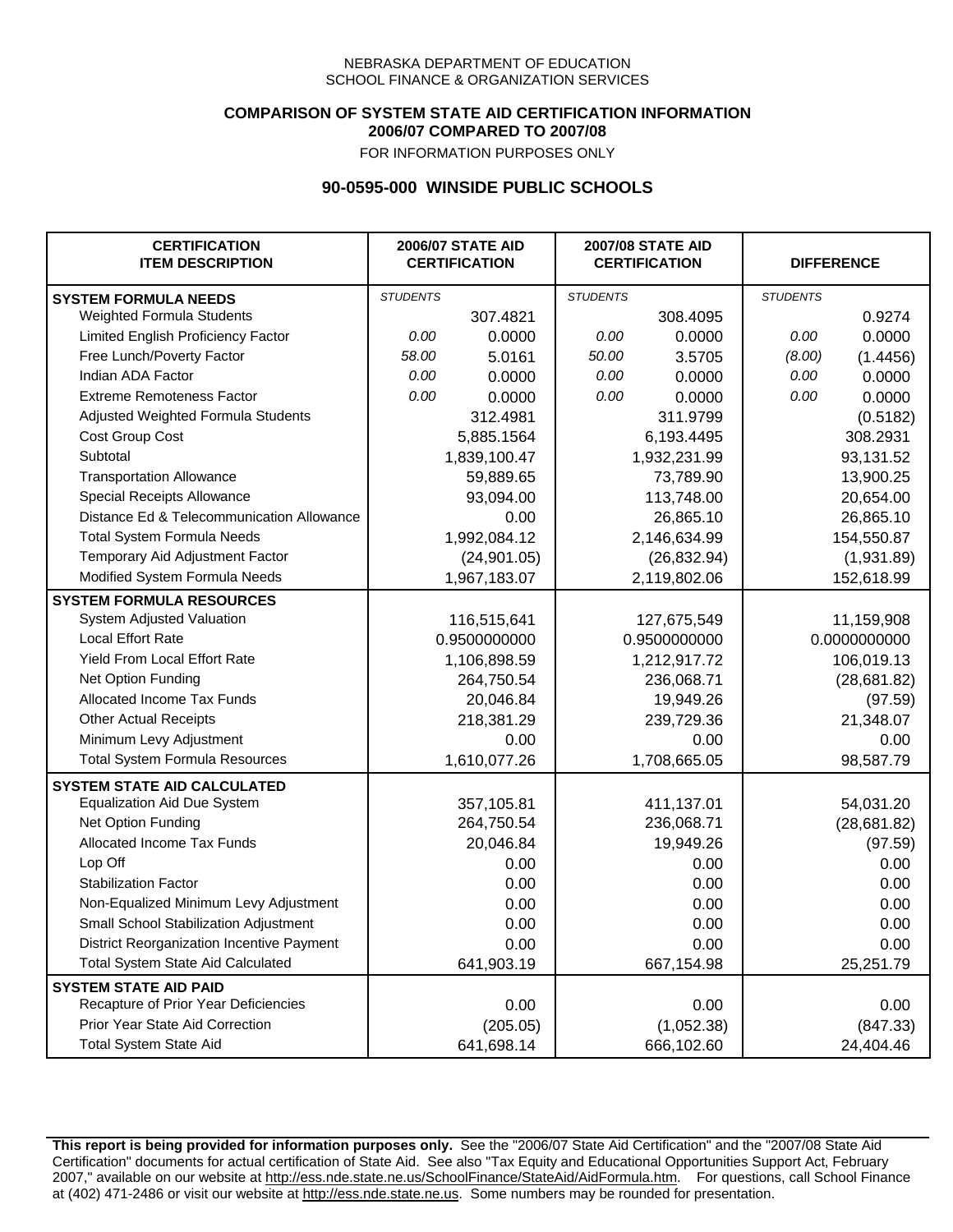## **COMPARISON OF SYSTEM STATE AID CERTIFICATION INFORMATION 2006/07 COMPARED TO 2007/08**

FOR INFORMATION PURPOSES ONLY

# **91-0002-000 RED CLOUD COMMUNITY SCHOOLS**

| <b>CERTIFICATION</b><br><b>ITEM DESCRIPTION</b> |                 | <b>2006/07 STATE AID</b><br><b>CERTIFICATION</b> | <b>2007/08 STATE AID</b><br><b>CERTIFICATION</b> |              | <b>DIFFERENCE</b> |              |
|-------------------------------------------------|-----------------|--------------------------------------------------|--------------------------------------------------|--------------|-------------------|--------------|
| <b>SYSTEM FORMULA NEEDS</b>                     | <b>STUDENTS</b> |                                                  | <b>STUDENTS</b>                                  |              | <b>STUDENTS</b>   |              |
| Weighted Formula Students                       |                 | 270.4936                                         |                                                  | 299.0350     |                   | 28.5414      |
| Limited English Proficiency Factor              | 0.00            | 0.0000                                           | 2.00                                             | 0.5000       | 2.00              | 0.5000       |
| Free Lunch/Poverty Factor                       | 86.00           | 13.5176                                          | 83.00                                            | 11.2954      | (3.00)            | (2.2222)     |
| Indian ADA Factor                               | 0.00            | 0.0000                                           | 0.00                                             | 0.0000       | 0.00              | 0.0000       |
| <b>Extreme Remoteness Factor</b>                | 0.00            | 0.0000                                           | 0.00                                             | 0.0000       | 0.00              | 0.0000       |
| Adjusted Weighted Formula Students              |                 | 284.0112                                         |                                                  | 310.8303     |                   | 26.8192      |
| Cost Group Cost                                 |                 | 7,482.7963                                       |                                                  | 7,975.8019   |                   | 493.0057     |
| Subtotal                                        |                 | 2,125,197.60                                     |                                                  | 2,479,121.00 |                   | 353,923.40   |
| <b>Transportation Allowance</b>                 |                 | 66,175.38                                        |                                                  | 60,829.72    |                   | (5,345.66)   |
| Special Receipts Allowance                      |                 | 218,449.00                                       |                                                  | 234,091.00   |                   | 15,642.00    |
| Distance Ed & Telecommunication Allowance       |                 | 0.00                                             |                                                  | 0.00         |                   | 0.00         |
| <b>Total System Formula Needs</b>               |                 | 2,409,821.98                                     | 2,774,041.72                                     |              | 364,219.74        |              |
| Temporary Aid Adjustment Factor                 |                 | (30, 122.77)                                     | (34, 675.52)                                     |              | (4, 552.75)       |              |
| Modified System Formula Needs                   |                 | 2,379,699.20                                     |                                                  | 2,739,366.20 |                   | 359,666.99   |
| <b>SYSTEM FORMULA RESOURCES</b>                 |                 |                                                  |                                                  |              |                   |              |
| System Adjusted Valuation                       |                 | 118,073,685                                      |                                                  | 123,846,507  |                   | 5,772,822    |
| <b>Local Effort Rate</b>                        |                 | 0.9500000000                                     |                                                  | 0.9500000000 | 0.0000000000      |              |
| Yield From Local Effort Rate                    |                 | 1,121,700.01                                     | 1,176,541.82                                     |              | 54,841.81         |              |
| Net Option Funding                              |                 | 22,486.18                                        | 24,030.67                                        |              | 1,544.49          |              |
| Allocated Income Tax Funds                      |                 | 21,675.98                                        | 24,326.43                                        |              | 2,650.45          |              |
| <b>Other Actual Receipts</b>                    |                 | 373,580.59                                       | 379,840.27                                       |              | 6,259.68          |              |
| Minimum Levy Adjustment                         |                 | 0.00                                             |                                                  | 0.00         |                   | 0.00         |
| <b>Total System Formula Resources</b>           |                 | 1,539,442.76                                     |                                                  | 1,604,739.19 |                   | 65,296.43    |
| <b>SYSTEM STATE AID CALCULATED</b>              |                 |                                                  |                                                  |              |                   |              |
| <b>Equalization Aid Due System</b>              |                 | 840,256.45                                       |                                                  | 1,134,627.00 |                   | 294,370.56   |
| Net Option Funding                              |                 | 22,486.18                                        |                                                  | 24,030.67    |                   | 1,544.49     |
| Allocated Income Tax Funds                      |                 | 21,675.98                                        |                                                  | 24,326.43    |                   | 2,650.45     |
| Lop Off                                         |                 | 0.00                                             |                                                  | 0.00         |                   | 0.00         |
| <b>Stabilization Factor</b>                     |                 | 0.00                                             |                                                  | 0.00         |                   | 0.00         |
| Non-Equalized Minimum Levy Adjustment           |                 | 0.00                                             |                                                  | 0.00         |                   | 0.00         |
| Small School Stabilization Adjustment           |                 | 0.00                                             |                                                  | 0.00         |                   | 0.00         |
| District Reorganization Incentive Payment       |                 | 0.00                                             |                                                  | 0.00         |                   | 0.00         |
| <b>Total System State Aid Calculated</b>        |                 | 884,418.61                                       |                                                  | 1,182,984.11 |                   | 298,565.50   |
| <b>SYSTEM STATE AID PAID</b>                    |                 |                                                  |                                                  |              |                   |              |
| Recapture of Prior Year Deficiencies            |                 | 0.00                                             |                                                  | 0.00         |                   | 0.00         |
| Prior Year State Aid Correction                 |                 | 98,500.58                                        |                                                  | 66,615.86    |                   | (31, 884.72) |
| <b>Total System State Aid</b>                   |                 | 982,919.19                                       |                                                  | 1,249,599.97 |                   | 266,680.78   |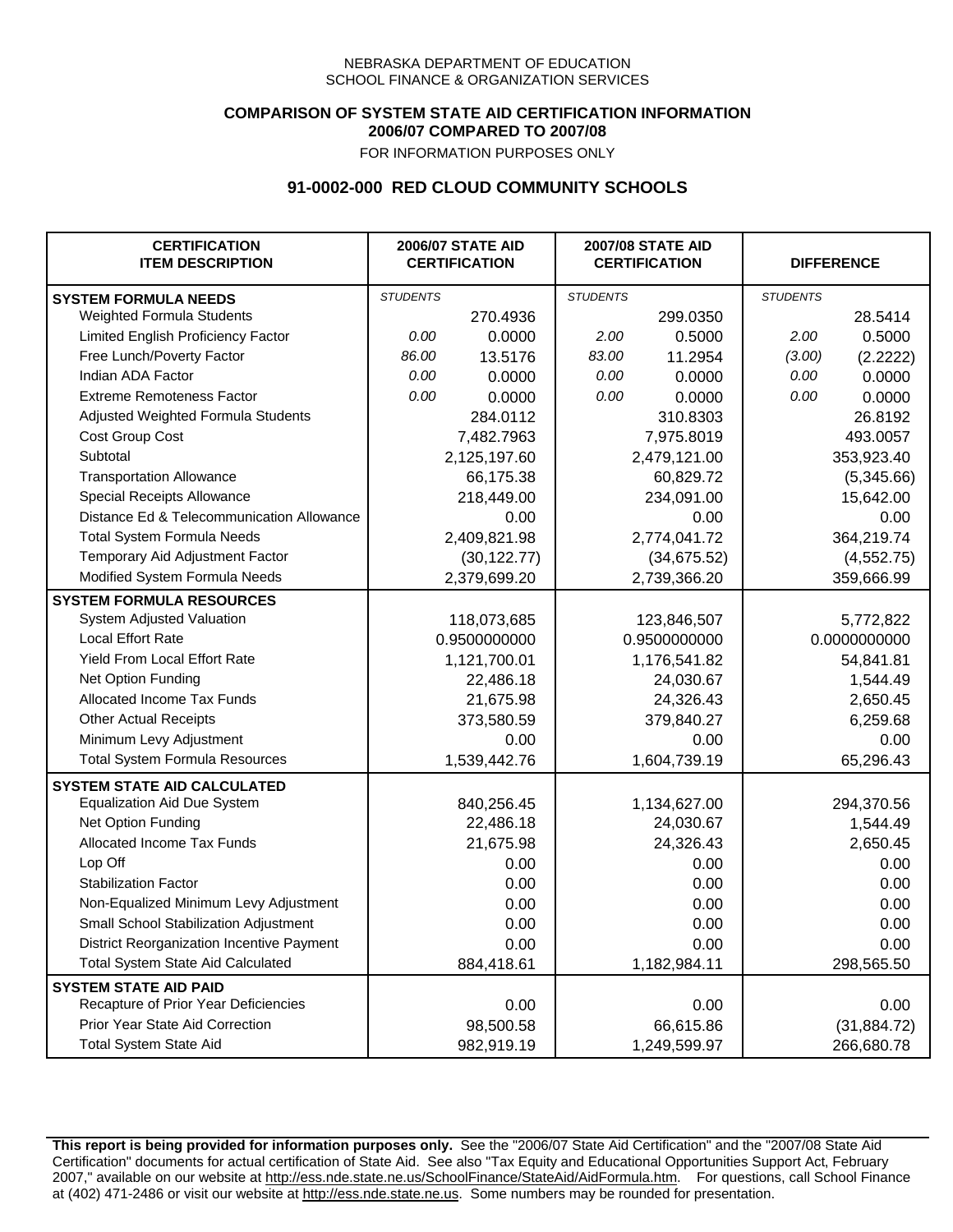### **COMPARISON OF SYSTEM STATE AID CERTIFICATION INFORMATION 2006/07 COMPARED TO 2007/08**

FOR INFORMATION PURPOSES ONLY

## **91-0074-000 BLUE HILL PUBLIC SCHOOLS**

| <b>CERTIFICATION</b><br><b>ITEM DESCRIPTION</b> |                 | <b>2006/07 STATE AID</b><br><b>CERTIFICATION</b> | <b>2007/08 STATE AID</b><br><b>CERTIFICATION</b> |                 | <b>DIFFERENCE</b> |              |
|-------------------------------------------------|-----------------|--------------------------------------------------|--------------------------------------------------|-----------------|-------------------|--------------|
| <b>SYSTEM FORMULA NEEDS</b>                     | <b>STUDENTS</b> |                                                  | <b>STUDENTS</b>                                  |                 | <b>STUDENTS</b>   |              |
| Weighted Formula Students                       |                 | 448.0059                                         |                                                  | 457.7037        |                   | 9.6977       |
| Limited English Proficiency Factor              | 0.00            | 0.0000                                           | 9.00                                             | 2.2500          | 9.00              | 2.2500       |
| Free Lunch/Poverty Factor                       | 74.00           | 5.3851                                           | 75.00                                            | 5.3671          | 1.00              | (0.0180)     |
| Indian ADA Factor                               | 0.00            | 0.0000                                           | 0.00                                             | 0.0000          | 0.00              | 0.0000       |
| <b>Extreme Remoteness Factor</b>                | 0.00            | 0.0000                                           | 0.00                                             | 0.0000          | 0.00              | 0.0000       |
| Adjusted Weighted Formula Students              |                 | 453.3911                                         |                                                  | 465.3208        |                   | 11.9297      |
| Cost Group Cost                                 |                 | 5,885.1564                                       |                                                  | 6,193.4495      |                   | 308.2931     |
| Subtotal                                        |                 | 2,668,277.37                                     |                                                  | 2,881,940.69    |                   | 213,663.32   |
| <b>Transportation Allowance</b>                 |                 | 134,076.06                                       |                                                  | 130,119.78      |                   | (3,956.28)   |
| Special Receipts Allowance                      |                 | 193,095.00                                       |                                                  | 180,175.00      |                   | (12,920.00)  |
| Distance Ed & Telecommunication Allowance       |                 | 0.00                                             |                                                  | 0.00            |                   | 0.00         |
| <b>Total System Formula Needs</b>               |                 | 2,995,448.43                                     |                                                  | 3,192,235.47    | 196,787.04        |              |
| Temporary Aid Adjustment Factor                 |                 | (37, 443.11)                                     | (39,902.94)                                      |                 | (2,459.84)        |              |
| Modified System Formula Needs                   |                 | 2,958,005.33                                     |                                                  | 3, 152, 332. 52 |                   | 194,327.20   |
| <b>SYSTEM FORMULA RESOURCES</b>                 |                 |                                                  |                                                  |                 |                   |              |
| System Adjusted Valuation                       |                 | 117,926,567                                      |                                                  | 121,642,568     |                   | 3,716,001    |
| <b>Local Effort Rate</b>                        |                 | 0.9500000000                                     |                                                  | 0.9500000000    |                   | 0.0000000000 |
| <b>Yield From Local Effort Rate</b>             |                 | 1,120,302.39                                     |                                                  | 1,155,604.40    |                   | 35,302.01    |
| Net Option Funding                              |                 | 728,712.56                                       |                                                  | 802,403.31      |                   | 73,690.76    |
| Allocated Income Tax Funds                      |                 | 21,007.72                                        |                                                  | 22,697.45       |                   | 1,689.73     |
| <b>Other Actual Receipts</b>                    |                 | 360,108.76                                       | 348,879.69                                       |                 | (11, 229.07)      |              |
| Minimum Levy Adjustment                         |                 | 0.00                                             |                                                  | 0.00            |                   | 0.00         |
| <b>Total System Formula Resources</b>           |                 | 2,230,131.42                                     |                                                  | 2,329,584.85    |                   | 99,453.43    |
| <b>SYSTEM STATE AID CALCULATED</b>              |                 |                                                  |                                                  |                 |                   |              |
| <b>Equalization Aid Due System</b>              |                 | 727,873.90                                       |                                                  | 822,747.68      |                   | 94,873.77    |
| Net Option Funding                              |                 | 728,712.56                                       |                                                  | 802,403.31      |                   | 73,690.76    |
| Allocated Income Tax Funds                      |                 | 21,007.72                                        |                                                  | 22,697.45       |                   | 1,689.73     |
| Lop Off                                         |                 | 0.00                                             |                                                  | 0.00            |                   | 0.00         |
| <b>Stabilization Factor</b>                     |                 | 0.00                                             |                                                  | 0.00            |                   | 0.00         |
| Non-Equalized Minimum Levy Adjustment           |                 | 0.00                                             |                                                  | 0.00            |                   | 0.00         |
| Small School Stabilization Adjustment           |                 | 0.00                                             |                                                  | 0.00            |                   | 0.00         |
| District Reorganization Incentive Payment       |                 | 0.00                                             |                                                  | 0.00            |                   | 0.00         |
| <b>Total System State Aid Calculated</b>        |                 | 1,477,594.18                                     |                                                  | 1,647,848.44    |                   | 170,254.26   |
| <b>SYSTEM STATE AID PAID</b>                    |                 |                                                  |                                                  |                 |                   |              |
| Recapture of Prior Year Deficiencies            |                 | 0.00                                             |                                                  | 0.00            |                   | 0.00         |
| Prior Year State Aid Correction                 |                 | 51,845.70                                        |                                                  | 81,703.95       |                   | 29,858.25    |
| <b>Total System State Aid</b>                   |                 | 1,529,439.88                                     |                                                  | 1,729,552.39    |                   | 200,112.51   |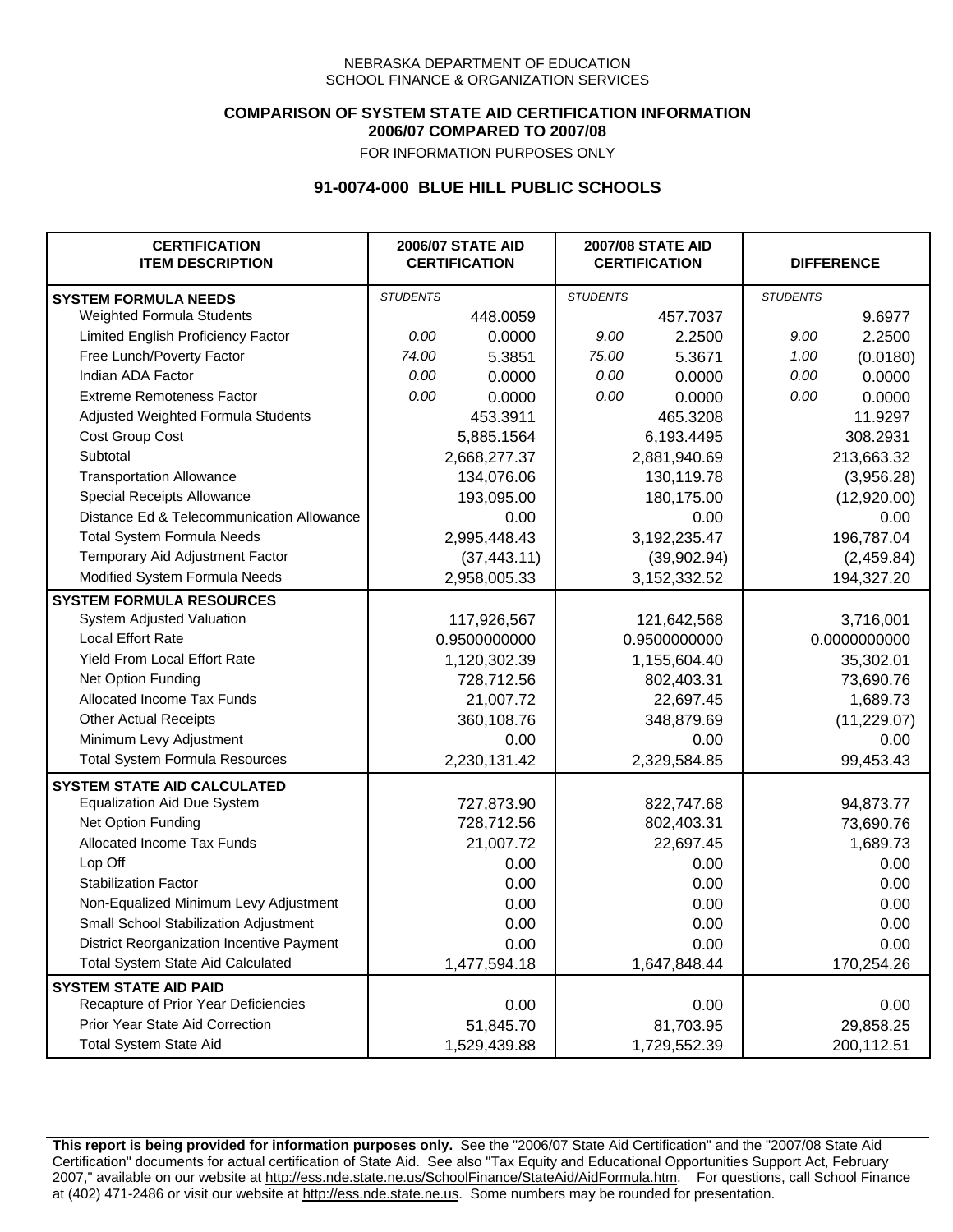### **COMPARISON OF SYSTEM STATE AID CERTIFICATION INFORMATION 2006/07 COMPARED TO 2007/08**

FOR INFORMATION PURPOSES ONLY

## **92-0045-000 WHEELER CENTRAL SCHOOLS**

| <b>CERTIFICATION</b><br><b>ITEM DESCRIPTION</b> |                 | <b>2006/07 STATE AID</b><br><b>CERTIFICATION</b> | <b>2007/08 STATE AID</b><br><b>CERTIFICATION</b> |              | <b>DIFFERENCE</b> |              |
|-------------------------------------------------|-----------------|--------------------------------------------------|--------------------------------------------------|--------------|-------------------|--------------|
| <b>SYSTEM FORMULA NEEDS</b>                     | <b>STUDENTS</b> |                                                  | <b>STUDENTS</b>                                  |              | <b>STUDENTS</b>   |              |
| <b>Weighted Formula Students</b>                |                 | 156.5592                                         |                                                  | 166.2061     |                   | 9.6469       |
| Limited English Proficiency Factor              | 0.00            | 0.0000                                           | 0.00                                             | 0.0000       | 0.00              | 0.0000       |
| Free Lunch/Poverty Factor                       | 62.00           | 11.4235                                          | 63.00                                            | 11.4804      | 1.00              | 0.0569       |
| Indian ADA Factor                               | 0.00            | 0.0000                                           | 0.00                                             | 0.0000       | 0.00              | 0.0000       |
| <b>Extreme Remoteness Factor</b>                | 0.00            | 0.0000                                           | 0.00                                             | 0.0000       | 0.00              | 0.0000       |
| Adjusted Weighted Formula Students              |                 | 167.9828                                         |                                                  | 177.6866     |                   | 9.7038       |
| Cost Group Cost                                 |                 | 8,672.7450                                       |                                                  | 9,486.1706   |                   | 813.4256     |
| Subtotal                                        |                 | 1,456,871.96                                     |                                                  | 1,685,565.05 |                   | 228,693.09   |
| <b>Transportation Allowance</b>                 |                 | 125,618.04                                       |                                                  | 145,299.62   |                   | 19,681.58    |
| Special Receipts Allowance                      |                 | 50,048.00                                        |                                                  | 55,748.00    |                   | 5,700.00     |
| Distance Ed & Telecommunication Allowance       |                 | 0.00                                             |                                                  | 0.00         |                   | 0.00         |
| <b>Total System Formula Needs</b>               |                 | 1,632,538.00                                     | 1,886,612.67                                     |              | 254,074.67        |              |
| Temporary Aid Adjustment Factor                 |                 | (20, 406.72)                                     | (23, 582.66)                                     |              | (3, 175.93)       |              |
| Modified System Formula Needs                   |                 | 1,612,131.27                                     |                                                  | 1,863,030.01 |                   | 250,898.74   |
| <b>SYSTEM FORMULA RESOURCES</b>                 |                 |                                                  |                                                  |              |                   |              |
| System Adjusted Valuation                       |                 | 190,621,590                                      |                                                  | 197,079,979  |                   | 6,458,389    |
| <b>Local Effort Rate</b>                        |                 | 0.9500000000                                     |                                                  | 0.9500000000 |                   | 0.0000000000 |
| <b>Yield From Local Effort Rate</b>             |                 | 1,810,905.11                                     |                                                  | 1,872,259.80 | 61,354.70         |              |
| Net Option Funding                              |                 | 0.00                                             |                                                  | 0.00         | 0.00              |              |
| Allocated Income Tax Funds                      |                 | 0.00                                             | 0.00                                             |              | 0.00              |              |
| <b>Other Actual Receipts</b>                    |                 | 196,722.00                                       |                                                  | 196,039.00   | (683.00)          |              |
| Minimum Levy Adjustment                         |                 | 240,183.20                                       |                                                  | 503,736.43   |                   | 263,553.22   |
| <b>Total System Formula Resources</b>           |                 | 2,247,810.31                                     |                                                  | 2,572,035.23 |                   | 324,224.92   |
| <b>SYSTEM STATE AID CALCULATED</b>              |                 |                                                  |                                                  |              |                   |              |
| <b>Equalization Aid Due System</b>              |                 | 0.00                                             |                                                  | 0.00         |                   | 0.00         |
| Net Option Funding                              |                 | 0.00                                             |                                                  | 0.00         |                   | 0.00         |
| Allocated Income Tax Funds                      |                 | 0.00                                             |                                                  | 0.00         |                   | 0.00         |
| Lop Off                                         |                 | 0.00                                             |                                                  | 0.00         |                   | 0.00         |
| <b>Stabilization Factor</b>                     |                 | 0.00                                             |                                                  | 0.00         |                   | 0.00         |
| Non-Equalized Minimum Levy Adjustment           |                 | 0.00                                             |                                                  | 0.00         |                   | 0.00         |
| Small School Stabilization Adjustment           |                 | 0.00                                             |                                                  | 0.00         |                   | 0.00         |
| District Reorganization Incentive Payment       |                 | 0.00                                             |                                                  | 0.00         |                   | 0.00         |
| <b>Total System State Aid Calculated</b>        |                 | 0.00                                             |                                                  | 0.00         |                   | 0.00         |
| <b>SYSTEM STATE AID PAID</b>                    |                 |                                                  |                                                  |              |                   |              |
| Recapture of Prior Year Deficiencies            |                 | 0.00                                             |                                                  | 0.00         |                   | 0.00         |
| Prior Year State Aid Correction                 |                 | 0.00                                             |                                                  | 0.00         |                   | 0.00         |
| <b>Total System State Aid</b>                   |                 | 0.00                                             |                                                  | 0.00         |                   | 0.00         |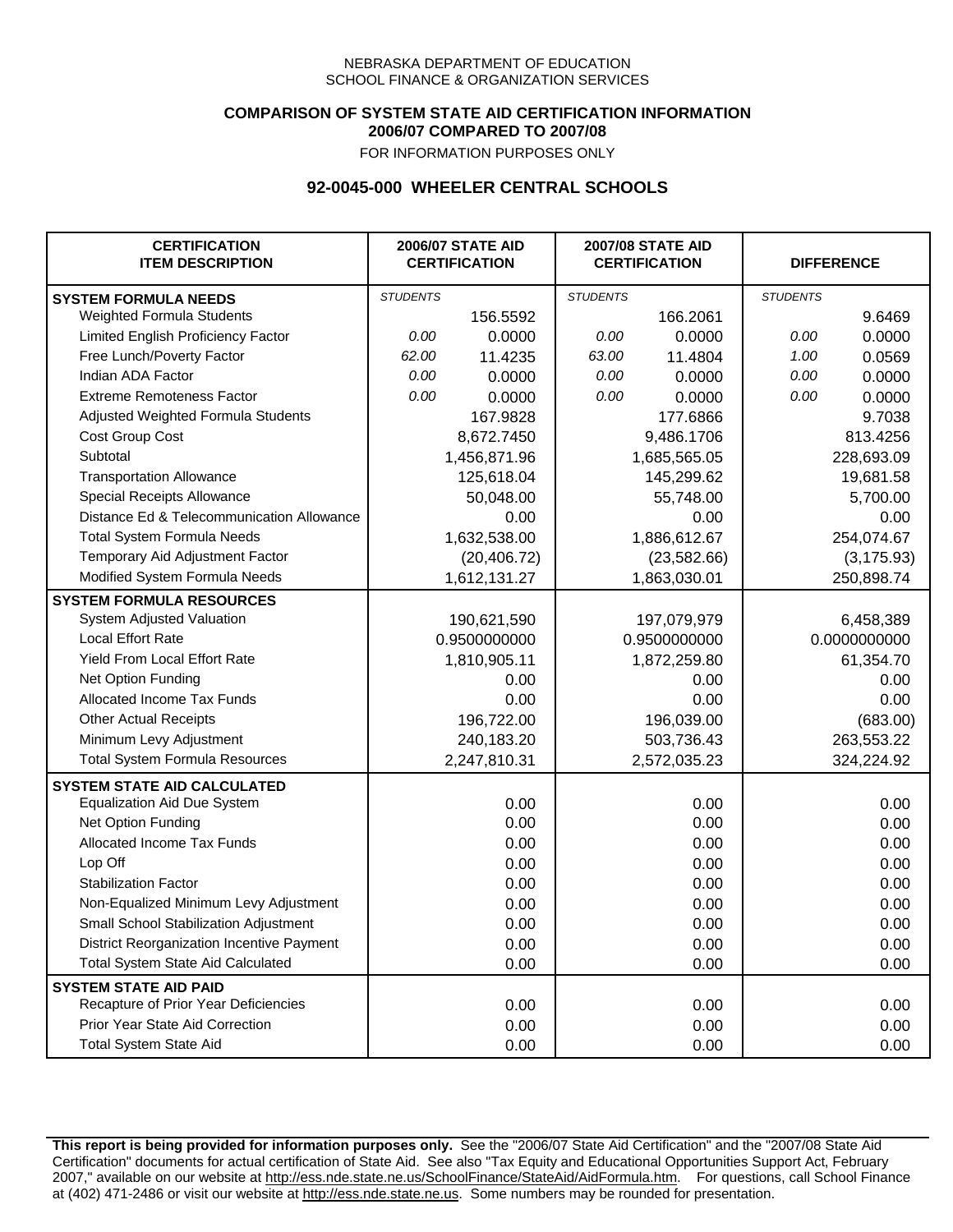## **COMPARISON OF SYSTEM STATE AID CERTIFICATION INFORMATION 2006/07 COMPARED TO 2007/08**

FOR INFORMATION PURPOSES ONLY

## **93-0012-000 YORK PUBLIC SCHOOLS**

| <b>CERTIFICATION</b><br><b>ITEM DESCRIPTION</b> |                 | <b>2006/07 STATE AID</b><br><b>CERTIFICATION</b> | <b>2007/08 STATE AID</b><br><b>CERTIFICATION</b> |               | <b>DIFFERENCE</b> |              |
|-------------------------------------------------|-----------------|--------------------------------------------------|--------------------------------------------------|---------------|-------------------|--------------|
| <b>SYSTEM FORMULA NEEDS</b>                     | <b>STUDENTS</b> |                                                  | <b>STUDENTS</b>                                  |               | <b>STUDENTS</b>   |              |
| Weighted Formula Students                       |                 | 1,455.6741                                       |                                                  | 1,449.1604    |                   | (6.5137)     |
| Limited English Proficiency Factor              | 48.00           | 12.0000                                          | 53.00                                            | 13.2500       | 5.00              | 1.2500       |
| Free Lunch/Poverty Factor                       | 253.00          | 20.2402                                          | 221.00                                           | 14.9505       | (32.00)           | (5.2897)     |
| Indian ADA Factor                               | 0.00            | 0.0000                                           | 0.00                                             | 0.0000        | 0.00              | 0.0000       |
| <b>Extreme Remoteness Factor</b>                | 0.00            | 0.0000                                           | 0.00                                             | 0.0000        | 0.00              | 0.0000       |
| Adjusted Weighted Formula Students              |                 | 1,487.9144                                       |                                                  | 1,477.3610    |                   | (10.5534)    |
| Cost Group Cost                                 |                 | 5,885.1564                                       |                                                  | 6,193.4495    |                   | 308.2931     |
| Subtotal                                        |                 | 8,756,608.94                                     |                                                  | 9,149,960.39  |                   | 393,351.45   |
| <b>Transportation Allowance</b>                 |                 | 187,203.96                                       |                                                  | 194,055.60    |                   | 6,851.64     |
| Special Receipts Allowance                      |                 | 875,156.39                                       |                                                  | 808,244.88    |                   | (66, 911.51) |
| Distance Ed & Telecommunication Allowance       |                 | 0.00                                             |                                                  | 0.00          |                   | 0.00         |
| <b>Total System Formula Needs</b>               |                 | 9,818,969.29                                     |                                                  | 10,152,260.87 |                   | 333,291.58   |
| Temporary Aid Adjustment Factor                 |                 | (122, 737.12)                                    | (126,903.26)                                     |               | (4, 166.14)       |              |
| Modified System Formula Needs                   |                 | 9,696,232.17                                     |                                                  | 10,025,357.61 |                   | 329,125.44   |
| <b>SYSTEM FORMULA RESOURCES</b>                 |                 |                                                  |                                                  |               |                   |              |
| System Adjusted Valuation                       |                 | 555,835,795                                      |                                                  | 571,348,157   |                   | 15,512,362   |
| <b>Local Effort Rate</b>                        |                 | 0.9500000000                                     |                                                  | 0.9500000000  | 0.0000000000      |              |
| <b>Yield From Local Effort Rate</b>             |                 | 5,280,440.05                                     |                                                  | 5,427,807.49  |                   | 147,367.44   |
| Net Option Funding                              |                 | 0.00                                             | 0.00                                             |               | 0.00              |              |
| Allocated Income Tax Funds                      |                 | 69,622.21                                        | 68,498.69                                        |               | (1, 123.52)       |              |
| <b>Other Actual Receipts</b>                    |                 | 1,998,572.73                                     | 1,962,222.60                                     |               | (36, 350.13)      |              |
| Minimum Levy Adjustment                         |                 | 0.00                                             |                                                  | 0.00          |                   | 0.00         |
| <b>Total System Formula Resources</b>           |                 | 7,348,634.99                                     |                                                  | 7,458,528.78  |                   | 109,893.79   |
| <b>SYSTEM STATE AID CALCULATED</b>              |                 |                                                  |                                                  |               |                   |              |
| <b>Equalization Aid Due System</b>              |                 | 2,347,597.18                                     |                                                  | 2,566,828.83  |                   | 219,231.65   |
| Net Option Funding                              |                 | 0.00                                             |                                                  | 0.00          |                   | 0.00         |
| Allocated Income Tax Funds                      |                 | 69,622.21                                        |                                                  | 68,498.69     |                   | (1, 123.52)  |
| Lop Off                                         |                 | 0.00                                             |                                                  | 0.00          |                   | 0.00         |
| <b>Stabilization Factor</b>                     |                 | 0.00                                             |                                                  | 0.00          |                   | 0.00         |
| Non-Equalized Minimum Levy Adjustment           |                 | 0.00                                             |                                                  | 0.00          |                   | 0.00         |
| Small School Stabilization Adjustment           |                 | 0.00                                             |                                                  | 0.00          |                   | 0.00         |
| District Reorganization Incentive Payment       |                 | 0.00                                             |                                                  | 0.00          |                   | 0.00         |
| Total System State Aid Calculated               |                 | 2,417,219.39                                     |                                                  | 2,635,327.52  |                   | 218,108.13   |
| <b>SYSTEM STATE AID PAID</b>                    |                 |                                                  |                                                  |               |                   |              |
| Recapture of Prior Year Deficiencies            |                 | 0.00                                             |                                                  | 0.00          |                   | 0.00         |
| Prior Year State Aid Correction                 |                 | 144,209.09                                       |                                                  | 38,064.74     | (106, 144.35)     |              |
| <b>Total System State Aid</b>                   |                 | 2,561,428.48                                     |                                                  | 2,673,392.26  | 111,963.78        |              |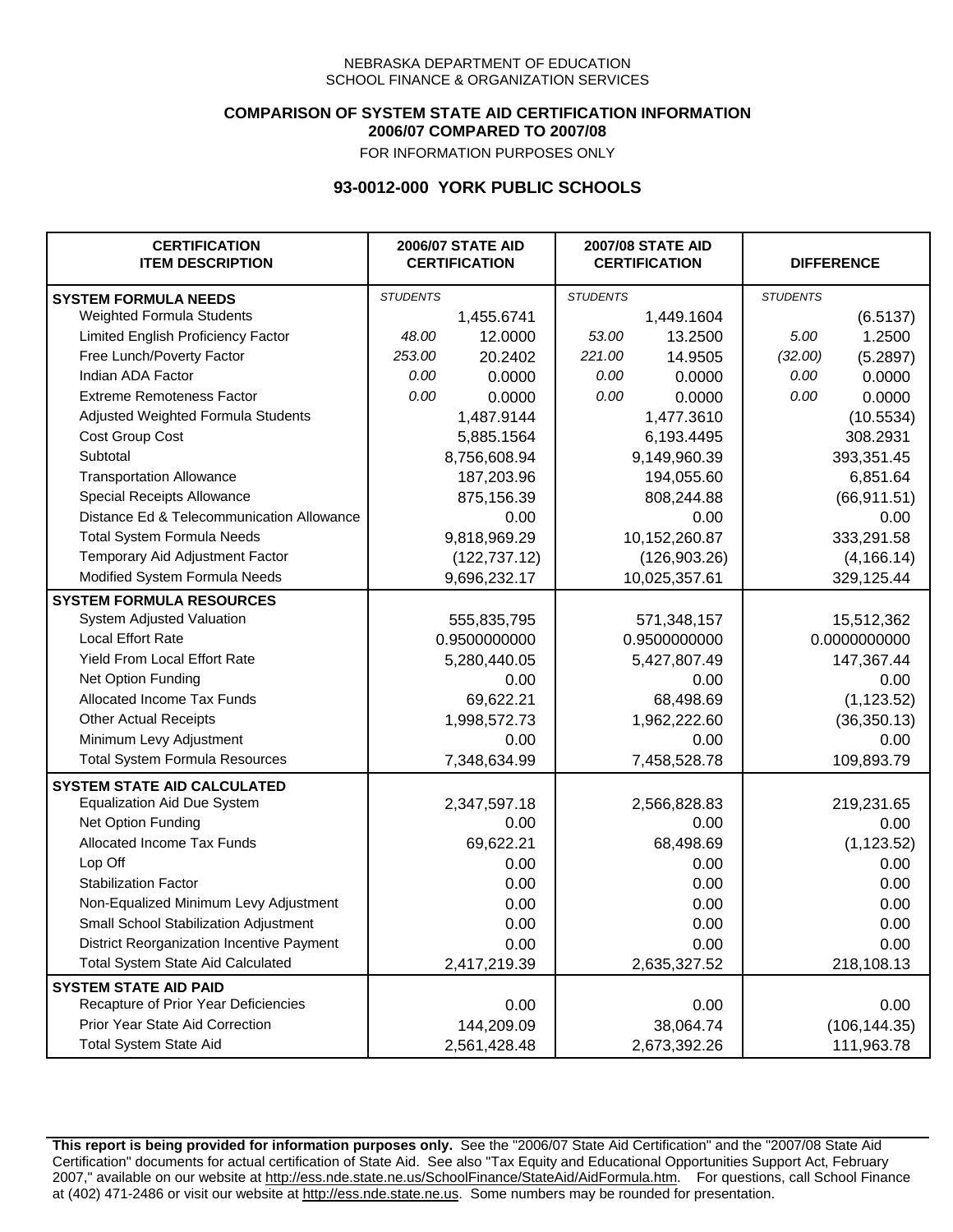### **COMPARISON OF SYSTEM STATE AID CERTIFICATION INFORMATION 2006/07 COMPARED TO 2007/08**

FOR INFORMATION PURPOSES ONLY

## **93-0083-000 MC COOL JUNCTION PUBLIC SCHS**

| <b>CERTIFICATION</b><br><b>ITEM DESCRIPTION</b> |                 | <b>2006/07 STATE AID</b><br><b>CERTIFICATION</b> | <b>2007/08 STATE AID</b><br><b>CERTIFICATION</b> |              | <b>DIFFERENCE</b> |              |  |
|-------------------------------------------------|-----------------|--------------------------------------------------|--------------------------------------------------|--------------|-------------------|--------------|--|
| <b>SYSTEM FORMULA NEEDS</b>                     | <b>STUDENTS</b> |                                                  | <b>STUDENTS</b>                                  |              | <b>STUDENTS</b>   |              |  |
| Weighted Formula Students                       |                 | 283.1832                                         |                                                  | 290.4663     |                   | 7.2831       |  |
| Limited English Proficiency Factor              | 0.00            | 0.0000                                           | 0.00                                             | 0.0000       | 0.00              | 0.0000       |  |
| Free Lunch/Poverty Factor                       | 41.00           | 2.5799                                           | 55.00                                            | 4.8392       | 14.00             | 2.2594       |  |
| Indian ADA Factor                               | 0.00            | 0.0000                                           | 0.00                                             | 0.0000       | 0.00              | 0.0000       |  |
| <b>Extreme Remoteness Factor</b>                | 0.00            | 0.0000                                           | 0.00                                             | 0.0000       | 0.00              | 0.0000       |  |
| Adjusted Weighted Formula Students              |                 | 285.7630                                         |                                                  | 295.3055     |                   | 9.5425       |  |
| Cost Group Cost                                 |                 | 5,885.1564                                       |                                                  | 6,193.4495   |                   | 308.2931     |  |
| Subtotal                                        |                 | 1,681,760.09                                     |                                                  | 1,828,959.87 |                   | 147,199.78   |  |
| <b>Transportation Allowance</b>                 |                 | 42,824.30                                        |                                                  | 54,266.05    |                   | 11,441.75    |  |
| Special Receipts Allowance                      |                 | 109,051.19                                       |                                                  | 145,188.00   |                   | 36,136.81    |  |
| Distance Ed & Telecommunication Allowance       |                 | 0.00                                             |                                                  | 0.00         |                   | 0.00         |  |
| <b>Total System Formula Needs</b>               |                 | 1,833,635.58                                     |                                                  | 2,028,413.92 |                   | 194,778.34   |  |
| Temporary Aid Adjustment Factor                 |                 | (22, 920.44)                                     | (25, 355.17)                                     |              | (2,434.73)        |              |  |
| Modified System Formula Needs                   |                 | 1,810,715.13                                     |                                                  | 2,003,058.74 |                   | 192,343.61   |  |
| <b>SYSTEM FORMULA RESOURCES</b>                 |                 |                                                  |                                                  |              |                   |              |  |
| System Adjusted Valuation                       |                 | 103,804,543                                      |                                                  | 101,447,763  |                   | (2,356,780)  |  |
| <b>Local Effort Rate</b>                        |                 | 0.9500000000                                     |                                                  | 0.9500000000 |                   | 0.0000000000 |  |
| Yield From Local Effort Rate                    |                 | 986,143.16                                       | 963,753.75                                       |              | (22, 389.41)      |              |  |
| Net Option Funding                              |                 | 422,743.90                                       | 538,096.66                                       |              | 115,352.77        |              |  |
| Allocated Income Tax Funds                      |                 | 14,004.45                                        | 14,076.68                                        |              | 72.23             |              |  |
| <b>Other Actual Receipts</b>                    |                 | 234,634.88                                       | 267,827.07                                       |              | 33,192.19         |              |  |
| Minimum Levy Adjustment                         |                 | 0.00                                             |                                                  | 0.00         |                   | 0.00         |  |
| <b>Total System Formula Resources</b>           |                 | 1,657,526.38                                     |                                                  | 1,783,754.16 |                   | 126,227.78   |  |
| <b>SYSTEM STATE AID CALCULATED</b>              |                 |                                                  |                                                  |              |                   |              |  |
| <b>Equalization Aid Due System</b>              |                 | 153,188.75                                       |                                                  | 219,304.58   |                   | 66,115.83    |  |
| Net Option Funding                              |                 | 422,743.90                                       |                                                  | 538,096.66   |                   | 115,352.77   |  |
| Allocated Income Tax Funds                      |                 | 14,004.45                                        |                                                  | 14,076.68    |                   | 72.23        |  |
| Lop Off                                         |                 | 0.00                                             |                                                  | 0.00         |                   | 0.00         |  |
| <b>Stabilization Factor</b>                     |                 | 0.00                                             |                                                  | 0.00         |                   | 0.00         |  |
| Non-Equalized Minimum Levy Adjustment           |                 | 0.00                                             |                                                  | 0.00         |                   | 0.00         |  |
| Small School Stabilization Adjustment           |                 | 0.00                                             |                                                  | 0.00         |                   | 0.00         |  |
| District Reorganization Incentive Payment       |                 | 0.00                                             |                                                  | 0.00         |                   | 0.00         |  |
| <b>Total System State Aid Calculated</b>        |                 | 589,937.10                                       |                                                  | 771,477.92   |                   | 181,540.83   |  |
| <b>SYSTEM STATE AID PAID</b>                    |                 |                                                  |                                                  |              |                   |              |  |
| Recapture of Prior Year Deficiencies            |                 | 0.00                                             |                                                  | 0.00         |                   | 0.00         |  |
| Prior Year State Aid Correction                 |                 | 15,296.37                                        |                                                  | (22,076.09)  |                   | (37, 372.46) |  |
| <b>Total System State Aid</b>                   |                 | 605,233.46                                       |                                                  | 749,401.83   |                   | 144,168.37   |  |